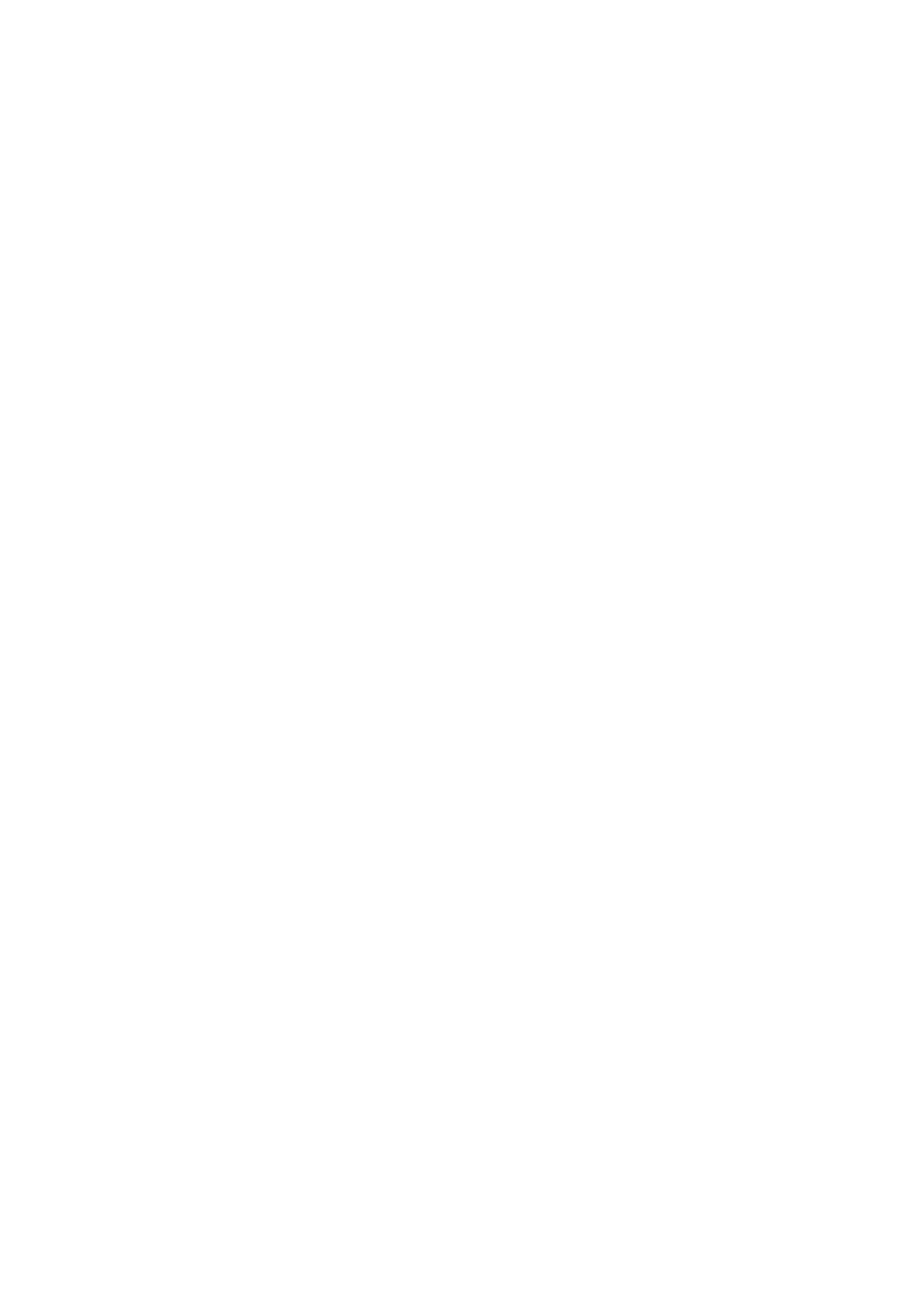API

Enter your first name here. Enter your surname here. Enter your organisation's name here. Enter your organisational division here. Enter your email address here.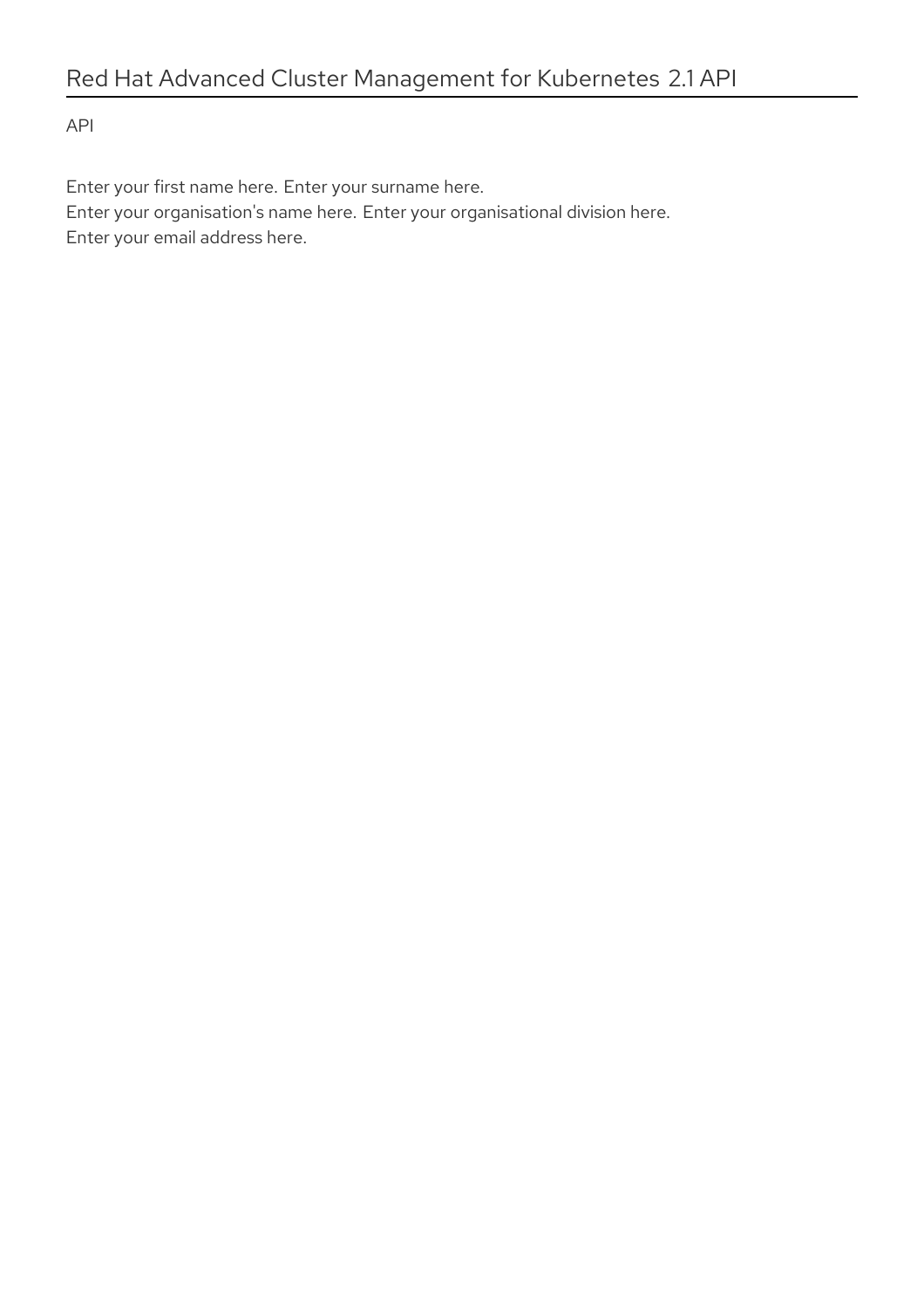# 法律通告

Copyright © 2021 | You need to change the HOLDER entity in the en-US/APIs.ent file |.

The text of and illustrations in this document are licensed by Red Hat under a Creative Commons Attribution–Share Alike 3.0 Unported license ("CC-BY-SA"). An explanation of CC-BY-SA is available at

http://creativecommons.org/licenses/by-sa/3.0/

. In accordance with CC-BY-SA, if you distribute this document or an adaptation of it, you must provide the URL for the original version.

Red Hat, as the licensor of this document, waives the right to enforce, and agrees not to assert, Section 4d of CC-BY-SA to the fullest extent permitted by applicable law.

Red Hat, Red Hat Enterprise Linux, the Shadowman logo, the Red Hat logo, JBoss, OpenShift, Fedora, the Infinity logo, and RHCE are trademarks of Red Hat, Inc., registered in the United States and other countries.

Linux ® is the registered trademark of Linus Torvalds in the United States and other countries.

Java ® is a registered trademark of Oracle and/or its affiliates.

XFS ® is a trademark of Silicon Graphics International Corp. or its subsidiaries in the United States and/or other countries.

MySQL<sup>®</sup> is a registered trademark of MySQL AB in the United States, the European Union and other countries.

Node.js ® is an official trademark of Joyent. Red Hat is not formally related to or endorsed by the official Joyent Node.js open source or commercial project.

The OpenStack ® Word Mark and OpenStack logo are either registered trademarks/service marks or trademarks/service marks of the OpenStack Foundation, in the United States and other countries and are used with the OpenStack Foundation's permission. We are not affiliated with, endorsed or sponsored by the OpenStack Foundation, or the OpenStack community.

All other trademarks are the property of their respective owners.

## 摘要

API guide for Red Hat Advanced Cluster Management for Kubernetes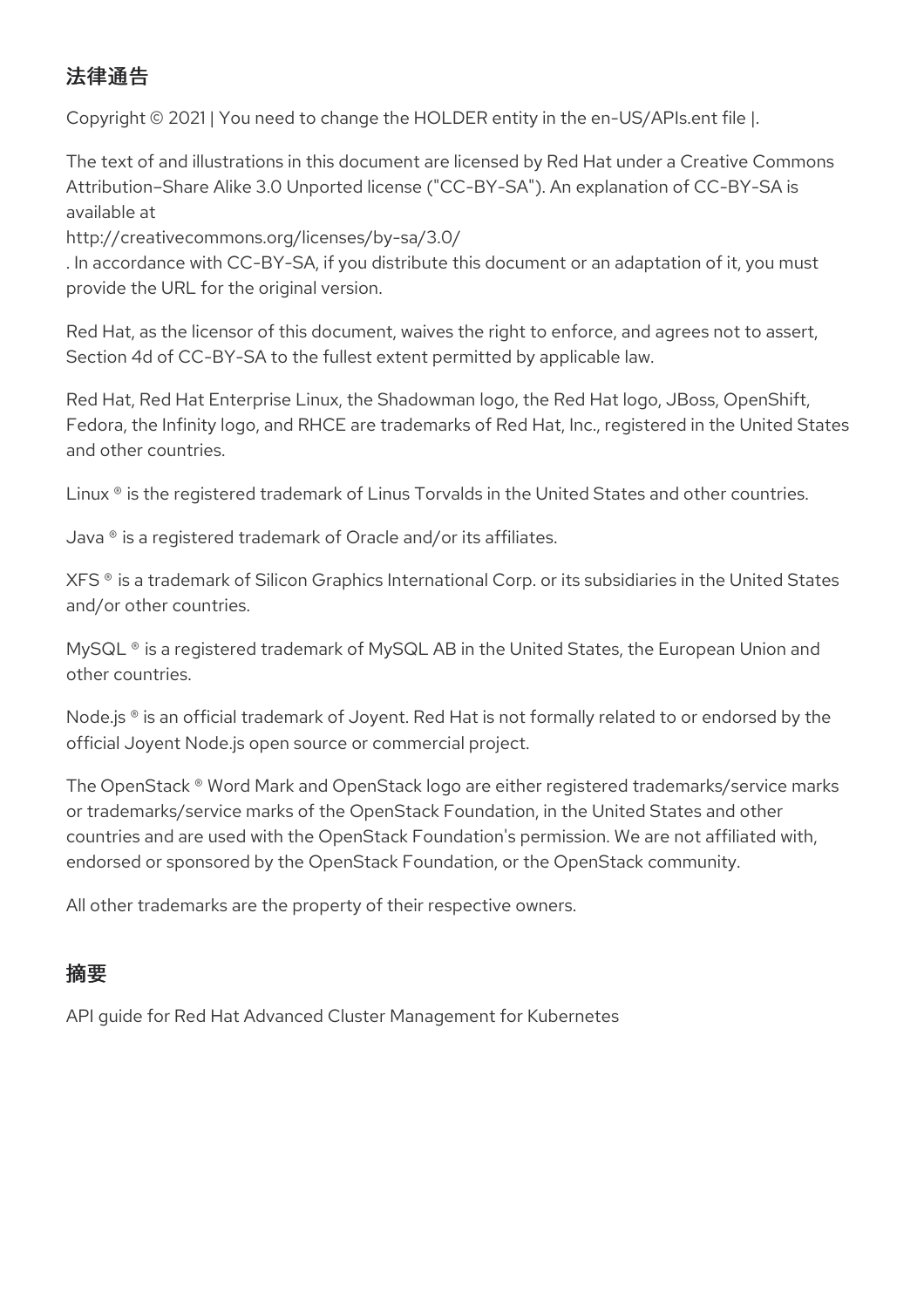# 目录

| 1.1. CLUSTERS API               | 9               |
|---------------------------------|-----------------|
| 1.1.1. 概述                       | $\circ$         |
| 1.1.1.1. 版本信息                   |                 |
| 1.1.1.2. 联系信息                   |                 |
| 1.1.1.3. 许可证信息                  |                 |
| 1.1.1.4. URI scheme             |                 |
| 1.1.1.5. Tags                   | 1 <sup>C</sup>  |
|                                 | 1O              |
| 1.1.1.6. 外部文档                   |                 |
| 1.1.2. 路径                       | 10              |
| 1.1.2.1. 查询所有集群                 | 10 <sup>°</sup> |
| 1.1.2.1.1. 描述                   | 10              |
| 1.1.2.1.2. 参数                   | 10 <sup>°</sup> |
| 1.1.2.1.3. 响应                   | 10 <sup>°</sup> |
| 1.1.2.1.4. 使用                   |                 |
| 1.1.2.1.5. Tags                 |                 |
| 1.1.2.2. 创建集群                   |                 |
| 1.1.2.2.1. 描述                   |                 |
| 1.1.2.2.2. 参数                   |                 |
| 1.1.2.2.3. 响应                   |                 |
| 1.1.2.2.4. 使用                   |                 |
| 1.1.2.2.5. Tags                 | 12              |
| 1.1.2.2.6. HTTP 请求示例            | 12              |
| 1.1.2.3. 查询单个集群                 |                 |
|                                 |                 |
| 1.1.2.3.1. 描述                   |                 |
| 1.1.2.3.2. 参数                   | 12              |
| 1.1.2.3.3. 响应                   | 13              |
| 1.1.2.3.4. Tags                 | 13              |
| 1.1.2.4. 删除集群                   | 13              |
| 1.1.2.4.1. 描述                   | 14              |
| 1.1.2.4.2. 参数                   | 14              |
| 1.1.2.4.3. 响应                   | 14              |
| 1.1.2.4.4. Tags                 | 15              |
| 1.1.3. 定义                       | 15              |
| 1.1.3.1. Cluster                | 15              |
| 1.2. CLUSTERSETS API (VIALPHA1) | 16              |
| 1.2.1. 概述                       | 16              |
| 1.2.1.1. 版本信息                   | 16              |
|                                 | 16              |
| 1.2.1.2. 联系信息                   |                 |
| 1.2.1.3. 许可证信息                  | 16              |
| 1.2.1.4. URI scheme             | 16              |
| 1.2.1.5. Tags                   | 16              |
| 1.2.1.6. 外部文档                   | 16              |
| 1.2.2. 路径                       | 16              |
| 1.2.2.1. 查询所有集群集 (clusterset)   | 16              |
| 1.2.2.1.1. 描述                   | 17              |
| 1.2.2.1.2. 参数                   | 17              |
| 1.2.2.1.3. 响应                   | 17              |
| 1.2.2.1.4. 使用                   | 17              |
|                                 |                 |
| 1.2.2.1.5. Tags                 | 17              |
| 1.2.2.2. 创建一个 clusterset        | 17              |

1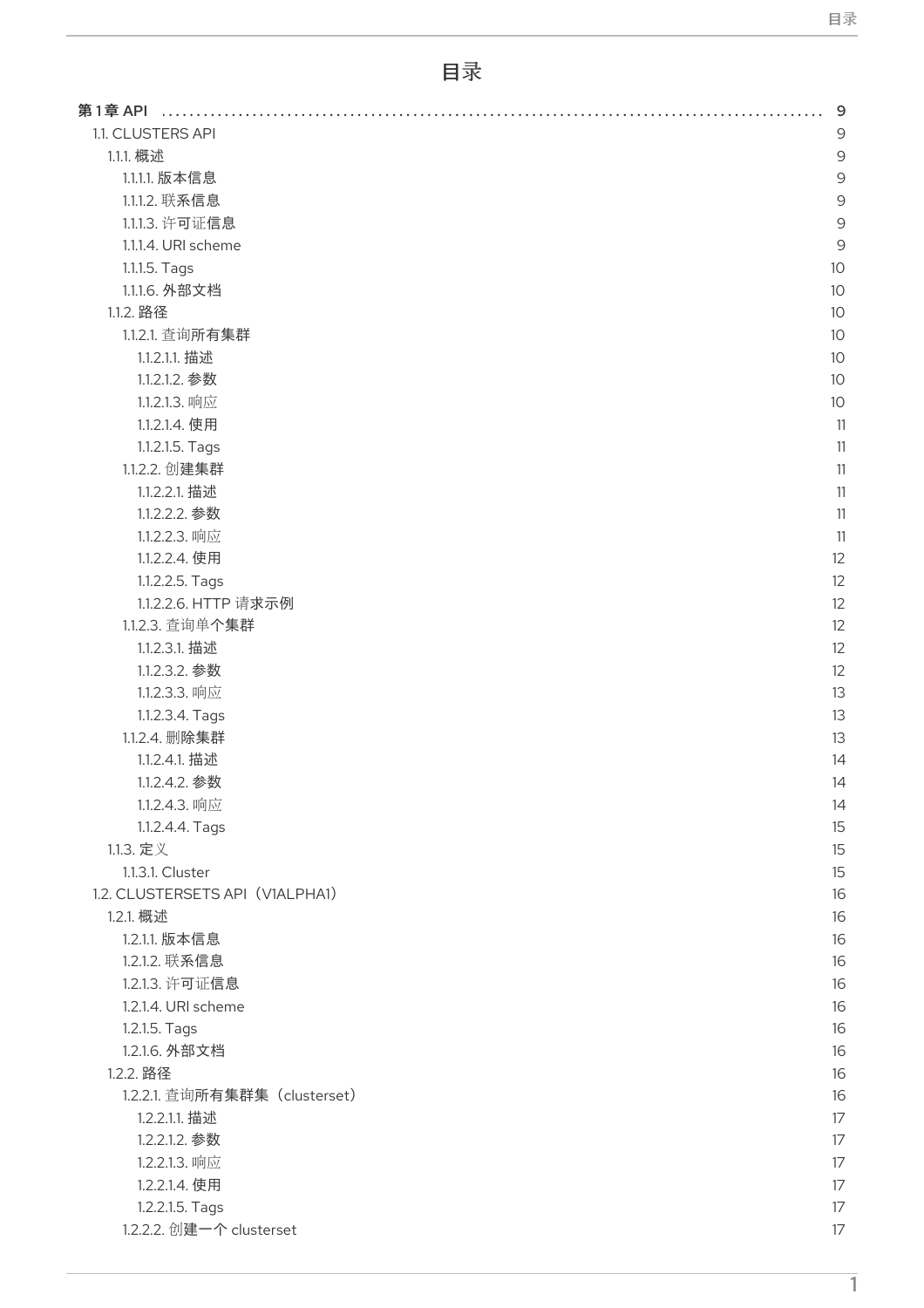| 1.2.2.2.1. 描述                          | 17 |
|----------------------------------------|----|
| 1.2.2.2.2. 参数                          | 18 |
| 1.2.2.2.3. 响应                          | 18 |
| 1.2.2.2.4. 使用                          | 18 |
| 1.2.2.2.5. Tags                        | 18 |
| 1.2.2.2.6. HTTP 请求示例                   | 19 |
| 1.2.2.3. 查询单个集群集                       | 19 |
| 1.2.2.3.1. 描述                          | 19 |
| 1.2.2.3.2. 参数                          | 19 |
| 1.2.2.3.3. 响应                          | 20 |
| 1.2.2.3.4. Tags                        | 20 |
| 1.2.2.4. 删除集群集                         | 20 |
| 1.2.2.4.1. 描述                          | 21 |
| 1.2.2.4.2. 参数                          | 21 |
| 1.2.2.4.3. 响应                          | 21 |
| 1.2.2.4.4. Tags                        | 22 |
| 1.2.3. 定义                              | 22 |
| 1.2.3.1. Clusterset                    | 22 |
| 1.3. CLUSTERSETBINDINGS API (V1ALPHA1) | 22 |
| 1.3.1. 概述                              | 22 |
| 1.3.1.1. 版本信息                          | 22 |
| 1.3.1.2. 联系信息                          | 22 |
| 1.3.1.3. 许可证信息                         | 23 |
| 1.3.1.4. URI scheme                    | 23 |
| 1.3.1.5. Tags                          | 23 |
| 1.3.1.6. 外部文档                          | 23 |
| 1.3.2. 路径                              | 23 |
| 1.3.2.1. 查询所有 clustersetbindings       | 23 |
| 1.3.2.1.1. 描述                          |    |
|                                        | 23 |
| 1.3.2.1.2. 参数                          | 23 |
| 1.3.2.1.3. 响应                          | 24 |
| 1.3.2.1.4. 使用                          | 24 |
| 1.3.2.1.5. Tags                        | 24 |
| 1.3.2.2. 创建 clustersetbinding          | 24 |
| 1.3.2.2.1. 描述                          | 25 |
| 1.3.2.2.2. 参数                          | 25 |
| 1.3.2.2.3. 响应                          | 26 |
| 1.3.2.2.4. 使用                          | 26 |
| 1.3.2.2.5. Tags                        | 26 |
| 1.3.2.2.6. HTTP 请求示例                   | 26 |
| 1.3.2.3. 查询单个 clustersetbinding        | 27 |
| 1.3.2.3.1. 描述                          | 27 |
| 1.3.2.3.2. 参数                          | 27 |
| 1.3.2.3.3. 响应                          | 29 |
| 1.3.2.3.4. Tags                        | 29 |
| 1.3.2.4. 删除 clustersetbinding          | 29 |
| 1.3.2.4.1. 描述                          | 29 |
| 1.3.2.4.2. 参数                          | 29 |
| 1.3.2.4.3. 响应                          | 31 |
| 1.3.2.4.4. Tags                        | 31 |
| 1.3.3. 定义                              | 31 |
| 1.3.3.1. Clustersetbinding             | 31 |
| 1.4. CHANNELS API                      | 31 |
|                                        |    |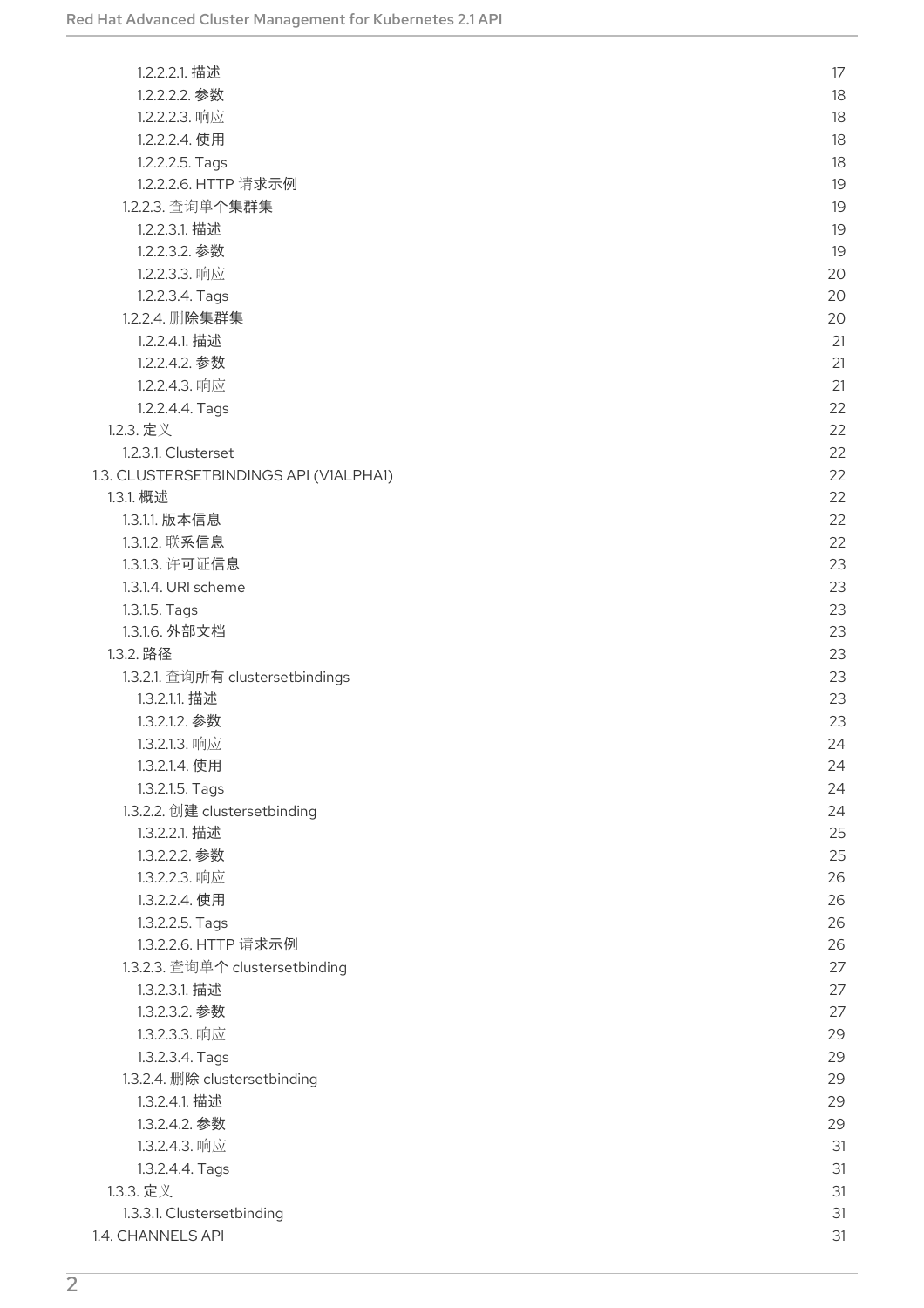|                                | 目录       |
|--------------------------------|----------|
|                                |          |
| 1.4.1. 概述                      | 32       |
| 1.4.1.1. 版本信息                  | 32       |
| 1.4.1.2. 联系信息                  | 32       |
| 1.4.1.3. 许可证信息                 | 32       |
| 1.4.1.4. URI scheme            | 32       |
| 1.4.1.5. Tags                  | 32       |
| 1.4.1.6. 外部文档                  | 32       |
| 1.4.2. 路径                      | 32       |
| 1.4.2.1. 创建频道                  | 32       |
| 1.4.2.1.1. 描述                  | 32       |
| 1.4.2.1.2. 参数                  | 32       |
| 1.4.2.1.3. 响应                  | 33       |
| 1.4.2.1.4. 使用                  | 34       |
| 1.4.2.1.5. Tags                | 34       |
| 1.4.2.1.6. HTTP 请求示例           | 34       |
| 1.4.2.2. 为目标命名空间查询所有频道         | 34       |
| 1.4.2.2.1. 描述                  | 34       |
| 1.4.2.2.2. 参数                  | 34       |
| 1.4.2.2.3. 响应                  | 35       |
| 1.4.2.2.4. 使用                  | 35       |
| 1.4.2.2.5. Tags                | 36       |
| 1.4.2.3. 查询命名空间的单个频道           | 36       |
| 1.4.2.3.1. 描述<br>1.4.2.3.2. 参数 | 36<br>36 |
| 1.4.2.3.3. 响应                  | 37       |
| 1.4.2.3.4. Tags                | 37       |
| 1.4.2.4. 删除频道                  | 37       |
| 1.4.2.4.1. 参数                  | 37       |
| 1.4.2.4.2. 响应                  | 39       |
| 1.4.2.4.3. Tags                | 39       |
| 1.4.3. 定义                      | 39       |
| 1.4.3.1. Channel               | 39       |
| 1.5. SUBSCRIPTIONS API         | 43       |
| 1.5.1. 概述                      | 43       |
| 1.5.1.1. 版本信息                  | 44       |
| 1.5.1.2. 联系信息                  | 44       |
| 1.5.1.3. 许可证信息                 | 44       |
| 1.5.1.4. URI scheme            | 44       |
| 1.5.1.5. Tags                  | 44       |
| 1.5.1.6. 外部文档                  | 44       |
| 1.5.2. 路径                      | 44       |
| 1.5.2.1. 创建订阅                  | 44       |
| 1.5.2.1.1. 描述                  | 44       |
| 1.5.2.1.2. 参数                  | 44       |
| 1.5.2.1.3. 响应                  | 45       |
| 1.5.2.1.4. 使用                  | 46       |
| 1.5.2.1.5. Tags                | 46       |
| 1.5.2.1.6. HTTP 请求示例           | 46       |
| 1.5.2.2. 查询所有订阅                | 47       |
| 1.5.2.2.1. 描述                  | 47       |
| 1.5.2.2.2. 参数                  | 47       |
| 1.5.2.2.3. 响应                  | 48       |
| 1.5.2.2.4. 使用                  | 48       |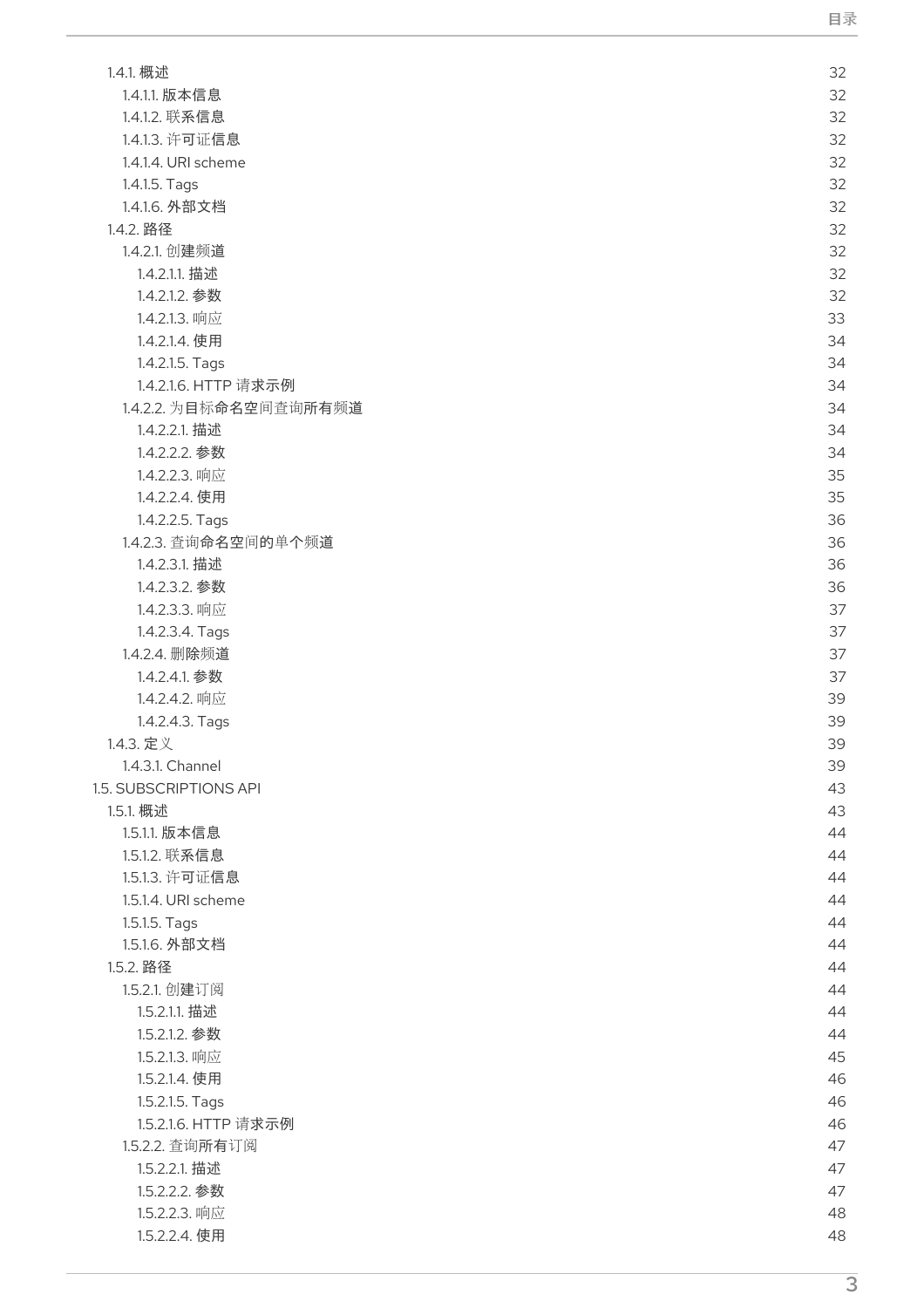| 1.5.2.2.5. Tags         | 48 |
|-------------------------|----|
| 1.5.2.3. 查询单个订阅         | 48 |
| 1.5.2.3.1. 描述           | 49 |
| 1.5.2.3.2. 参数           | 49 |
| 1.5.2.3.3. 响应           | 50 |
| 1.5.2.3.4. Tags         | 50 |
| 1.5.2.4. 创建一个订阅:        | 50 |
| 1.5.2.4.1. 参数           | 51 |
| 1.5.2.4.2. 响应           | 52 |
| 1.5.2.4.3. Tags         | 52 |
| 1.5.3. 定义               | 52 |
| 1.5.3.1. Subscription   | 52 |
| 1.6. PLACEMENTRULES API | 57 |
| 1.6.1. 概述               | 57 |
| 1.6.1.1. 版本信息           | 58 |
| 1.6.1.2. 联系信息           | 58 |
| 1.6.1.3. 许可证信息          | 58 |
| 1.6.1.4. URI scheme     | 58 |
| 1.6.1.5. Tags           | 58 |
| 1.6.1.6. 外部文档           | 58 |
| 1.6.2. 路径               | 58 |
| 1.6.2.1. 创建放置规则         | 58 |
| 1.6.2.1.1. 描述           | 58 |
| 1.6.2.1.2. 参数           | 58 |
|                         |    |
| 1.6.2.1.3. 响应           | 59 |
| 1.6.2.1.4. 使用           | 60 |
| 1.6.2.1.5. Tags         | 60 |
| 1.6.2.1.6. HTTP 请求示例    | 60 |
| 1.6.2.2. 查询所有放置规则       | 60 |
| 1.6.2.2.1. 描述           | 60 |
| 1.6.2.2.2. 参数           | 60 |
| 1.6.2.2.3. 响应           | 61 |
| 1.6.2.2.4. 使用           | 61 |
| 1.6.2.2.5. Tags         | 62 |
| 1.6.2.3. 查询单个放置规则       | 62 |
| 1.6.2.3.1. 描述           | 62 |
| 1.6.2.3.2. 参数           | 62 |
| 1.6.2.3.3. 响应           | 63 |
| 1.6.2.3.4. Tags         | 63 |
| 1.6.2.4. 删除放置规则         | 64 |
| 1.6.2.4.1. 参数           | 64 |
| 1.6.2.4.2. 响应           | 65 |
| 1.6.2.4.3. Tags         | 65 |
| 1.6.3. 定义               | 66 |
| 1.6.3.1. PlacementRule  | 66 |
| 1.7. APPLICATIONS API   | 68 |
| 1.7.1. 概述               | 68 |
| 1.7.1.1. 版本信息           | 68 |
| 1.7.1.2. 联系信息           | 68 |
| 1.7.1.3. 许可证信息          | 68 |
| 1.7.1.4. URI scheme     | 69 |
| 1.7.1.5. Tags           | 69 |
| 1.7.1.6. 外部文档           | 69 |
|                         |    |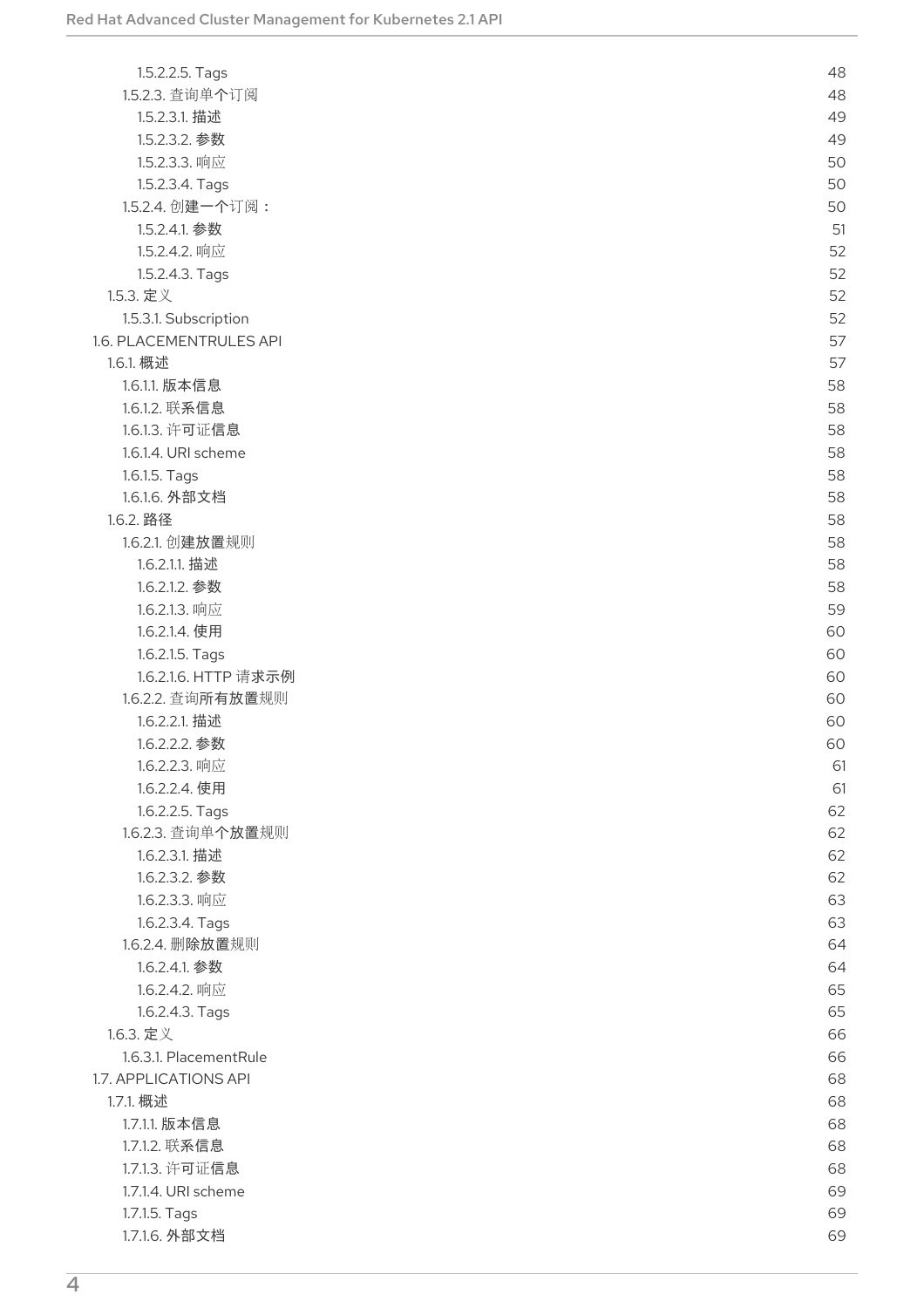|                            | 目录 |
|----------------------------|----|
|                            |    |
| 1.7.2. 路径                  | 69 |
| 1.7.2.1. 创建应用程序            | 69 |
| 1.7.2.1.1. 描述              | 69 |
| 1.7.2.1.2. 参数              | 69 |
| 1.7.2.1.3. 响应              | 70 |
| 1.7.2.1.4. 使用              | 71 |
| 1.7.2.1.5. Tags            | 71 |
| 1.7.2.1.6. HTTP 请求示例       | 71 |
| 1.7.2.2. 查询所有应用程序          | 71 |
| 1.7.2.2.1. 描述              | 71 |
| 1.7.2.2.2. 参数              | 71 |
| 1.7.2.2.3. 响应              | 72 |
| 1.7.2.2.4. 使用              | 73 |
| 1.7.2.2.5. Tags            | 73 |
| 1.7.2.3. 查询单个应用程序          | 73 |
| 1.7.2.3.1. 描述              | 73 |
| 1.7.2.3.2. 参数              | 73 |
| 1.7.2.3.3. 响应              | 74 |
| 1.7.2.3.4. Tags            | 74 |
| 1.7.2.4. 删除应用程序            | 74 |
| 1.7.2.4.1. 参数              | 74 |
| 1.7.2.4.2. 响应              | 75 |
| 1.7.2.4.3. Tags            | 76 |
| 1.7.3. 定义                  | 76 |
| 1.7.3.1. Application       | 76 |
| 1.8. HELM API              | 82 |
| 1.8.1. 概述                  | 82 |
| 1.8.1.1. 版本信息              | 82 |
| 1.8.1.2. 联系信息              | 82 |
| 1.8.1.3. 许可证信息             | 82 |
| 1.8.1.4. URI scheme        | 82 |
| 1.8.1.5. Tags              | 83 |
| 1.8.1.6. 外部文档              | 83 |
| 1.8.2. 路径                  | 83 |
| 1.8.2.1. 创建 helmrelease    | 83 |
| 1.8.2.1.1. 描述              | 83 |
| 1.8.2.1.2. 参数              | 83 |
| 1.8.2.1.3. 响应              | 84 |
| 1.8.2.1.4. 使用              | 84 |
| 1.8.2.1.5. Tags            | 84 |
| 1.8.2.1.6. HTTP 请求示例       | 84 |
| 1.8.2.2. 查询所有 helmreleases | 85 |
| 1.8.2.2.1. 描述              | 85 |
| 1.8.2.2.2. 参数              | 85 |
| 1.8.2.2.3. 响应              | 86 |
| 1.8.2.2.4. 使用              | 86 |
| 1.8.2.2.5. Tags            | 86 |
| 1.8.2.3. 查询单个 helmrelease  | 86 |
| 1.8.2.3.1. 描述              | 87 |
| 1.8.2.3.2. 参数              | 87 |
| 1.8.2.3.3. 响应              | 88 |
| 1.8.2.3.4. Tags            | 88 |
| 1.8.2.4. 删除 helmrelease    | 88 |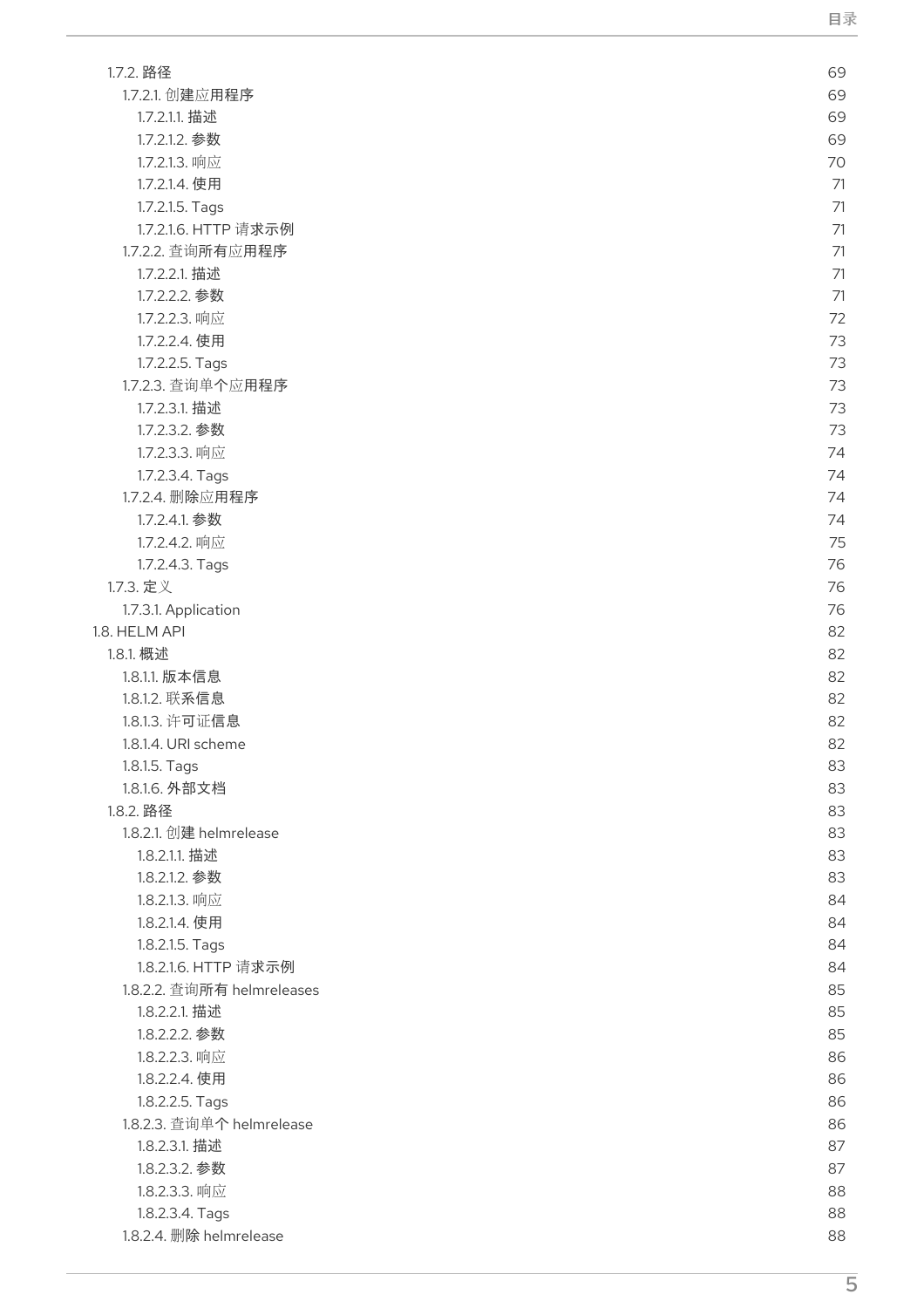| 1.8.2.4.1. 参数                             | 88  |
|-------------------------------------------|-----|
| 1.8.2.4.2. 响应                             | 90  |
| 1.8.2.4.3. Tags                           | 90  |
| 1.8.3. 定义                                 | 90  |
| 1.8.3.1. HelmRelease                      | 90  |
| 1.9. POLICY API                           | 94  |
| 1.9.1. 概述                                 | 94  |
| 1.9.1.1. 版本信息                             | 94  |
| 1.9.1.2. 联系信息                             | 94  |
| 1.9.1.3. 许可证信息                            | 94  |
| 1.9.1.4. URI scheme                       | 95  |
| 1.9.1.5. Tags                             | 95  |
| 1.9.1.6. 外部文档                             | 95  |
| 1.9.2. 路径                                 | 95  |
| 1.9.2.1. 创建策略                             | 95  |
| 1.9.2.1.1. 描述                             | 95  |
| 1.9.2.1.2. 参数                             | 95  |
| 1.9.2.1.3. 响应                             | 96  |
| 1.9.2.1.4. 使用                             | 97  |
| 1.9.2.1.5. Tags                           | 97  |
| 1.9.2.1.6. HTTP 请求示例                      | 97  |
| 1.9.2.2. 查询所有策略                           | 98  |
| 1.9.2.2.1. 描述                             | 98  |
| 1.9.2.2.2. 参数                             | 99  |
| 1.9.2.2.3. 响应                             | 99  |
| 1.9.2.2.4. 使用                             | 100 |
| 1.9.2.2.5. Tags                           | 100 |
| 1.9.2.3. 查询单个策略                           | 100 |
| 1.9.2.3.1. 描述                             | 100 |
| 1.9.2.3.2. 参数                             | 100 |
| 1.9.2.3.3. 响应                             | 101 |
|                                           | 101 |
| 1.9.2.3.4. Tags<br>1.9.2.4. 删除策略          | 101 |
| 1.9.2.4.1. 参数                             | 101 |
| 1.9.2.4.2. 响应                             |     |
|                                           | 102 |
| 1.9.2.4.3. Tags                           | 103 |
| 1.9.3. 定义                                 | 103 |
| 1.9.3.1. policy                           | 103 |
| 1.10. OBSERVABILITY API                   | 104 |
| 1.10.1. 概述                                | 104 |
| 1.10.1.1. 版本信息                            | 105 |
| 1.10.1.2. 联系信息                            | 105 |
| 1.10.1.3. 许可证信息                           | 105 |
| 1.10.1.4. URI scheme                      | 105 |
| 1.10.1.5. Tags                            | 105 |
| 1.10.1.6. 外部文档                            | 105 |
| 1.10.2. 路径                                | 105 |
| 1.10.2.1. 创建 multiclusterobservability 资源 | 105 |
| 1.10.2.1.1. 描述                            | 105 |
| 1.10.2.1.2. 参数                            | 105 |
| 1.10.2.1.3. 响应                            | 106 |
| 1.10.2.1.4. 使用                            | 107 |
| 1.10.2.1.5. Tags                          | 107 |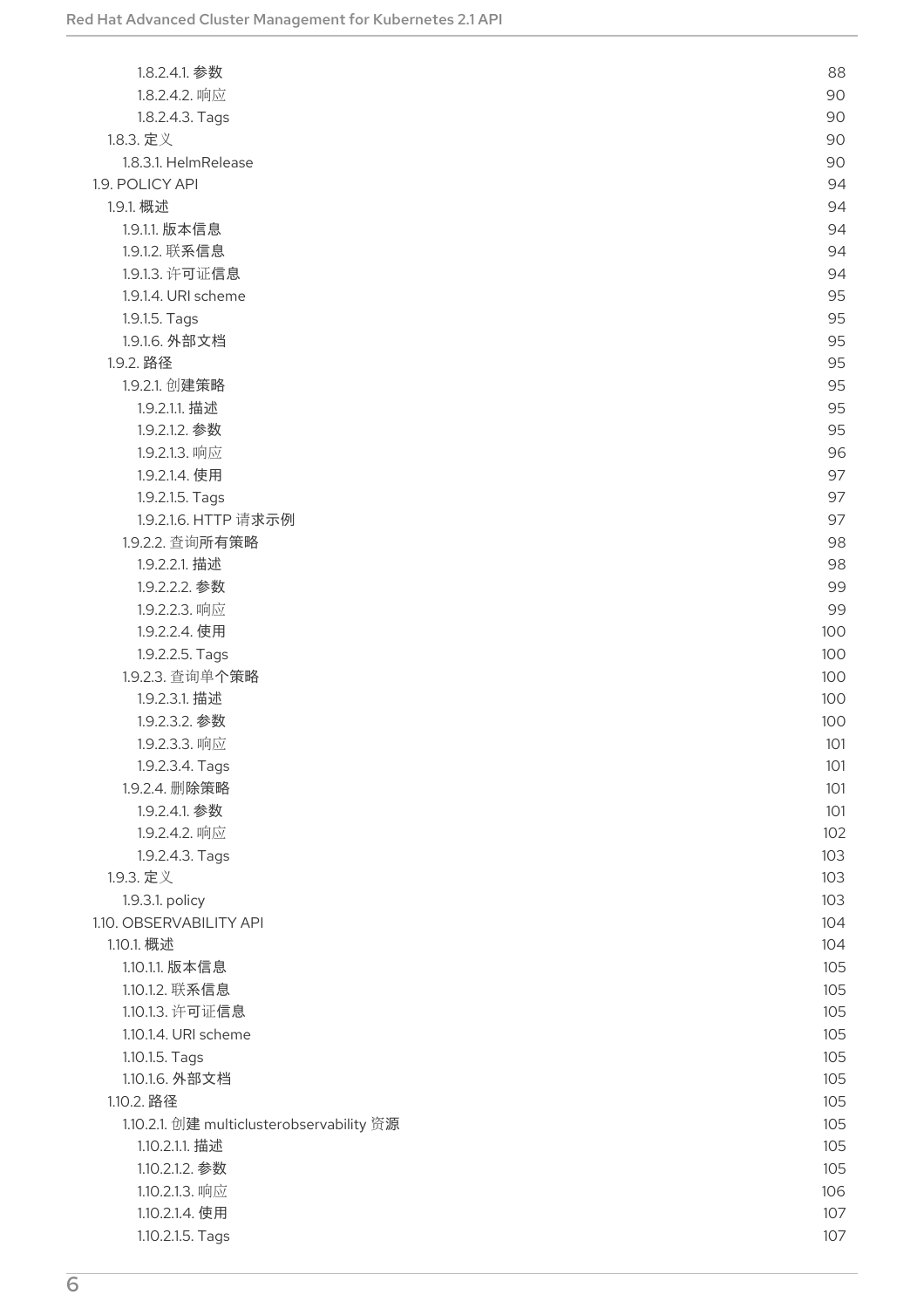| 1.10.2.1.6. HTTP 请求示例                       | 107 |
|---------------------------------------------|-----|
| 1.10.2.2. 查询所有 multiclusterobservabilities  | 107 |
| 1.10.2.2.1. 描述                              | 107 |
| 1.10.2.2.2. 参数                              | 107 |
| 1.10.2.2.3. 响应                              | 108 |
| 1.10.2.2.4. 使用                              | 108 |
| 1.10.2.2.5. Tags                            | 108 |
| 1.10.2.3. 查询单个 multiclusterobservability    | 108 |
| 1.10.2.3.1. 描述                              | 108 |
| 1.10.2.3.2. 参数                              | 108 |
| 1.10.2.3.3. 响应                              | 109 |
| 1.10.2.3.4. Tags                            | 110 |
| 1.10.2.4. 删除一个 multiclusterobservability 资源 | 110 |
| 1.10.2.4.1. 参数                              | 110 |
| 1.10.2.4.2. 响应                              | 111 |
| 1.10.2.4.3. Tags                            | 112 |
| 1.10.3. 定义                                  | 112 |
| 1.10.3.1. MultiClusterObservability         | 112 |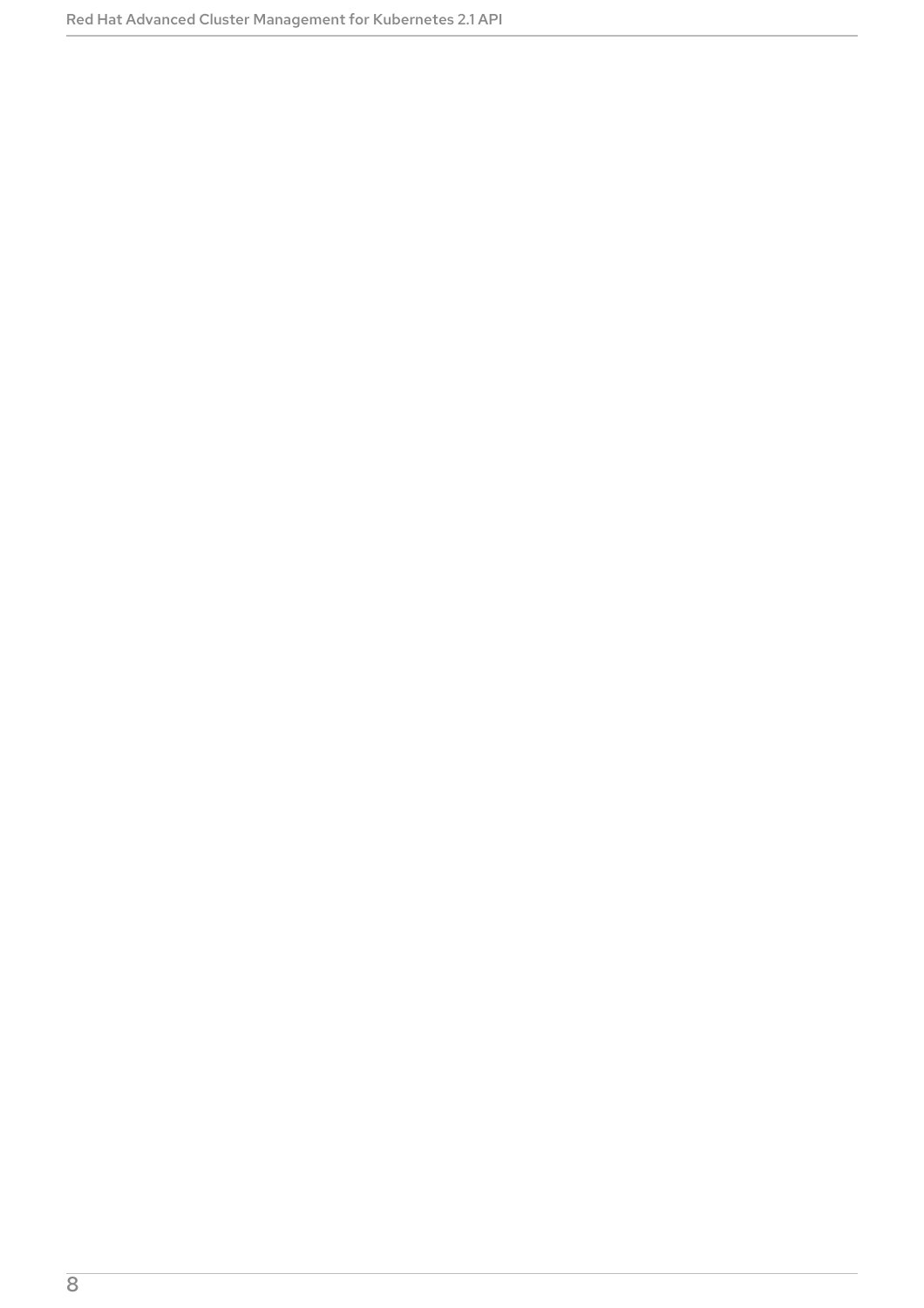## 第 1 章 API

<span id="page-12-0"></span>您可以使用 API 来创建和管理应用程序资源、频道、订阅和查询信息。

用户需要的访问权限: 您只能执[行已分配角色的操作。如需更多关于](../security#role-based-access-control)访问要求的信息, 请参阅基于角色的 访问控制文档。

如需更多信息,请参阅以下每个资源的 API 文档:

- **•** [Clusters](../apis/cluster.json.xml#clusters-api) API
- [ClusterSets](../apis/clusterset.json.xml#clustersets-api) API (v1alpha1)
- [ClusterSetBindings](../apis/clustersetbinding.json.xml#clustersetbindings-api) API (v1alpha1)
- [Channels](../apis/channels.json.xml#channels-api) API  $\bullet$
- **•** [Subscriptions](../apis/subscriptions.json.xml#subscriptions-api) API
- [PlacementRules](../apis/placementrules.json.xml#placementrules-api) API
- [Applications](../apis/application.json.xml#applications-api) API
- [Helm](../apis/helmreleases.json.xml#helm-api) API
- [Policy](../apis/policy.json.xml#policy-api) API
- [Observability](../apis/observability.json.xml#observability-api) API

## <span id="page-12-1"></span>1.1. CLUSTERS API

#### <span id="page-12-2"></span>1.1.1. 概述

本文档介绍了与 Red Hat Advanced Cluster Management for Kubernetes 的集群资源相关的 API 信息。 集群资源有 4 个可用的请求:create、query、delete 和 update。

<span id="page-12-3"></span>1.1.1.1. 版本信息

版本: 2.1.0

<span id="page-12-4"></span>1.1.1.2. 联系信息

*Contact Email* : [apiteam@swagger.io](mailto:apiteam@swagger.io)

#### <span id="page-12-5"></span>1.1.1.3. 许可证信息

*License* : Apache 2.0 *License URL* : <http://www.apache.org/licenses/LICENSE-2.0.html> *terms of service* : <http://swagger.io/terms/>

#### <span id="page-12-6"></span>1.1.1.4. URI scheme

*BasePath :* /kubernetes/apis *schemes* : HTTPS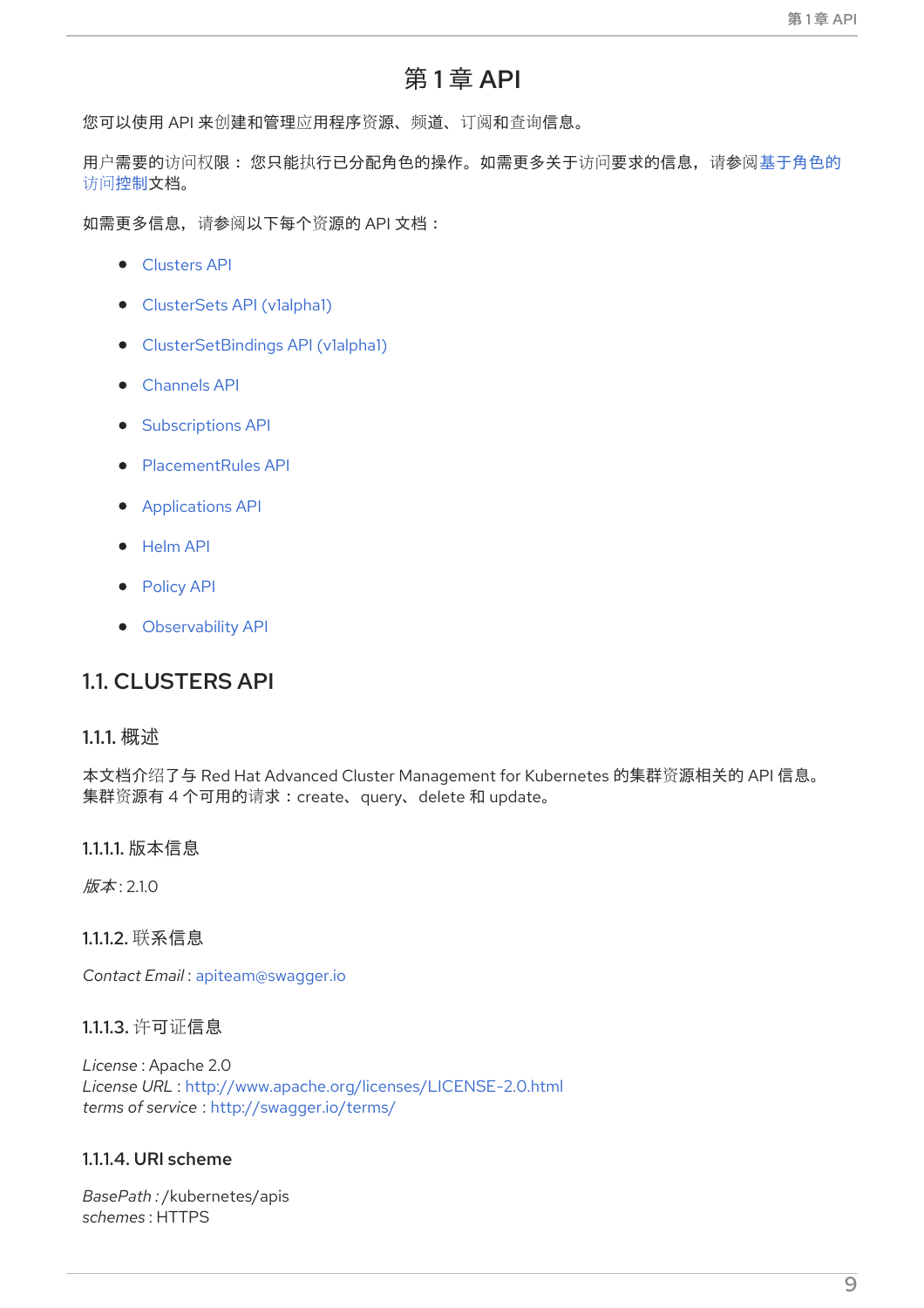## <span id="page-13-0"></span>1.1.1.5. Tags

● cluster.open-cluster-management.io: 创建和管理集群

## <span id="page-13-1"></span>1.1.1.6. 外部文档

*Description* : 查找更多有关 Swagger. *URL* : <http://swagger.io>

## <span id="page-13-2"></span>1.1.2. 路径

## <span id="page-13-3"></span>1.1.2.1. 查询所有集群

GET /cluster.open-cluster-management.io/v1/managedclusters

#### <span id="page-13-4"></span>1.1.2.1.1. 描述

查询集群以获取更多详细信息。

## <span id="page-13-5"></span>1.1.2.1.2. 参数

| 类N 描述<br>型a<br>m<br>e                                                                                                |             |
|----------------------------------------------------------------------------------------------------------------------|-------------|
| H C 身份验证: Bearer {ACCESS_TOKEN}; ACCESS_TOKEN 是用户访问令牌。<br>$\circ$<br>e<br>O<br>a<br>d<br>К<br>e<br>Е<br>r.<br>必<br>需 | 字<br>符<br>串 |

## <span id="page-13-6"></span>1.1.2.1.3. 响应

| <b>HTTP</b><br>代码 | 描述     | 模式  |
|-------------------|--------|-----|
| 200               | 成功     | 无内容 |
| 403               | 禁止访问   | 无内容 |
| 404               | 未找到资源  | 无内容 |
| 500               | 内部服务错误 | 无内容 |
| 503               | 服务不可用  | 无内容 |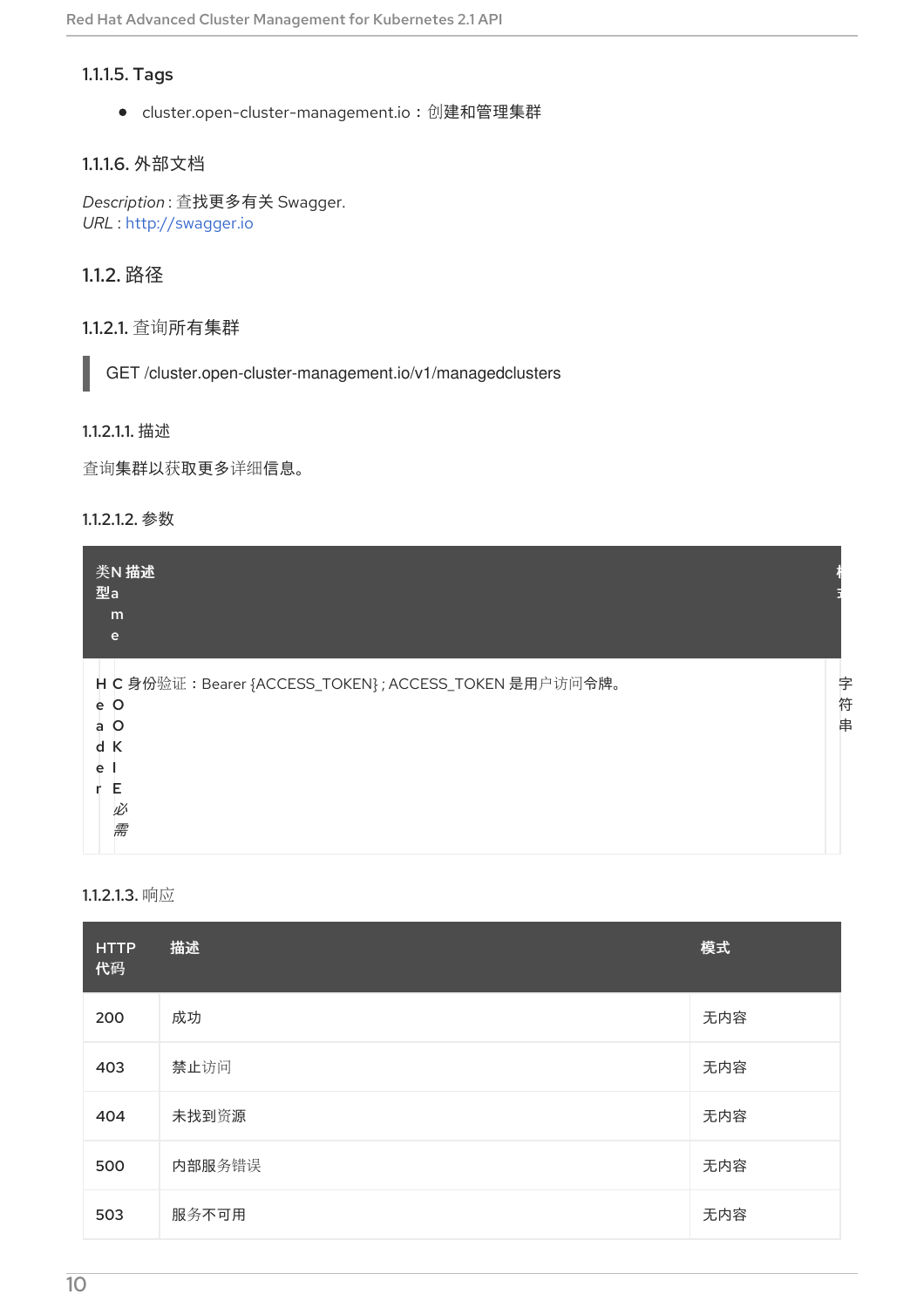#### <span id="page-14-0"></span>1.1.2.1.4. 使用

**cluster/yaml**

## <span id="page-14-1"></span>1.1.2.1.5. Tags

cluster.open-cluster-management.io

## <span id="page-14-2"></span>1.1.2.2. 创建集群

POST /cluster.open-cluster-management.io/v1/managedclusters

## <span id="page-14-3"></span>1.1.2.2.1. 描述

创建集群

## <span id="page-14-4"></span>1.1.2.2.2. 参数

| 型a                          | 类N 描述<br>m<br>$\mathbf{e}$                                                       |             |
|-----------------------------|----------------------------------------------------------------------------------|-------------|
| $e$ O<br>a<br>d K<br>e<br>r | H C 身份验证: Bearer {ACCESS_TOKEN}; ACCESS_TOKEN 是用户访问令牌。<br>$\circ$<br>Е<br>必<br>需 | 字<br>符<br>串 |
| v                           | B 正描述要创建集群的参数。<br>。文<br>d必<br>需                                                  | u<br>s<br>e |

## <span id="page-14-5"></span>1.1.2.2.3. 响应

| <b>HTTP</b><br>代码 | 描述    | 模式  |
|-------------------|-------|-----|
| 200               | 成功    | 无内容 |
| 403               | 禁止访问  | 无内容 |
| 404               | 未找到资源 | 无内容 |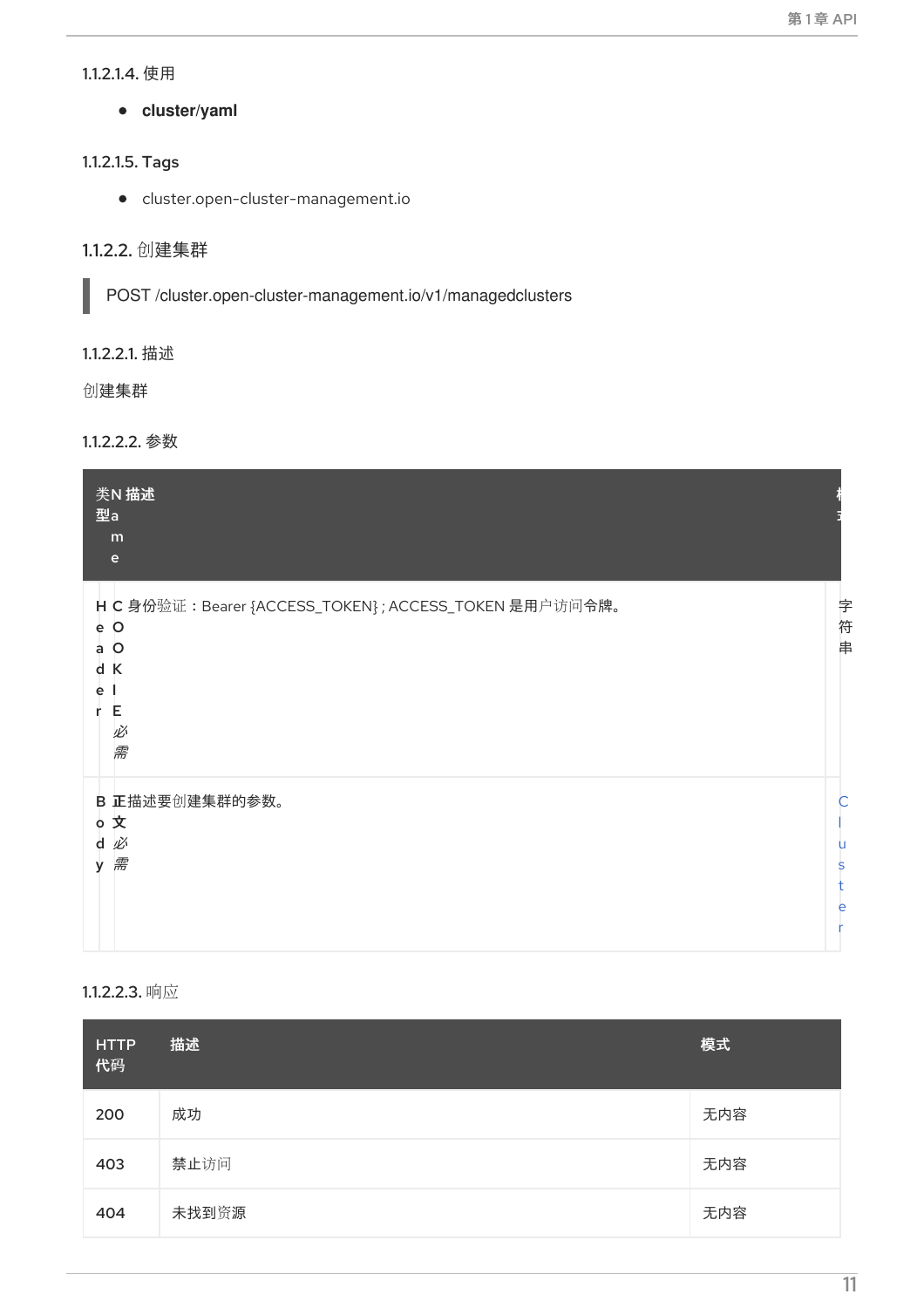| <b>HTTP</b><br>代码 | 描述     | 模式  |
|-------------------|--------|-----|
| 500               | 内部服务错误 | 无内容 |
| 503               | 服务不可用  | 无内容 |

#### <span id="page-15-0"></span>1.1.2.2.4. 使用

**cluster/yaml**

#### <span id="page-15-1"></span>1.1.2.2.5. Tags

cluster.open-cluster-management.io

### <span id="page-15-2"></span>1.1.2.2.6. HTTP 请求示例

#### 1.1.2.2.6.1. 请求正文

```
{
 "apiVersion" : "cluster.open-cluster-management.io/v1",
 "kind" : "ManagedCluster",
 "metadata" : {
  "labels" : {
   "vendor" : "OpenShift"
  },
  "name" : "cluster1"
 },
 "spec": {
  "hubAcceptsClient": true,
  "managedClusterClientConfigs": [
    {
     "caBundle": "test",
     "url": "https://test.com"
   }
  ]
 },
 "status" : { }
}
```
## <span id="page-15-3"></span>1.1.2.3. 查询单个集群

GET /cluster.open-cluster-management.io/v1/managedclusters/{cluster\_name}

## <span id="page-15-4"></span>1.1.2.3.1. 描述

查询单个集群以获取更多详细信息。

#### <span id="page-15-5"></span>1.1.2.3.2. 参数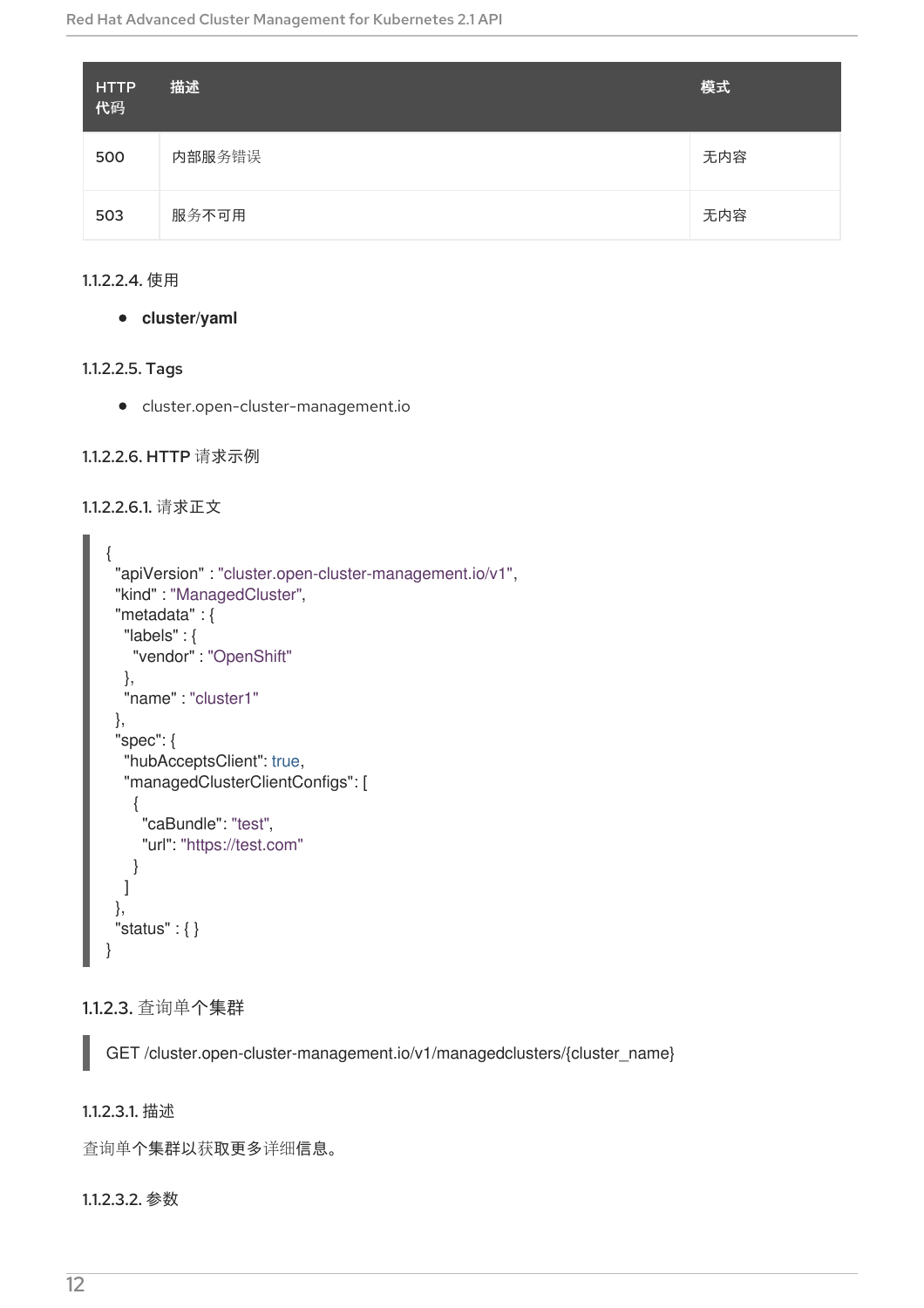| 类N 描述<br>型a<br>m<br>$\mathbf{e}$                                                                               |             |
|----------------------------------------------------------------------------------------------------------------|-------------|
| H C 身份验证: Bearer {ACCESS_TOKEN}; ACCESS_TOKEN 是用户访问令牌。<br>$e$ O<br>a O<br>d K<br>ė<br>- 1<br>E.<br>r<br>必<br>需 | 字<br>符<br>串 |
| 路C要查询的集群的名称。<br>径L<br>U<br>S<br>T<br>Е<br>R<br>N<br>A<br>M<br>E<br>必<br>需                                      | 字符串         |

## <span id="page-16-0"></span>1.1.2.3.3. 响应

| <b>HTTP</b><br>代码 | 描述     | 模式  |
|-------------------|--------|-----|
| 200               | 成功     | 无内容 |
| 403               | 禁止访问   | 无内容 |
| 404               | 未找到资源  | 无内容 |
| 500               | 内部服务错误 | 无内容 |
| 503               | 服务不可用  | 无内容 |

## <span id="page-16-1"></span>1.1.2.3.4. Tags

cluster.open-cluster-management.io

## <span id="page-16-2"></span>1.1.2.4. 删除集群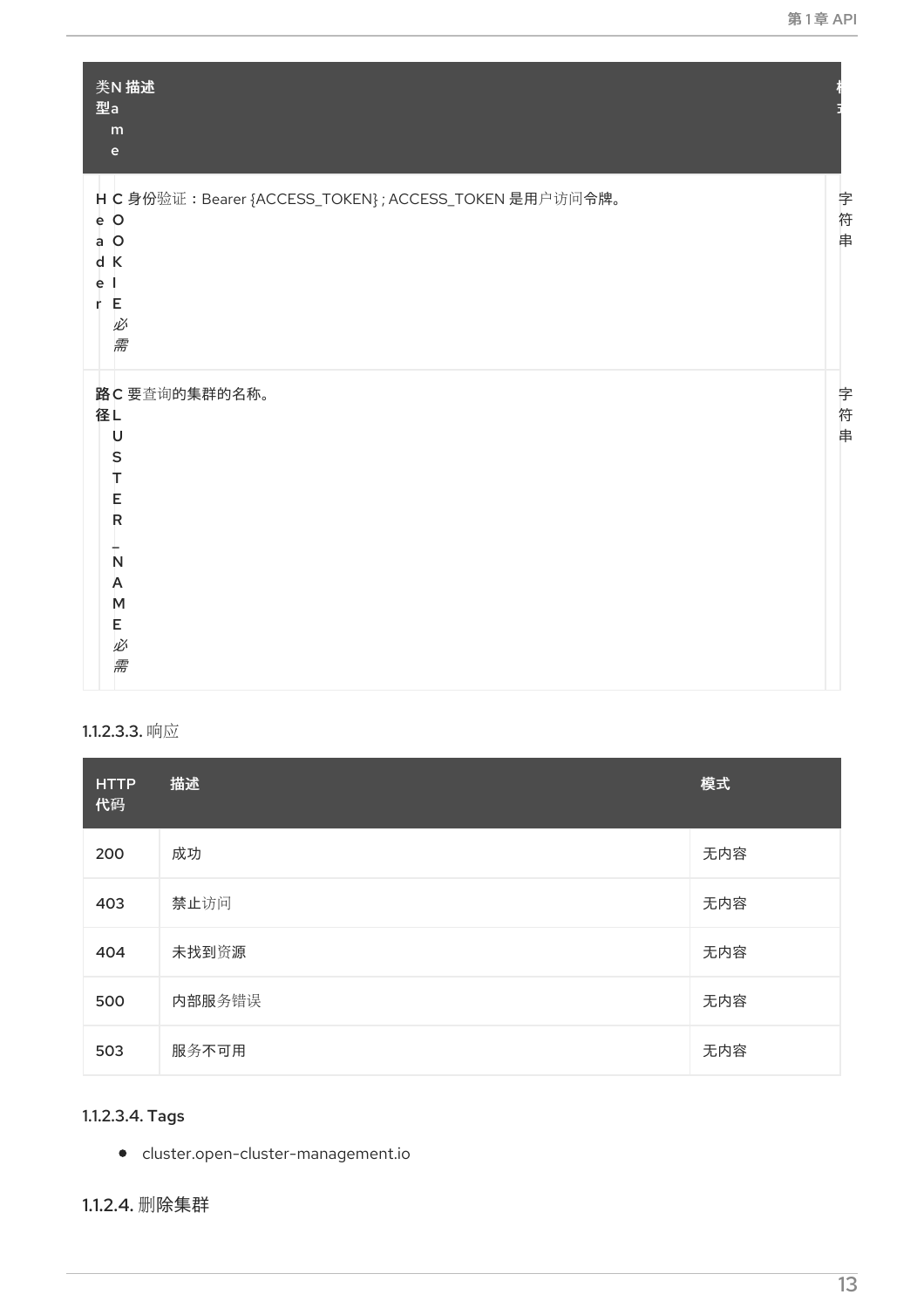DELETE /cluster.open-cluster-management.io/v1/managedclusters/{cluster\_name}

<span id="page-17-0"></span>1.1.2.4.1. 描述

I

删除单个集群

<span id="page-17-1"></span>1.1.2.4.2. 参数

| 类N 描述<br>型a<br>m<br>$\mathbf{e}$                                                                     |         |
|------------------------------------------------------------------------------------------------------|---------|
| H C 身份验证: Bearer {ACCESS_TOKEN}; ACCESS_TOKEN 是用户访问令牌。<br>e O<br>a O<br>d K<br>e<br>Е<br>r<br>必<br>需 | 字符串     |
| 路C要删除的集群的名称。<br>径L<br>U<br>S<br>т<br>Е<br>R<br>$\overline{\mathsf{N}}$<br>A<br>M<br>Е<br>必<br>需      | 字符<br>串 |

#### <span id="page-17-2"></span>1.1.2.4.3. 响应

| <b>HTTP</b><br>代码 | 描述     | 模式  |
|-------------------|--------|-----|
| 200               | 成功     | 无内容 |
| 403               | 禁止访问   | 无内容 |
| 404               | 未找到资源  | 无内容 |
| 500               | 内部服务错误 | 无内容 |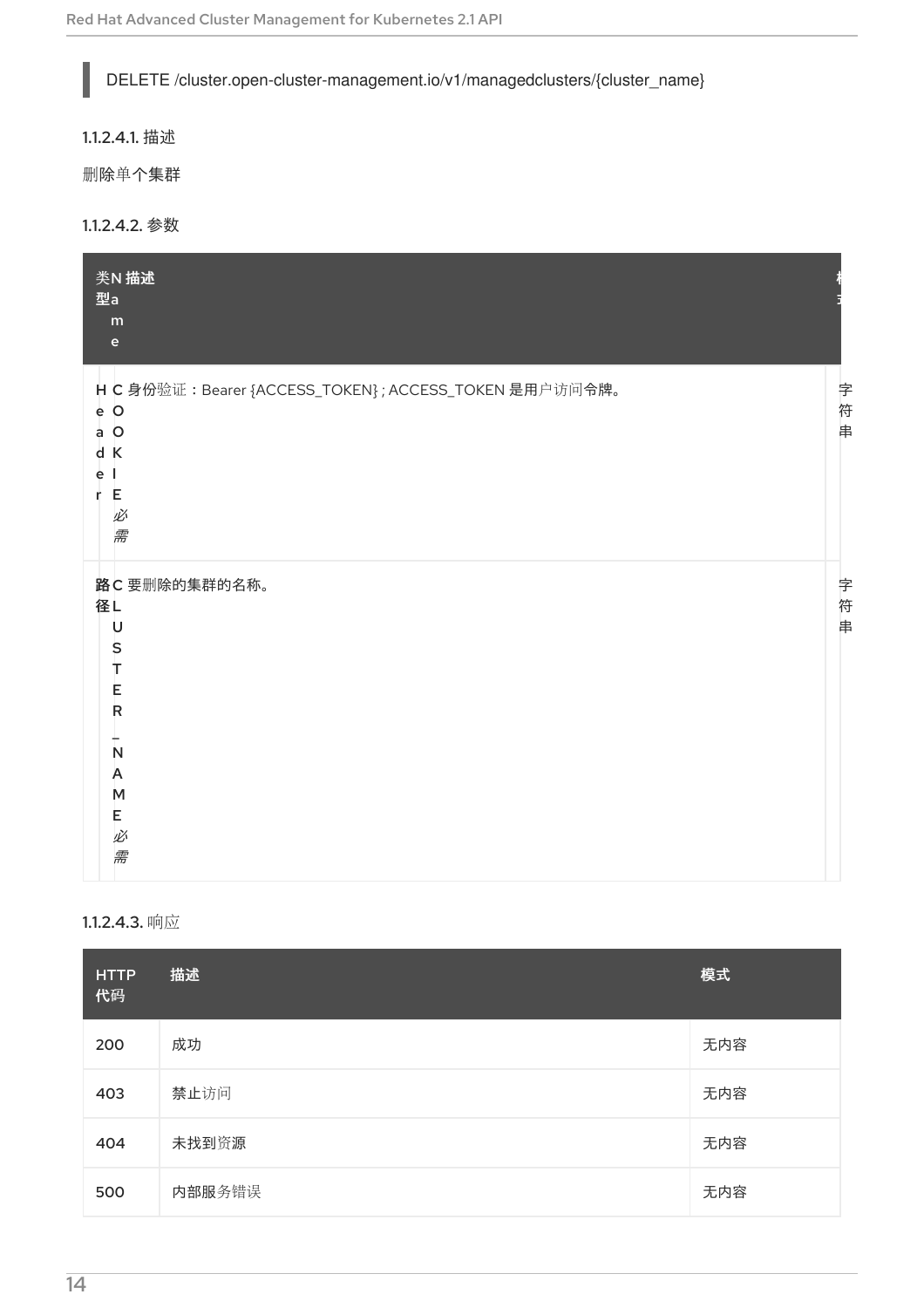| HTTP<br>代码 | 描述    | 模式  |
|------------|-------|-----|
| 503        | 服务不可用 | 无内容 |

## <span id="page-18-0"></span>1.1.2.4.4. Tags

cluster.open-cluster-management.io

# <span id="page-18-1"></span>1.1.3. 定义

# <span id="page-18-2"></span>1.1.3.1. Cluster

| Name                         | 模式   |
|------------------------------|------|
| apiVersion<br>必需             | 字符串  |
| 类型<br>必需                     | 字符串  |
| 元数据<br>必需                    | 对象   |
| spec $\mathscr{B}^{\#}_{\#}$ | spec |

## <span id="page-18-3"></span>spec

| <b>Name</b>                             | 模式                                    |
|-----------------------------------------|---------------------------------------|
| hubAcceptsClient<br>required            | bool                                  |
| managedClusterClientConfigs<br>optional | < managedClusterClientConfigs > array |
| <b>leaseDurationSeconds</b><br>optional | integer (int32)                       |

## <span id="page-18-4"></span>managedClusterClientConfigs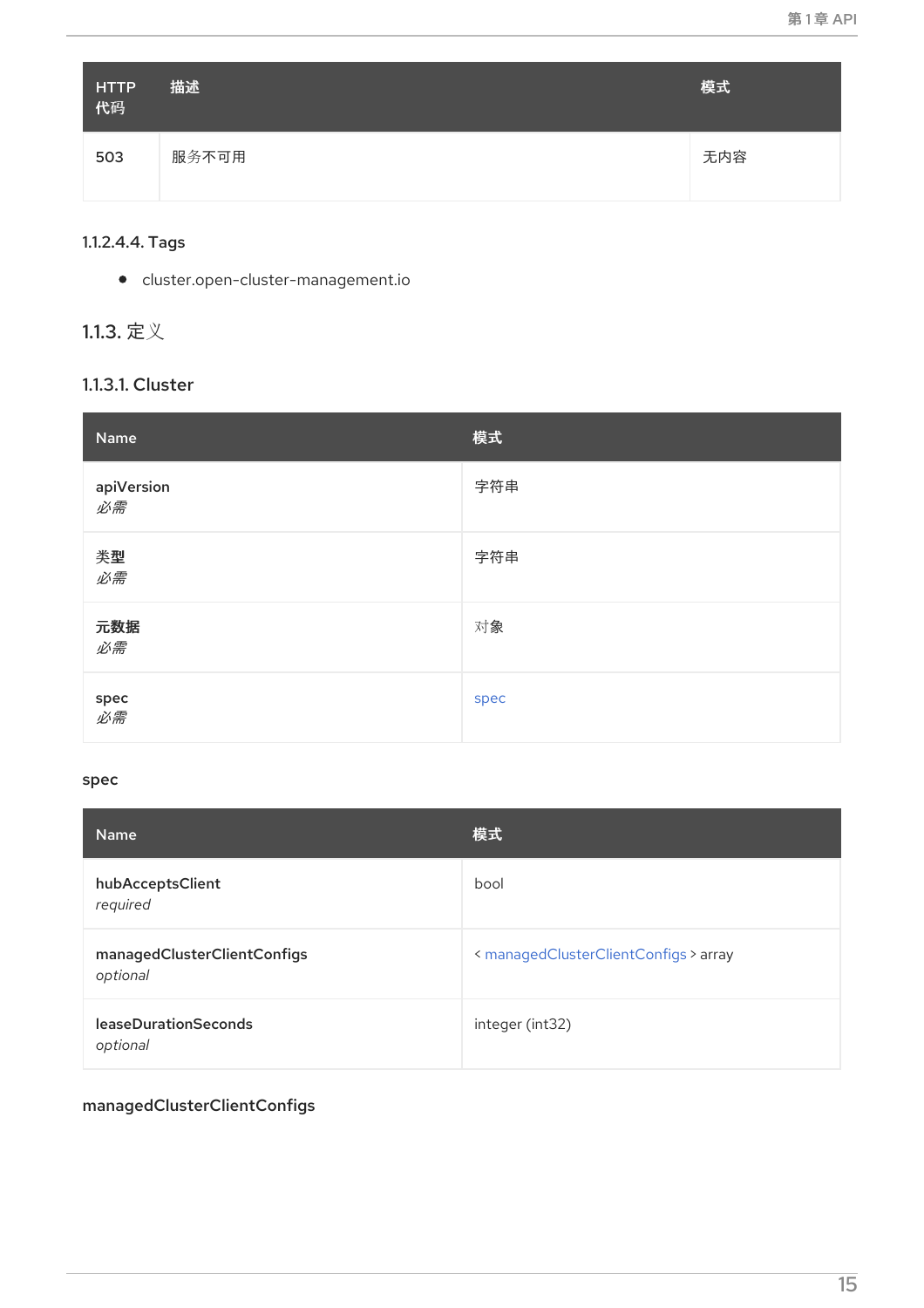| <b>Name</b>      | 描述                                                                                          | 模式       |
|------------------|---------------------------------------------------------------------------------------------|----------|
| <b>URL</b><br>必需 |                                                                                             | 字符串      |
| cabundle<br>可选   | Pattern: "^(?:[A-Za-z0-9+/]<br>${4})^*($ ?:[A-Za-z0-9+/] ${2}=-$ [A-<br>Za-z0-9+/]{3}=)?\$" | 字符串 (字节) |

# <span id="page-19-0"></span>1.2. CLUSTERSETS API (V1ALPHA1)

## <span id="page-19-1"></span>1.2.1. 概述

本文档介绍了与 Red Hat Advanced Cluster Management for Kubernetes 的 Clusterset 资源相关的 API 信息。Clusterset 资源有 4 个可能的请求:create、query、delete 和 update。

## <span id="page-19-2"></span>1.2.1.1. 版本信息

版本: 2.1.0

## <span id="page-19-3"></span>1.2.1.2. 联系信息

*Contact Email* : [apiteam@swagger.io](mailto:apiteam@swagger.io)

## <span id="page-19-4"></span>1.2.1.3. 许可证信息

*License* : Apache 2.0 *License URL* : <http://www.apache.org/licenses/LICENSE-2.0.html> *terms of service* : <http://swagger.io/terms/>

## <span id="page-19-5"></span>1.2.1.4. URI scheme

*BasePath :* /kubernetes/apis *schemes* : HTTPS

## <span id="page-19-6"></span>1.2.1.5. Tags

● cluster.open-cluster-management.io: 创建和管理 Clustersets

## <span id="page-19-7"></span>1.2.1.6. 外部文档

*Description* : 查找更多有关 Swagger. *URL* : <http://swagger.io>

## <span id="page-19-8"></span>1.2.2. 路径

## <span id="page-19-9"></span>1.2.2.1. 查询所有集群集(clusterset)

GET /cluster.open-cluster-management.io/v1alpha1/managedclustersets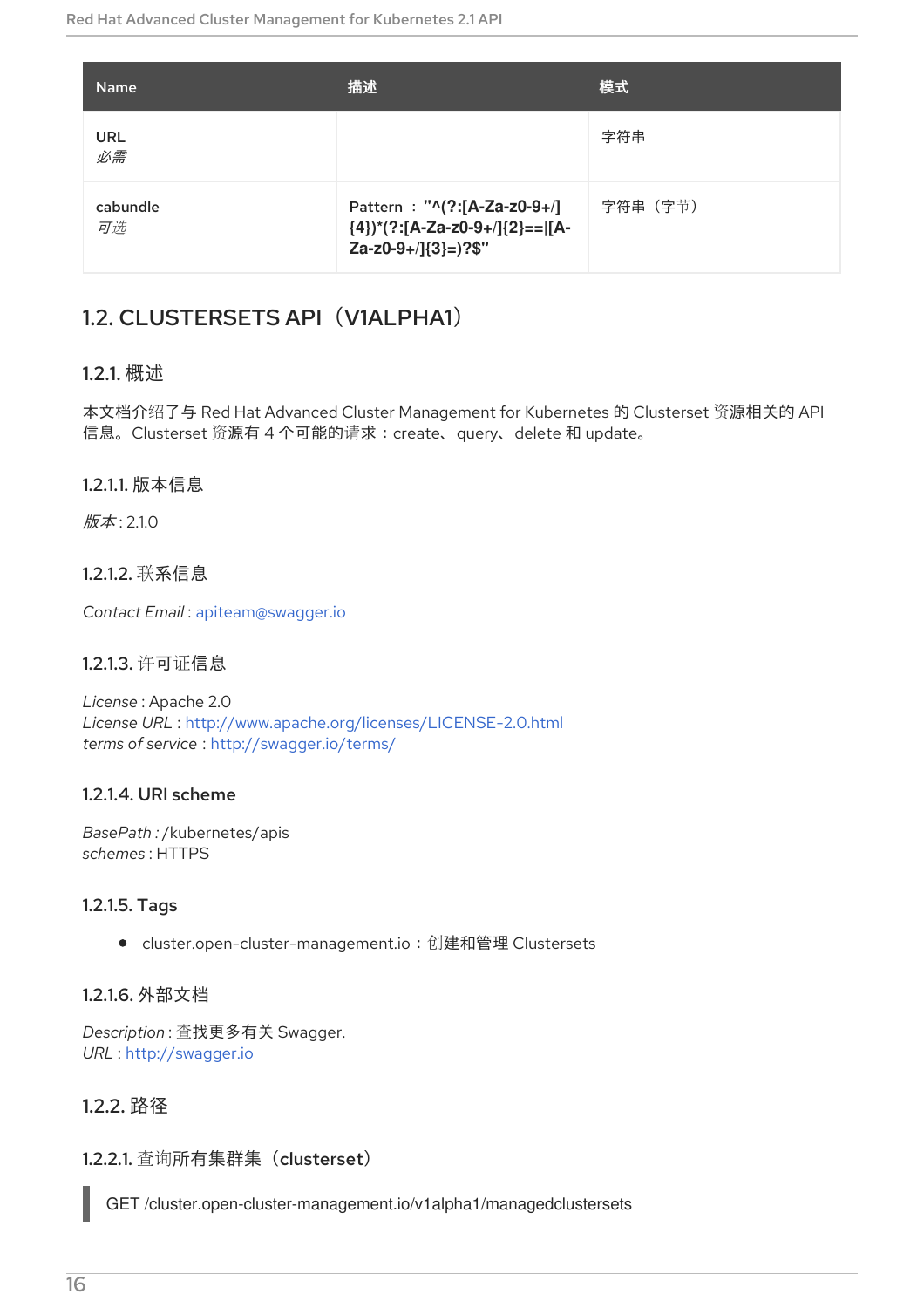## <span id="page-20-0"></span>1.2.2.1.1. 描述

查询 Clustersets 以获取更多详细信息。

## <span id="page-20-1"></span>1.2.2.1.2. 参数

|             | 类N 描述<br>型a<br>m                                                          |             |
|-------------|---------------------------------------------------------------------------|-------------|
|             | e                                                                         |             |
| a<br>d<br>e | H C 身份验证: Bearer {ACCESS_TOKEN}; ACCESS_TOKEN 是用户访问令牌。<br>$e$ O<br>O<br>К | 字<br>符<br>串 |
|             | F                                                                         |             |
|             | 必<br>需                                                                    |             |

#### <span id="page-20-2"></span>1.2.2.1.3. 响应

| <b>HTTP</b><br>代码 | 描述     | 模式  |
|-------------------|--------|-----|
| 200               | 成功     | 无内容 |
| 403               | 禁止访问   | 无内容 |
| 404               | 未找到资源  | 无内容 |
| 500               | 内部服务错误 | 无内容 |
| 503               | 服务不可用  | 无内容 |

## <span id="page-20-3"></span>1.2.2.1.4. 使用

**clusterset/yaml**

## <span id="page-20-4"></span>1.2.2.1.5. Tags

cluster.open-cluster-management.io

## <span id="page-20-5"></span>1.2.2.2. 创建一个 clusterset

POST /cluster.open-cluster-management.io/v1alpha1/managedclustersets

## <span id="page-20-6"></span>1.2.2.2.1. 描述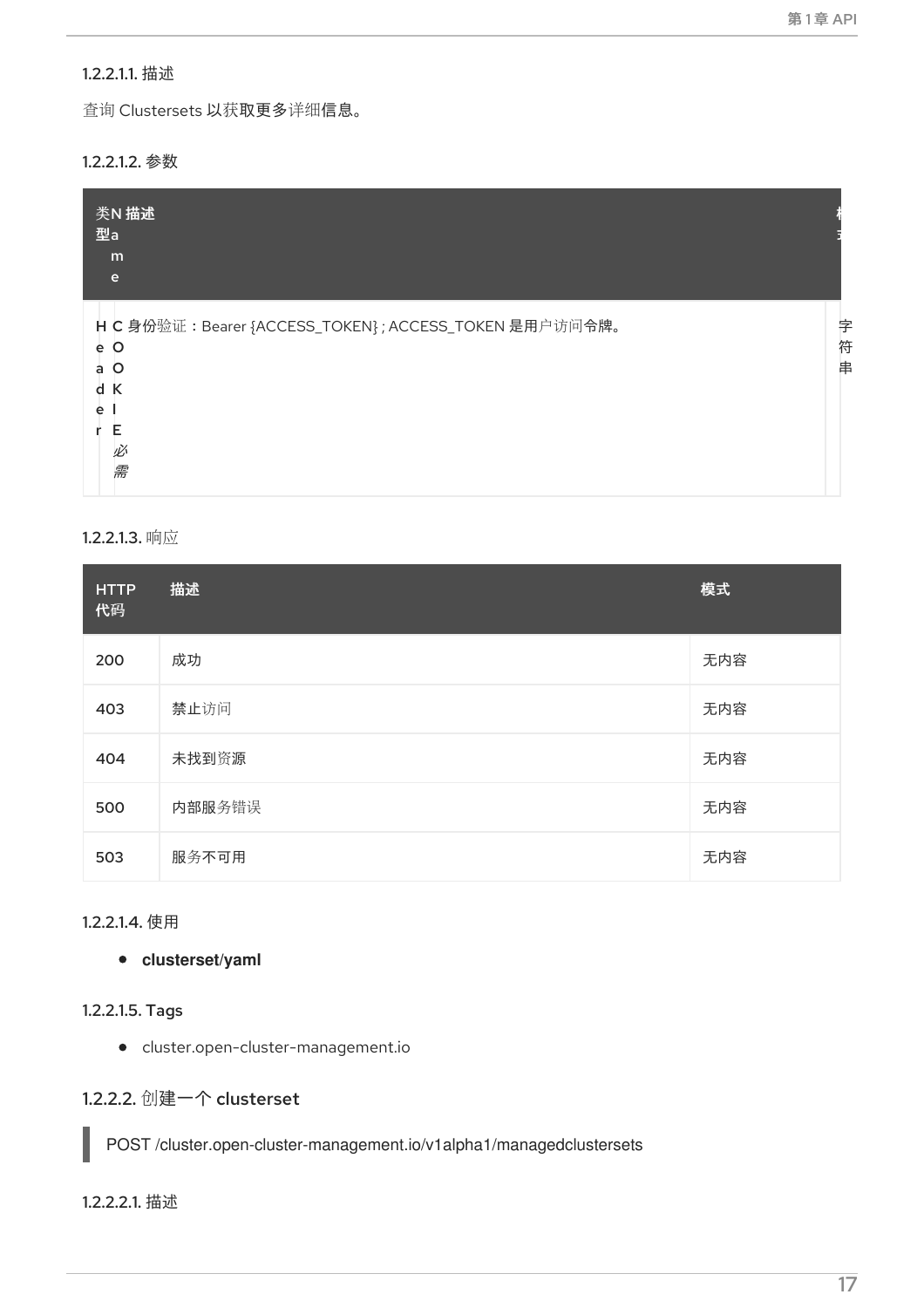创建一个 clusterset。

## <span id="page-21-0"></span>1.2.2.2.2. 参数

| 型a     | 类N 描述<br>m<br>$\mathbf{e}$                                                                 |             |
|--------|--------------------------------------------------------------------------------------------|-------------|
| e<br>r | H C 身份验证: Bearer {ACCESS_TOKEN}; ACCESS_TOKEN 是用户访问令牌。<br>e O<br>a O<br>d K<br>Е<br>必<br>需 | 字<br>符<br>串 |
| d      | B 正描述要创建的 clusterset 的参数。<br>。文<br>必<br>y需                                                 | s<br>e      |

## <span id="page-21-1"></span>1.2.2.2.3. 响应

| <b>HTTP</b><br>代码 | 描述     | 模式  |
|-------------------|--------|-----|
| 200               | 成功     | 无内容 |
| 403               | 禁止访问   | 无内容 |
| 404               | 未找到资源  | 无内容 |
| 500               | 内部服务错误 | 无内容 |
| 503               | 服务不可用  | 无内容 |

## <span id="page-21-2"></span>1.2.2.2.4. 使用

## **clusterset/yaml**

## <span id="page-21-3"></span>1.2.2.2.5. Tags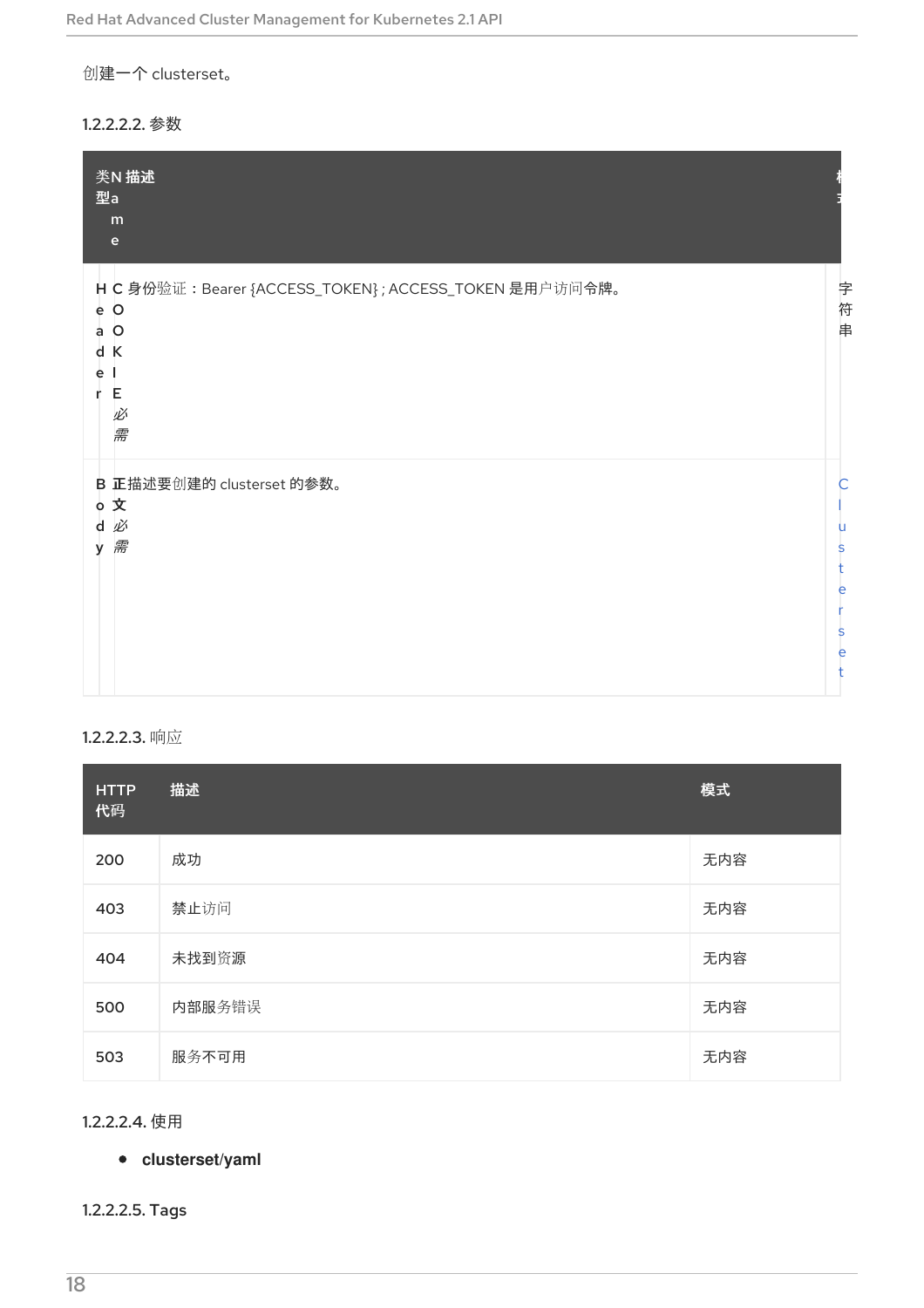cluster.open-cluster-management.io

## <span id="page-22-0"></span>1.2.2.2.6. HTTP 请求示例

#### 1.2.2.2.6.1. 请求正文

```
\{"apiVersion" : "cluster.open-cluster-management.io/v1alpha1",
"kind" : "ManagedClusterSet",
 "metadata" : {
  "name" : "clusterset1"
 },
 "spec": { },
"status" : { }
}
```
<span id="page-22-1"></span>1.2.2.3. 查询单个集群集

GET /cluster.open-cluster-management.io/v1alpha1/managedclustersets/{clusterset\_name}

## <span id="page-22-2"></span>1.2.2.3.1. 描述

查询单个集群集以获取更多详细信息。

## <span id="page-22-3"></span>1.2.2.3.2. 参数

|        | 类N 描述<br>型a<br>m<br>e                                                     |             |
|--------|---------------------------------------------------------------------------|-------------|
| a<br>d | H C 身份验证: Bearer {ACCESS_TOKEN}; ACCESS_TOKEN 是用户访问令牌。<br>$e$ O<br>O<br>К | 字<br>符<br>串 |
| e      | F<br>必<br>需                                                               |             |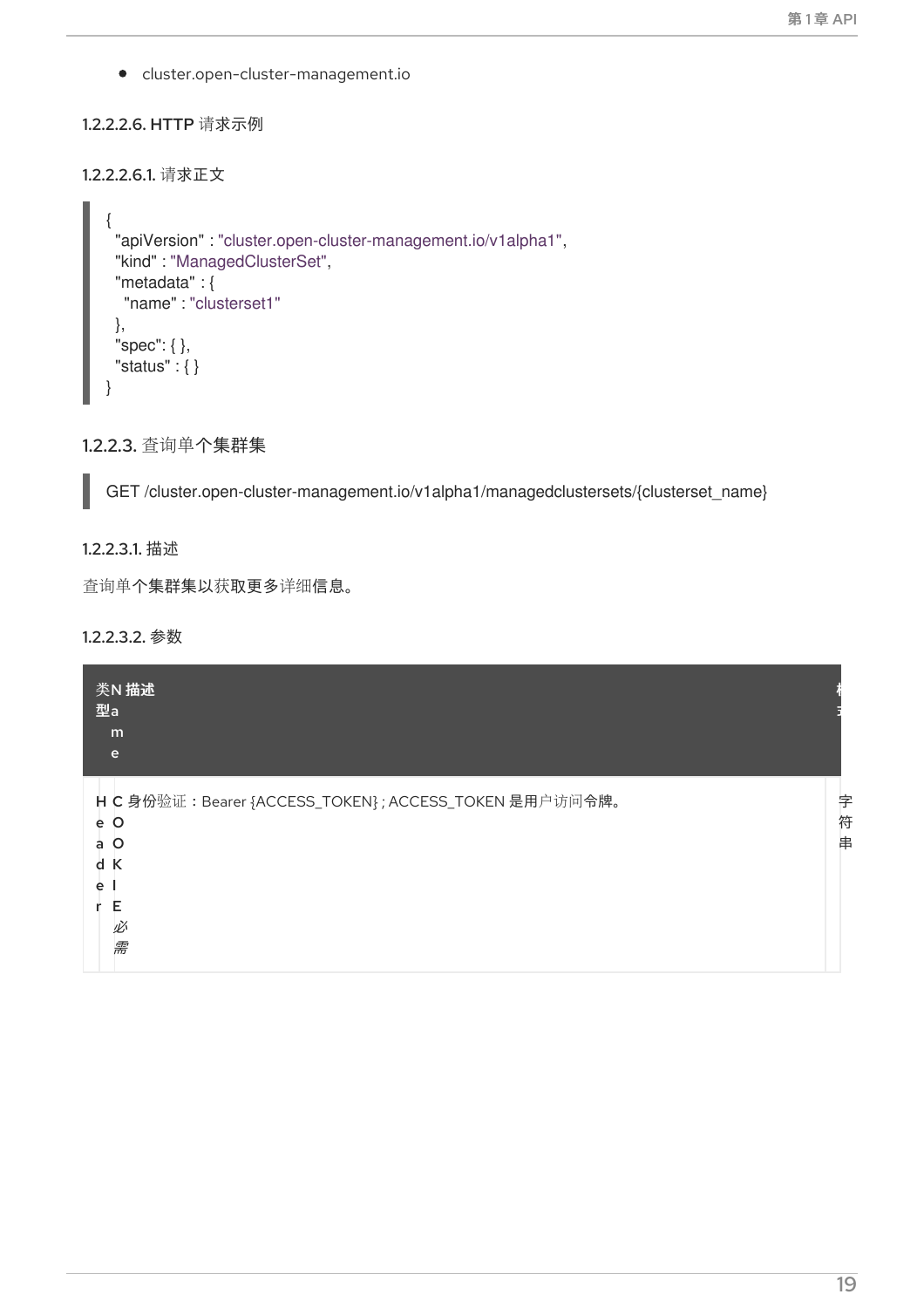| 型a<br>${\sf m}$<br>$\mathsf{e}% _{t}\left( t\right) \equiv\mathsf{e}_{t}\left( t\right)$ | 类N 描述          |     |
|------------------------------------------------------------------------------------------|----------------|-----|
|                                                                                          | 路c 要查询的集群集的名称。 |     |
| 径                                                                                        |                | 字符串 |
| u                                                                                        |                |     |
| s                                                                                        |                |     |
| t                                                                                        |                |     |
| e                                                                                        |                |     |
| r                                                                                        |                |     |
| s                                                                                        |                |     |
| e                                                                                        |                |     |
| t                                                                                        |                |     |
|                                                                                          |                |     |
| 'n                                                                                       |                |     |
| a                                                                                        |                |     |
| m<br>e                                                                                   |                |     |
| r                                                                                        |                |     |
| e                                                                                        |                |     |
| q                                                                                        |                |     |
| U                                                                                        |                |     |
|                                                                                          |                |     |
|                                                                                          |                |     |
| e                                                                                        |                |     |
| d                                                                                        |                |     |
|                                                                                          |                |     |

## <span id="page-23-0"></span>1.2.2.3.3. 响应

| <b>HTTP</b><br>代码 | 描述     | 模式  |
|-------------------|--------|-----|
| 200               | 成功     | 无内容 |
| 403               | 禁止访问   | 无内容 |
| 404               | 未找到资源  | 无内容 |
| 500               | 内部服务错误 | 无内容 |
| 503               | 服务不可用  | 无内容 |

## <span id="page-23-1"></span>1.2.2.3.4. Tags

cluster.open-cluster-management.io

## <span id="page-23-2"></span>1.2.2.4. 删除集群集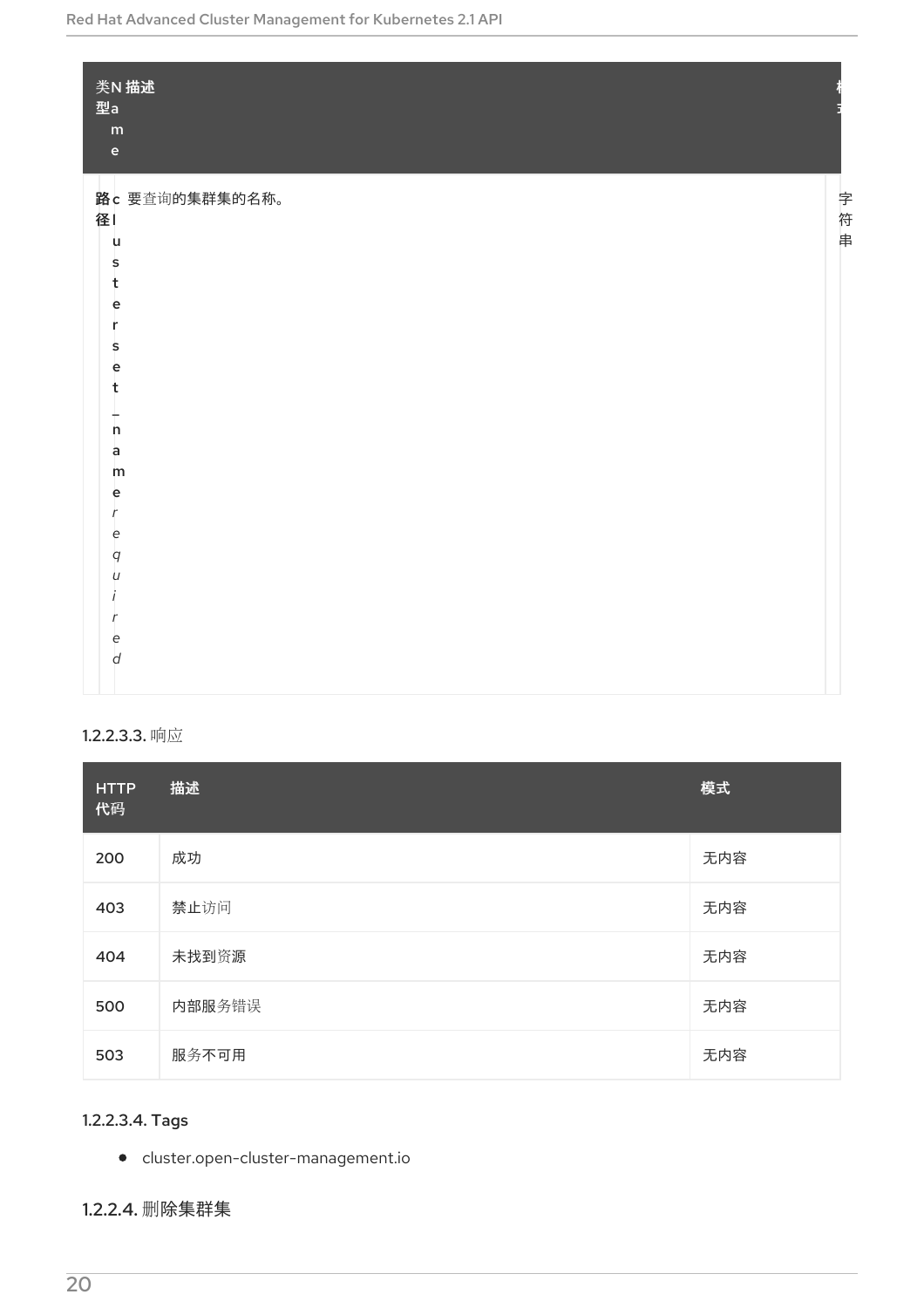DELETE /cluster.open-cluster-management.io/v1alpha1/managedclustersets/{clusterset\_name}

<span id="page-24-0"></span>1.2.2.4.1. 描述

I

删除单个集群集。

<span id="page-24-1"></span>1.2.2.4.2. 参数

| 类N 描述<br>型a<br>${\sf m}$<br>$\mathbf{e}% _{B}=\mathbf{e}_{B}+\mathbf{e}_{B}+\mathbf{e}_{B}+\mathbf{e}_{B}+\mathbf{e}_{B}+\mathbf{e}_{B}+\mathbf{e}_{B}+\mathbf{e}_{B}+\mathbf{e}_{B}+\mathbf{e}_{B}+\mathbf{e}_{B}+\mathbf{e}_{B}+\mathbf{e}_{B}+\mathbf{e}_{B}+\mathbf{e}_{B}+\mathbf{e}_{B}+\mathbf{e}_{B}+\mathbf{e}_{B}+\mathbf{e}_{B}+\mathbf{e}_{B}+\mathbf{e}_{B}+\mathbf{e}_{B}+\mathbf{e}_{B}+\mathbf{e}_{B}+\mathbf{e}_{B}+\mathbf{e}_{B}+\math$ |             |
|------------------------------------------------------------------------------------------------------------------------------------------------------------------------------------------------------------------------------------------------------------------------------------------------------------------------------------------------------------------------------------------------------------------------------------------------------------|-------------|
| H C 身份验证: Bearer {ACCESS_TOKEN}; ACCESS_TOKEN 是用户访问令牌。<br>$e$ O<br>$a$ O<br>d K<br>ė<br>-1<br>r E<br>必<br>需                                                                                                                                                                                                                                                                                                                                                | 字<br>符<br>串 |
| 路c 要删除的集群集的名称。<br>径<br>u<br>s<br>t<br>e<br>s<br>e<br>t<br>'n<br>a<br>m<br>e<br>e<br>a<br>U<br>e<br>d                                                                                                                                                                                                                                                                                                                                                       | 字符<br>串     |

<span id="page-24-2"></span>1.2.2.4.3. 响应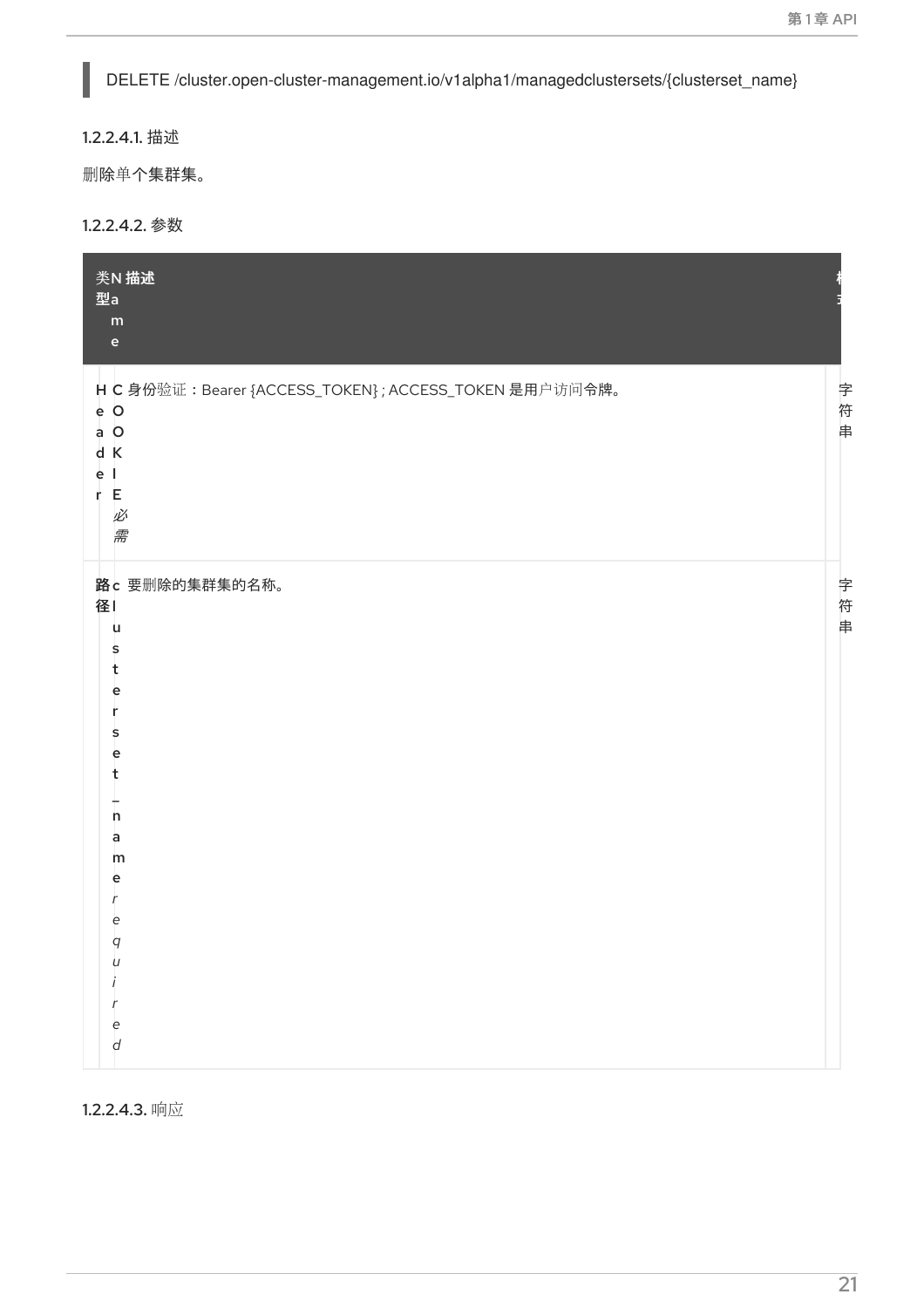| <b>HTTP</b><br>代码 | 描述     | 模式  |
|-------------------|--------|-----|
| 200               | 成功     | 无内容 |
| 403               | 禁止访问   | 无内容 |
| 404               | 未找到资源  | 无内容 |
| 500               | 内部服务错误 | 无内容 |
| 503               | 服务不可用  | 无内容 |

## <span id="page-25-0"></span>1.2.2.4.4. Tags

cluster.open-cluster-management.io

## <span id="page-25-1"></span>1.2.3. 定义

## <span id="page-25-2"></span>1.2.3.1. Clusterset

| Name                    | 模式  |
|-------------------------|-----|
| apiVersion<br><i>必需</i> | 字符串 |
| 类型<br>必需                | 字符串 |
| 元数据<br><i>必需</i>        | 对象  |

# <span id="page-25-3"></span>1.3. CLUSTERSETBINDINGS API (V1ALPHA1)

## <span id="page-25-4"></span>1.3.1. 概述

本文档介绍了与 Red Hat Advanced Cluster Management for Kubernetes 的 clustersetbinding 资源相关 的 API 信息。Clustersetbinding 资源有 4 个可能的请求:create、query、delete 和 update。

## <span id="page-25-5"></span>1.3.1.1. 版本信息

版本: 2.1.0

## <span id="page-25-6"></span>1.3.1.2. 联系信息

*Contact Email* : [apiteam@swagger.io](mailto:apiteam@swagger.io)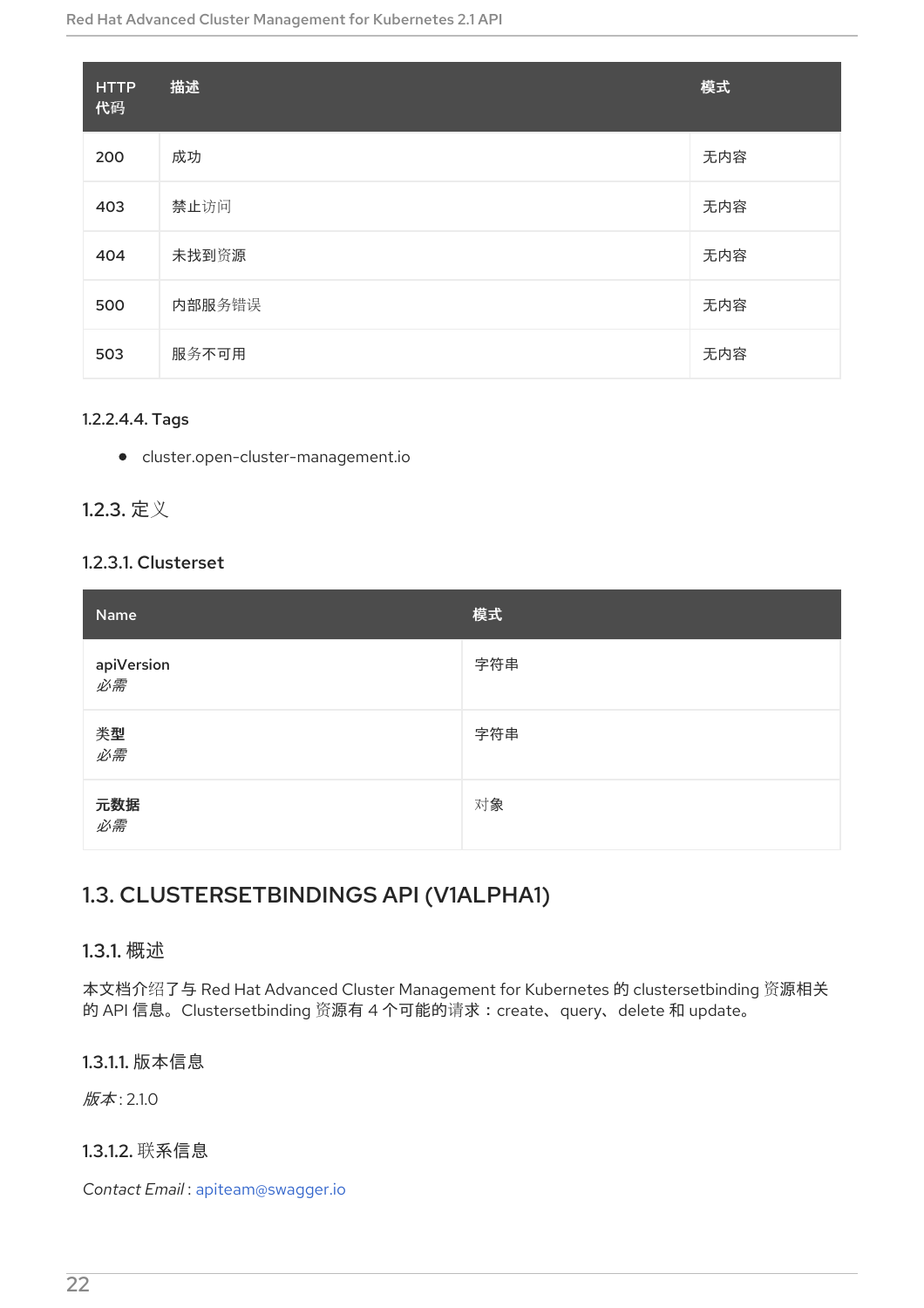## <span id="page-26-0"></span>1.3.1.3. 许可证信息

*License* : Apache 2.0 *License URL* : <http://www.apache.org/licenses/LICENSE-2.0.html> *terms of service* : <http://swagger.io/terms/>

## <span id="page-26-1"></span>1.3.1.4. URI scheme

*BasePath :* /kubernetes/apis *schemes* : HTTPS

## <span id="page-26-2"></span>1.3.1.5. Tags

● cluster.open-cluster-management.io: 创建和管理 clustersetbindings

## <span id="page-26-3"></span>1.3.1.6. 外部文档

*Description* : 查找更多有关 Swagger. *URL* : <http://swagger.io>

## <span id="page-26-4"></span>1.3.2. 路径

## <span id="page-26-5"></span>1.3.2.1. 查询所有 clustersetbindings

GET /cluster.open-clustermanagement.io/v1alpha1/namespaces/{namespace}/managedclustersetbindings

#### <span id="page-26-6"></span>1.3.2.1.1. 描述

查询 clustersetbindings 以获取更多详细信息。

#### <span id="page-26-7"></span>1.3.2.1.2. 参数

| 类N 描述<br>型a<br>m<br>e                                                                                                 |             |
|-----------------------------------------------------------------------------------------------------------------------|-------------|
| H C 身份验证: Bearer {ACCESS_TOKEN}; ACCESS_TOKEN 是用户访问令牌。<br>$\circ$<br>e<br>$\Omega$<br>a<br>d<br>К<br>e<br>Е<br>必<br>需 | 字<br>符<br>串 |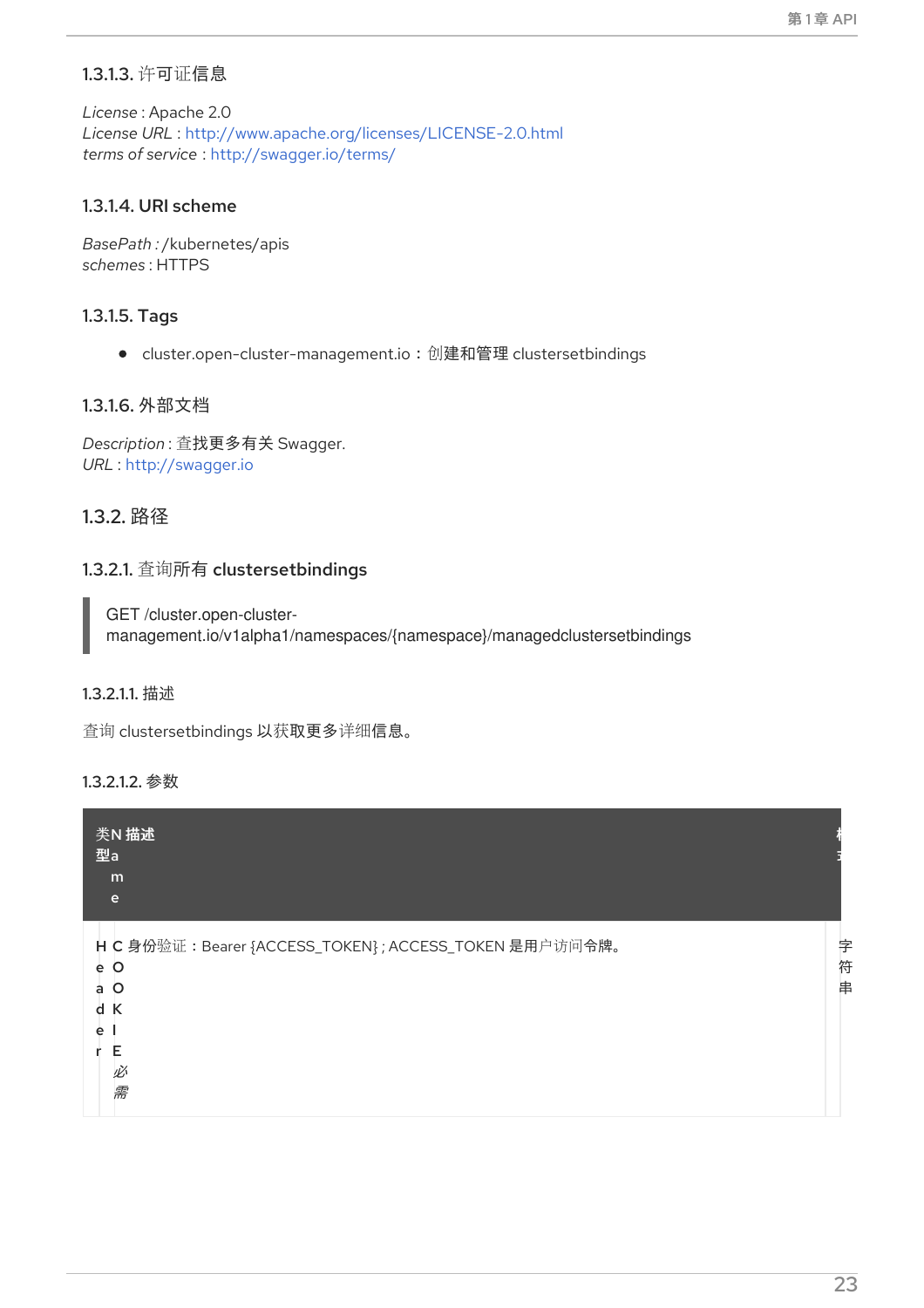| 类N 描述<br>型a<br>${\sf m}$<br>$\mathbf{e}$ |     |
|------------------------------------------|-----|
| 路n 要使用的命名空间, 如 default。                  |     |
| 径a                                       | 字符串 |
| m                                        |     |
| e                                        |     |
| s                                        |     |
| p                                        |     |
| a<br>c                                   |     |
| e                                        |     |
|                                          |     |
| e                                        |     |
| q                                        |     |
| $\iota$                                  |     |
|                                          |     |
|                                          |     |
| e                                        |     |
| d                                        |     |

#### <span id="page-27-0"></span>1.3.2.1.3. 响应

| <b>HTTP</b><br>代码 | 描述     | 模式  |
|-------------------|--------|-----|
| 200               | 成功     | 无内容 |
| 403               | 禁止访问   | 无内容 |
| 404               | 未找到资源  | 无内容 |
| 500               | 内部服务错误 | 无内容 |
| 503               | 服务不可用  | 无内容 |

## <span id="page-27-1"></span>1.3.2.1.4. 使用

### **clustersetbinding/yaml**

#### <span id="page-27-2"></span>1.3.2.1.5. Tags

cluster.open-cluster-management.io

## <span id="page-27-3"></span>1.3.2.2. 创建 clustersetbinding

POST /cluster.open-clustermanagement.io/v1alpha1/namespaces/{namespace}/managedclustersetbindings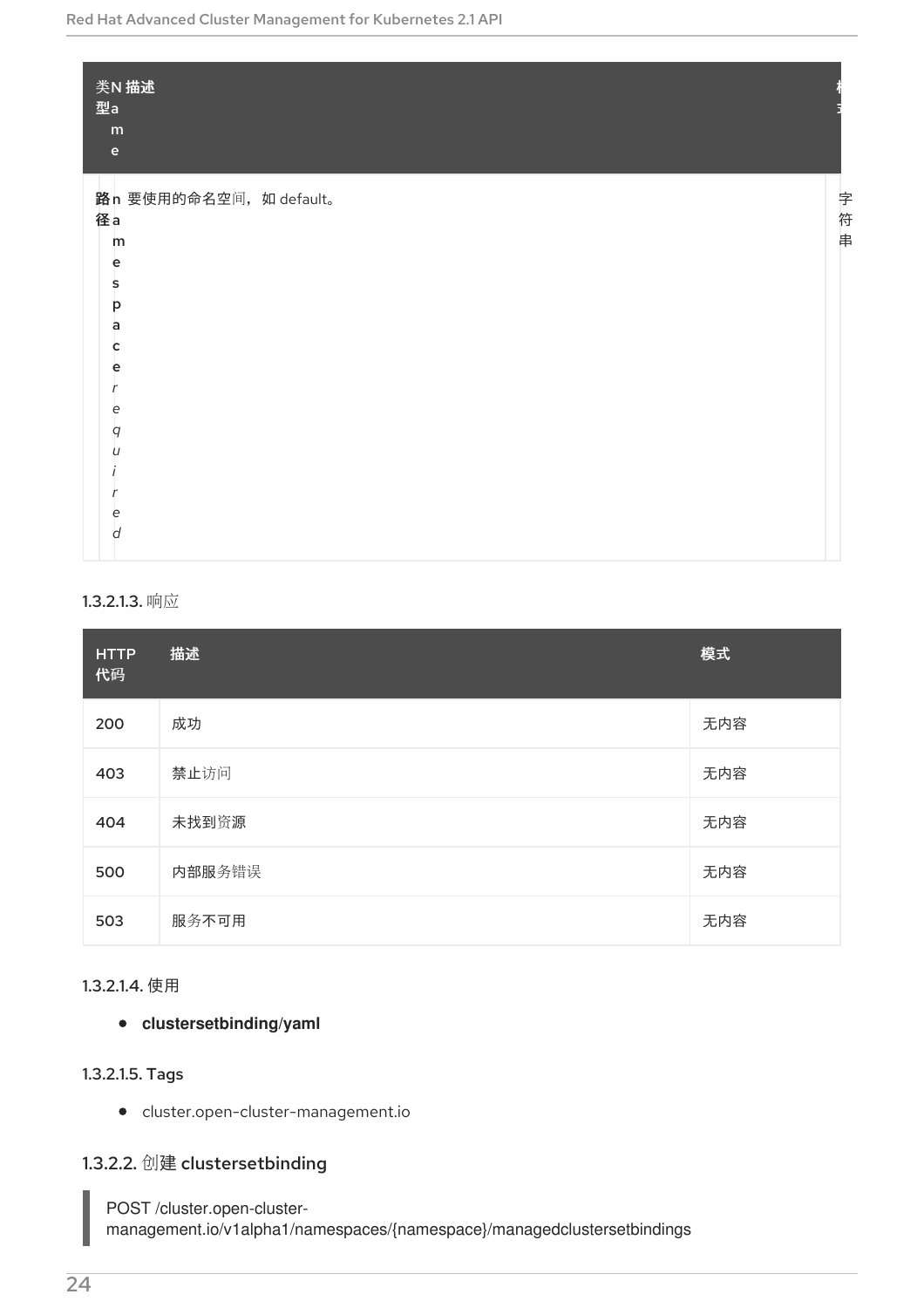÷,

## <span id="page-28-0"></span>1.3.2.2.1. 描述

创建 clustersetbinding。

## <span id="page-28-1"></span>1.3.2.2.2. 参数

| 类N 描述<br>型a<br>${\sf m}$<br>$\mathsf{e}% _{0}\left( \mathsf{e}\right)$                                           |             |
|------------------------------------------------------------------------------------------------------------------|-------------|
| H C 身份验证: Bearer {ACCESS_TOKEN}; ACCESS_TOKEN 是用户访问令牌。<br>e O<br>$a$ O<br>d K<br>e <sub>1</sub><br>r E<br>必<br>需 | 字符<br>串     |
| 路n 要使用的命名空间, 如 default。<br>径a<br>m<br>e<br>s<br>p<br>a<br>c<br>e<br>e<br>q<br>Ù<br>e<br>d                        | 字<br>符<br>串 |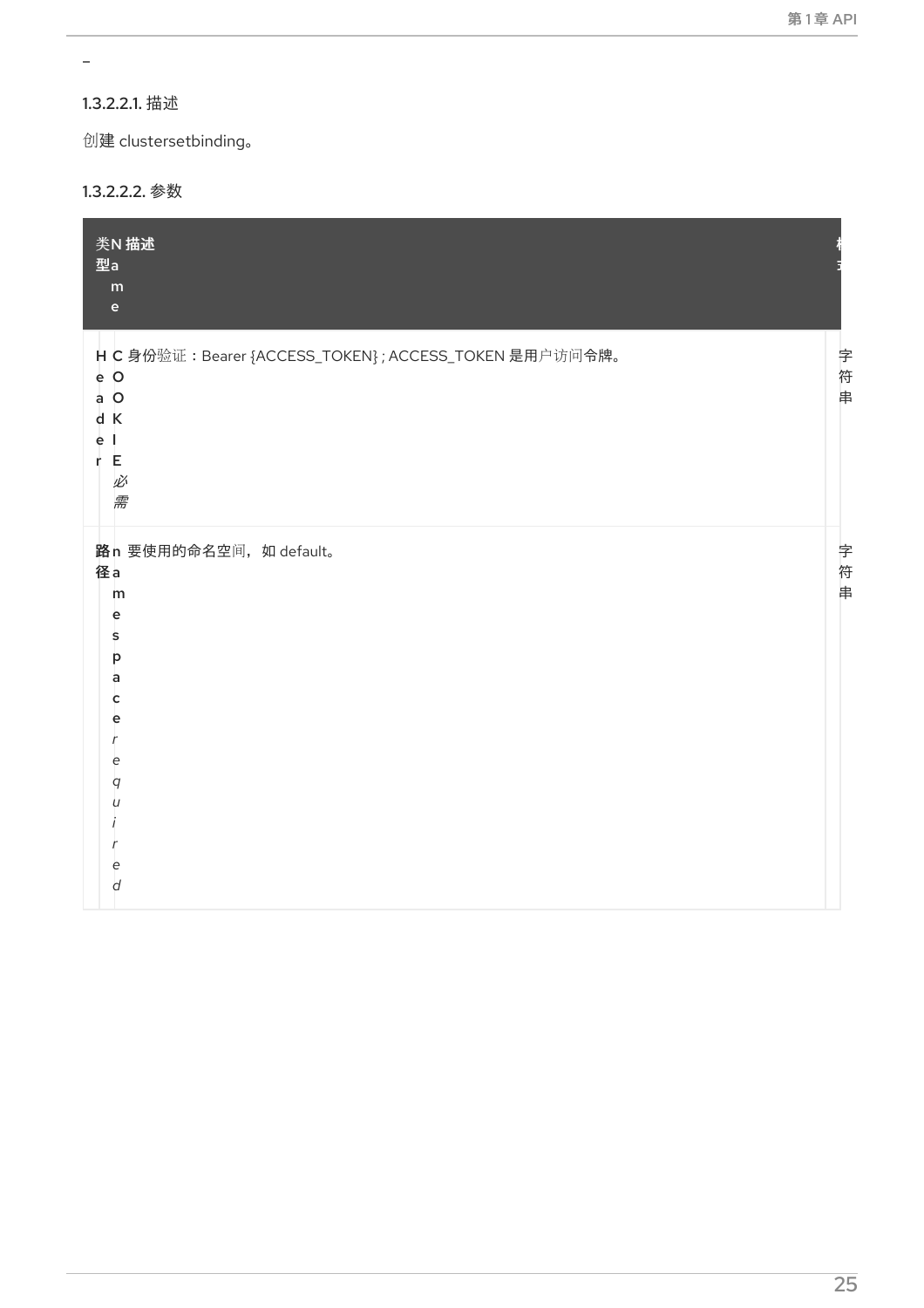|   | 类N 描述<br>型a<br>m<br>$\mathbf{e}% _{t}\left( t\right)$ |   |
|---|-------------------------------------------------------|---|
|   | B 正描述要创建的 clustersetbinding 的参数。                      |   |
|   | 。文                                                    |   |
| y | d必<br>需                                               | u |
|   |                                                       | S |
|   |                                                       | e |
|   |                                                       |   |
|   |                                                       | S |
|   |                                                       | e |
|   |                                                       | h |
|   |                                                       |   |
|   |                                                       | n |
|   |                                                       | d |
|   |                                                       | n |
|   |                                                       | g |
|   |                                                       |   |

## <span id="page-29-0"></span>1.3.2.2.3. 响应

| <b>HTTP</b><br>代码 | 描述     | 模式  |
|-------------------|--------|-----|
| 200               | 成功     | 无内容 |
| 403               | 禁止访问   | 无内容 |
| 404               | 未找到资源  | 无内容 |
| 500               | 内部服务错误 | 无内容 |
| 503               | 服务不可用  | 无内容 |

## <span id="page-29-1"></span>1.3.2.2.4. 使用

## **clustersetbinding/yaml**

## <span id="page-29-2"></span>1.3.2.2.5. Tags

cluster.open-cluster-management.io

## <span id="page-29-3"></span>1.3.2.2.6. HTTP 请求示例

## 1.3.2.2.6.1. 请求正文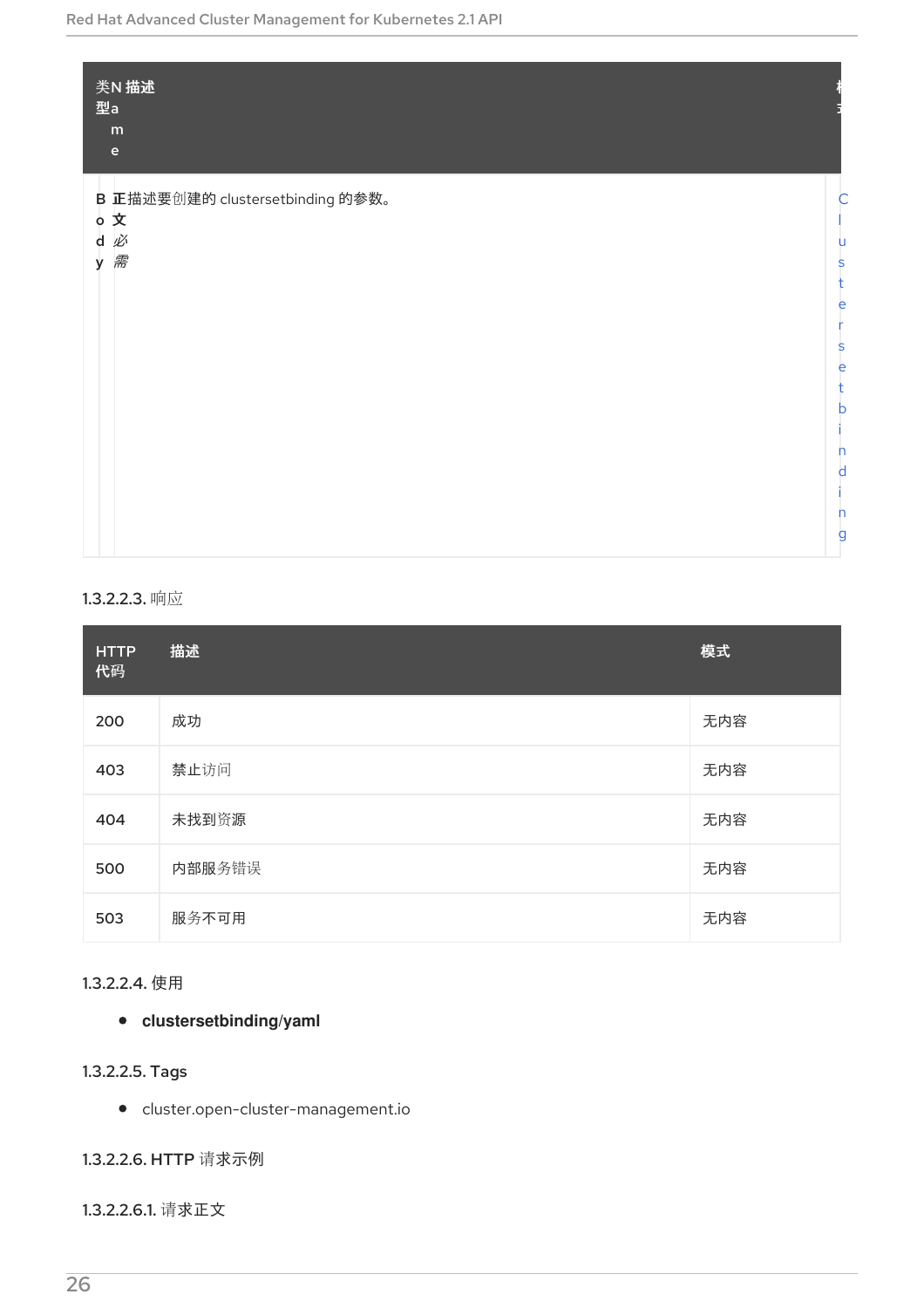```
{
 "apiVersion" : "cluster.open-cluster-management.io/v1alpha1",
 "kind" : "ManagedClusterSetBinding",
 "metadata" : {
  "name" : "clusterset1",
  "namespace" : "ns1"
},
"spec": {
  "clusterSet": "clusterset1"
 },
 "status" : { }
}
```
<span id="page-30-0"></span>1.3.2.3. 查询单个 clustersetbinding

GET /cluster.open-clustermanagement.io/v1alpha1/namespaces/{namespace}/managedclustersetbindings/{clustersetbinding\_na me}

#### <span id="page-30-1"></span>1.3.2.3.1. 描述

查询单个 clustersetbinding 获取更多详细信息。

#### <span id="page-30-2"></span>1.3.2.3.2. 参数

|   | 类N 描述<br>型a<br>m<br>e                                                               |             |
|---|-------------------------------------------------------------------------------------|-------------|
| e | H C 身份验证: Bearer {ACCESS_TOKEN}; ACCESS_TOKEN 是用户访问令牌。<br>e O<br>O<br>a<br>d K<br>F | 字<br>符<br>串 |
|   | 必<br>需                                                                              |             |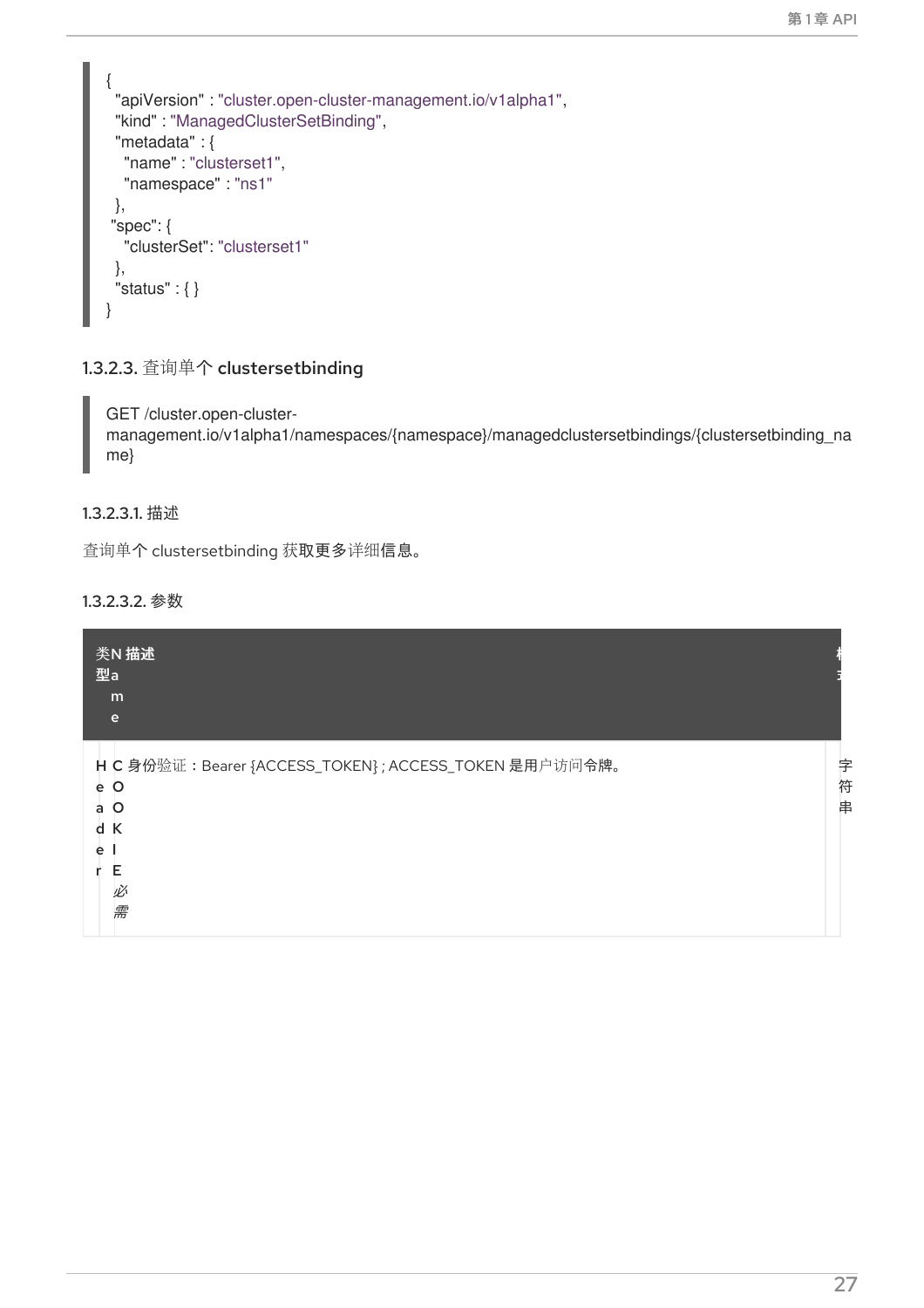| 英N 描述<br>型a<br>${\sf m}$<br>$\mathsf{e}% _{t}\left( t\right) \equiv\mathsf{e}_{t}\left( t\right) ,$                                                                                                                                                                                                 |     |
|-----------------------------------------------------------------------------------------------------------------------------------------------------------------------------------------------------------------------------------------------------------------------------------------------------|-----|
| 路n 要使用的命名空间, 如 default。<br>径a<br>m<br>e<br>\$<br>p<br>a<br>c<br>е<br>е<br>q<br>u<br>е<br>$\boldsymbol{d}$                                                                                                                                                                                           | 字符串 |
| 路c 要查询的 clustersetbinding 的名称。<br>径 <br>u<br>s<br>t<br>е<br>ς<br>e<br>t<br>$\mathsf b$<br>i.<br>$\mathsf{n}$<br>$\sf d$<br>i.<br>$\mathsf{n}$<br>$\mathsf g$<br>$\frac{1}{n}$<br>a<br>m<br>e<br>$\boldsymbol{r}$<br>e<br>$\boldsymbol{q}$<br>U<br>$\prime$<br>r<br>$\mathsf{e}$<br>$\boldsymbol{d}$ | 字符串 |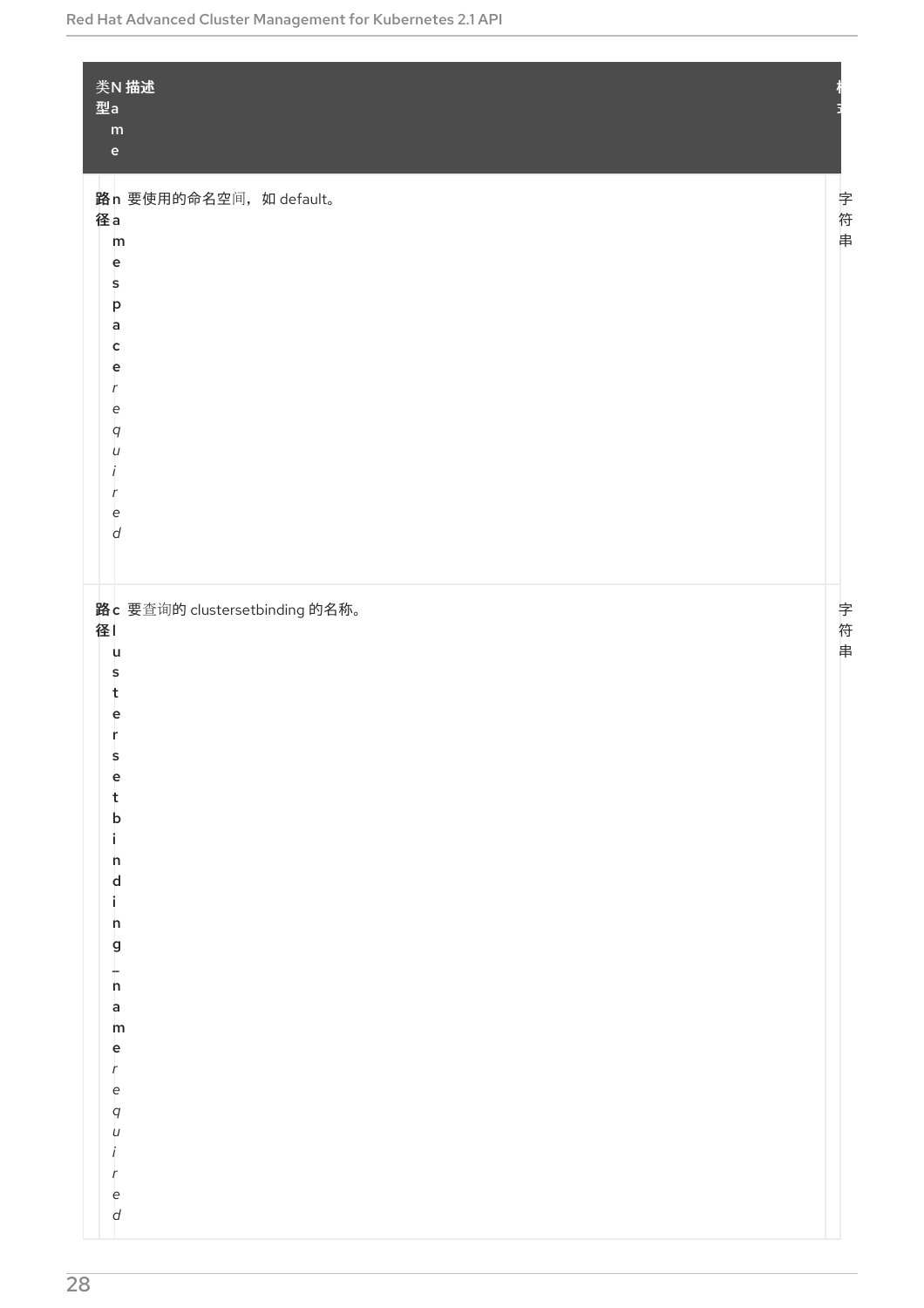#### <span id="page-32-0"></span>1.3.2.3.3. 响应

| <b>HTTP</b><br>代码 | 描述     | 模式  |
|-------------------|--------|-----|
| 200               | 成功     | 无内容 |
| 403               | 禁止访问   | 无内容 |
| 404               | 未找到资源  | 无内容 |
| 500               | 内部服务错误 | 无内容 |
| 503               | 服务不可用  | 无内容 |

#### <span id="page-32-1"></span>1.3.2.3.4. Tags

cluster.open-cluster-management.io

## <span id="page-32-2"></span>1.3.2.4. 删除 clustersetbinding

DELETE /cluster.open-clustermanagement.io/v1alpha1/managedclustersetbindings/{clustersetbinding\_name}

## <span id="page-32-3"></span>1.3.2.4.1. 描述

删除单个 clustersetbinding。

#### <span id="page-32-4"></span>1.3.2.4.2. 参数

| 类N 描述<br>型a<br>m<br>e                                                                                       |             |
|-------------------------------------------------------------------------------------------------------------|-------------|
| H C 身份验证: Bearer {ACCESS_TOKEN}; ACCESS_TOKEN 是用户访问令牌。<br>e O<br>$\circ$<br>a<br>К<br>d<br>е<br>F<br>必<br>需 | 字<br>符<br>串 |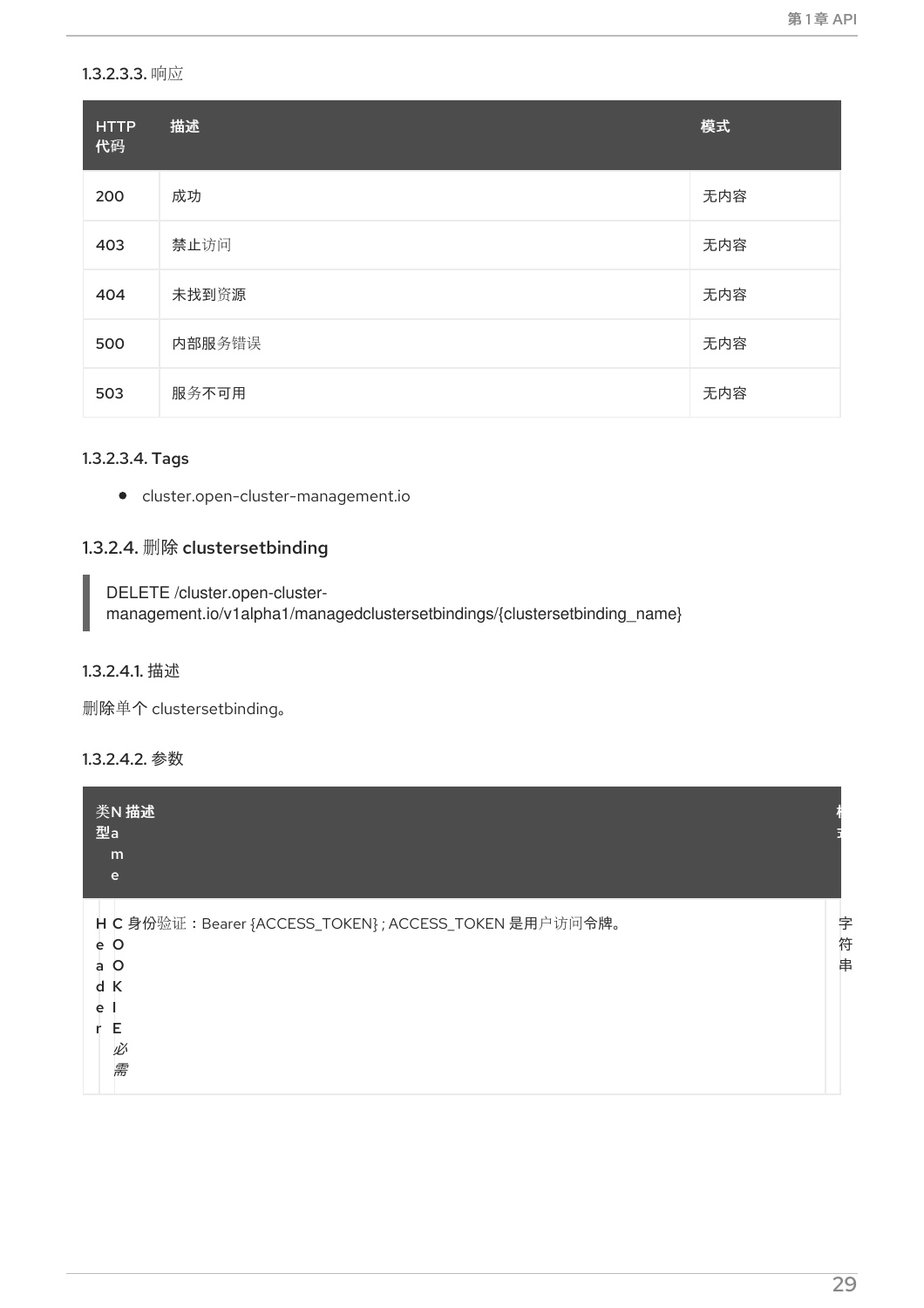| 英N 描述<br>型a<br>${\sf m}$<br>$\mathsf{e}% _{t}\left( t\right)$                                                                                                                                                                                                                                                                                                  |     |
|----------------------------------------------------------------------------------------------------------------------------------------------------------------------------------------------------------------------------------------------------------------------------------------------------------------------------------------------------------------|-----|
| 路n 要使用的命名空间, 如 default。<br>径a<br>m<br>e<br>s<br>p<br>a<br>c<br>е<br>е<br>q<br>u<br>е<br>$\boldsymbol{d}$                                                                                                                                                                                                                                                       | 字符串 |
| 路c 要删除的 clustersetbinding 的名称。<br>径 <br>u<br>s<br>t<br>е<br>s<br>е<br>ţ.<br>b<br>i.<br>$\mathsf{n}$<br>$\begin{array}{c}\n d \\  i\n\end{array}$<br>n<br>g<br>$\frac{1}{n}$<br>$\overline{a}$<br>m<br>$\mathsf{e}\,$<br>$\mathsf{r}$<br>e<br>$\boldsymbol{q}$<br>$\boldsymbol{\mathcal{U}}$<br>Í<br>r<br>$\mathsf{e}% _{t}\left( t\right)$<br>$\boldsymbol{d}$ | 字符串 |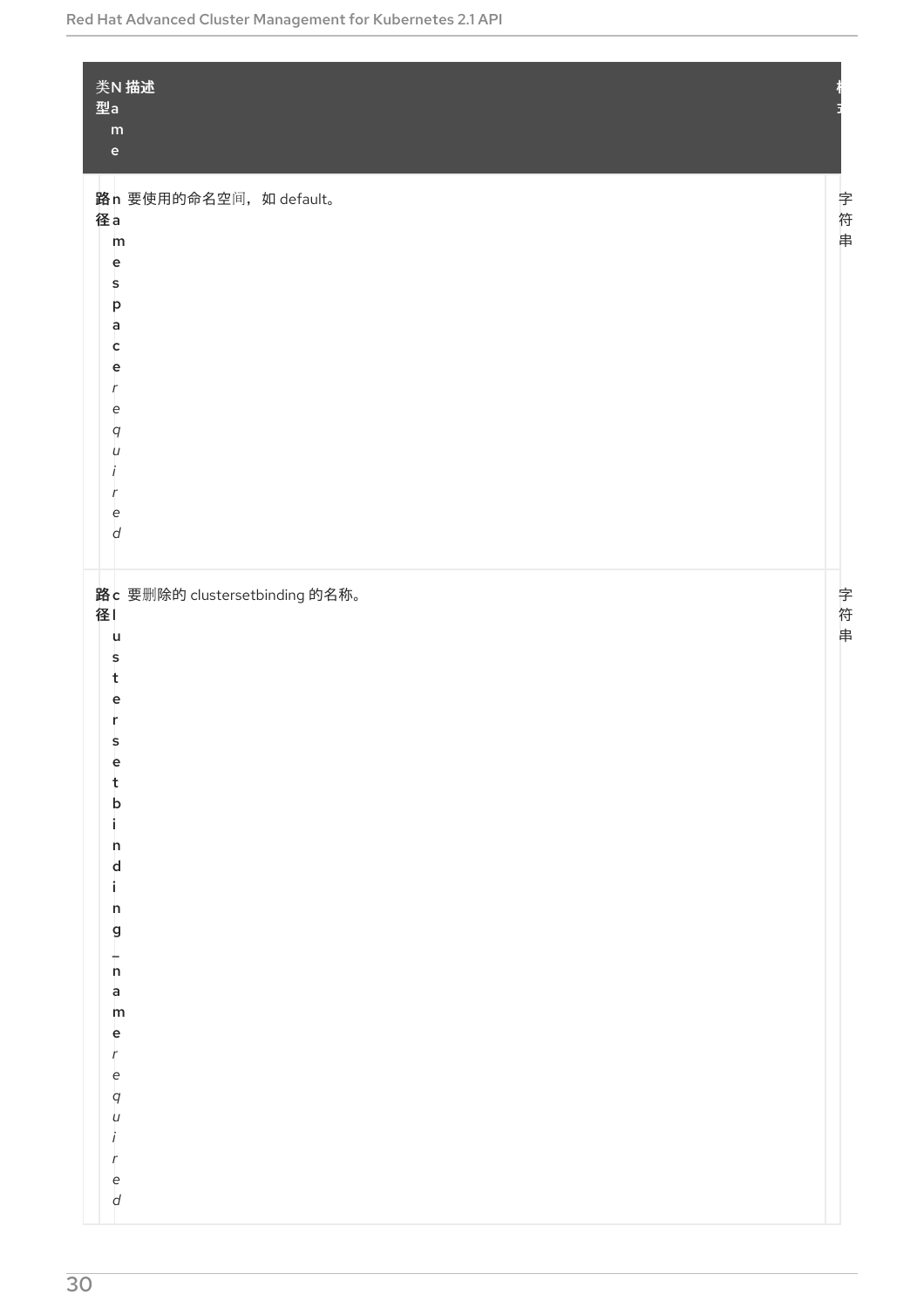## <span id="page-34-0"></span>1.3.2.4.3. 响应

| <b>HTTP</b><br>代码 | 描述     | 模式  |
|-------------------|--------|-----|
| 200               | 成功     | 无内容 |
| 403               | 禁止访问   | 无内容 |
| 404               | 未找到资源  | 无内容 |
| 500               | 内部服务错误 | 无内容 |
| 503               | 服务不可用  | 无内容 |

## <span id="page-34-1"></span>1.3.2.4.4. Tags

cluster.open-cluster-management.io

## <span id="page-34-2"></span>1.3.3. 定义

## <span id="page-34-3"></span>1.3.3.1. Clustersetbinding

| Name             | 模式   |
|------------------|------|
| apiVersion<br>必需 | 字符串  |
| 类型<br>必需         | 字符串  |
| 元数据<br>必需        | 对象   |
| spec<br>必需       | spec |

## <span id="page-34-5"></span>spec

| Name                   | 模式  |
|------------------------|-----|
| clusterSet<br>required | 字符串 |

# <span id="page-34-4"></span>1.4. CHANNELS API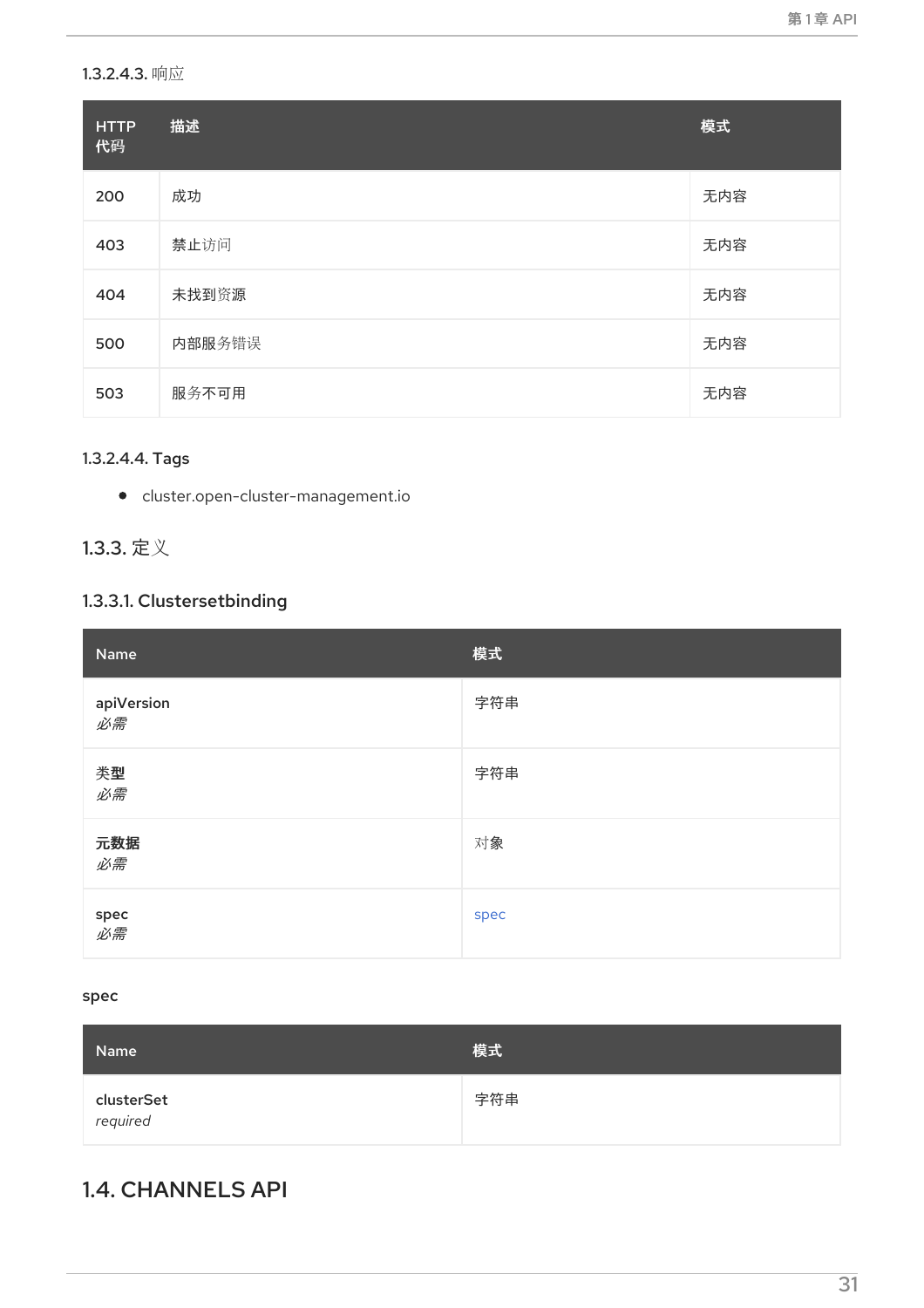## <span id="page-35-0"></span>1.4.1. 概述

本文档介绍了与 Red Hat Advanced Cluster Management for Kubernetes 的频道资源相关的 API 信息。 频道资源有 4 个可用的请求:create、query、delete 和 update。

## <span id="page-35-1"></span>1.4.1.1. 版本信息

版本: 2.1.0

## <span id="page-35-2"></span>1.4.1.2. 联系信息

*Contact Email* : [apiteam@swagger.io](mailto:apiteam@swagger.io)

## <span id="page-35-3"></span>1.4.1.3. 许可证信息

*License* : Apache 2.0 *License URL* : <http://www.apache.org/licenses/LICENSE-2.0.html> *terms of service* : <http://swagger.io/terms/>

## <span id="page-35-4"></span>1.4.1.4. URI scheme

*BasePath :* /kubernetes/apis *schemes* : HTTPS

## <span id="page-35-5"></span>1.4.1.5. Tags

channels.apps.open-cluster-management.io : 创建和管理可部署性资源(deployables)  $\bullet$ 

## <span id="page-35-6"></span>1.4.1.6. 外部文档

*Description* : 查找更多有关 Swagger. *URL* : <http://swagger.io>

## <span id="page-35-7"></span>1.4.2. 路径

## <span id="page-35-8"></span>1.4.2.1. 创建频道

POST /apps.open-cluster-management.io/v1/namespaces/{namespace}/channels

#### <span id="page-35-9"></span>1.4.2.1.1. 描述

创建频道

## <span id="page-35-10"></span>1.4.2.1.2. 参数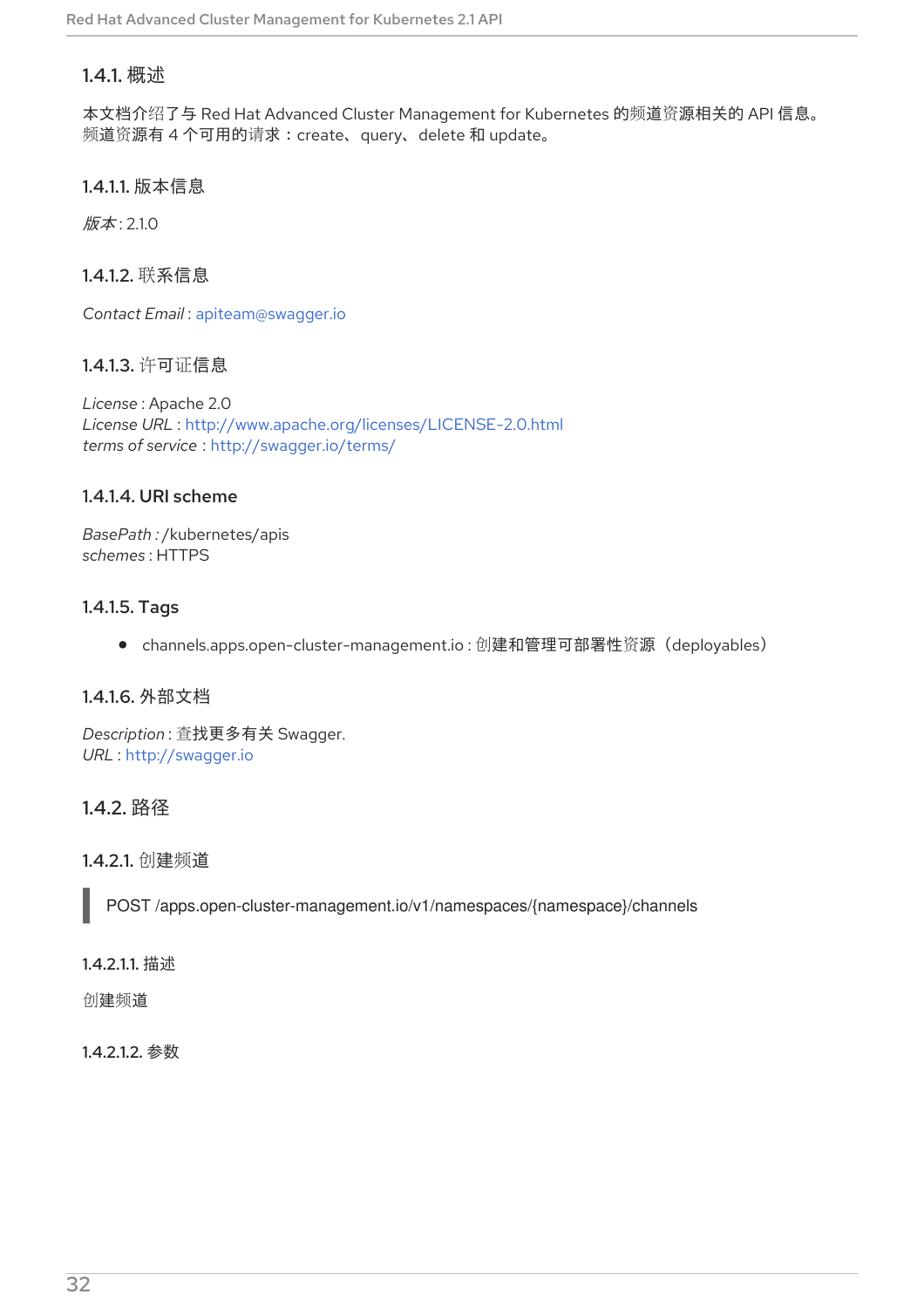| 类N描述<br>型a<br>${\sf m}$<br>$\mathsf{e}% _{t}\left( t\right)$                                            |                            |
|---------------------------------------------------------------------------------------------------------|----------------------------|
| H C 身份验证: Bearer {ACCESS_TOKEN}; ACCESS_TOKEN 是用户访问令牌。<br>e O<br>a O<br>d K<br>e I<br>E.<br>r<br>必<br>需 | 字符<br>串                    |
| 路n 要使用的命名空间, 如 default。<br>径a<br>m<br>e<br>s<br>p<br>a<br>c<br>e<br>е<br>q<br>е<br>d                    | 字<br>符<br>串                |
| B 正描述要创建的 deployable 的参数。<br>。文<br>d必<br>y 需                                                            | C<br>h<br>a<br>n<br>n<br>е |

# 1.4.2.1.3. 响应

| <b>HTTP</b><br>代码 | 描述    | 模式  |
|-------------------|-------|-----|
| 200               | 成功    | 无内容 |
| 403               | 禁止访问  | 无内容 |
| 404               | 未找到资源 | 无内容 |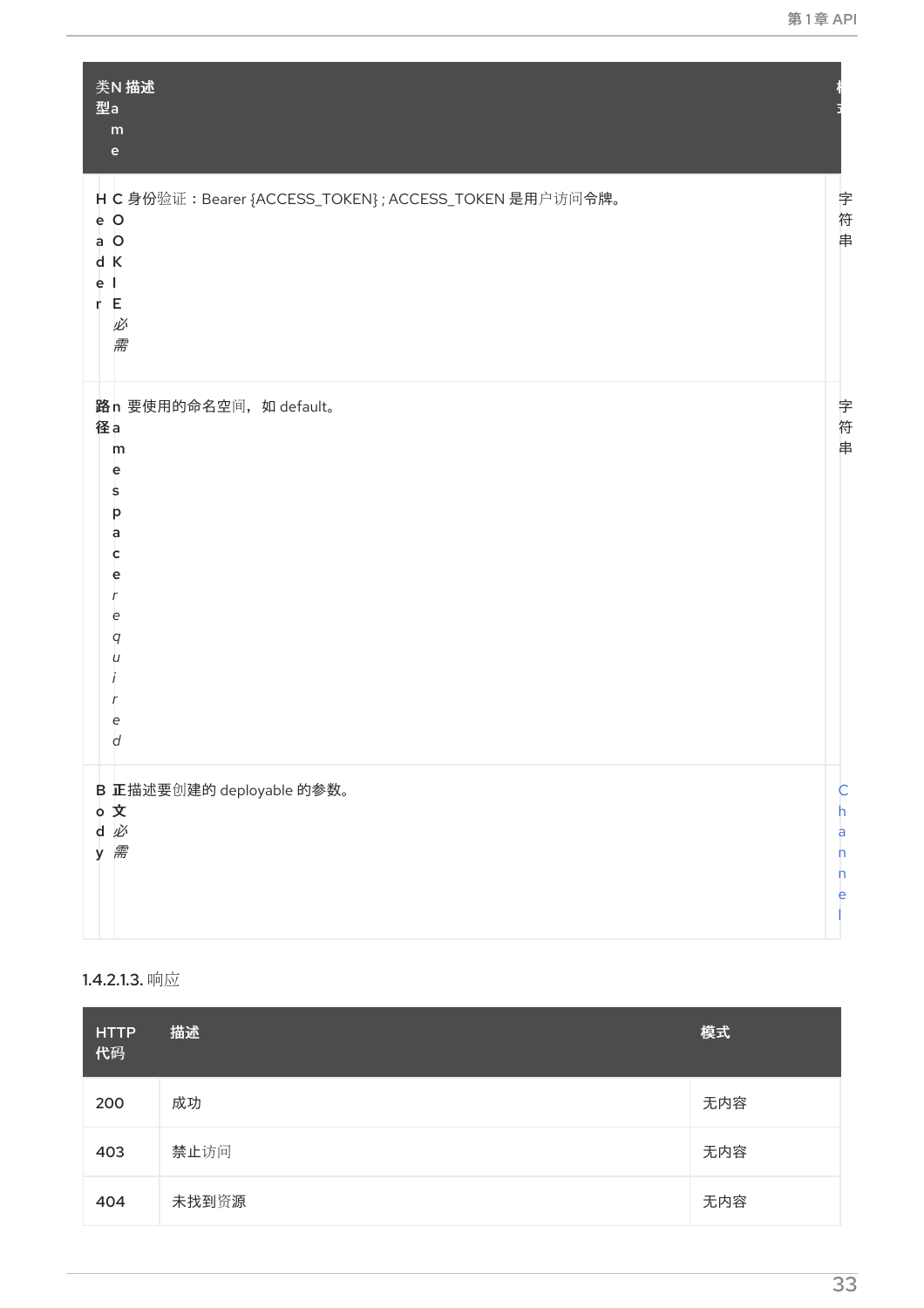| <b>HTTP</b><br>代码 | 描述     | 模式  |
|-------------------|--------|-----|
| 500               | 内部服务错误 | 无内容 |
| 503               | 服务不可用  | 无内容 |

#### 1.4.2.1.4. 使用

**application/yaml**

#### 1.4.2.1.5. Tags

channels.apps.open-cluster-management.io

## 1.4.2.1.6. HTTP 请求示例

#### 1.4.2.1.6.1. 请求正文



1.4.2.2. 为目标命名空间查询所有频道

GET /apps.open-cluster-management.io/v1/namespaces/{namespace}/channels

#### 1.4.2.2.1. 描述

查询您的频道以获得更详细的信息。

#### 1.4.2.2.2. 参数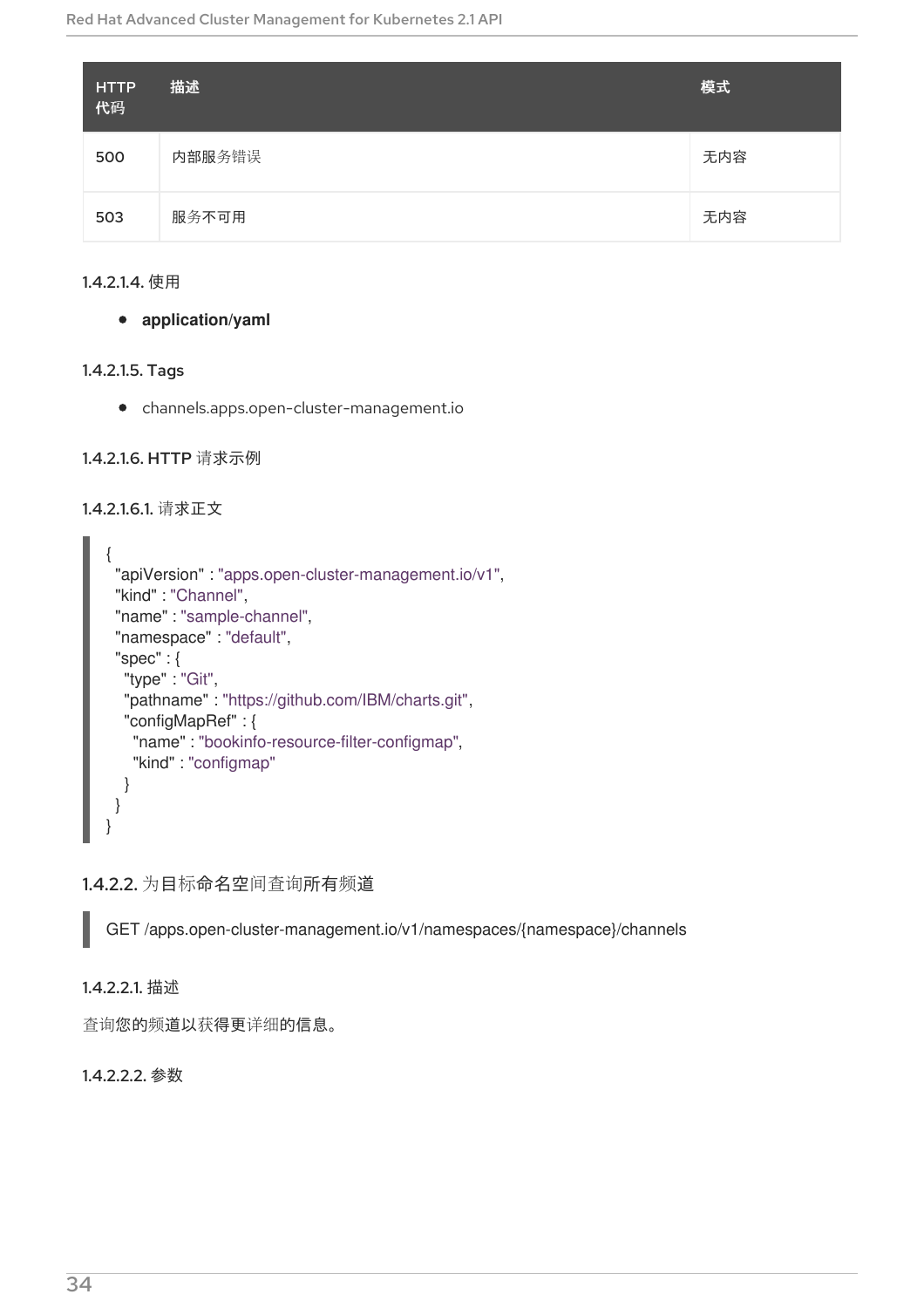| 类N 描述<br>型a<br>m<br>$\mathsf{e}% _{t}\left( t\right)$                                                                 |     |
|-----------------------------------------------------------------------------------------------------------------------|-----|
| H C 身份验证: Bearer {ACCESS_TOKEN}; ACCESS_TOKEN 是用户访问令牌。<br>e O<br>$a$ O<br>d K<br>ė<br>$\blacksquare$<br>r E<br>必<br>需 | 字符串 |
| 路n 要使用的命名空间, 如 default。<br>径a<br>m<br>e<br>s<br>p<br>a<br>c<br>e<br>e<br>q<br>U<br>e<br>d                             | 字符串 |

## 1.4.2.2.3. 响应

| <b>HTTP</b><br>代码 | 描述     | 模式  |
|-------------------|--------|-----|
| 200               | 成功     | 无内容 |
| 403               | 禁止访问   | 无内容 |
| 404               | 未找到资源  | 无内容 |
| 500               | 内部服务错误 | 无内容 |
| 503               | 服务不可用  | 无内容 |

1.4.2.2.4. 使用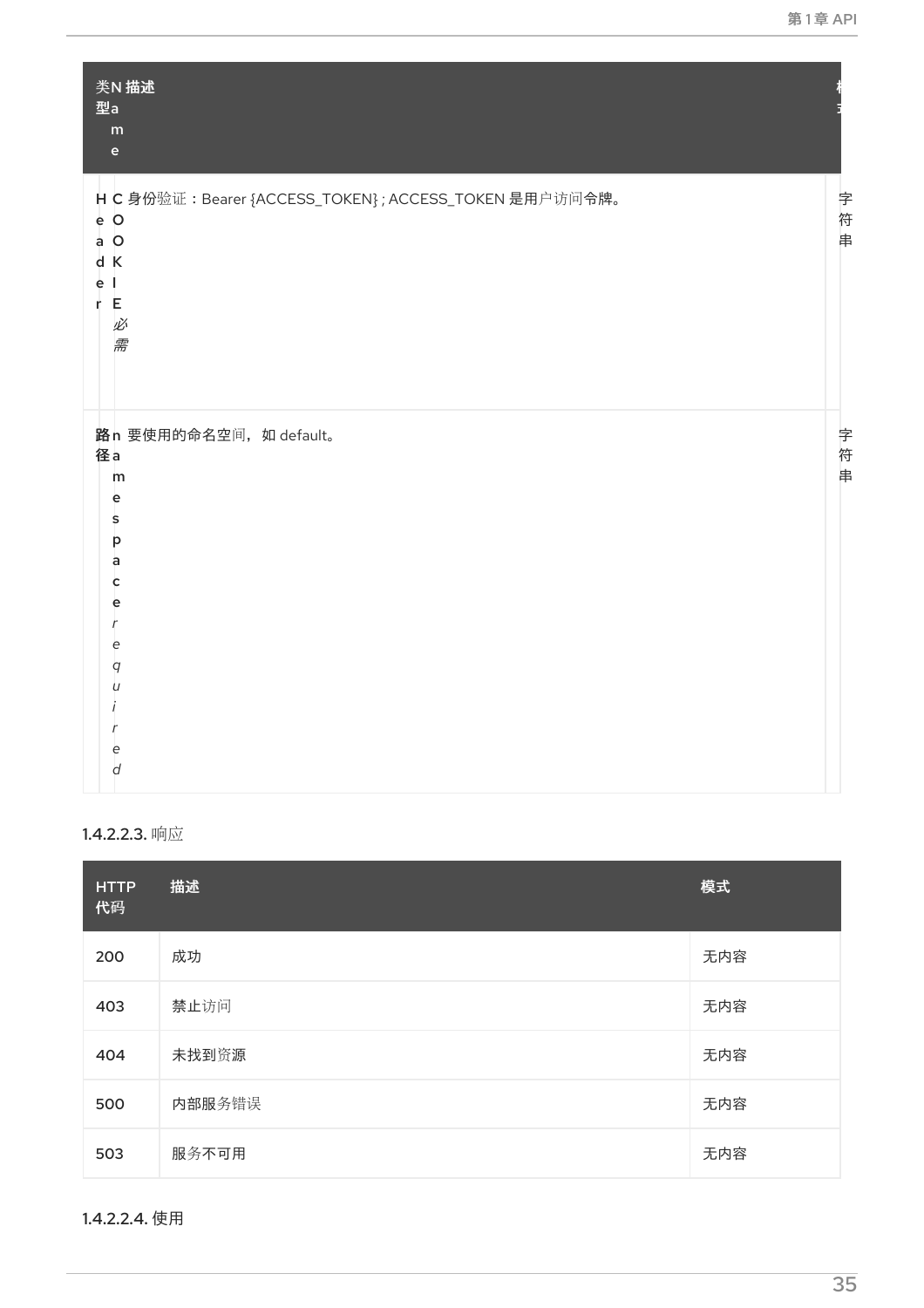## **application/yaml**

#### 1.4.2.2.5. Tags

channels.apps.open-cluster-management.io

## 1.4.2.3. 查询命名空间的单个频道

GET /apps.open-cluster-management.io/v1/namespaces/{namespace}/channels/{channel\_name}

### 1.4.2.3.1. 描述

I

查询单个频道以了解更多详情。

#### 1.4.2.3.2. 参数

| 类N 描述<br>型a<br>m<br>$\mathsf{e}% _{t}\left( t\right) \equiv\mathsf{e}_{t}\left( t\right)$                                                  |                    |
|--------------------------------------------------------------------------------------------------------------------------------------------|--------------------|
| H C 身份验证: Bearer {ACCESS_TOKEN}; ACCESS_TOKEN 是用户访问令牌。<br>e O<br>$a$ O<br>d K<br>ė<br>-1<br>E<br>r<br>必<br>需                               | 字<br>符<br>$\equiv$ |
| 路c 您要查询的 deployable 的名称。<br>径h<br>$\overline{a}$<br>'n<br>n<br>e<br>$\mathsf{n}$<br>a<br>m<br>e<br>r<br>e<br>q<br>U<br>е<br>$\overline{d}$ | 字符串                |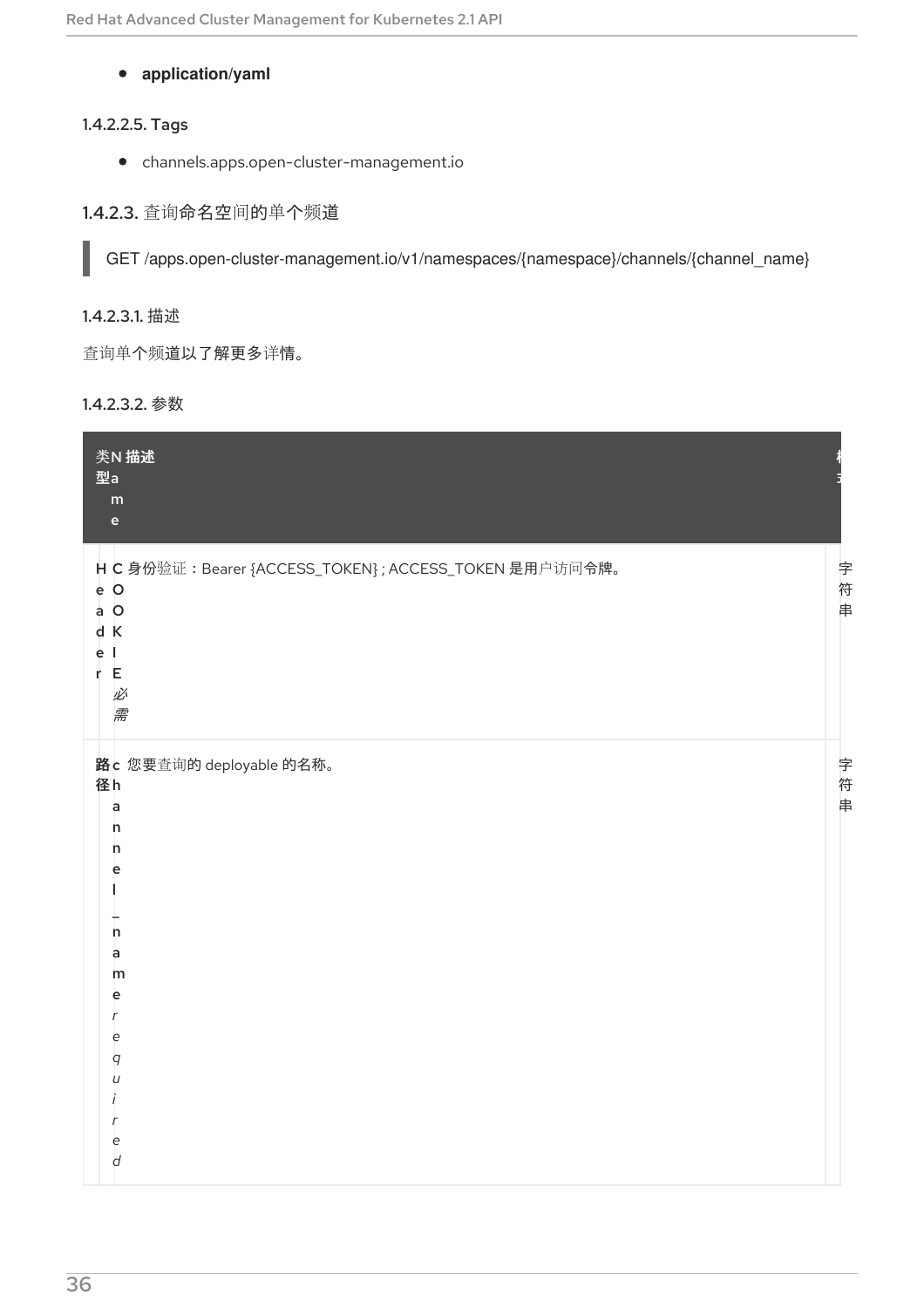| 类N 描述<br>型a<br>${\sf m}$<br>$\mathbf{e}% _{0}\left( \mathbf{1}\right)$ |     |
|------------------------------------------------------------------------|-----|
| 路n 要使用的命名空间, 如 default。                                                |     |
| 径a                                                                     |     |
| m                                                                      | 字符串 |
| e                                                                      |     |
| s                                                                      |     |
| р                                                                      |     |
| a                                                                      |     |
| c                                                                      |     |
| e                                                                      |     |
|                                                                        |     |
| e                                                                      |     |
| q                                                                      |     |
| $\iota$                                                                |     |
|                                                                        |     |
|                                                                        |     |
| e                                                                      |     |
| d                                                                      |     |

### 1.4.2.3.3. 响应

| <b>HTTP</b><br>代码 | 描述     | 模式  |
|-------------------|--------|-----|
| 200               | 成功     | 无内容 |
| 403               | 禁止访问   | 无内容 |
| 404               | 未找到资源  | 无内容 |
| 500               | 内部服务错误 | 无内容 |
| 503               | 服务不可用  | 无内容 |

## 1.4.2.3.4. Tags

channels.apps.open-cluster-management.io

# 1.4.2.4. 删除频道

DELETE /apps.open-cluster-management.io/v1/namespaces/{namespace}/channels/{channel\_name}

#### 1.4.2.4.1. 参数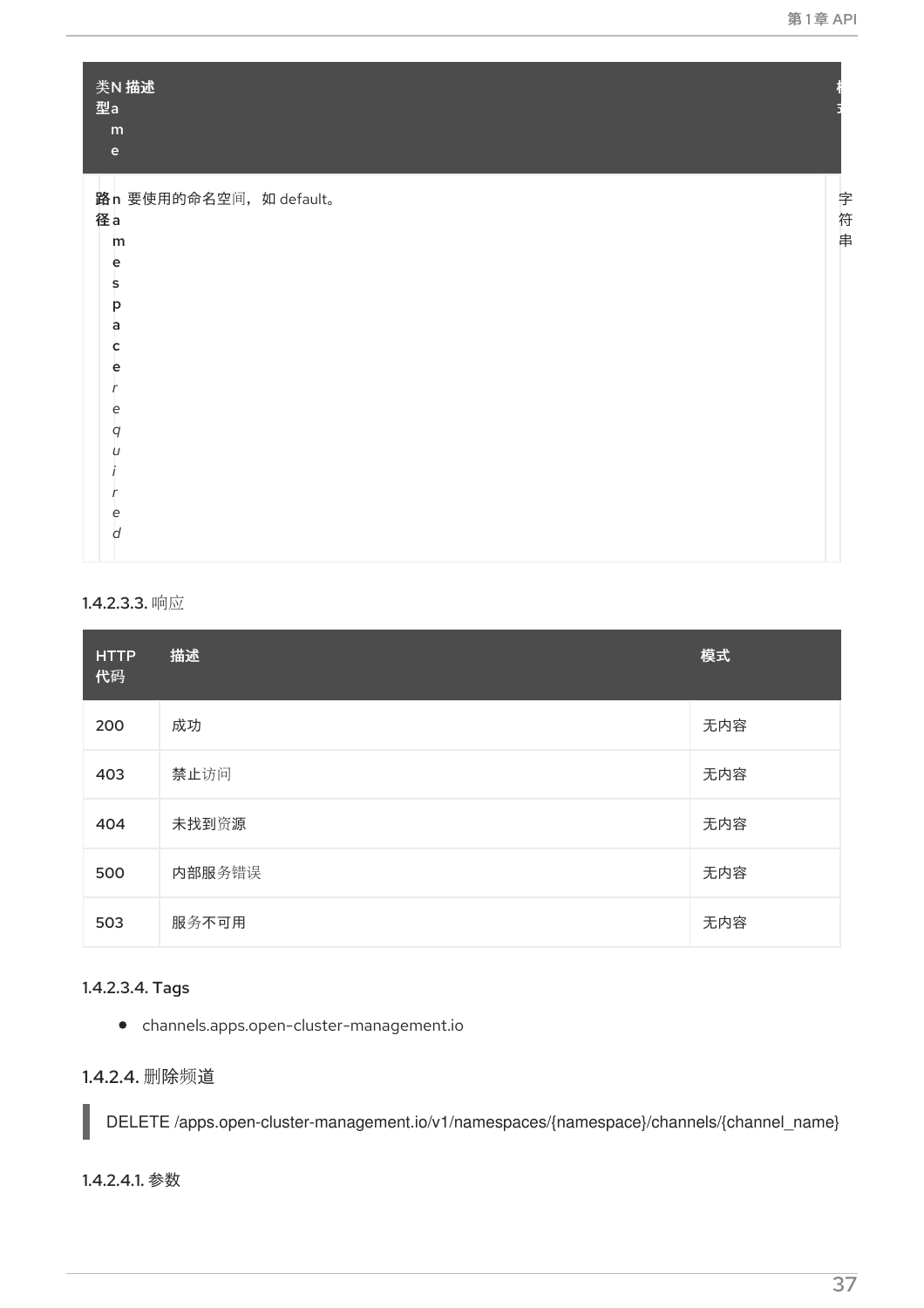| 类N 描述<br>型a<br>${\sf m}$<br>$\mathbf{e}$                                                                           |             |
|--------------------------------------------------------------------------------------------------------------------|-------------|
| H C 身份验证: Bearer {ACCESS_TOKEN}; ACCESS_TOKEN 是用户访问令牌。<br>$e$ O<br>$a$ O<br>d K<br>e <sub>1</sub><br>r E<br>必<br>需 | 字<br>符串     |
| 路c 要删除的频道名称。<br>径h<br>a<br>'n<br>n<br>e<br>'n<br>a<br>m<br>e<br>r<br>e<br>q<br>U<br>I<br>е<br>d                    | 字符串         |
| 路n 要使用的命名空间, 如 default。<br>径a<br>m<br>e<br>s<br>p<br>a<br>c<br>e<br>r<br>е<br>q<br>U<br>е<br>d                     | 字<br>符<br>串 |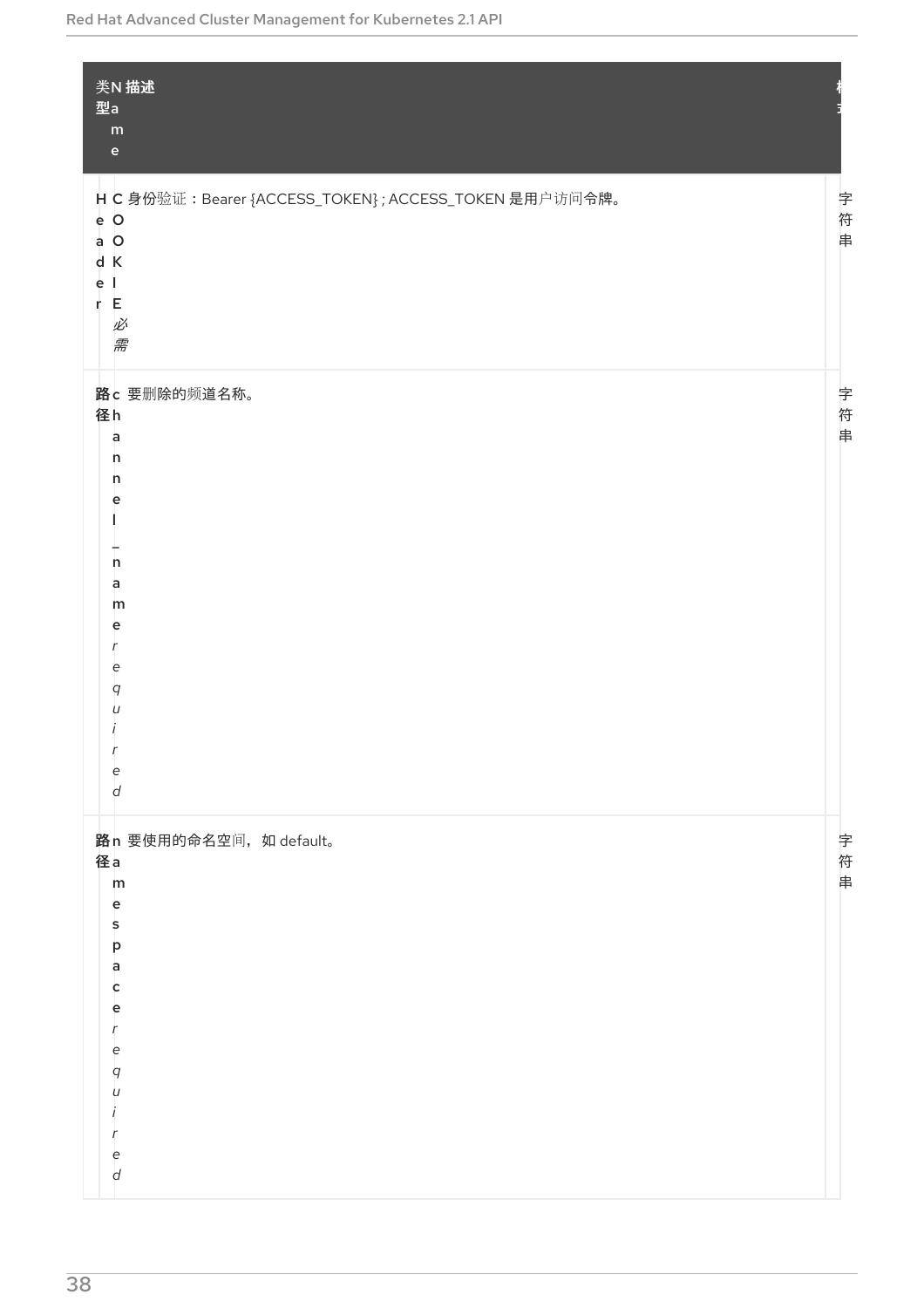# 1.4.2.4.2. 响应

| <b>HTTP</b><br>代码 | 描述     | 模式  |
|-------------------|--------|-----|
| 200               | 成功     | 无内容 |
| 403               | 禁止访问   | 无内容 |
| 404               | 未找到资源  | 无内容 |
| 500               | 内部服务错误 | 无内容 |
| 503               | 服务不可用  | 无内容 |

## 1.4.2.4.3. Tags

channels.apps.open-cluster-management.io

# 1.4.3. 定义

# 1.4.3.1. Channel

| Name             | 模式   |
|------------------|------|
| apiVersion<br>必需 | 字符串  |
| 类型<br>必需         | 字符串  |
| 元数据<br>必需        | 对象   |
| spec<br>必需       | spec |

#### <span id="page-42-0"></span>spec

| <b>Name</b>              | 描述                                      | 模式           |
|--------------------------|-----------------------------------------|--------------|
| configMapRef<br>optional | ObjectReference 包含足够信息供<br>您检查或修改引用的对象。 | configMapRef |
| gates<br>可选              | ChannelGate 定义推广到频道的条<br>件              | gates        |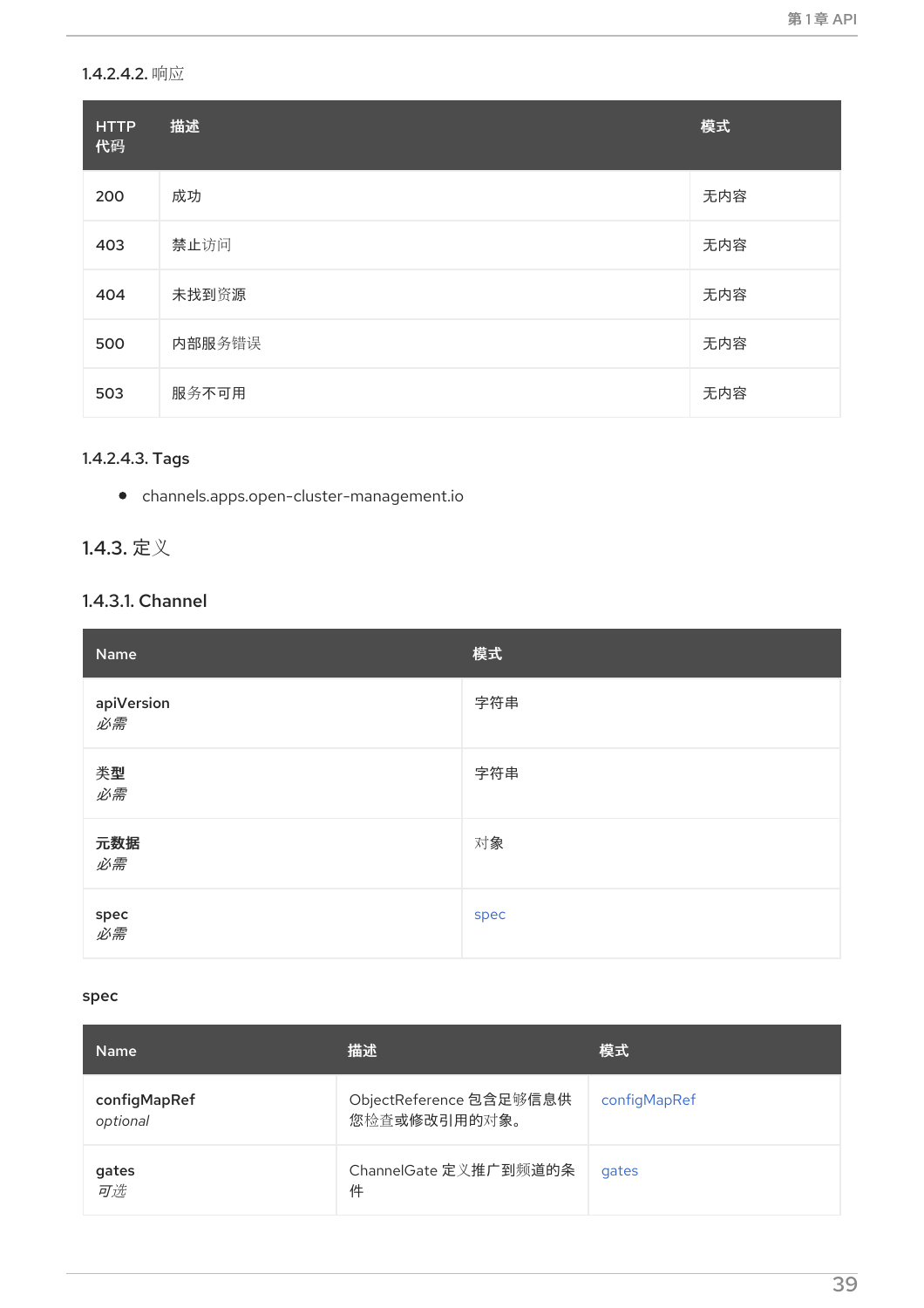| <b>Name</b>                  | 描述                                      | 模式                                                                                                     |
|------------------------------|-----------------------------------------|--------------------------------------------------------------------------------------------------------|
| 路径名称<br>必需                   |                                         | 字符串                                                                                                    |
| secretRef<br>optional        | ObjectReference 包含足够信息供<br>您检查或修改引用的对象。 | secretRef                                                                                              |
| sourceNamespaces<br>optional |                                         | < enum (Namespace,<br>HelmRepo, ObjectBucket,<br>Git, namespace, helmrepo,<br>objectbucket、qithub) >数组 |

# <span id="page-43-0"></span>configMapRef

| <b>Name</b>            | 描述                                                                                                                                                                                                                                                                                                                                                   | 模式  |
|------------------------|------------------------------------------------------------------------------------------------------------------------------------------------------------------------------------------------------------------------------------------------------------------------------------------------------------------------------------------------------|-----|
| apiVersion<br>optional | 引用的 API 版本。                                                                                                                                                                                                                                                                                                                                          | 字符串 |
| fieldPath<br>optional  | 如果引用的是对象的一部分而非整<br>个对象, 则该字符串应包含有效的<br>JSON/Go 字段访问声明, 如<br>desiredState.manifest.containers[<br>2]。例如, 如果对象引用是一个<br>pod 中的容器, 它应该还以下类<br>似: "spec.containers{name}" (其<br>中"name"是指触发事件的容器的<br>名称),如果不使用容器名称,则应<br>类似于 "spec.containers[2]" (使用<br>此 pod 中索引值为 2 的容器)。选<br>择这个语法的原因是,为了有一些<br>指向对象部分的正确定义方法。<br>Todo: 这个设计不是最终设计的,<br>且该字段在将来会有所改变。 | 字符串 |
| kind<br>可选             | 引用的 kind更多信<br>息: https://git.k8s.io/community<br>/contributors/devel/api-<br>conventions.md#types-kinds                                                                                                                                                                                                                                             | 字符串 |
| 名称<br>可选               | 引用的名称。更多信息:<br>https://kubernetes.io/docs/conc<br>epts/overview/working-with-<br>objects/names/#names                                                                                                                                                                                                                                                | 字符串 |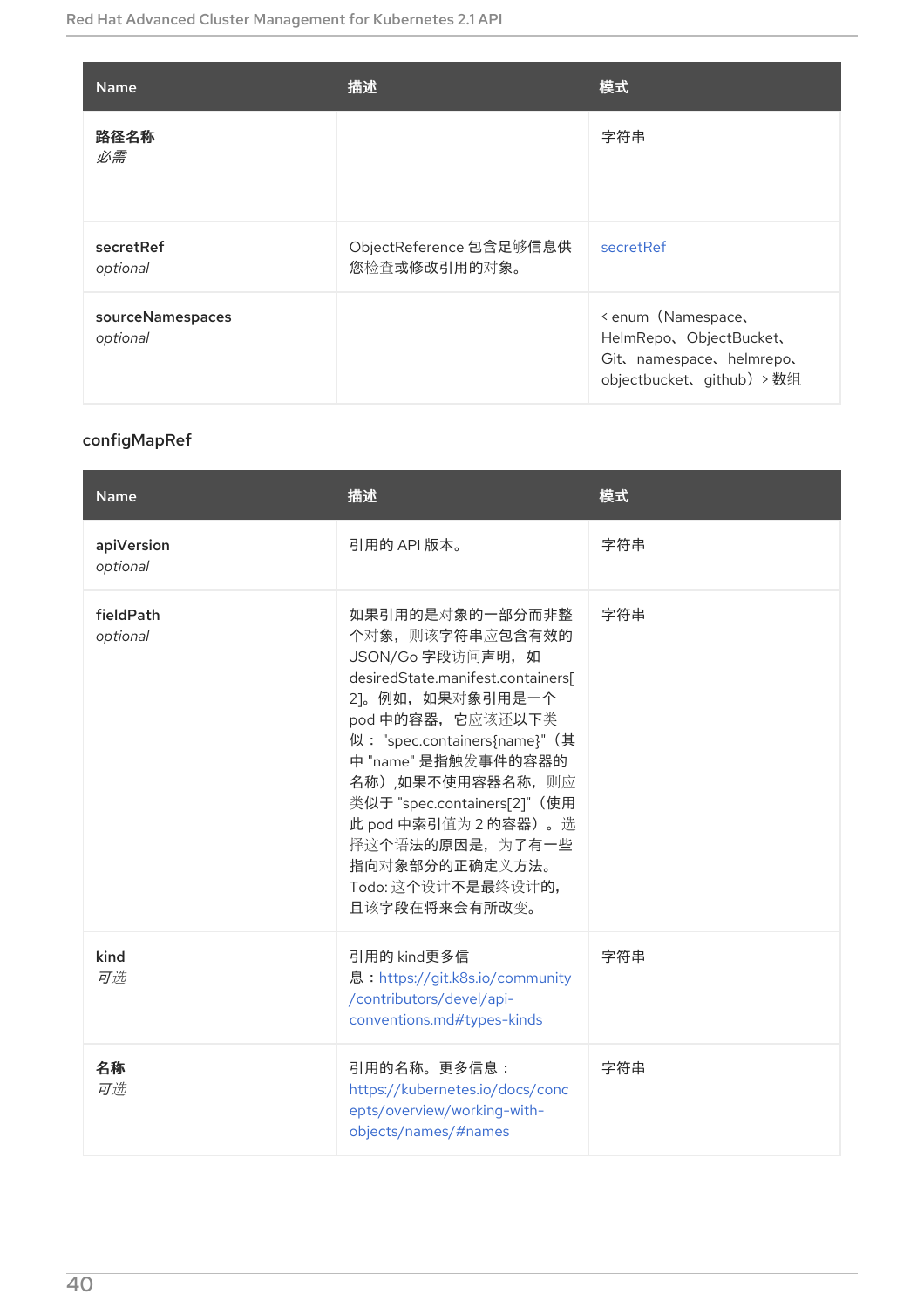<span id="page-44-0"></span>

| <b>Name</b>                 | 描述                                                                                                                                                                  | 模式  |
|-----------------------------|---------------------------------------------------------------------------------------------------------------------------------------------------------------------|-----|
| 命名空间<br>可选                  | 引用的命名空间更多信息:<br>https://kubernetes.io/docs/conc<br>epts/overview/working-with-<br>objects/namespaces/                                                               | 字符串 |
| resourceVersion<br>optional | 指定构成这个引用的<br>resourceVersion (如果存在)。<br>更多信息:<br>https://git.k8s.io/community/con<br>tributors/devel/api-<br>conventions.md#concurrency-<br>control-and-consistency | 字符串 |
| <b>UID</b><br>可选            | 引用的 UID。更多信息:<br>https://kubernetes.io/docs/conc<br>epts/overview/working-with-<br>objects/names/#uids                                                              | 字符串 |

## <span id="page-44-1"></span>gates

| <b>Name</b>               | 描述                                                                                                           | 模式            |
|---------------------------|--------------------------------------------------------------------------------------------------------------|---------------|
| 注解<br>可选                  | k8s 的典型注解                                                                                                    | annotations   |
| labelSelector<br>optional | 标签选择器,即一组资源的标签查<br>询。matchLabels 和<br>matchExpressions 的逻辑关系是<br>AND。空标签选择器匹配所有对<br>象。null 标签选择器不匹配任何对<br>象。 | labelSelector |
| 名称<br>可选                  |                                                                                                              | 字符串           |

#### <span id="page-44-2"></span>annotations

| Name    | 模式  |
|---------|-----|
| 键<br>可选 | 字符串 |
| 值<br>可选 | 字符串 |

#### <span id="page-44-3"></span>labelSelector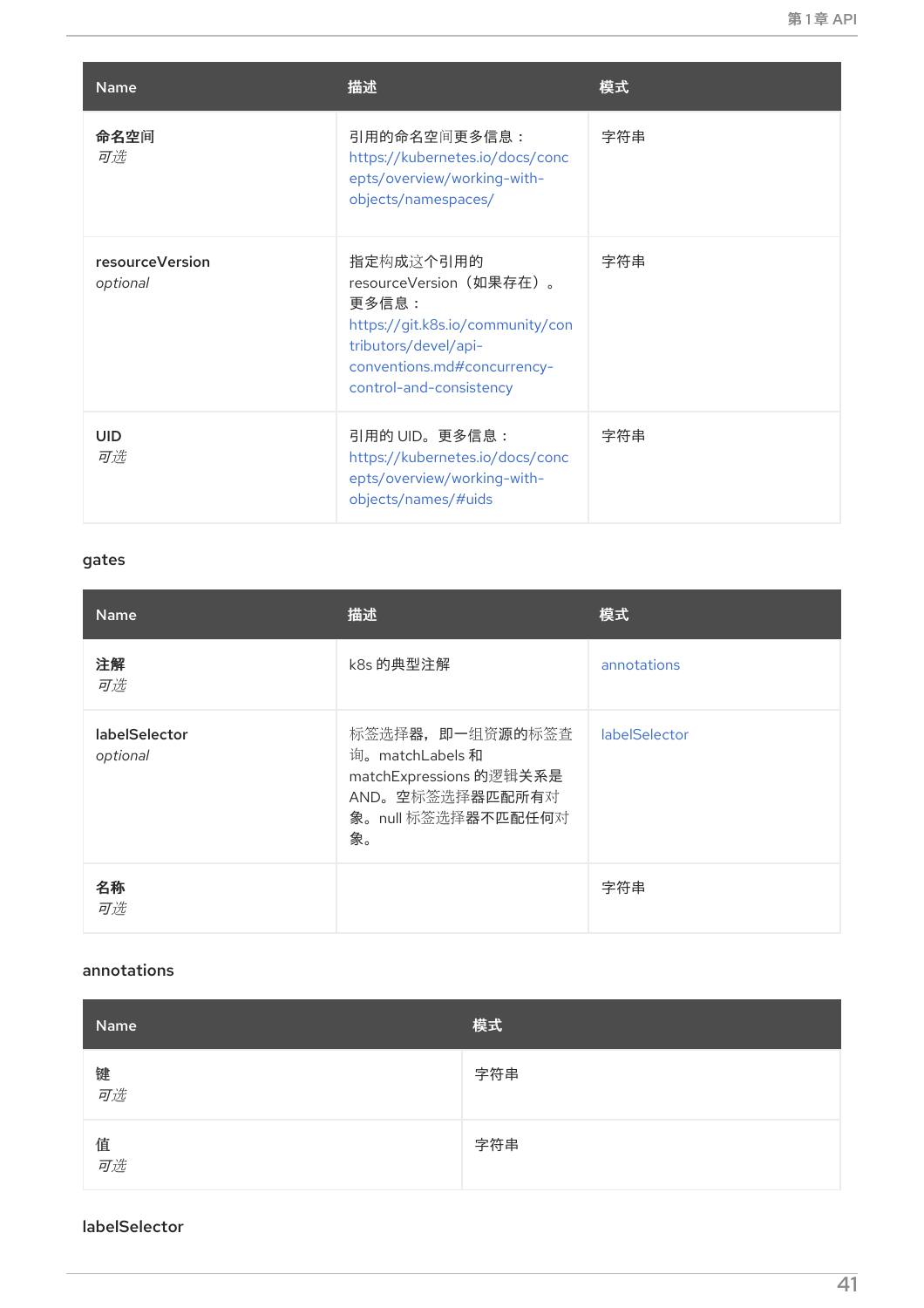| <b>Name</b>                  | 描述                                                                                                                                                                     | 模式                         |
|------------------------------|------------------------------------------------------------------------------------------------------------------------------------------------------------------------|----------------------------|
| matchExpressions<br>optional | matchExpressions 是标签选择器<br>要求列表。要求的逻辑关系是<br>AND <sub>o</sub>                                                                                                           | < matchExpressions > array |
| matchLabels<br>optional      | matchLabels 是 {key,value} 对的映<br>射。MatchLabels 映射中的单个<br>{key,value} 等同于<br>matchExpressions 的一个元素,<br>其 key 字段是 "key", 运算符是<br>"In", 值数组仅包含 "value"。要求<br>的逻辑关系是 AND。 | < string, string > map     |

# <span id="page-45-1"></span>matchExpressions

| <b>Name</b>    | 描述                                                                                                                   | 模式            |
|----------------|----------------------------------------------------------------------------------------------------------------------|---------------|
| 键<br>必需        | key 是选择器应用到的标签键。                                                                                                     | 字符串           |
| Operator<br>必需 | 运算符代表一个键与一组值的关<br>系。有效的运算符是 In、Notln、<br>Exists 和 DoesNotExist。                                                      | 字符串           |
| 值<br>可选        | 值是字符串值的数组。如果运算符<br>是 In 或 Notln, 则值数组必须是非<br>空的。如果运算符是 Exists 或<br>DoesNotExist, 则值数组必须为<br>空。这个数组会在策略性合并补丁<br>中被替换。 | < string > 数字 |

#### <span id="page-45-0"></span>secretRef

| <b>Name</b>            | 描述          | 模式  |
|------------------------|-------------|-----|
| apiVersion<br>optional | 引用的 API 版本。 | 字符串 |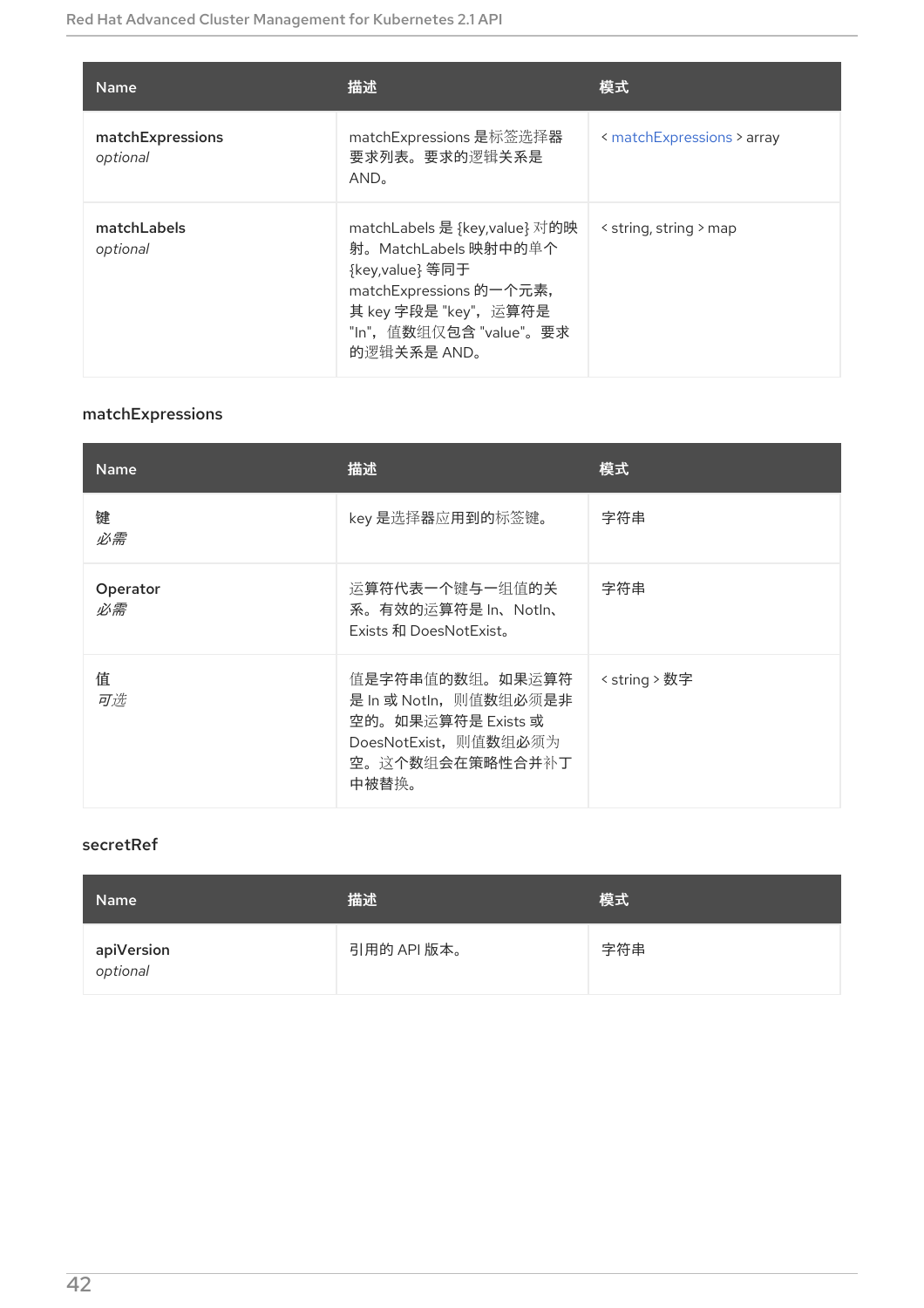| <b>Name</b>                 | 描述                                                                                                                                                                                                                                                                                                                                                      | 模式  |
|-----------------------------|---------------------------------------------------------------------------------------------------------------------------------------------------------------------------------------------------------------------------------------------------------------------------------------------------------------------------------------------------------|-----|
| fieldPath<br>optional       | 如果引用的是对象的一部分而非整<br>个对象, 则该字符串应包含有效的<br>JSON/Go 字段访问声明, 如<br>desiredState.manifest.containers[<br>2]。例如, 如果对象引用是一个<br>pod 中的容器, 它应该还以下类<br>似: "spec.containers{name}" (其<br>中 "name" 是指触发事件的容器的<br>名称),如果不使用容器名称,则应<br>类似于 "spec.containers[2]" (使用<br>此 pod 中索引值为 2 的容器)。选<br>择这个语法的原因是, 为了有一些<br>指向对象部分的正确定义方法。<br>Todo: 这个设计不是最终设计的,<br>且该字段在将来会有所改变。 | 字符串 |
| kind<br>可选                  | 引用的 kind更多信<br>息: https://git.k8s.io/community<br>/contributors/devel/api-<br>conventions.md#types-kinds                                                                                                                                                                                                                                                | 字符串 |
| 名称<br>可选                    | 引用的名称。更多信息:<br>https://kubernetes.io/docs/conc<br>epts/overview/working-with-<br>objects/names/#names                                                                                                                                                                                                                                                   | 字符串 |
| 命名空间<br>可选                  | 引用的命名空间更多信息:<br>https://kubernetes.io/docs/conc<br>epts/overview/working-with-<br>objects/namespaces/                                                                                                                                                                                                                                                   | 字符串 |
| resourceVersion<br>optional | 指定构成这个引用的<br>resourceVersion (如果存在)。<br>更多信息:<br>https://git.k8s.io/community/con<br>tributors/devel/api-<br>conventions.md#concurrency-<br>control-and-consistency                                                                                                                                                                                     | 字符串 |
| <b>UID</b><br>可选            | 引用的 UID。更多信息:<br>https://kubernetes.io/docs/conc<br>epts/overview/working-with-<br>objects/names/#uids                                                                                                                                                                                                                                                  | 字符串 |

# 1.5. SUBSCRIPTIONS API

1.5.1. 概述

本文档介绍了与 Red Hat Advanced Cluster Management for Kubernetes 的订阅资源相关的 API 信息。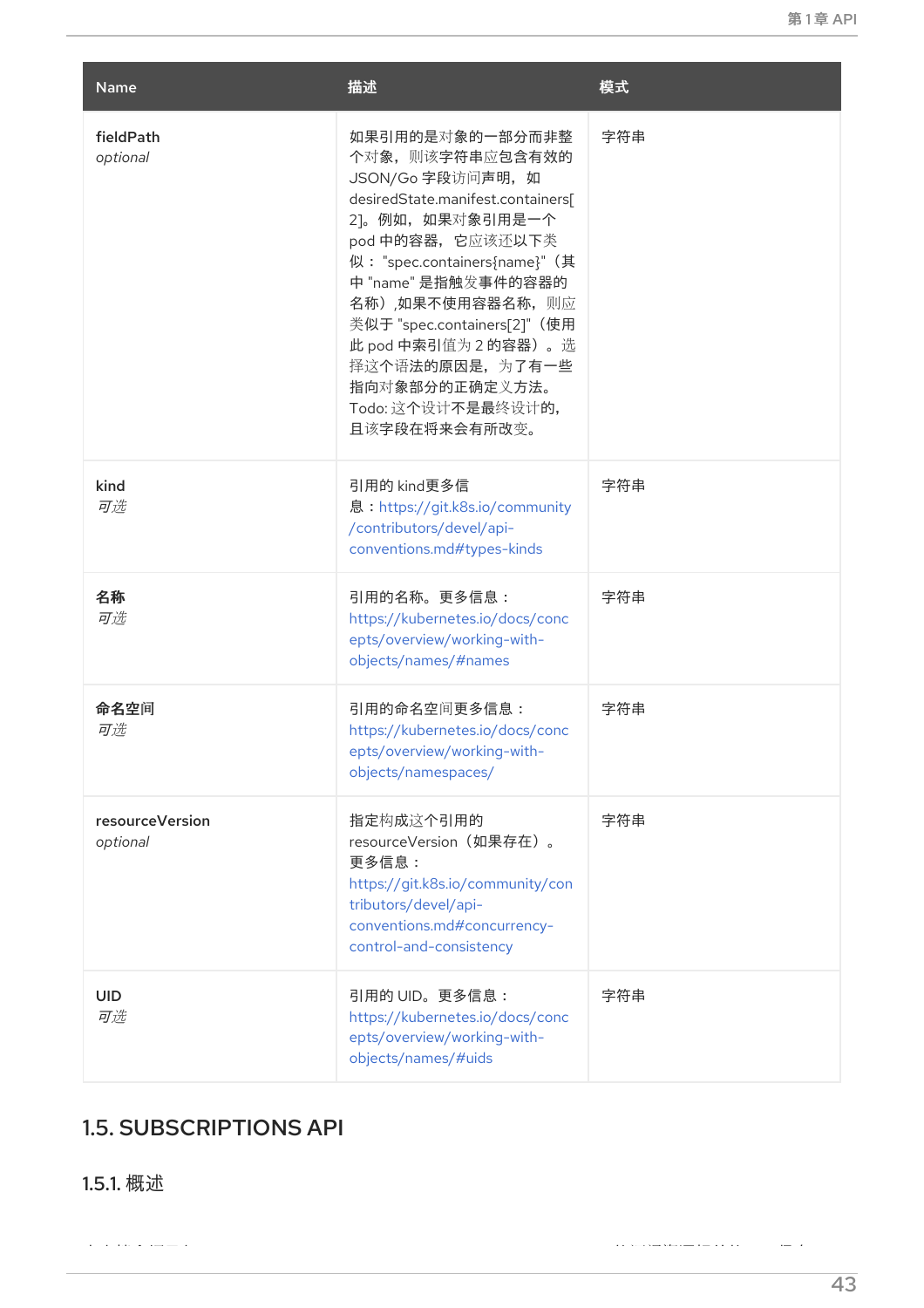本文档介绍了与 Red Hat Advanced Cluster Management for Kubernetes 的订阅资源相关的 API 信息。 订阅资源有 4 个可用的请求:create、query、delete 和 update。

1.5.1.1. 版本信息

版本: 2.1.0

1.5.1.2. 联系信息

*Contact Email* : [apiteam@swagger.io](mailto:apiteam@swagger.io)

1.5.1.3. 许可证信息

*License* : Apache 2.0 *License URL* : <http://www.apache.org/licenses/LICENSE-2.0.html> *terms of service* : <http://swagger.io/terms/>

## 1.5.1.4. URI scheme

*BasePath :* /kubernetes/apis *schemes* : HTTPS

## 1.5.1.5. Tags

● subscription.apps.open-cluster-management.io: 创建和管理订阅

### 1.5.1.6. 外部文档

*Description* : 查找更多有关 Swagger. *URL* : <http://swagger.io>

## 1.5.2. 路径

1.5.2.1. 创建订阅

POST /apps.open-cluster-management.io/v1/namespaces/{namespace}/subscriptions

#### 1.5.2.1.1. 描述

创建订阅

#### 1.5.2.1.2. 参数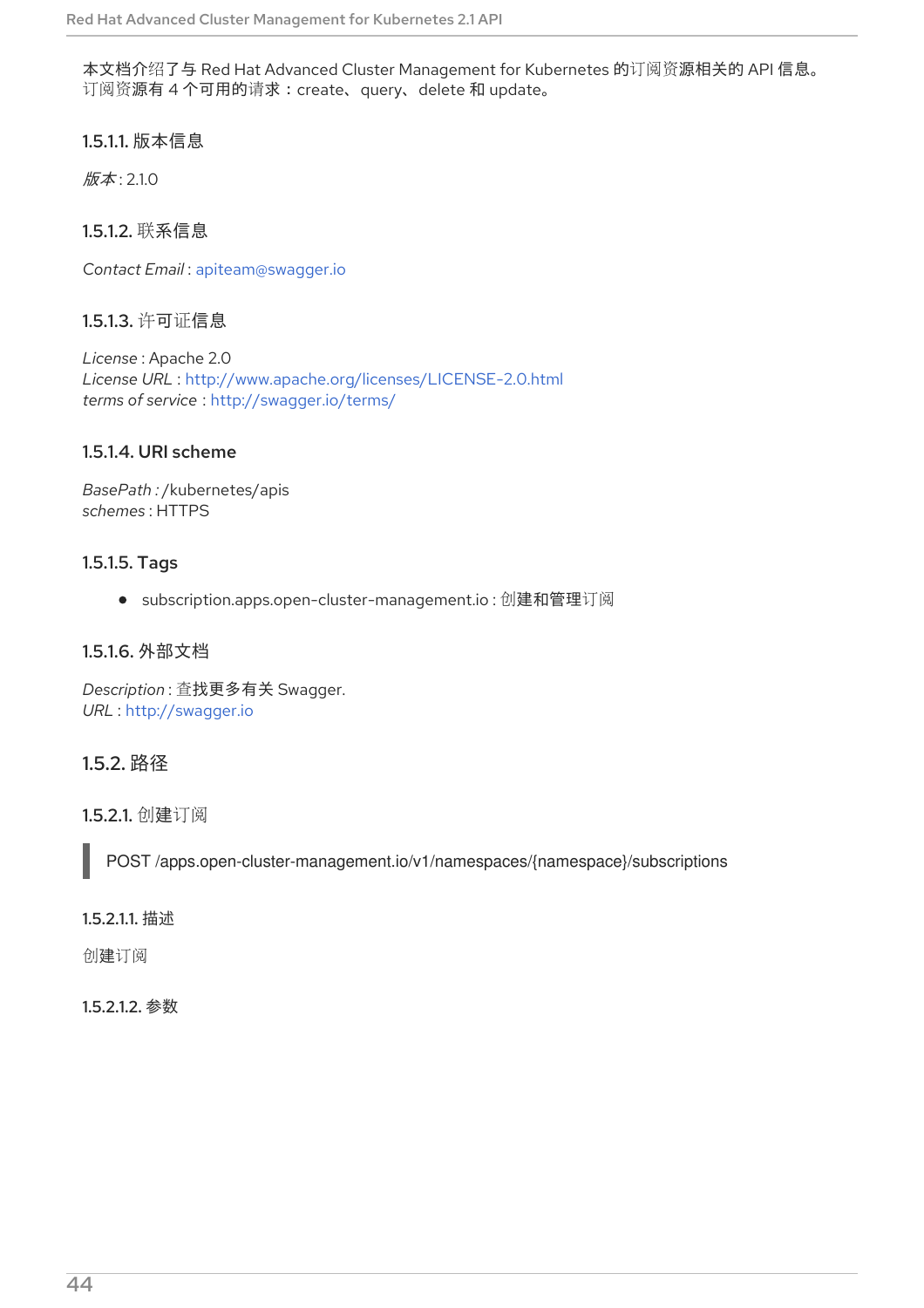| 类N描述<br>型a<br>${\sf m}$<br>$\mathsf{e}% _{t}\left( t\right) \equiv\mathsf{e}_{t}\left( t\right) ,$       |                                      |
|----------------------------------------------------------------------------------------------------------|--------------------------------------|
| H C 身份验证: Bearer {ACCESS_TOKEN}; ACCESS_TOKEN 是用户访问令牌。<br>e O<br>$a$ O<br>d K<br>e I<br>E<br>r<br>必<br>需 | 字符<br>串                              |
| 路n 要使用的命名空间, 如 default。<br>径a<br>m<br>e<br>s<br>p<br>a<br>c<br>e<br>е<br>q<br>е<br>d                     | 字符串                                  |
| B 正描述要创建的订阅的参数。<br>o 文<br>d必<br>y 需                                                                      | S<br>u<br>b<br>s<br>c<br>D<br>o<br>n |

### 1.5.2.1.3. 响应

| _HTTP<br>_代码 | 描述 | 模式  |
|--------------|----|-----|
| 200          | 成功 | 无内容 |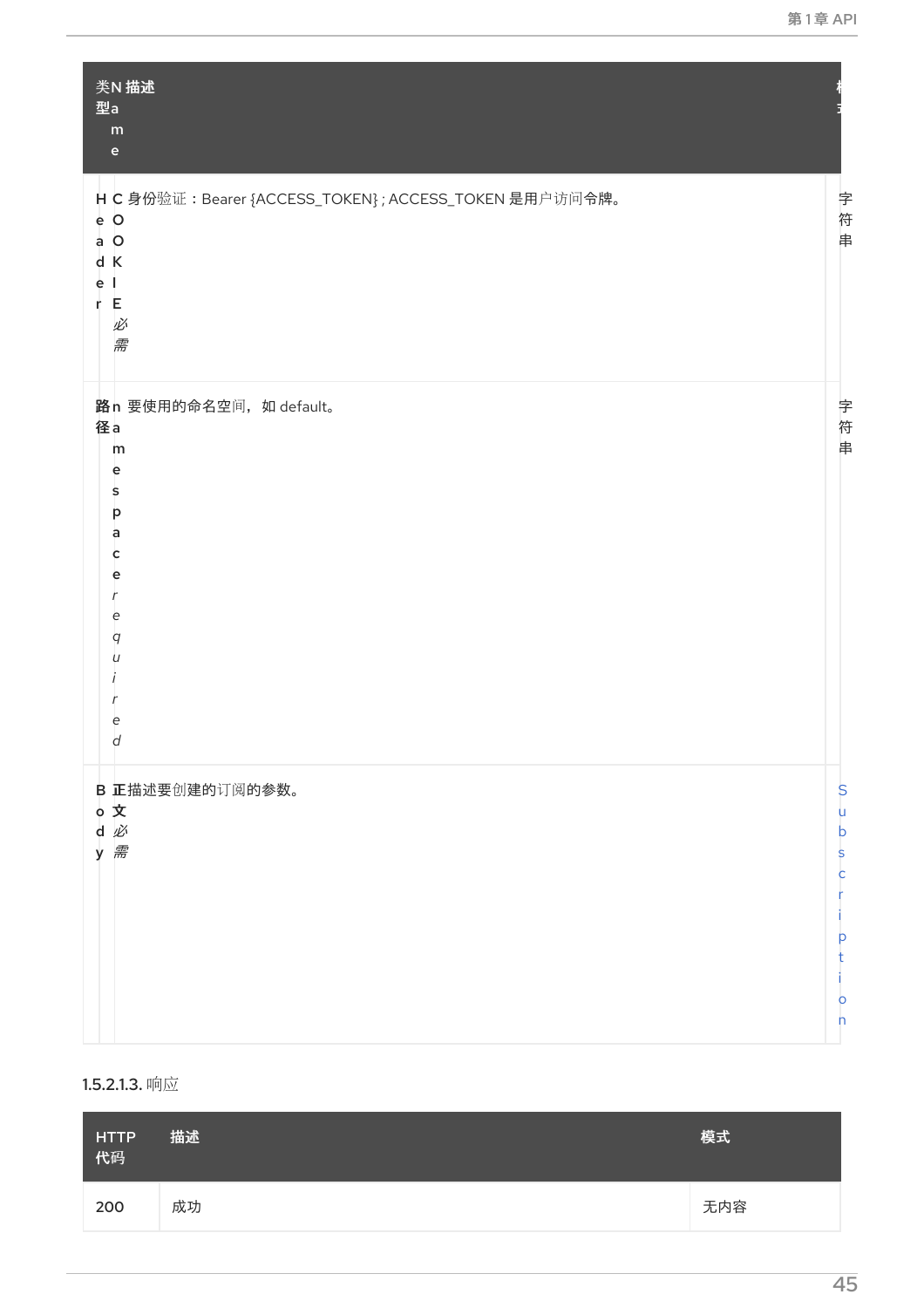| <b>HTTP</b><br>代码 | 描述     | 模式  |
|-------------------|--------|-----|
| 403               | 禁止访问   | 无内容 |
| 404               | 未找到资源  | 无内容 |
| 500               | 内部服务错误 | 无内容 |
| 503               | 服务不可用  | 无内容 |

#### 1.5.2.1.4. 使用

**subscription/yaml**

#### 1.5.2.1.5. Tags

subscriptions.apps.open-cluster-management.io

#### 1.5.2.1.6. HTTP 请求示例

#### 1.5.2.1.6.1. 请求正文

```
{
"apiVersion" : "apps.open-cluster-management.io/v1",
"kind" : "Subscription",
"metadata" : {
  "name" : "sample_subscription",
  "namespace" : "default",
  "labels" : {
   "app" : "sample_subscription-app"
  },
  "annotations" : {
   "apps.open-cluster-management.io/git-path" : "apps/sample/",
   "apps.open-cluster-management.io/git-branch" : "sample_branch"
  }
},
"spec" : {
  "channel" : "channel_namespace/sample_channel",
  "packageOverrides" : [ {
   "packageName" : "my-sample-application",
   "packageAlias" : "the-sample-app",
   "packageOverrides" : [ {
    "path" : "spec",
    "value" : {
      "persistence" : {
       "enabled" : false,
       "useDynamicProvisioning" : false
     },
     "license" : "accept",
      "tls" : {
       "hostname" : "my-mcm-cluster.icp"
```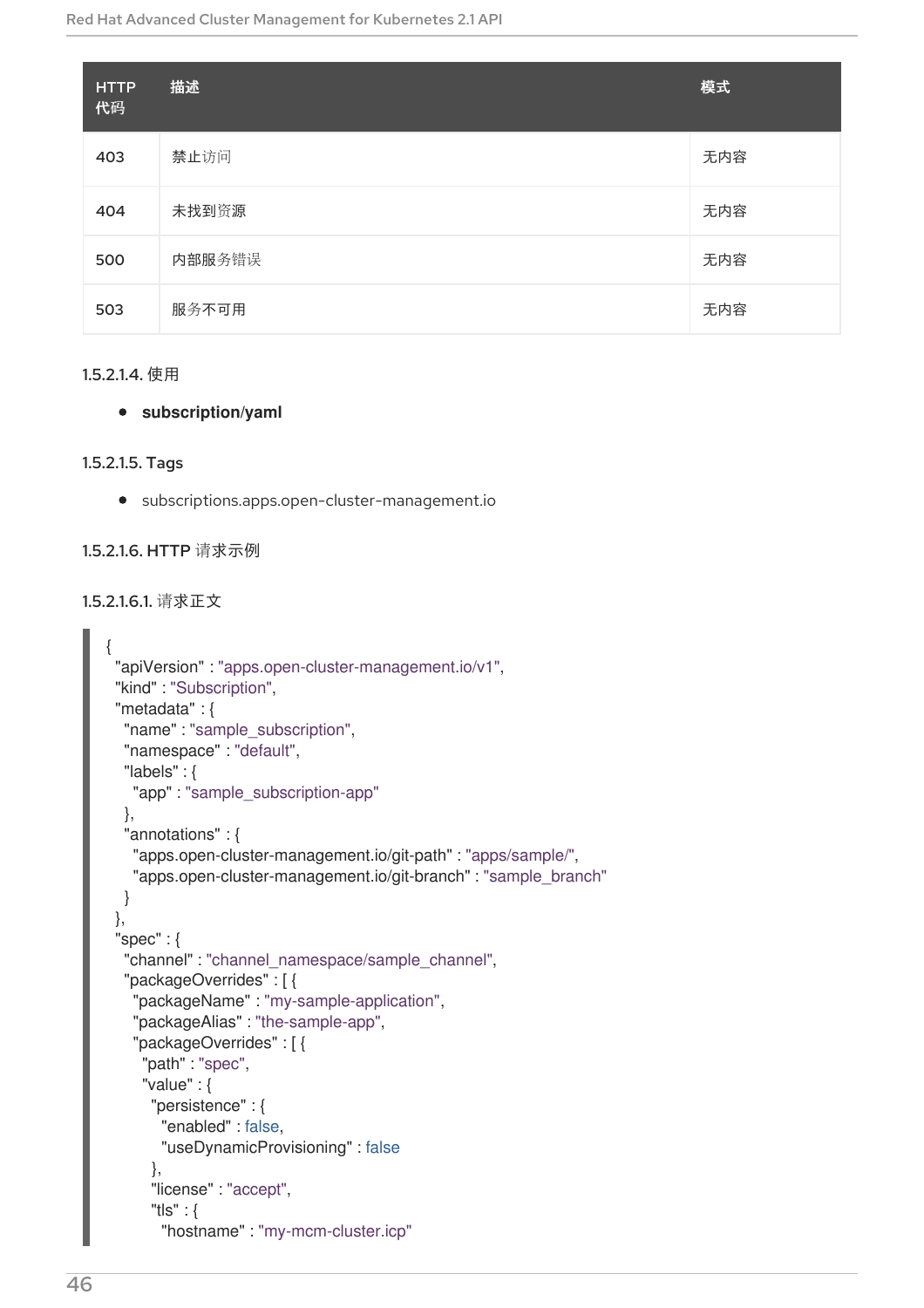```
},
       "sso" : {
        "registrationImage" : {
         "pullSecret" : "hub-repo-docker-secret"
       }
      }
     }
   } ]
  } ],
  "placement" : {
   "placementRef" : {
     "kind" : "PlacementRule",
     "name" : "demo-clusters"
   }
  }
 }
}
```
#### 1.5.2.2. 查询所有订阅

GET /apps.open-cluster-management.io/v1/namespaces/{namespace}/subscriptions

#### 1.5.2.2.1. 描述

查询您的订阅以获取更多详情。

#### 1.5.2.2.2. 参数

| 类N 描述<br>型a<br>m<br>e                                                                                       |             |
|-------------------------------------------------------------------------------------------------------------|-------------|
| H C 身份验证: Bearer {ACCESS_TOKEN}; ACCESS_TOKEN 是用户访问令牌。<br>e O<br>$\circ$<br>a<br>К<br>d<br>e<br>Е<br>必<br>需 | 字<br>符<br>串 |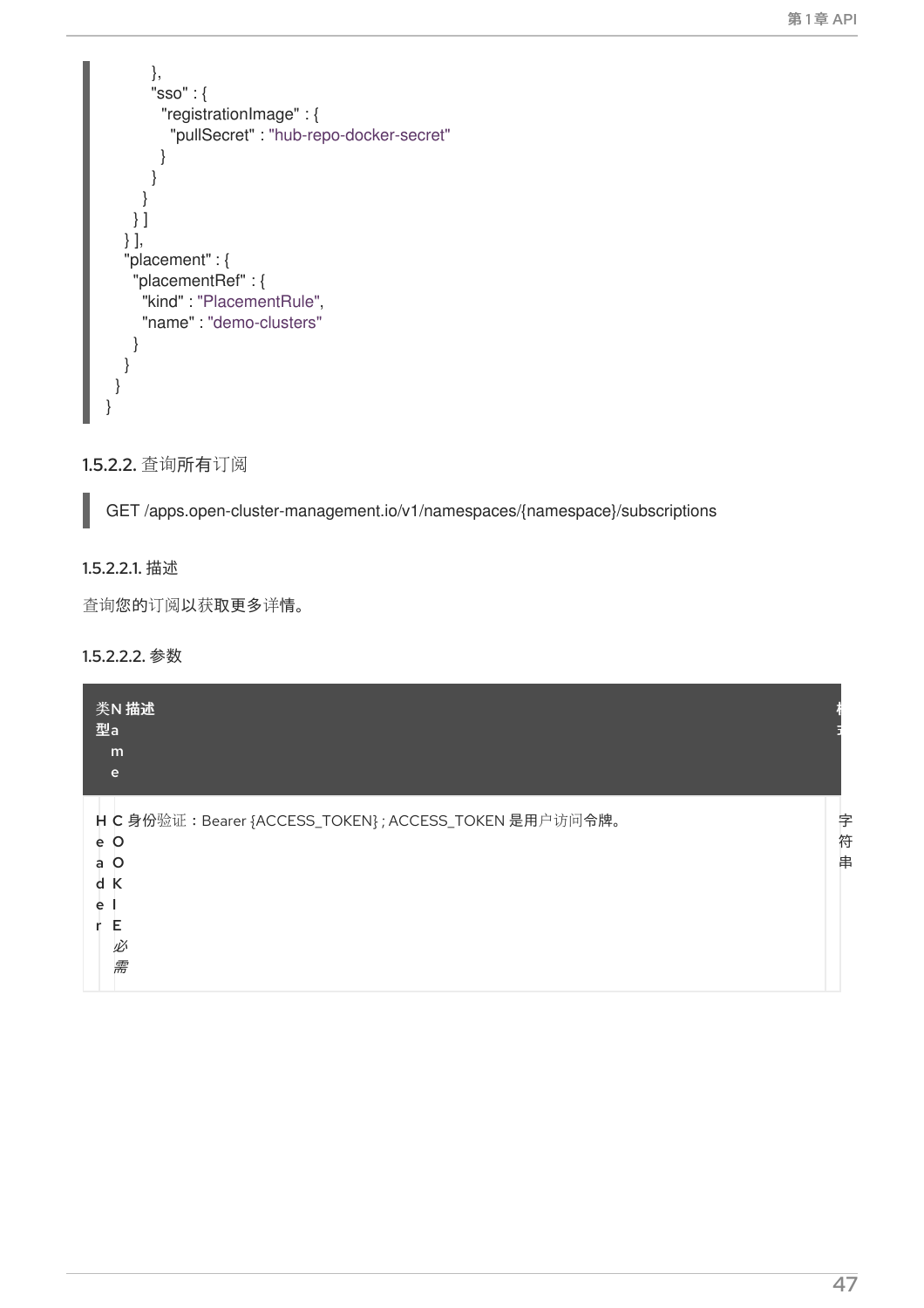| 类N描述<br>型a<br>${\bf m}$<br>$\mathsf{e}% _{0}\left( \mathsf{e}\right)$ |    |
|-----------------------------------------------------------------------|----|
| 路n 要使用的命名空间, 如 default。                                               | 字  |
| 径a                                                                    |    |
| m                                                                     | 符串 |
| e                                                                     |    |
| s                                                                     |    |
| p                                                                     |    |
| a                                                                     |    |
| c                                                                     |    |
| e                                                                     |    |
| e                                                                     |    |
| q                                                                     |    |
| $\iota$                                                               |    |
|                                                                       |    |
|                                                                       |    |
| e                                                                     |    |
| d                                                                     |    |
|                                                                       |    |

## 1.5.2.2.3. 响应

| <b>HTTP</b><br>代码 | 描述     | 模式  |
|-------------------|--------|-----|
| 200               | 成功     | 无内容 |
| 403               | 禁止访问   | 无内容 |
| 404               | 未找到资源  | 无内容 |
| 500               | 内部服务错误 | 无内容 |
| 503               | 服务不可用  | 无内容 |

## 1.5.2.2.4. 使用

## **subscription/yaml**

# 1.5.2.2.5. Tags

subscriptions.apps.open-cluster-management.io

# 1.5.2.3. 查询单个订阅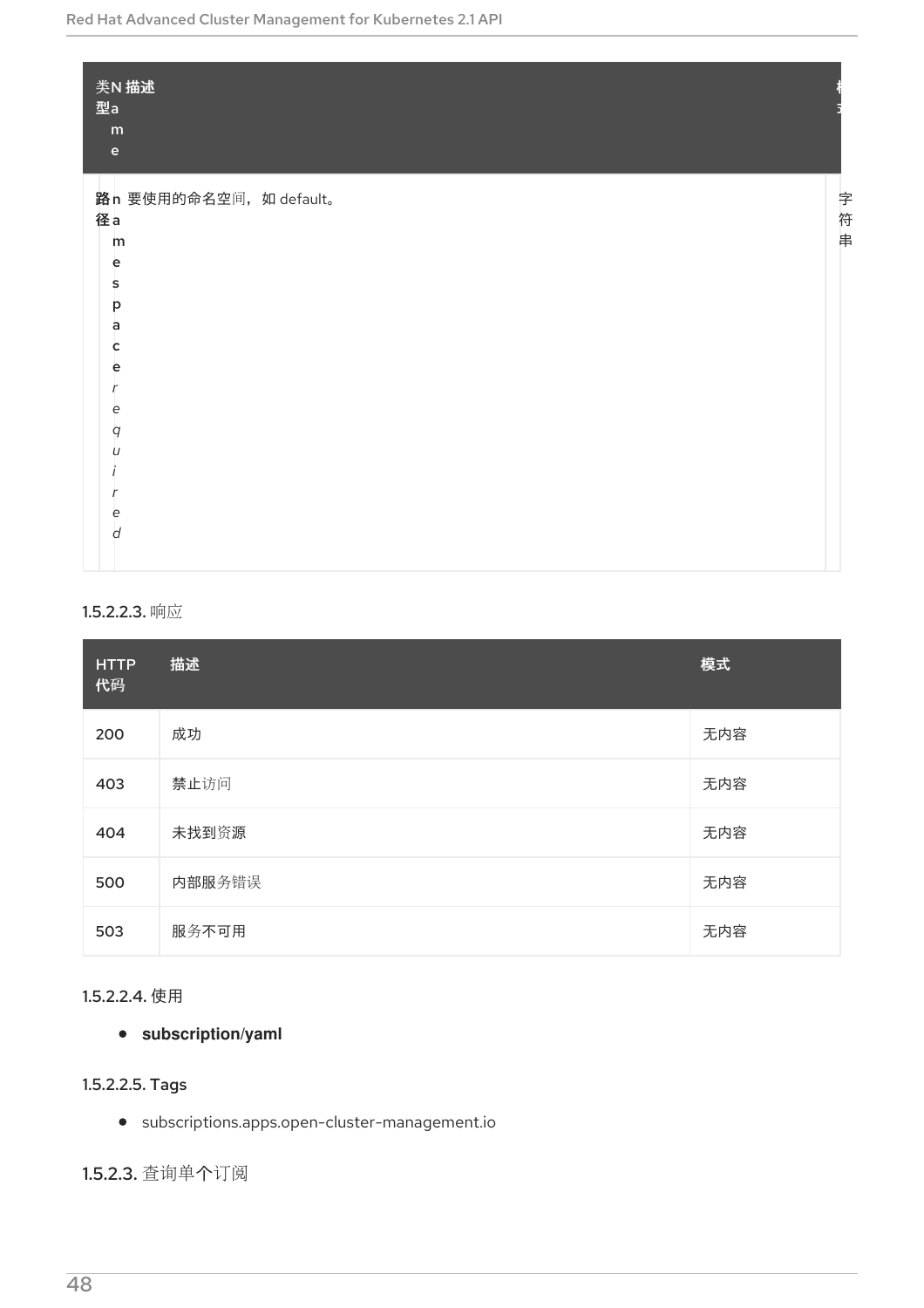## GET /apps.open-clustermanagement.io/v1/namespaces/{namespace}/subscriptions/{subscription\_name}

#### 1.5.2.3.1. 描述

查询单个订阅以了解更多详情。

#### 1.5.2.3.2. 参数

| 类N 描述<br>型a<br>m<br>$\mathbf{e}$                                                                      |     |
|-------------------------------------------------------------------------------------------------------|-----|
| H C 身份验证: Bearer {ACCESS_TOKEN}; ACCESS_TOKEN 是用户访问令牌。<br>e O<br>a O<br>d K<br>ėІ<br>E<br>r<br>必<br>需 | 字符串 |
| 路n 要使用的命名空间, 如 default。<br>径a<br>m<br>e<br>s<br>р<br>a<br>c<br>е<br>e<br>q<br>U<br>е<br>d             | 字符串 |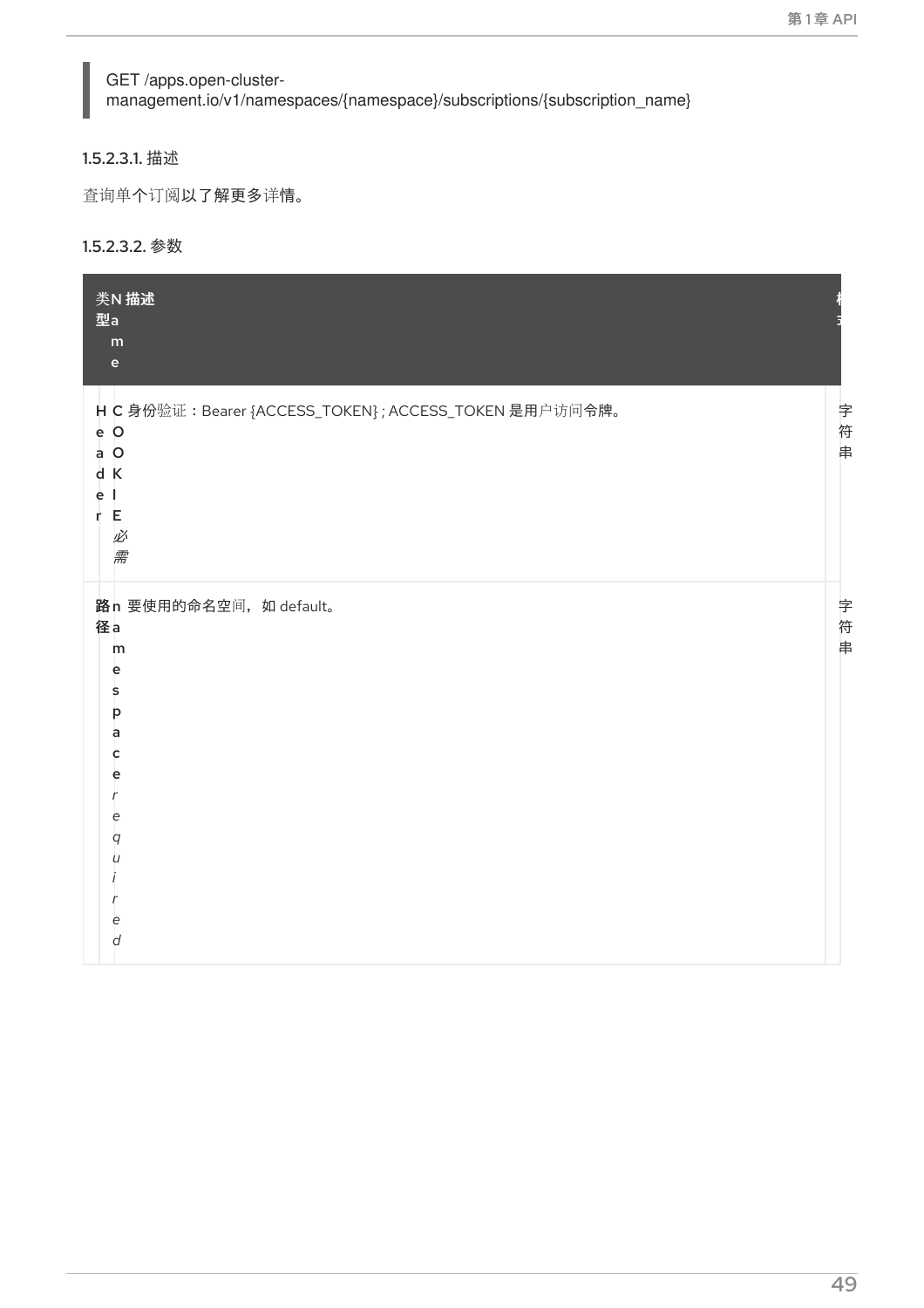| 类N 描述<br>型a                                                             |     |
|-------------------------------------------------------------------------|-----|
| m                                                                       |     |
| $\mathsf{e}% _{t}\left( t\right) \equiv\mathsf{e}_{t}\left( t\right) ,$ |     |
| 路s 要查询的订阅名称。                                                            |     |
| 径u                                                                      | 字符串 |
| $\mathsf b$                                                             |     |
| s                                                                       |     |
| c                                                                       |     |
|                                                                         |     |
|                                                                         |     |
| p                                                                       |     |
| т                                                                       |     |
| $\circ$                                                                 |     |
| 'n                                                                      |     |
|                                                                         |     |
| 'n                                                                      |     |
| a                                                                       |     |
| m                                                                       |     |
| e                                                                       |     |
| 必需                                                                      |     |
|                                                                         |     |
|                                                                         |     |

## 1.5.2.3.3. 响应

| <b>HTTP</b><br>代码 | 描述     | 模式  |
|-------------------|--------|-----|
| 200               | 成功     | 无内容 |
| 403               | 禁止访问   | 无内容 |
| 404               | 未找到资源  | 无内容 |
| 500               | 内部服务错误 | 无内容 |
| 503               | 服务不可用  | 无内容 |

## 1.5.2.3.4. Tags

subscriptions.apps.open-cluster-management.io

1.5.2.4. 创建一个订阅:

DELETE /apps.open-clustermanagement.io/v1/namespaces/{namespace}/subscriptions/{subscription\_name}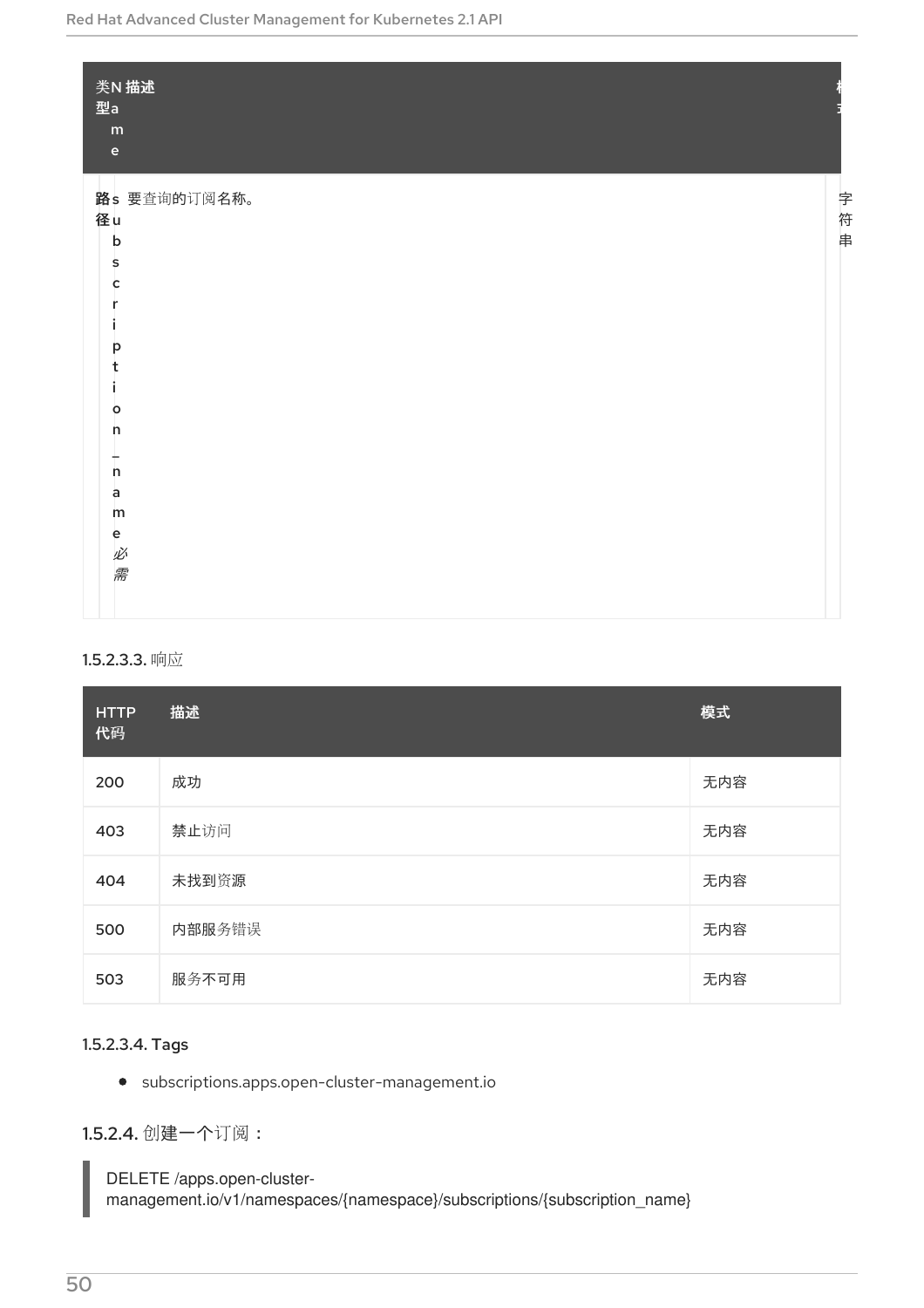1.5.2.4.1. 参数

| 类N 描述<br>型a<br>${\sf m}$<br>$\mathsf{e}% _{t}\left( t\right) \equiv\mathsf{e}_{t}\left( t\right) ,$    |     |
|--------------------------------------------------------------------------------------------------------|-----|
| H C 身份验证: Bearer {ACCESS_TOKEN}; ACCESS_TOKEN 是用户访问令牌。<br>e O<br>$a$ O<br>d K<br>ė<br>r E<br>必<br>需    | 字符串 |
| 路n 要使用的命名空间, 如 default。<br>径a<br>m<br>e<br>s<br>p<br>a<br>c<br>e<br>е<br>q<br>$\iota$<br>е<br>d        | 字符串 |
| 路s 要删除的订阅的名称。<br>径u<br>$\mathsf b$<br>s<br>c<br>p<br>t<br>$\circ$<br>'n<br>'n<br>a<br>m<br>e<br>必<br>需 | 字符串 |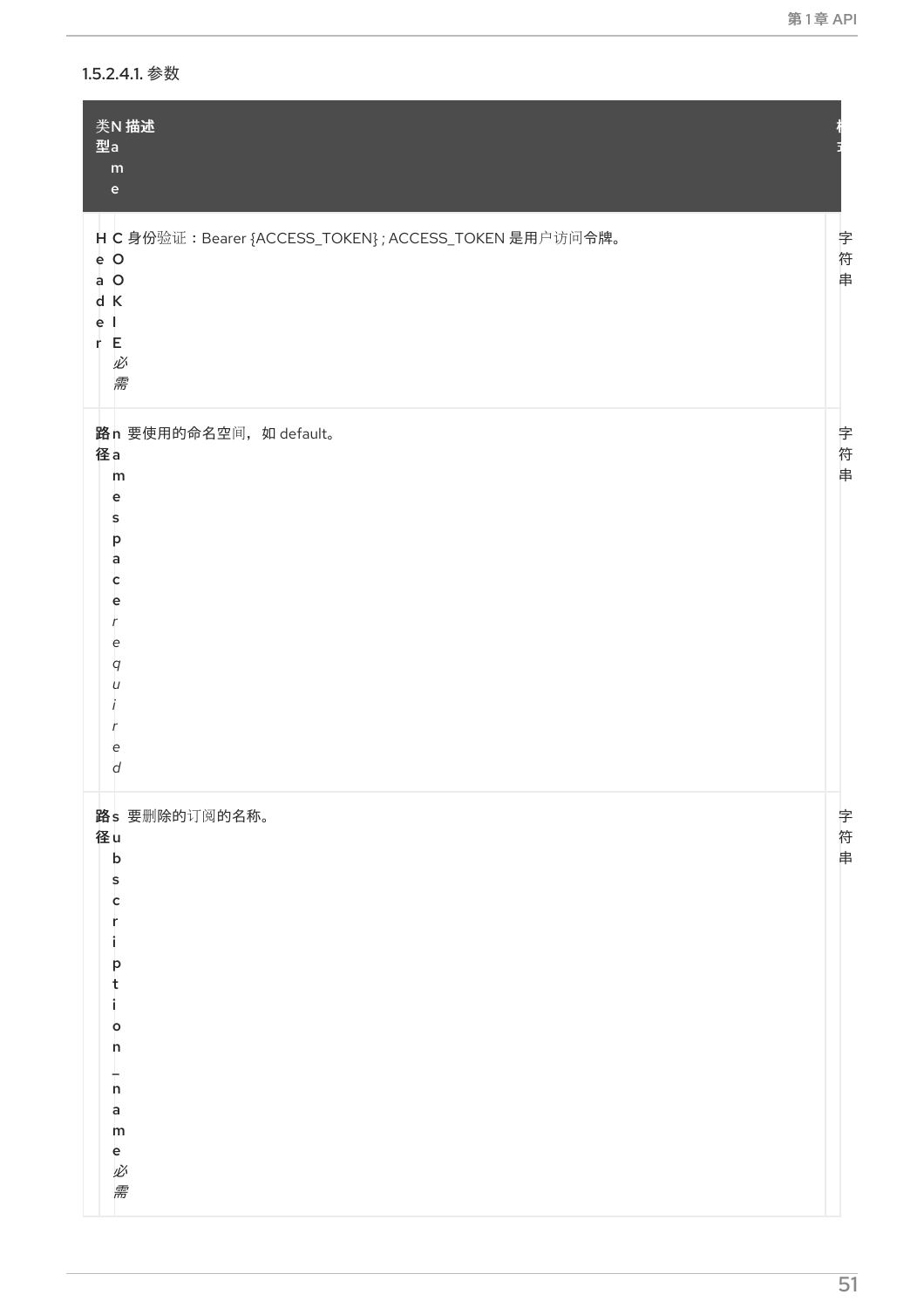# 1.5.2.4.2. 响应

| <b>HTTP</b><br>代码 | 描述     | 模式  |
|-------------------|--------|-----|
| 200               | 成功     | 无内容 |
| 403               | 禁止访问   | 无内容 |
| 404               | 未找到资源  | 无内容 |
| 500               | 内部服务错误 | 无内容 |
| 503               | 服务不可用  | 无内容 |

## 1.5.2.4.3. Tags

subscriptions.apps.open-cluster-management.io

# 1.5.3. 定义

# 1.5.3.1. Subscription

| Name             | 模式       |
|------------------|----------|
| apiVersion<br>必需 | 字符串      |
| 类型<br>必需         | 字符串      |
| 元数据<br>必需        | metadata |
| spec<br>必需       | spec     |
| 状态<br>可选         | status   |

#### <span id="page-55-0"></span>metadata

| Name            | 模式 |
|-----------------|----|
| 注解<br><i>可选</i> | 对象 |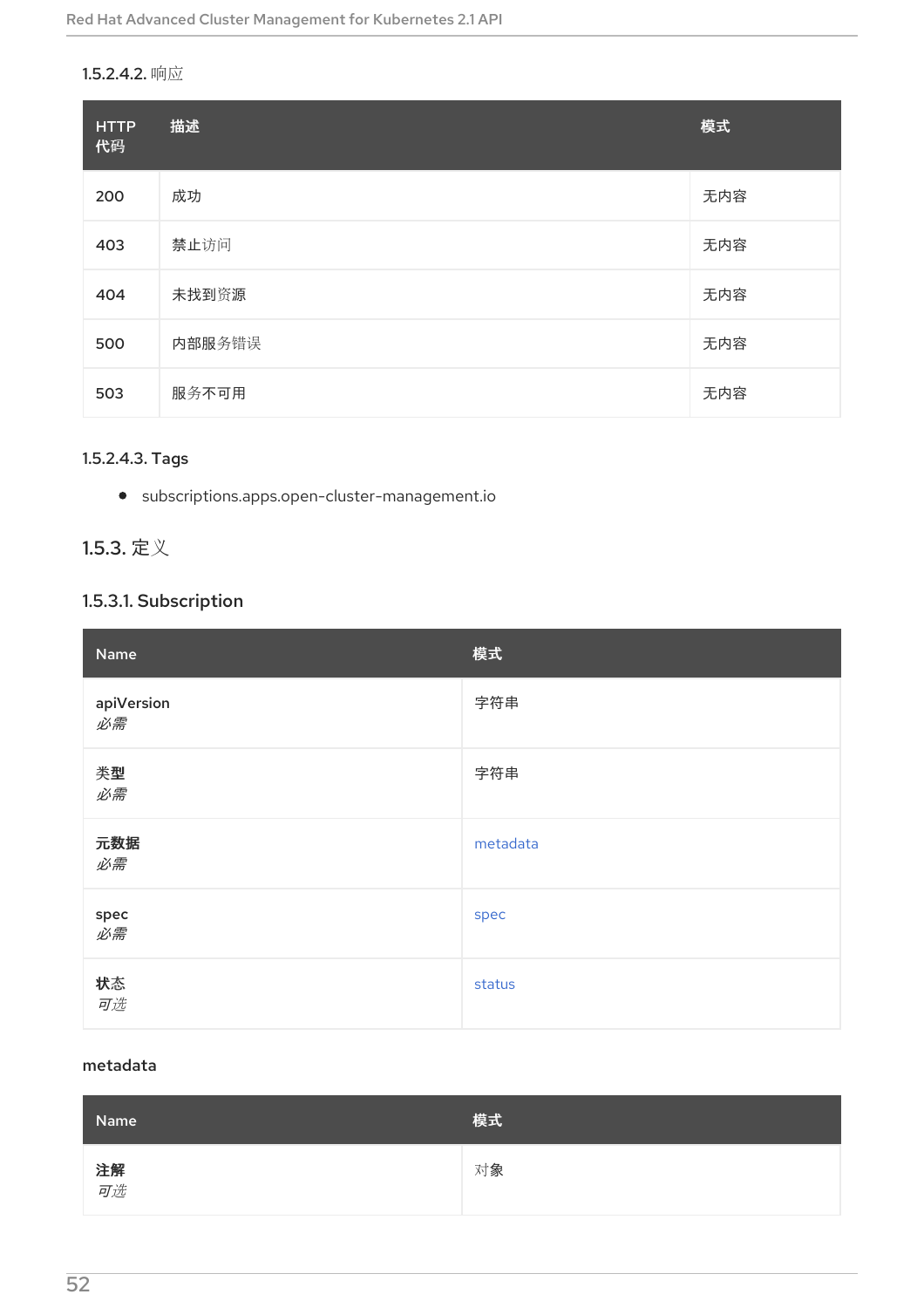| Name                     | 模式  |
|--------------------------|-----|
| 标签<br>可选                 | 对象  |
| 名称<br>可选                 | 字符串 |
| <b>命名空间</b><br><i>可选</i> | 字符串 |

#### <span id="page-56-0"></span>spec

| Name                         | 模式                                      |
|------------------------------|-----------------------------------------|
| 频道<br>必需                     | 字符串                                     |
| 名称<br>可选                     | 字符串                                     |
| 覆盖<br>可选                     | <overrides> 数组</overrides>              |
| packageFilter<br>可选          | packageFilter                           |
| packageOverrides<br>optional | <packageoverrides>数组</packageoverrides> |
| 放置<br>可选                     | placement                               |
| timewindow<br>optional       | timewindow                              |

# <span id="page-56-1"></span>overrides

| Name                         | 模式            |
|------------------------------|---------------|
| clusterName<br>required      | 字符串           |
| clusterOverrides<br>required | < object > 数组 |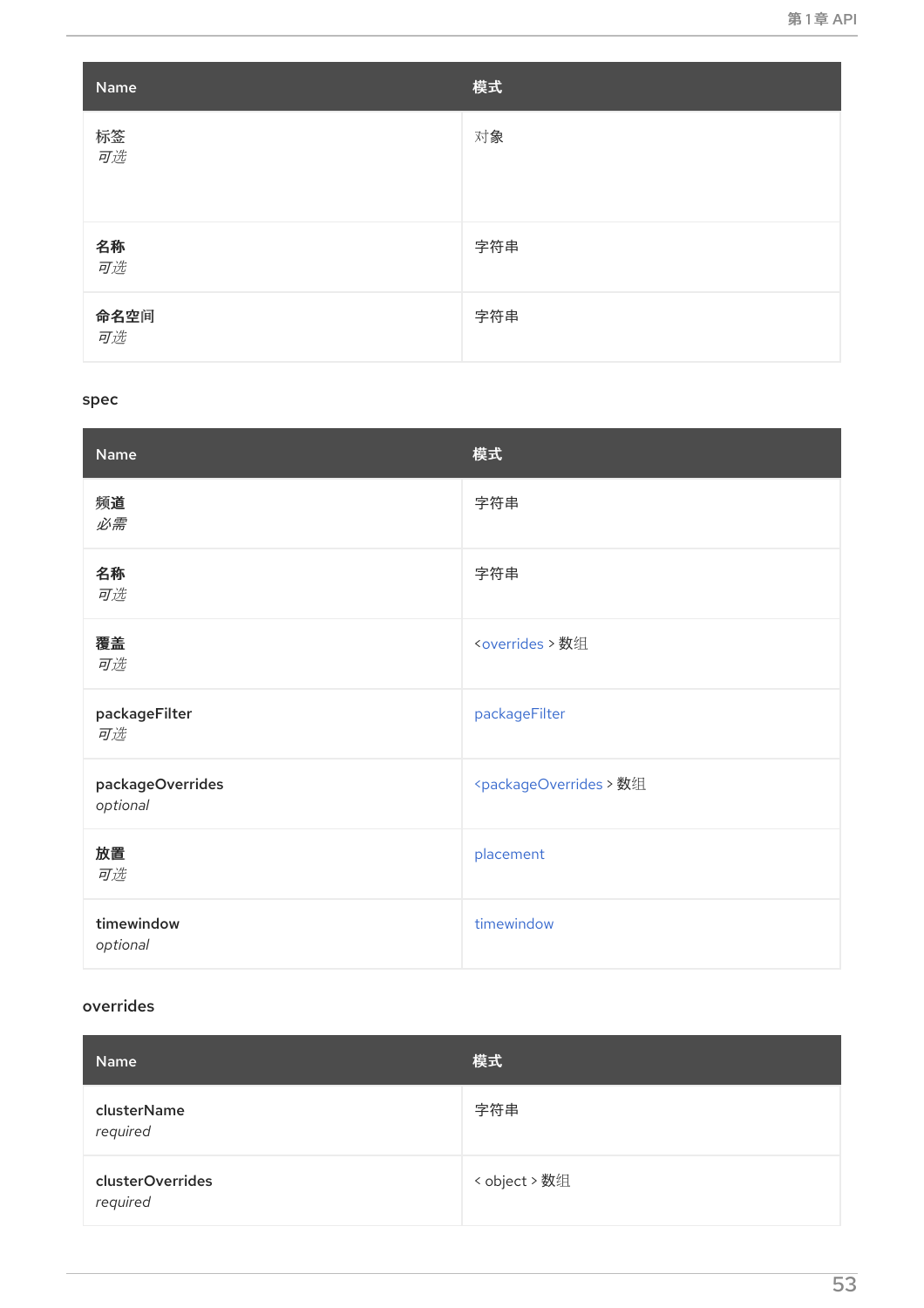## <span id="page-57-0"></span>packageFilter

| <b>Name</b>               | 描述                                                                 | 模式                     |
|---------------------------|--------------------------------------------------------------------|------------------------|
| 注解<br>可选                  |                                                                    | < string, string > map |
| filterRef<br>optional     |                                                                    | filterRef              |
| labelSelector<br>optional |                                                                    | labelSelector          |
| 版本<br>可选                  | Pattern : $"([0-9]+) \$ [0-9]+)<br>[0-9]+) (\\.[0-9]+)?(\\.[xX]\$" | 字符串                    |

## <span id="page-57-1"></span>filterRef

| Name            | 模式  |
|-----------------|-----|
| 名称<br><i>可选</i> | 字符串 |

## <span id="page-57-2"></span>labelSelector

| <b>Name</b>                  | 模式                         |
|------------------------------|----------------------------|
| matchExpressions<br>optional | < matchExpressions > array |
| matchLabels<br>optional      | < string, string > map     |

# <span id="page-57-3"></span>matchExpressions

| Name                  | 模式            |
|-----------------------|---------------|
| 键<br>必需               | 字符串           |
| Operator<br><i>必需</i> | 字符串           |
| 值<br>可选               | < string > 数字 |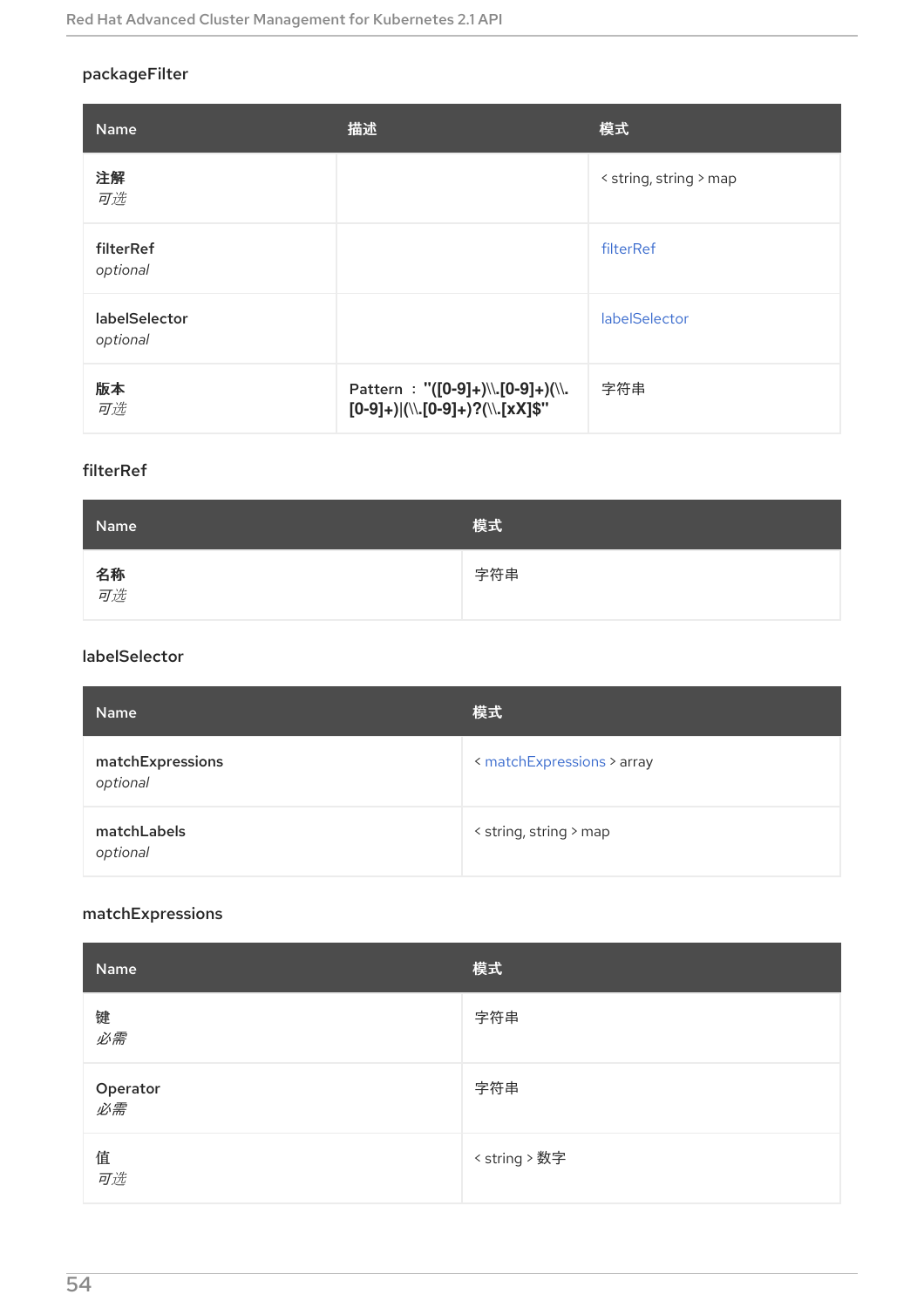## <span id="page-58-1"></span><span id="page-58-0"></span>packageOverrides

| <b>Name</b>                  | 模式            |
|------------------------------|---------------|
| packageAlias<br>optional     | 字符串           |
| packageName<br>required      | 字符串           |
| packageOverrides<br>optional | < object > 数组 |

# <span id="page-58-2"></span>placement

| Name                        | 模式                       |
|-----------------------------|--------------------------|
| clusterSelector<br>optional | clusterSelector          |
| 集群<br>可选                    | <clusters> 数组</clusters> |
| 本地<br>可选                    | 布尔值                      |
| placementRef<br>optional    | placementRef             |

## <span id="page-58-3"></span>clusterSelector

| <b>Name</b>                  | 模式                         |
|------------------------------|----------------------------|
| matchExpressions<br>optional | < matchExpressions > array |
| matchLabels<br>optional      | < string, string > map     |

## <span id="page-58-4"></span>matchExpressions

| Name    | 模式  |
|---------|-----|
| 键<br>必需 | 字符串 |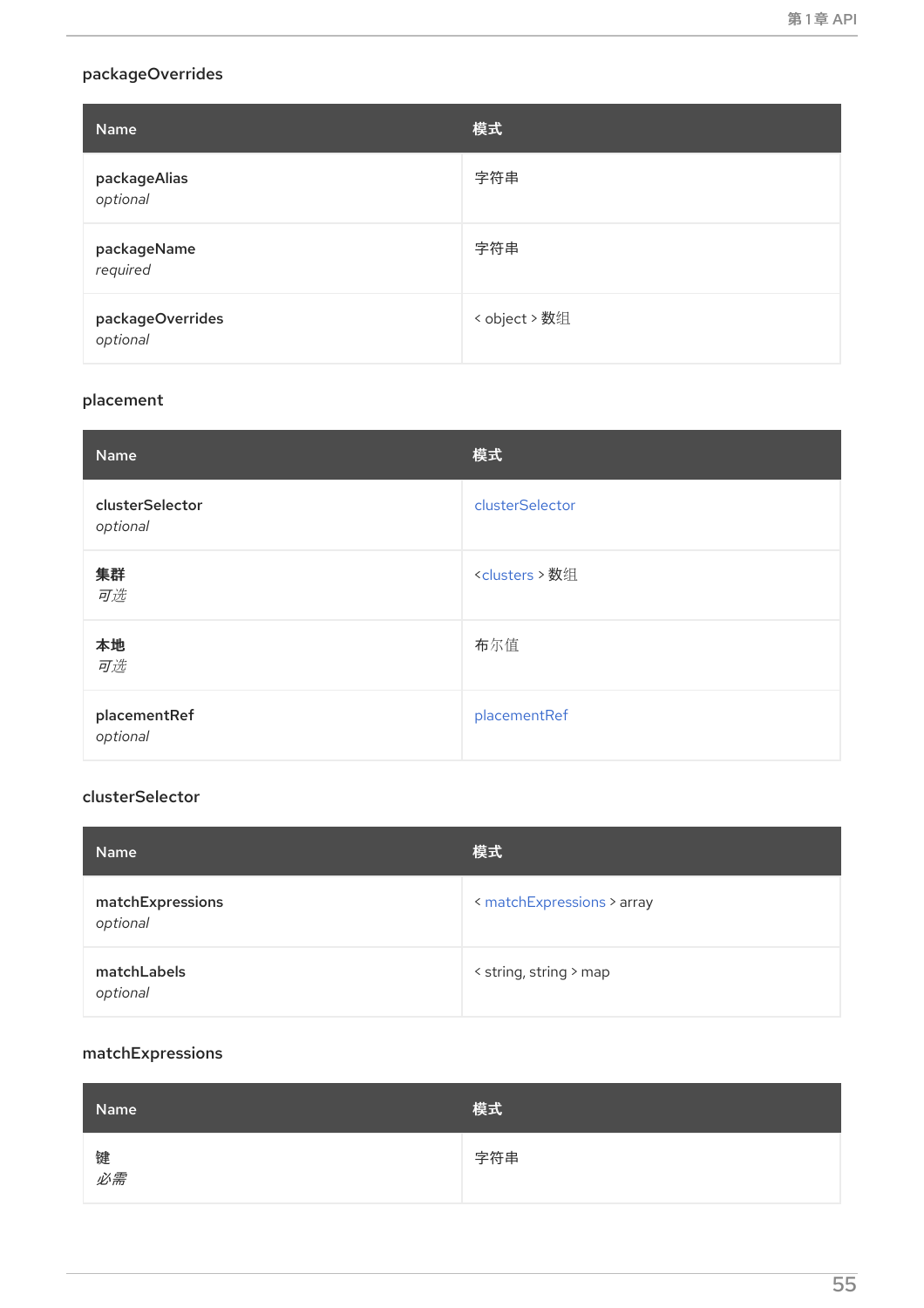| Name                  | 模式            |
|-----------------------|---------------|
| Operator<br><i>必需</i> | 字符串           |
| 值<br>可选               | < string > 数字 |

## <span id="page-59-1"></span>clusters

| Name            | 模式  |
|-----------------|-----|
| 名称<br><i>必需</i> | 字符串 |

# <span id="page-59-2"></span>placementRef

| Name                        | 模式  |
|-----------------------------|-----|
| apiVersion<br>optional      | 字符串 |
| fieldPath<br>optional       | 字符串 |
| kind<br>可选                  | 字符串 |
| 名称<br>可选                    | 字符串 |
| 命名空间<br>可选                  | 字符串 |
| resourceVersion<br>optional | 字符串 |
| <b>UID</b><br>可选            | 字符串 |

## <span id="page-59-0"></span>timewindow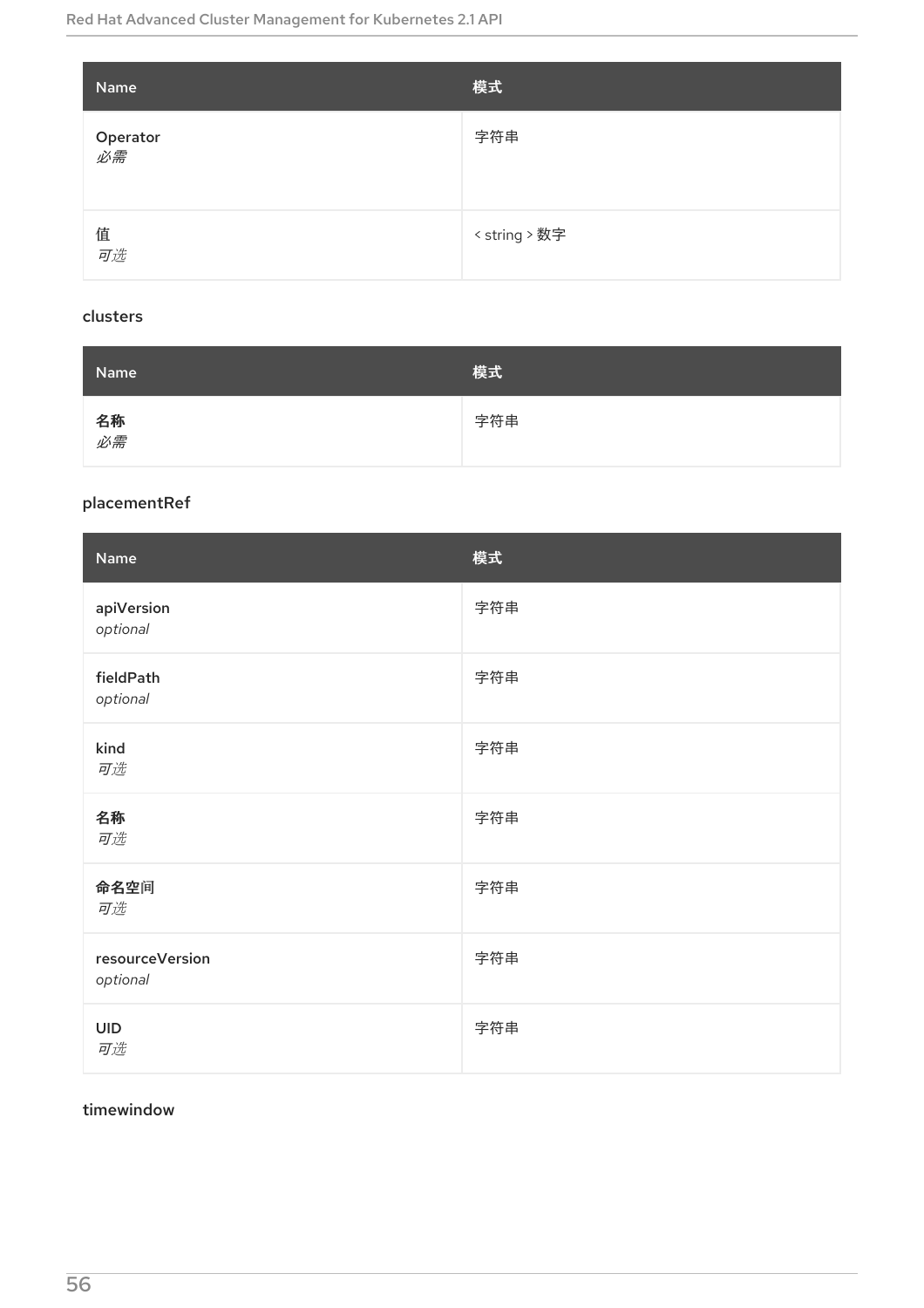| Name                   | 模式                                      |
|------------------------|-----------------------------------------|
| daysofweek<br>optional | < string > 数字                           |
| 小时<br>可选               | <hours> 数组</hours>                      |
| 位置<br>可选               | 字符串                                     |
| windowtype<br>optional | enum (active, blocked, Active, Blocked) |

#### <span id="page-60-1"></span>hours

| Name     | 模式  |
|----------|-----|
| 结束<br>可选 | 字符串 |
| 启动<br>可选 | 字符串 |

#### <span id="page-60-0"></span>status

| Name                       | 模式              |
|----------------------------|-----------------|
| lastUpdateTime<br>optional | 字符串 (date-time) |
| 消息<br>可选                   | 字符串             |
| 阶段<br>可选                   | 字符串             |
| 原因<br>可选                   | 字符串             |
| 状态<br>可选                   | 对象              |

# 1.6. PLACEMENTRULES API

# 1.6.1. 概述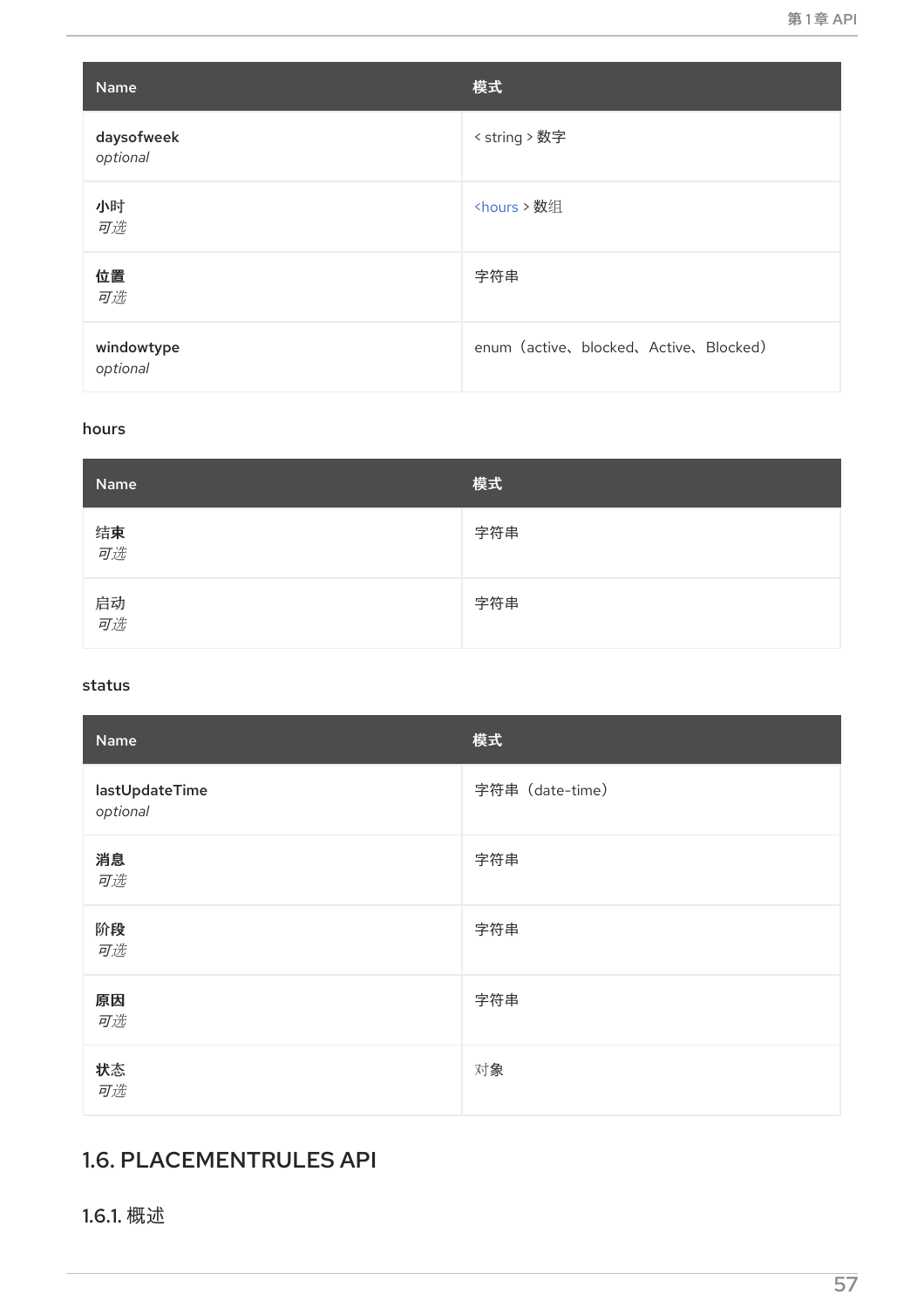本文档介绍了与 Red Hat Advanced Cluster Management for Kubernetes 的 PlacementRule 资源相关的 API 信息。PlacementRule 资源有 4 个可用的请求:create、query、delete 和 update。

1.6.1.1. 版本信息

 $$$ 版本·210

1.6.1.2. 联系信息

*Contact Email* : [apiteam@swagger.io](mailto:apiteam@swagger.io)

1.6.1.3. 许可证信息

*License* : Apache 2.0 *License URL* : <http://www.apache.org/licenses/LICENSE-2.0.html> *terms of service* : <http://swagger.io/terms/>

## 1.6.1.4. URI scheme

*BasePath :* /kubernetes/apis *schemes* : HTTPS

## 1.6.1.5. Tags

placementrules.apps.open-cluster-management.io:创建和管理放置规则。  $\bullet$ 

## 1.6.1.6. 外部文档

*Description* : 查找更多有关 Swagger. *URL* : <http://swagger.io>

# 1.6.2. 路径

1.6.2.1. 创建放置规则

POST /apps.open-cluster-management.io/v1/namespaces/{namespace}/placementrules

1.6.2.1.1. 描述

创建放置规则。

1.6.2.1.2. 参数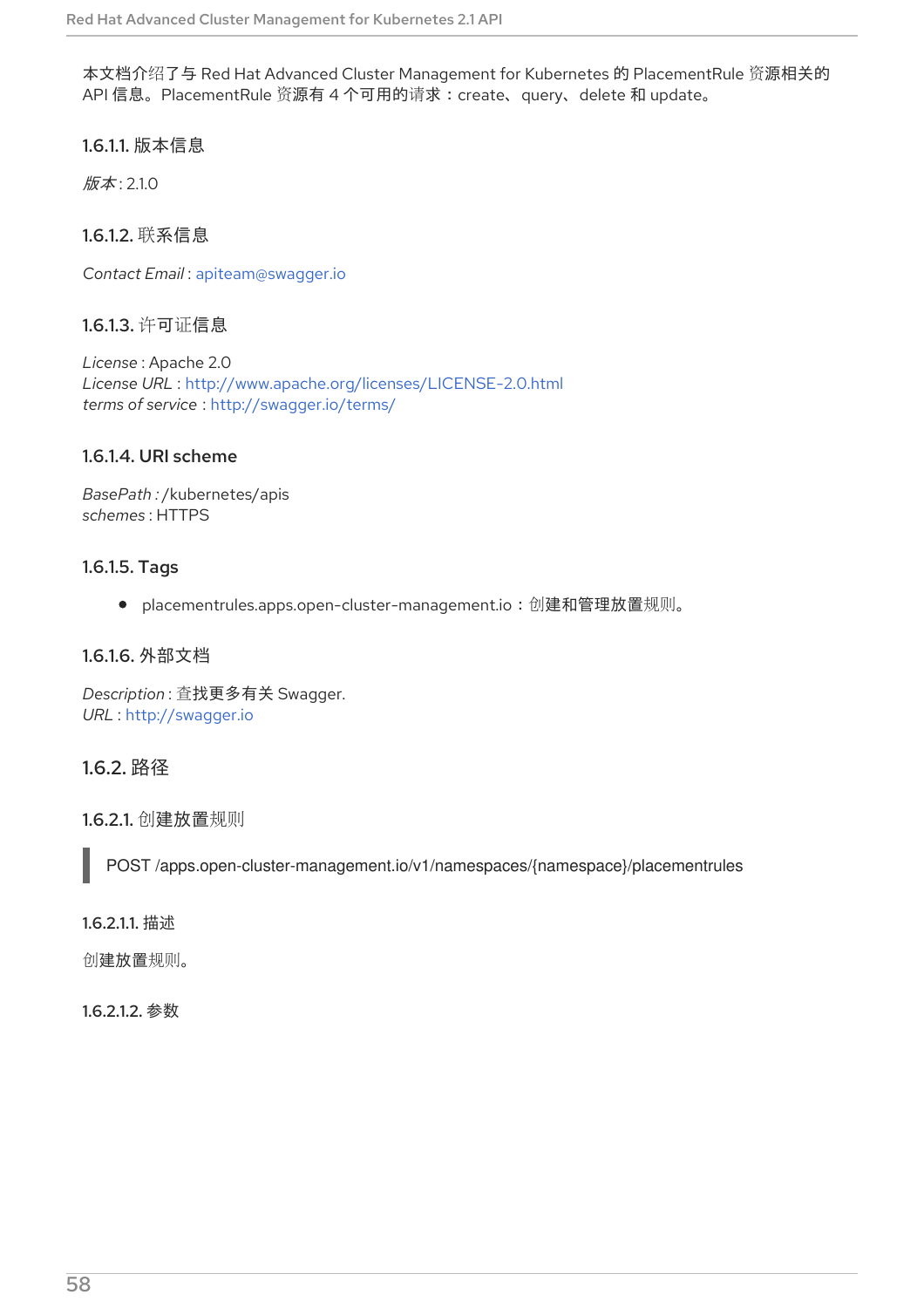| 型a                            | 类N 描述<br>m<br>$\mathsf{e}% _{t}\left( t\right)$                                |                                                               |  |
|-------------------------------|--------------------------------------------------------------------------------|---------------------------------------------------------------|--|
| e O<br>a O<br>d K<br>e l<br>r | H C 身份验证: Bearer {ACCESS_TOKEN}; ACCESS_TOKEN 是用户访问令牌。<br>E.<br>必<br>需         | 字符串                                                           |  |
| 径a                            | 路n 要使用的命名空间, 如 default。<br>m<br>е<br>s<br>p<br>a<br>c<br>e<br>е<br>q<br>е<br>d | 字符串                                                           |  |
|                               | B 正描述要创建的放置规则的参数。<br>。文<br>d必<br>y需                                            | P<br>a<br>¢<br>e<br>m<br>e<br>n<br>t<br>$\mathsf R$<br>ū<br>e |  |

1.6.2.1.3. 响应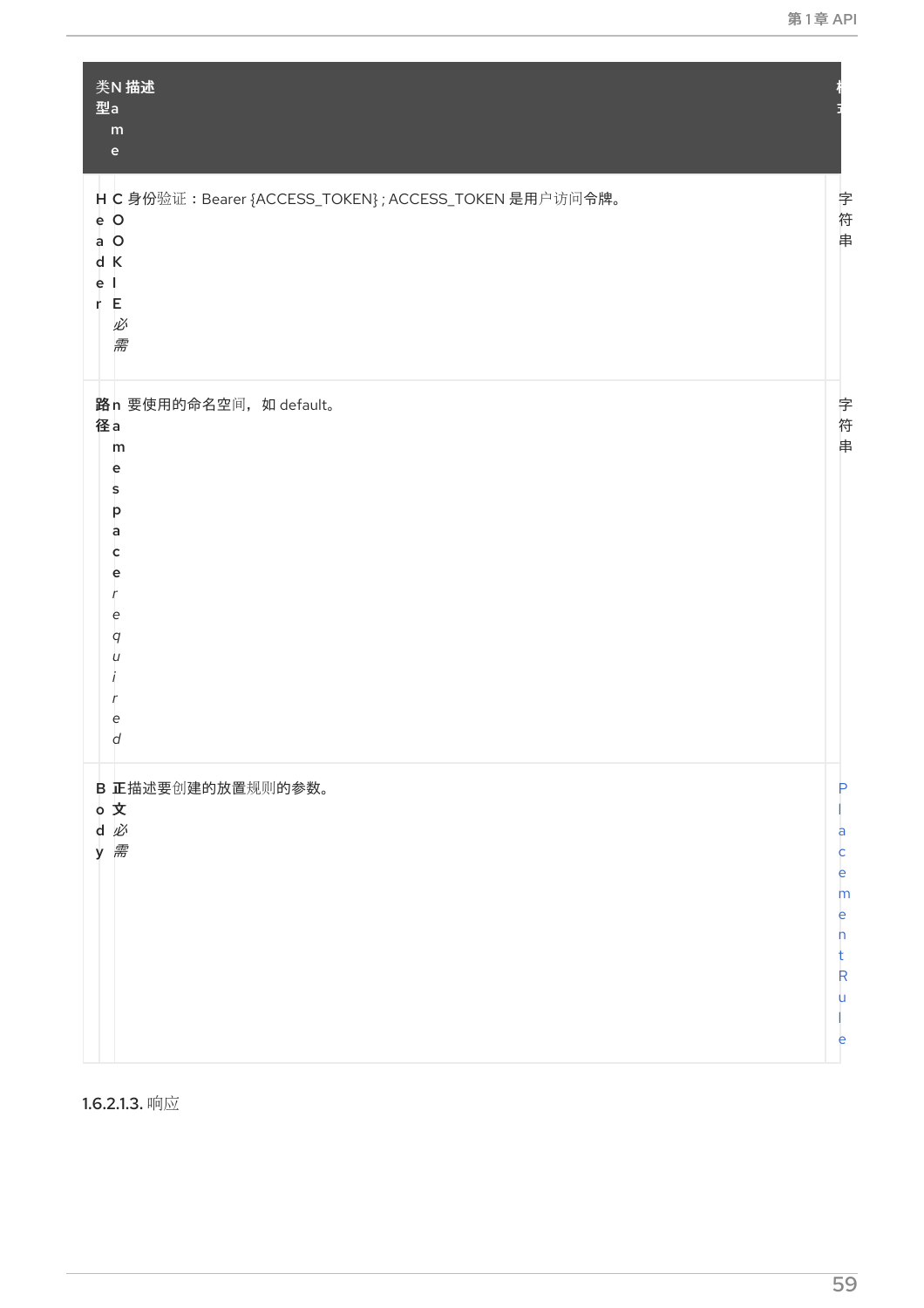| <b>HTTP</b><br>代码 | 描述     | 模式  |
|-------------------|--------|-----|
| 200               | 成功     | 无内容 |
| 403               | 禁止访问   | 无内容 |
| 404               | 未找到资源  | 无内容 |
| 500               | 内部服务错误 | 无内容 |
| 503               | 服务不可用  | 无内容 |

#### 1.6.2.1.4. 使用

#### **application/yaml**

#### 1.6.2.1.5. Tags

placementrules.apps.open-cluster-management.io

#### 1.6.2.1.6. HTTP 请求示例

#### 1.6.2.1.6.1. 请求正文

```
{
 "apiVersion" : "apps.open-cluster-management.io/v1",
 "kind" : "PlacementRule",
 "metadata" : {
  "name" : "towhichcluster",
  "namespace" : "ns-sub-1"
 },
 "spec" : {
  "clusterConditions" : [ {
    "type": "ManagedClusterConditionAvailable",
    "status": "True"
  } ],
  "clusterSelector" : { }
 }
}
```
## 1.6.2.2. 查询所有放置规则

GET /apps.open-cluster-management.io/v1/namespaces/{namespace}/placementrules

## 1.6.2.2.1. 描述

查询放置规则以获取更多详细信息。

#### 1.6.2.2.2. 参数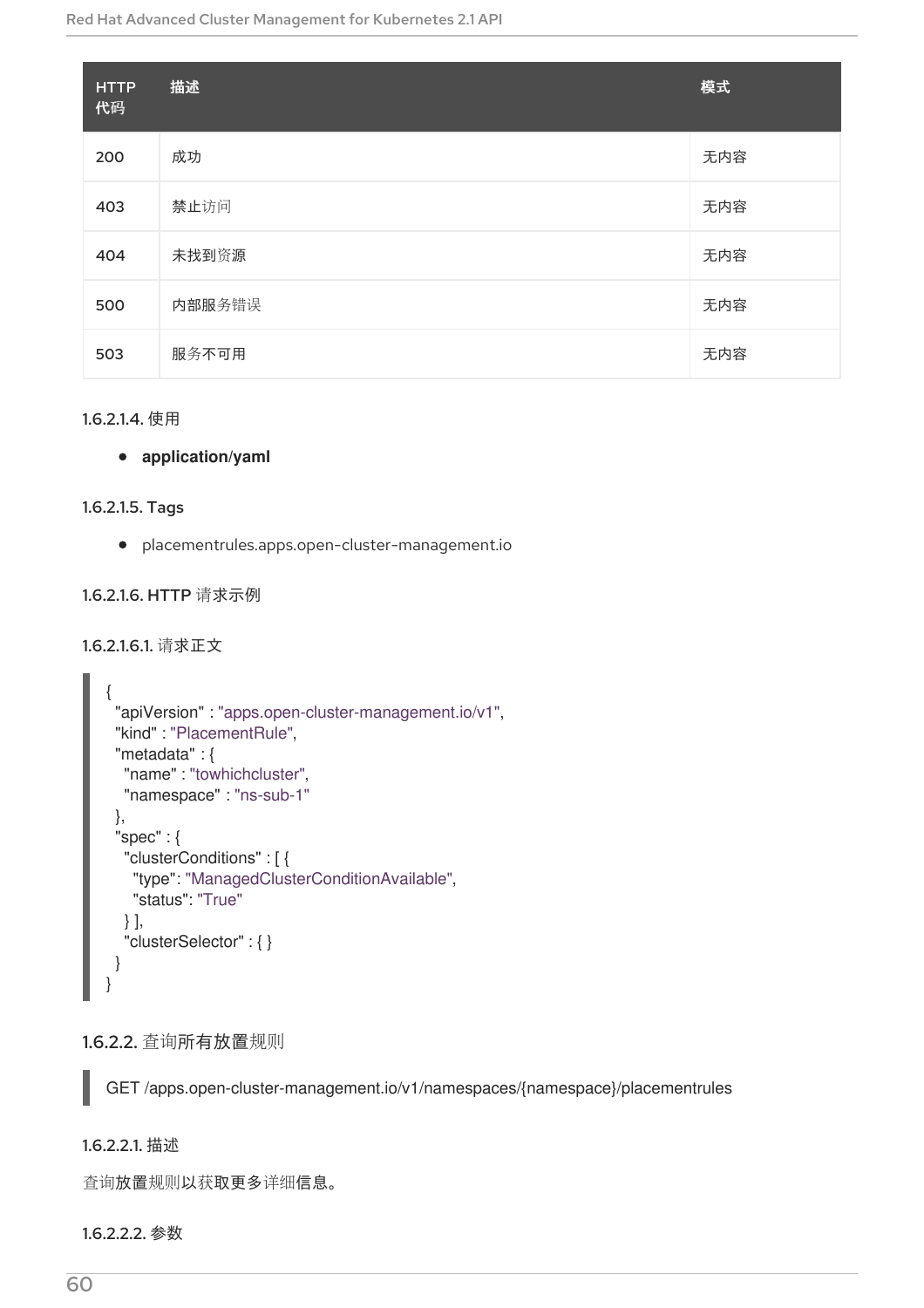| 类N 描述<br>型a<br>m<br>$\mathsf{e}% _{t}\left( t\right) \equiv\mathsf{e}_{t}\left( t\right)$                |             |
|----------------------------------------------------------------------------------------------------------|-------------|
| H C 身份验证: Bearer {ACCESS_TOKEN}; ACCESS_TOKEN 是用户访问令牌。<br>e O<br>$a$ O<br>d K<br>e l<br>E<br>r<br>必<br>需 | 字<br>符<br>串 |
| 路n 要使用的命名空间, 如 default。<br>径a<br>m<br>e<br>s<br>р<br>a<br>c<br>e<br>e<br>q<br>U<br>e<br>d                | 字<br>符<br>串 |

# 1.6.2.2.3. 响应

| <b>HTTP</b><br>代码 | 描述     | 模式  |
|-------------------|--------|-----|
| 200               | 成功     | 无内容 |
| 403               | 禁止访问   | 无内容 |
| 404               | 未找到资源  | 无内容 |
| 500               | 内部服务错误 | 无内容 |
| 503               | 服务不可用  | 无内容 |

1.6.2.2.4. 使用

**application/yaml**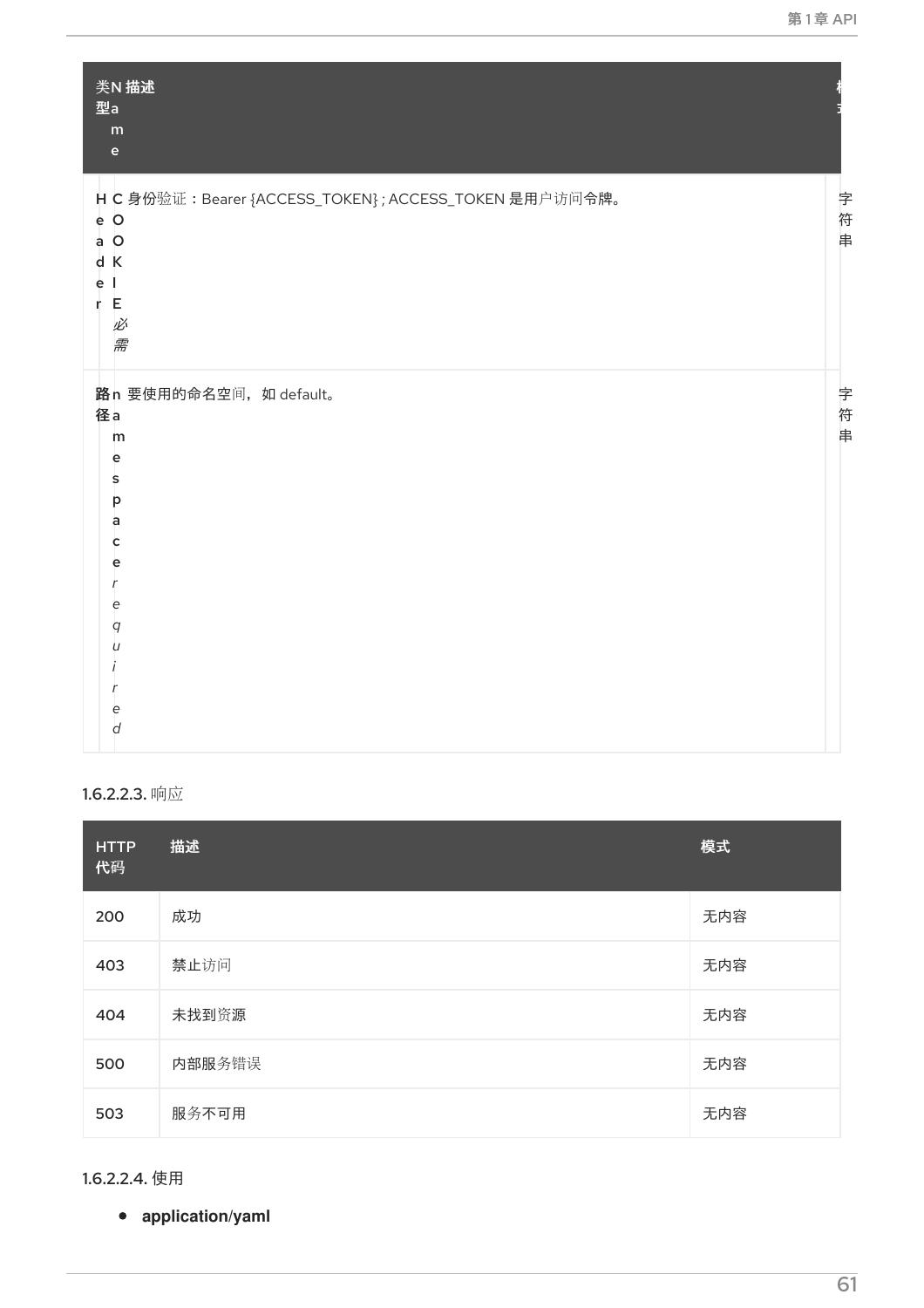#### 1.6.2.2.5. Tags

placementrules.apps.open-cluster-management.io

### 1.6.2.3. 查询单个放置规则

GET /apps.open-clustermanagement.io/v1/namespaces/{namespace}/placementrules/{placementrule\_name}

### 1.6.2.3.1. 描述

查询单个放置规则以了解更多详细信息。

#### 1.6.2.3.2. 参数

| 类N 描述<br>型a<br>m<br>$\mathbf{e}$                                                                                 |         |
|------------------------------------------------------------------------------------------------------------------|---------|
| H C 身份验证: Bearer {ACCESS_TOKEN}; ACCESS_TOKEN 是用户访问令牌。<br>e O<br>$a$ O<br>d K<br>e <sub>l</sub><br>r E<br>必<br>需 | 字<br>符串 |
| 路n 要使用的命名空间, 如 default。<br>径a<br>m<br>e<br>s<br>p<br>a<br>c<br>e<br>e<br>q<br>Ù<br>e<br>d                        | 字符串     |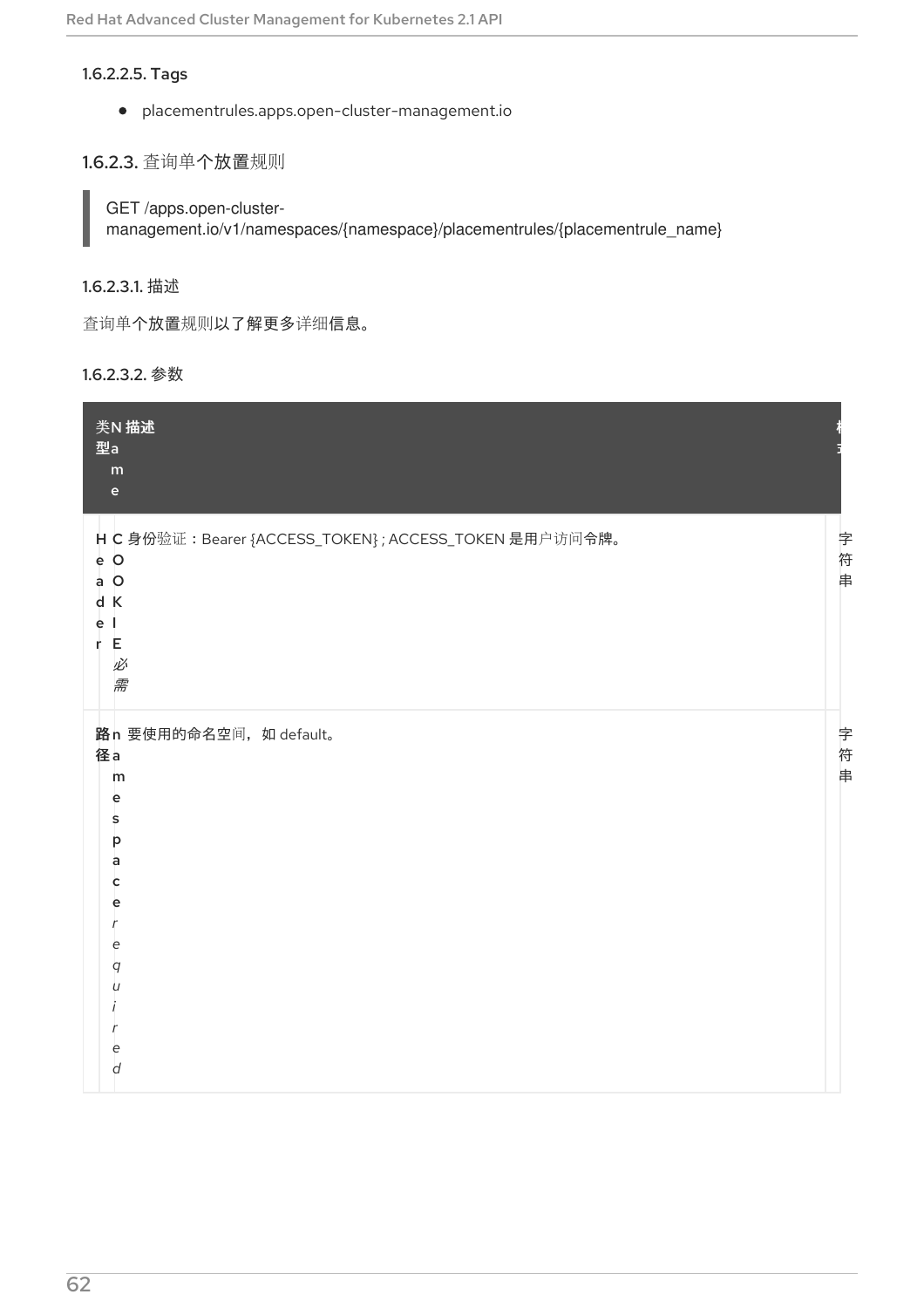| 类N 描述<br>型a<br>${\sf m}$<br>$\mathsf{e}% _{t}\left( t\right) \equiv\mathsf{e}_{t}\left( t\right) ,$ |     |
|-----------------------------------------------------------------------------------------------------|-----|
| 路p 要查询的放置规则的名称。<br>径<br>a<br>¢<br>e                                                                 | 字符串 |
| m<br>e<br>'n.<br>t<br>r<br>u                                                                        |     |
| e<br>h.<br>a<br>m                                                                                   |     |
| e<br>е<br>q<br>U                                                                                    |     |
| е<br>$\boldsymbol{d}$                                                                               |     |

# 1.6.2.3.3. 响应

| <b>HTTP</b><br>代码 | 描述     | 模式  |
|-------------------|--------|-----|
| 200               | 成功     | 无内容 |
| 403               | 禁止访问   | 无内容 |
| 404               | 未找到资源  | 无内容 |
| 500               | 内部服务错误 | 无内容 |
| 503               | 服务不可用  | 无内容 |

# 1.6.2.3.4. Tags

placementrules.apps.open-cluster-management.io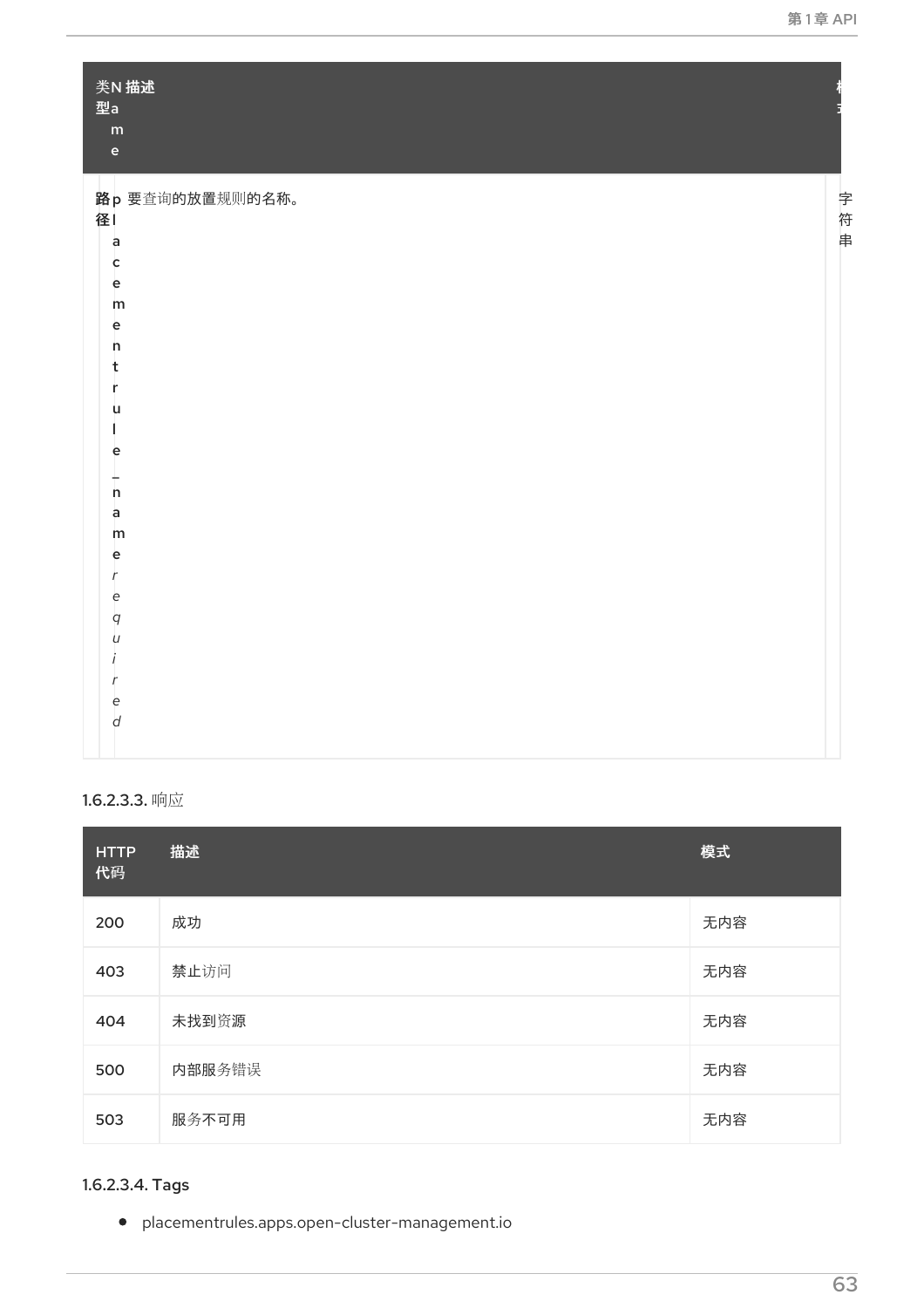## 1.6.2.4. 删除放置规则

DELETE /apps.open-cluster-

management.io/v1/namespaces/{namespace}/placementrules/{placementrule\_name}

## 1.6.2.4.1. 参数

| 类N 描述<br>型a<br>m<br>$\mathsf{e}% _{t}\left( t\right)$                                                     |            |
|-----------------------------------------------------------------------------------------------------------|------------|
| H C 身份验证: Bearer {ACCESS_TOKEN}; ACCESS_TOKEN 是用户访问令牌。<br>e O<br>$a$ O<br>d K<br>ė<br>л.<br>r E<br>必<br>需 | 字<br>- 符 串 |
| 路n 要使用的命名空间, 如 default。<br>径a<br>m<br>e<br>s<br>р<br>a<br>c<br>e<br>е<br>q<br>U<br>e<br>d                 | 字符串        |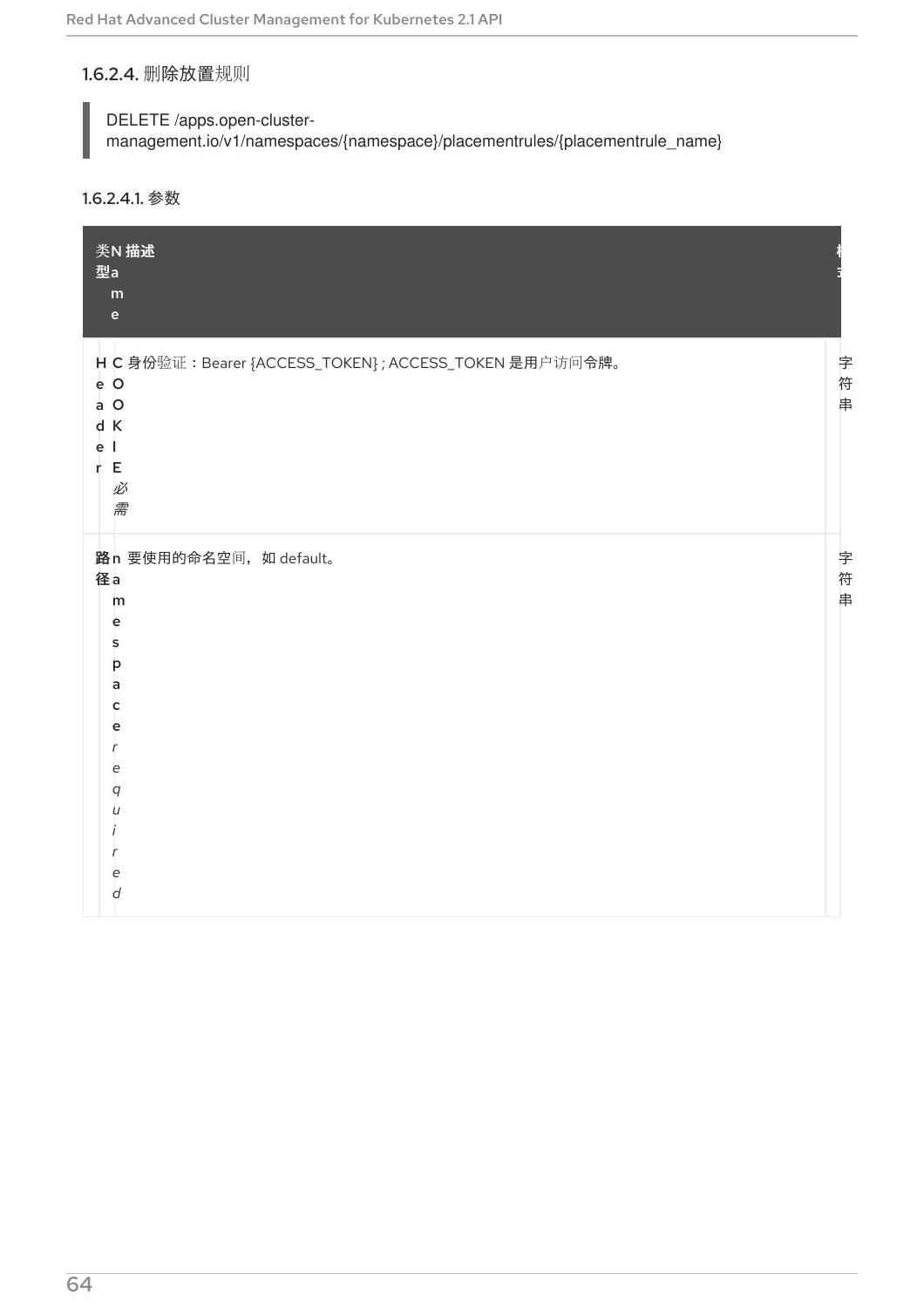| 类N描述<br>型a<br>${\sf m}$<br>$\mathsf{e}% _{t}\left( t\right) \equiv\mathsf{e}_{t}\left( t\right) ,$ |     |
|----------------------------------------------------------------------------------------------------|-----|
| 路p 要删除的放置规则的名称。<br>径<br>a<br>$\mathsf{c}$<br>e                                                     | 字符串 |
| m<br>e<br>'n<br>t                                                                                  |     |
| u<br>e<br>'n                                                                                       |     |
| a<br>m<br>e<br>е<br>q                                                                              |     |
| U<br>е<br>$\overline{d}$                                                                           |     |

### 1.6.2.4.2. 响应

| <b>HTTP</b><br>代码 | 描述     | 模式  |
|-------------------|--------|-----|
| 200               | 成功     | 无内容 |
| 403               | 禁止访问   | 无内容 |
| 404               | 未找到资源  | 无内容 |
| 500               | 内部服务错误 | 无内容 |
| 503               | 服务不可用  | 无内容 |

# 1.6.2.4.3. Tags

placementrules.apps.open-cluster-management.io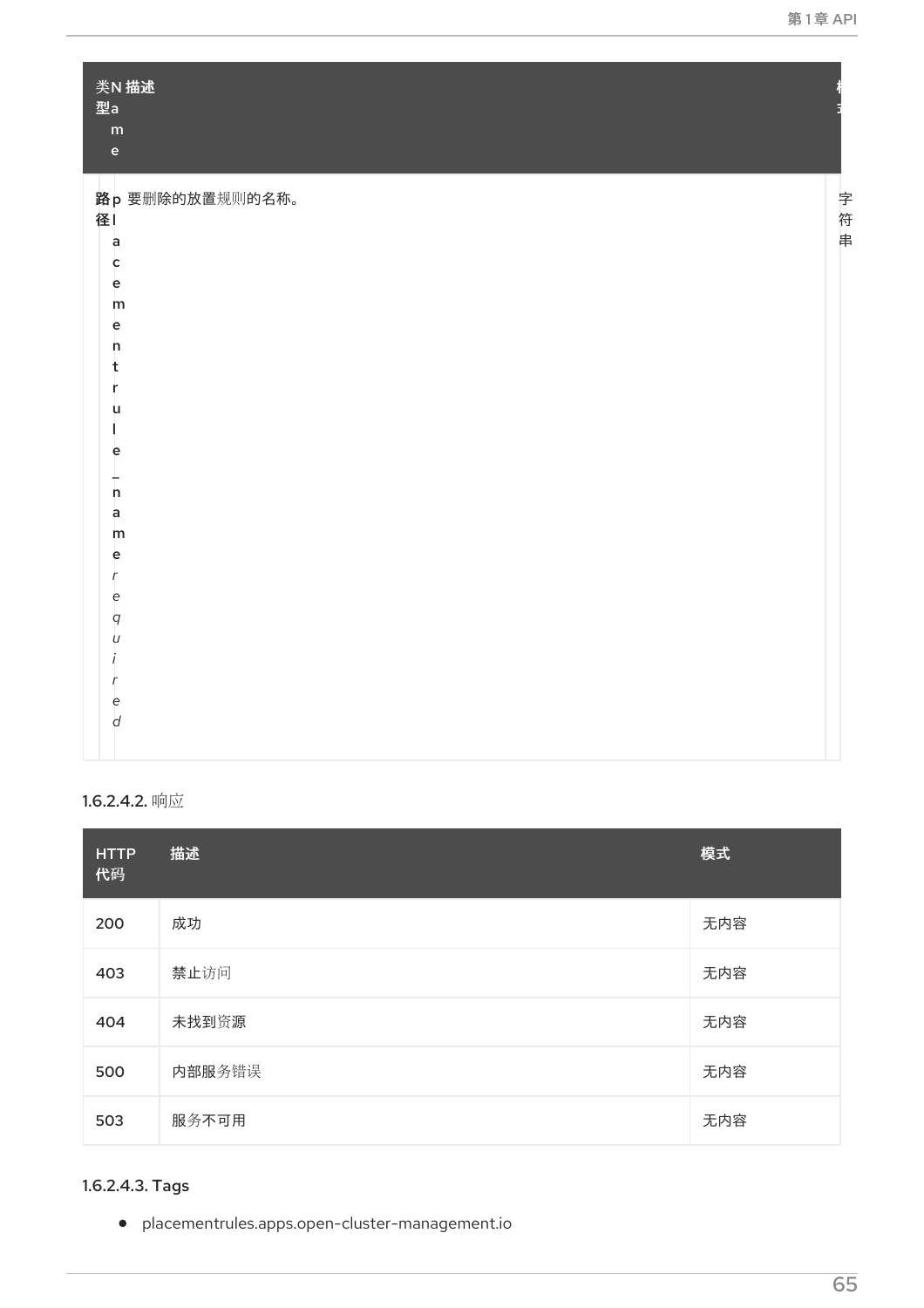# 1.6.3. 定义

## 1.6.3.1. PlacementRule

| Name             | 模式   |
|------------------|------|
| apiVersion<br>必需 | 字符串  |
| 类型<br>必需         | 字符串  |
| 元数据<br>必需        | 对象   |
| spec<br>必需       | spec |

#### <span id="page-69-0"></span>spec

| <b>Name</b>                          | 模式                                         |
|--------------------------------------|--------------------------------------------|
| <b>clusterConditions</b><br>optional | <clusterconditions> 数组</clusterconditions> |
| clusterReplicas<br>optional          | 整数                                         |
| clusterSelector<br>optional          | clusterSelector                            |
| 集群<br>可选                             | <clusters> 数组</clusters>                   |
| 策略<br>可选                             | <policies> 数组</policies>                   |
| resourceHint<br>optional             | resourceHint                               |
| schedulerName<br>optional            | 字符串                                        |

# <span id="page-69-1"></span>clusterConditions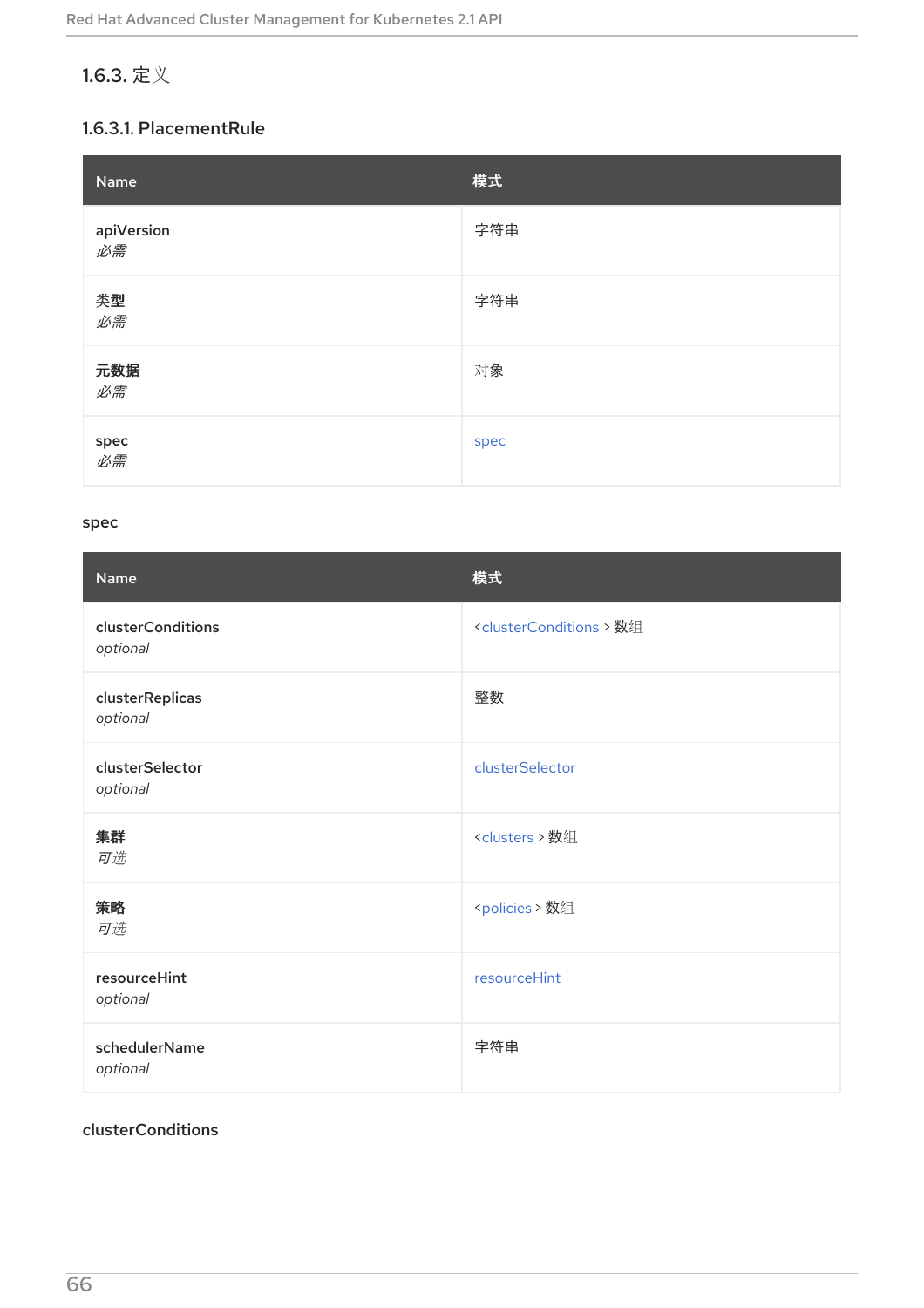<span id="page-70-0"></span>

| Name     | 模式  |
|----------|-----|
| 状态<br>可选 | 字符串 |
| 输入<br>可选 | 字符串 |

# <span id="page-70-1"></span>clusterSelector

| <b>Name</b>                  | 模式                         |
|------------------------------|----------------------------|
| matchExpressions<br>optional | < matchExpressions > array |
| matchLabels<br>optional      | < string, string > map     |

# <span id="page-70-4"></span>matchExpressions

| Name                  | 模式            |
|-----------------------|---------------|
| 键<br>可选               | 字符串           |
| Operator<br><i>可选</i> | 字符串           |
| 值<br>可选               | < string > 数字 |

#### <span id="page-70-2"></span>clusters

| Name            | 模式  |
|-----------------|-----|
| 名称<br><i>可选</i> | 字符串 |

# <span id="page-70-3"></span>policies

| Name                          | 模式  |
|-------------------------------|-----|
| <b>apiVersion</b><br>optional | 字符串 |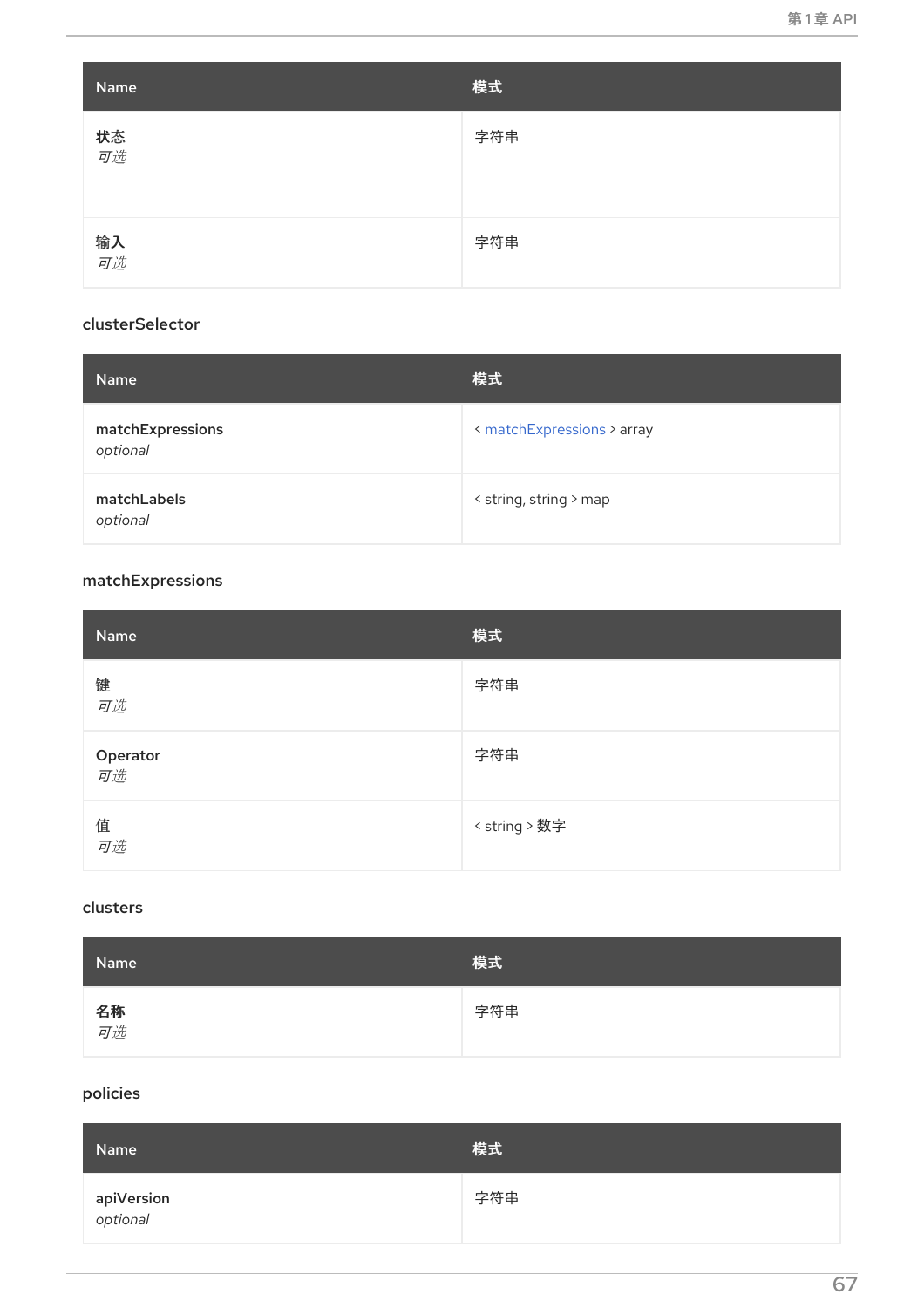| Name                        | 模式  |
|-----------------------------|-----|
| fieldPath<br>optional       | 字符串 |
| kind<br>可选                  | 字符串 |
| 名称<br>可选                    | 字符串 |
| 命名空间<br>可选                  | 字符串 |
| resourceVersion<br>optional | 字符串 |
| <b>UID</b><br>可选            | 字符串 |

#### <span id="page-71-0"></span>resourceHint

| Name     | 模式  |
|----------|-----|
| 排序<br>可选 | 字符串 |
| 输入<br>可选 | 字符串 |

# 1.7. APPLICATIONS API

## 1.7.1. 概述

本文档介绍了与 Red Hat Advanced Cluster Management for Kubernetes 的应用程序资源相关的 API 信 息。应用程序资源有 4 个可用的请求:create、query、delete 和 update。

## 1.7.1.1. 版本信息

版本: 2.1.0

## 1.7.1.2. 联系信息

*Contact Email* : [apiteam@swagger.io](mailto:apiteam@swagger.io)

## 1.7.1.3. 许可证信息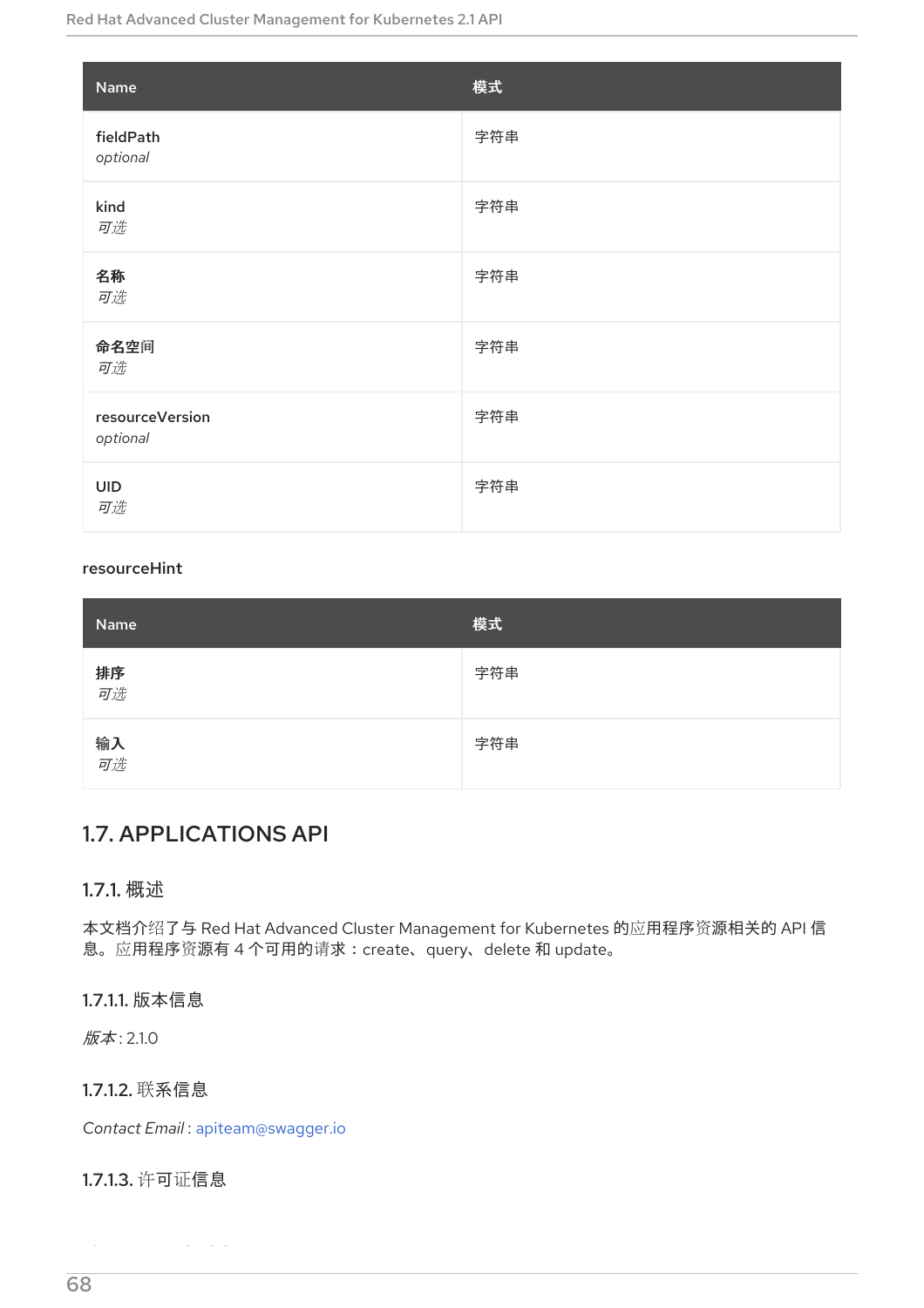*License* : Apache 2.0 *License URL* : <http://www.apache.org/licenses/LICENSE-2.0.html> *terms of service* : <http://swagger.io/terms/>

# 1.7.1.4. URI scheme

*BasePath :* /kubernetes/apis *schemes* : HTTPS

# 1.7.1.5. Tags

● Applications.app.k8s.io: 创建和管理应用程序

## 1.7.1.6. 外部文档

*Description* : 查找更多有关 Swagger. *URL* : <http://swagger.io>

# 1.7.2. 路径

# 1.7.2.1. 创建应用程序

POST /app.k8s.io/v1beta1/namespaces/{namespace}/applications

### 1.7.2.1.1. 描述

创建应用程序。

## 1.7.2.1.2. 参数

| 类N 描述<br>型a<br>m<br>e                                                                                                |             |
|----------------------------------------------------------------------------------------------------------------------|-------------|
| H C 身份验证: Bearer {ACCESS_TOKEN}; ACCESS_TOKEN 是用户访问令牌。<br>$\circ$<br>e<br>$\circ$<br>a<br>К<br>d<br>e<br>F<br>必<br>需 | 字<br>符<br>串 |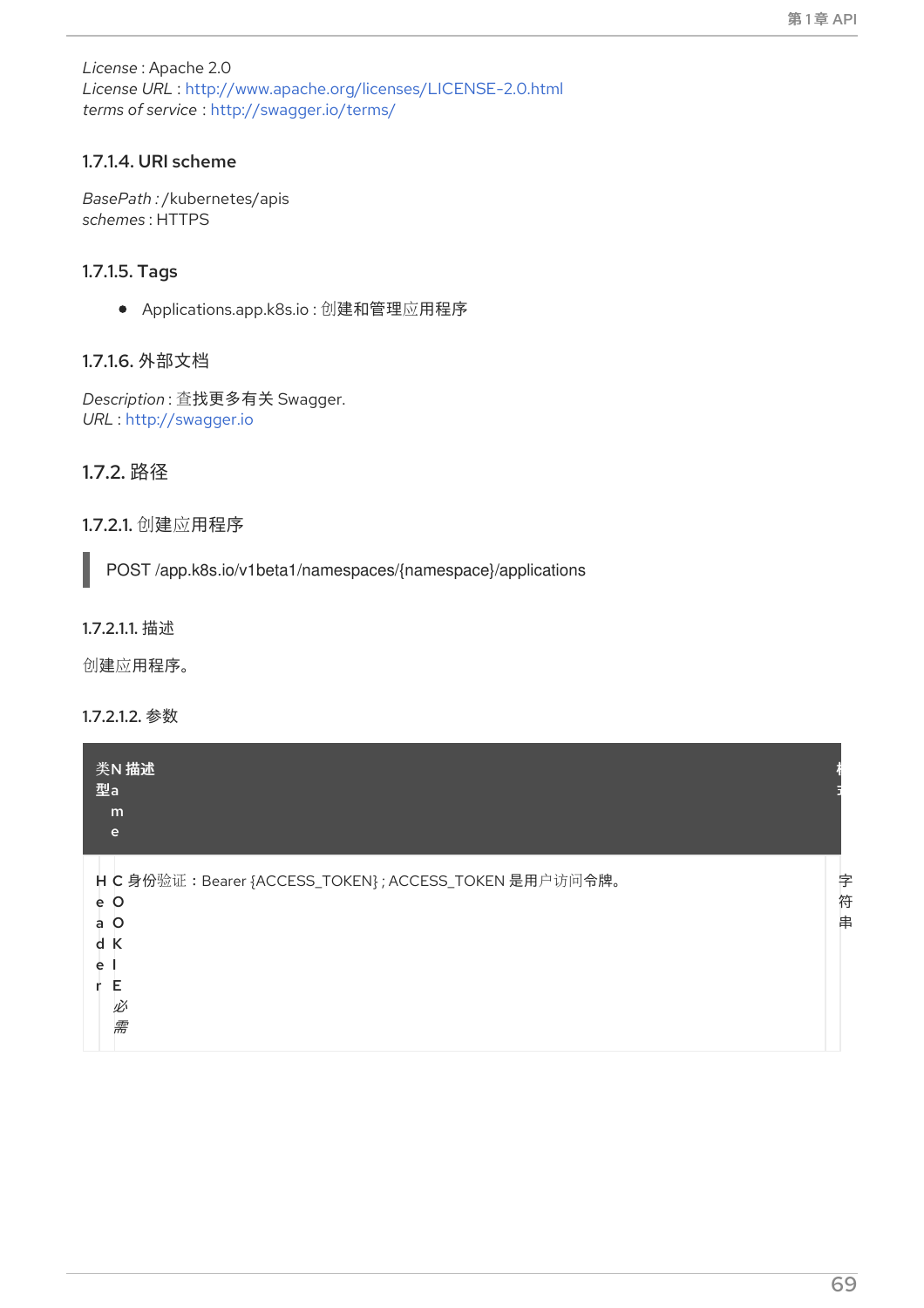| 类N 描述<br>型a<br>m<br>$\mathsf{e}% _{0}\left( \mathsf{e}\right)$                                                                               |                                                            |
|----------------------------------------------------------------------------------------------------------------------------------------------|------------------------------------------------------------|
| 路n 要使用的命名空间, 如 default。<br>径a<br>m<br>e<br>$\mathsf{s}$<br>þ<br>a<br>c<br>e<br>r<br>e<br>$\boldsymbol{q}$<br>U<br>r<br>e<br>$\boldsymbol{d}$ | 字符串                                                        |
| B 正描述要创建的应用程序的参数。<br>。文<br>d必<br>y 需                                                                                                         | A<br>þ<br>Þ<br>c<br>a<br>t<br>O<br>$\overline{\mathsf{n}}$ |

# 1.7.2.1.3. 响应

| <b>HTTP</b><br>代码 | 描述     | 模式  |
|-------------------|--------|-----|
| 200               | 成功     | 无内容 |
| 403               | 禁止访问   | 无内容 |
| 404               | 未找到资源  | 无内容 |
| 500               | 内部服务错误 | 无内容 |
| 503               | 服务不可用  | 无内容 |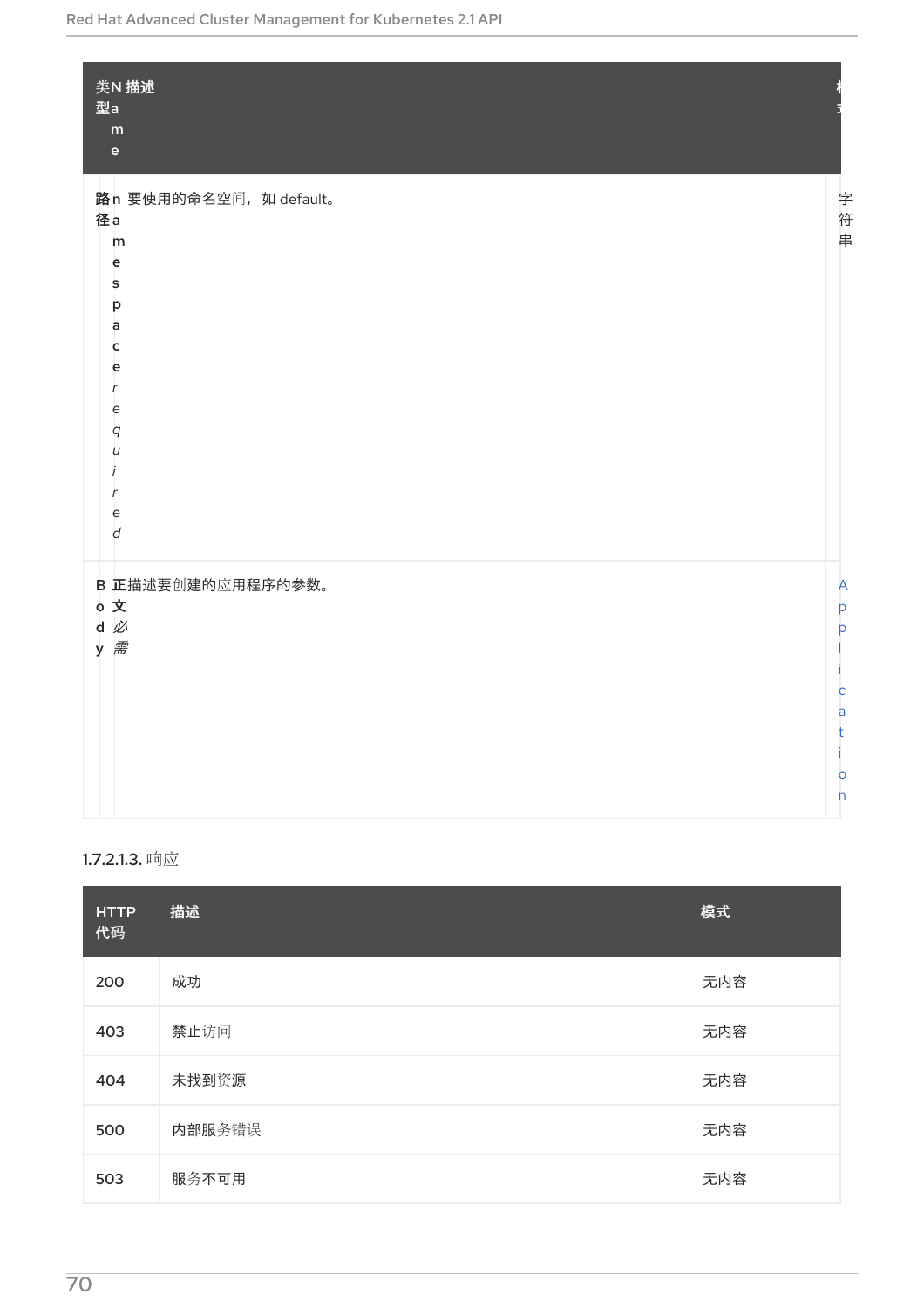#### 1.7.2.1.4. 使用

**application/yaml**

#### 1.7.2.1.5. Tags

applications.app.k8s.io

```
1.7.2.1.6. HTTP 请求示例
```

```
1.7.2.1.6.1. 请求正文
```

```
{
 "apiVersion" : "app.k8s.io/v1beta1",
 "kind" : "Application",
 "metadata" : {
  "labels" : {
   "app" : "nginx-app-details"
  },
  "name" : "nginx-app-3",
  "namespace" : "ns-sub-1"
 },
 "spec" : {
  "componentKinds" : [ {
   "group" : "apps.open-cluster-management.io",
   "kind" : "Subscription"
  } ]
 },
 "selector" : {
  "matchLabels" : {
   "app" : "nginx-app-details"
  }
 },
 "status" : { }
}
```
1.7.2.2. 查询所有应用程序

GET /app.k8s.io/v1beta1/namespaces/{namespace}/applications

### 1.7.2.2.1. 描述

查询您的应用程序以获取更多详情。

## 1.7.2.2.2. 参数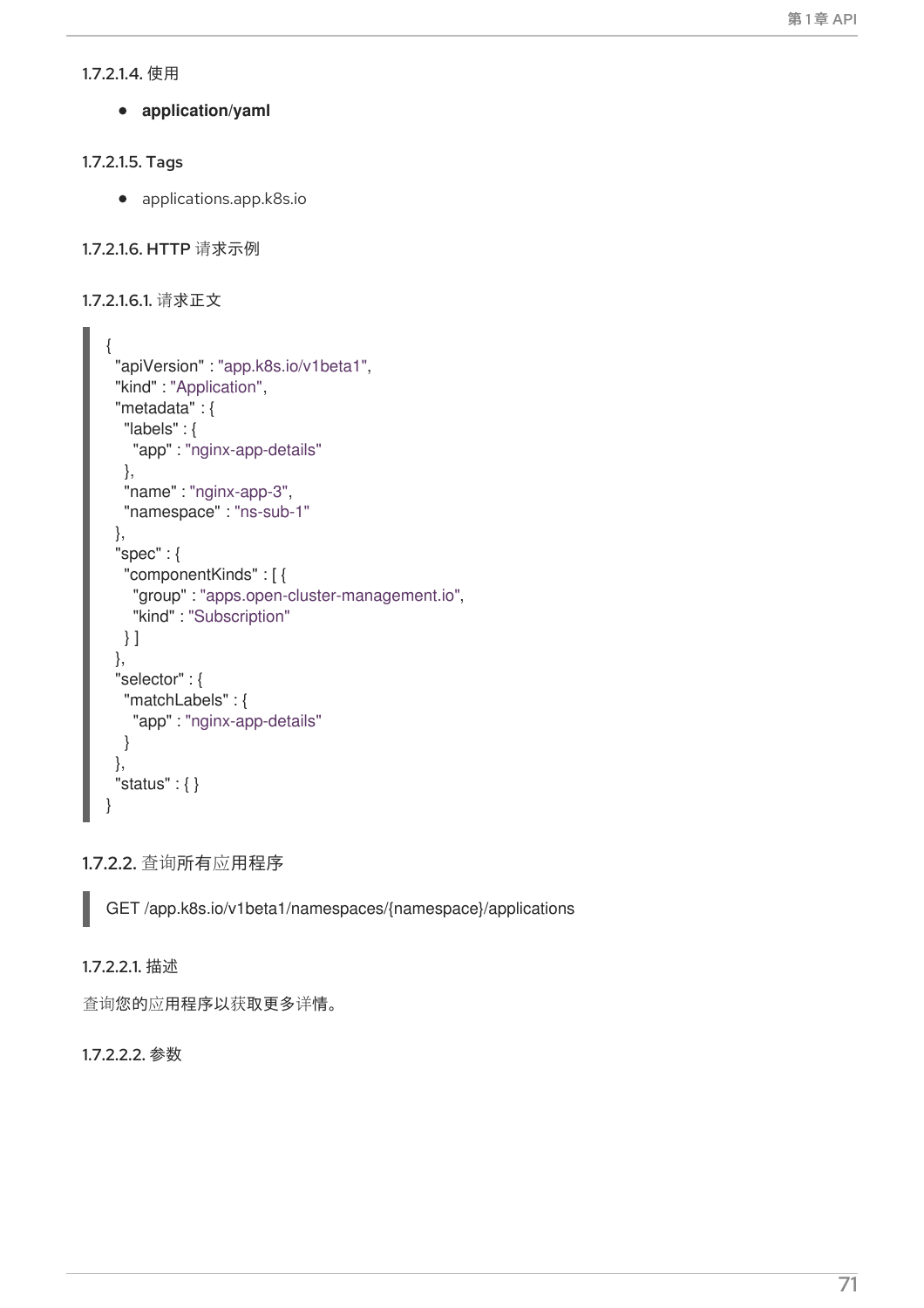Red Hat Advanced Cluster Management for Kubernetes 2.1 API

| 类N 描述<br>型a<br>m<br>$\mathsf{e}% _{0}\left( \mathsf{e}\right)$                                                                                                                                            |         |
|-----------------------------------------------------------------------------------------------------------------------------------------------------------------------------------------------------------|---------|
| H C 身份验证: Bearer {ACCESS_TOKEN}; ACCESS_TOKEN 是用户访问令牌。<br>$e$ O<br>$a$ O<br>d K<br>e <sub>1</sub><br>r El<br>必<br>需                                                                                       | 字符<br>串 |
| 路n 要使用的命名空间, 如 default。<br>径a<br>m<br>$\mathsf{e}\,$<br>s<br>þ<br>a<br>¢<br>e<br>r<br>$\mathsf{e}% _{t}\left( t\right)$<br>$\boldsymbol{q}$<br>U<br>$\mathsf{e}% _{t}\left( t\right)$<br>$\boldsymbol{d}$ | 字符串     |

# 1.7.2.2.3. 响应

| <b>HTTP</b><br>代码 | 描述     | 模式  |
|-------------------|--------|-----|
| 200               | 成功     | 无内容 |
| 403               | 禁止访问   | 无内容 |
| 404               | 未找到资源  | 无内容 |
| 500               | 内部服务错误 | 无内容 |
| 503               | 服务不可用  | 无内容 |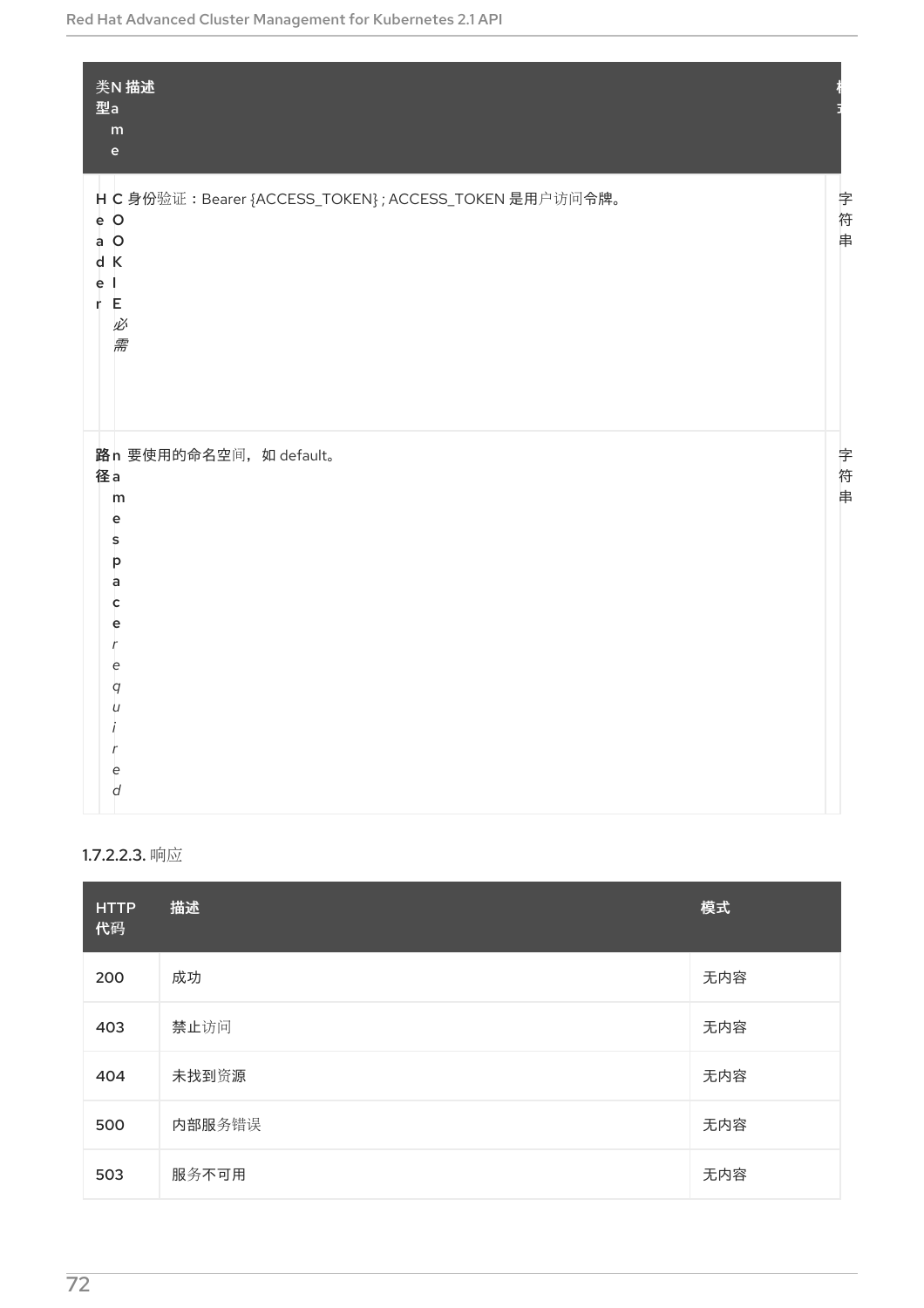#### 1.7.2.2.4. 使用

**application/yaml**

### 1.7.2.2.5. Tags

applications.app.k8s.io

# 1.7.2.3. 查询单个应用程序

GET /app.k8s.io/v1beta1/namespaces/{namespace}/applications/{application\_name}

# 1.7.2.3.1. 描述

查询单个应用程序以获取更多详细信息。

#### 1.7.2.3.2. 参数

| 类N 描述<br>型a<br>${\sf m}$<br>$\mathbf{e}$                                                                |             |
|---------------------------------------------------------------------------------------------------------|-------------|
| H C 身份验证: Bearer {ACCESS_TOKEN}; ACCESS_TOKEN 是用户访问令牌。<br>e O<br>a O<br>d K<br>ė<br>E<br>r.<br>必<br>需   | 字<br>符<br>串 |
| 路A您要查询的应用程序的名称。<br>径P<br>P<br>с<br>A<br>т<br>O<br>N<br>$\overline{\mathsf{N}}$<br>A<br>M<br>Е<br>必<br>需 | 字符串         |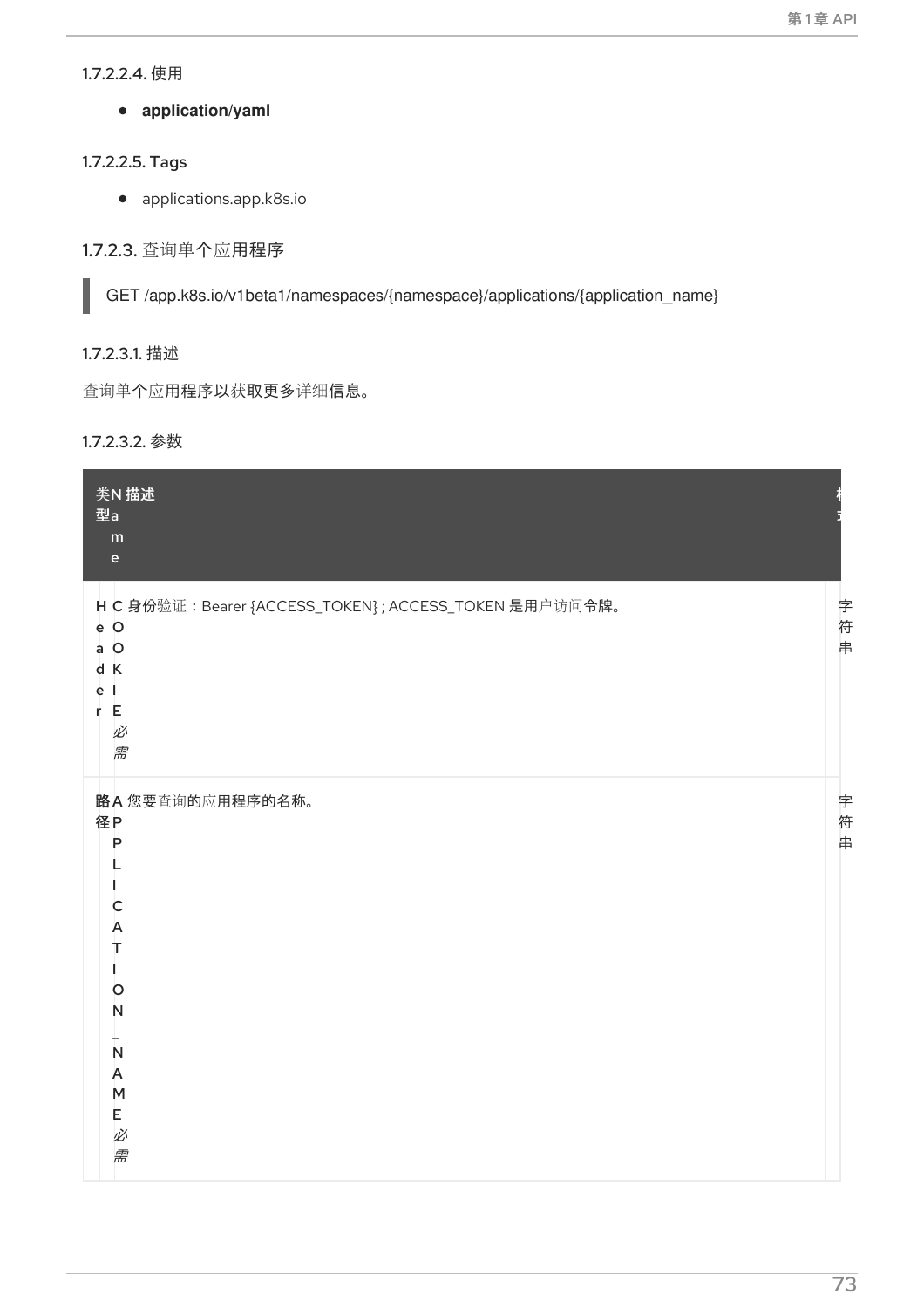| 类N 描述<br>型a<br>${\sf m}$<br>$\mathsf{e}% _{t}\left( t\right) \equiv\mathsf{e}_{t}\left( t\right)$ |     |
|---------------------------------------------------------------------------------------------------|-----|
| 路n 要使用的命名空间, 如 default。                                                                           |     |
| 径a                                                                                                |     |
| m                                                                                                 | 字符串 |
| e                                                                                                 |     |
| s                                                                                                 |     |
| þ                                                                                                 |     |
| a                                                                                                 |     |
| c                                                                                                 |     |
| e                                                                                                 |     |
|                                                                                                   |     |
| e                                                                                                 |     |
| q                                                                                                 |     |
| U                                                                                                 |     |
|                                                                                                   |     |
| e                                                                                                 |     |
| d                                                                                                 |     |
|                                                                                                   |     |

## 1.7.2.3.3. 响应

| <b>HTTP</b><br>代码 | 描述     | 模式  |
|-------------------|--------|-----|
| 200               | 成功     | 无内容 |
| 403               | 禁止访问   | 无内容 |
| 404               | 未找到资源  | 无内容 |
| 500               | 内部服务错误 | 无内容 |
| 503               | 服务不可用  | 无内容 |

# 1.7.2.3.4. Tags

applications.app.k8s.io

# 1.7.2.4. 删除应用程序

DELETE /app.k8s.io/v1beta1/namespaces/{namespace}/applications/{application\_name}

1.7.2.4.1. 参数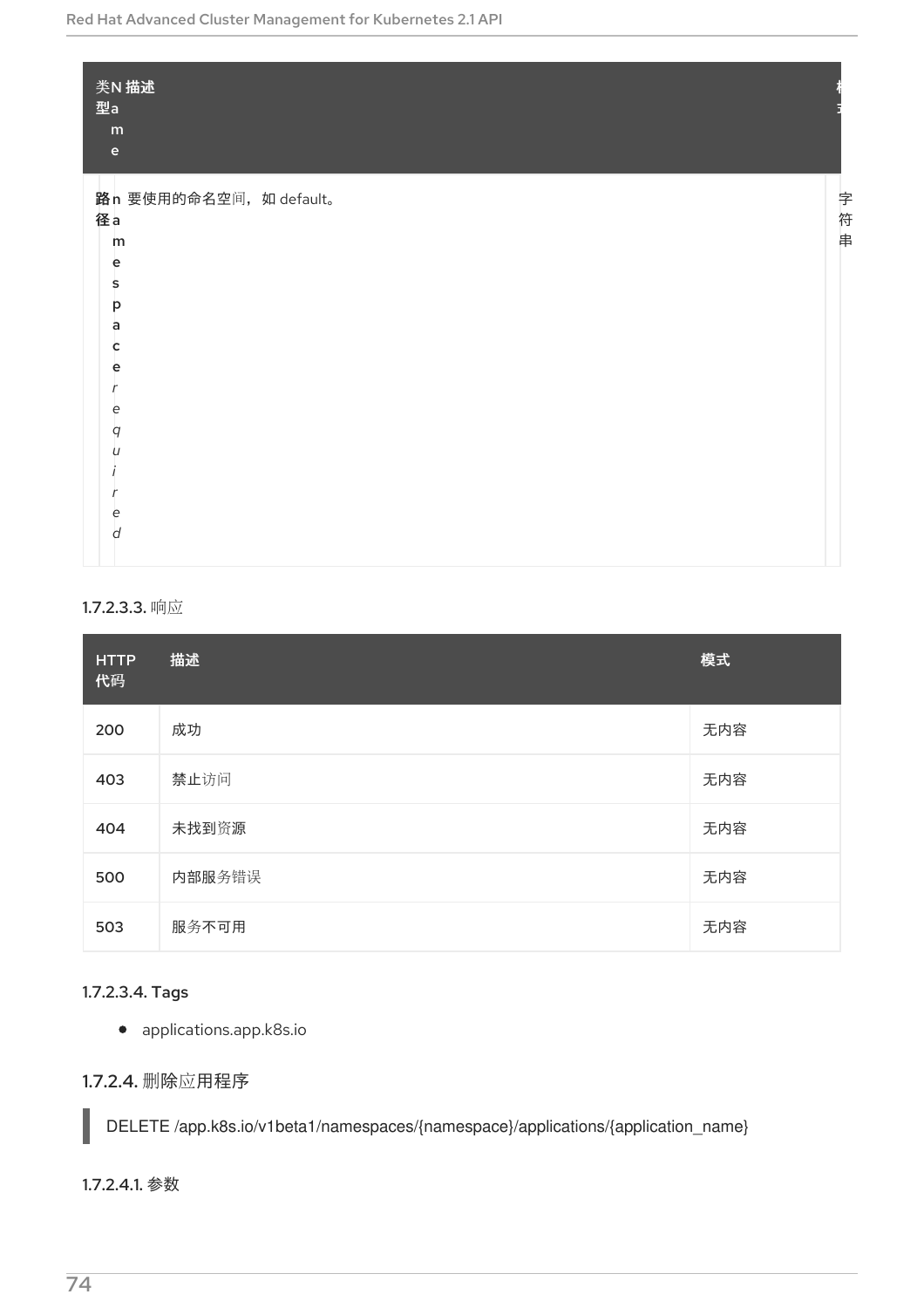| 类N 描述<br>型a<br>m<br>$\mathsf{e}% _{t}\left( t\right) \equiv\mathsf{e}_{t}\left( t\right)$                       |             |
|-----------------------------------------------------------------------------------------------------------------|-------------|
| H C 身份验证: Bearer {ACCESS_TOKEN}; ACCESS_TOKEN 是用户访问令牌。<br>$e$ O<br>$a$ O<br>d K<br>е<br>- 1<br>Е<br>r<br>必<br>需 | 字符串         |
| 路A 要删除的应用程序的名称。<br>径P<br>P<br>с<br>A<br>т<br>O<br>N<br>N<br>A<br>M<br>Е<br>必<br>需                               | 字符串         |
| 路n 要使用的命名空间, 如 default。<br>径a<br>m<br>e<br>s<br>p<br>a<br>c<br>e<br>r<br>e<br>q<br>U<br>r<br>e<br>d             | 字<br>符<br>串 |

1.7.2.4.2. 响应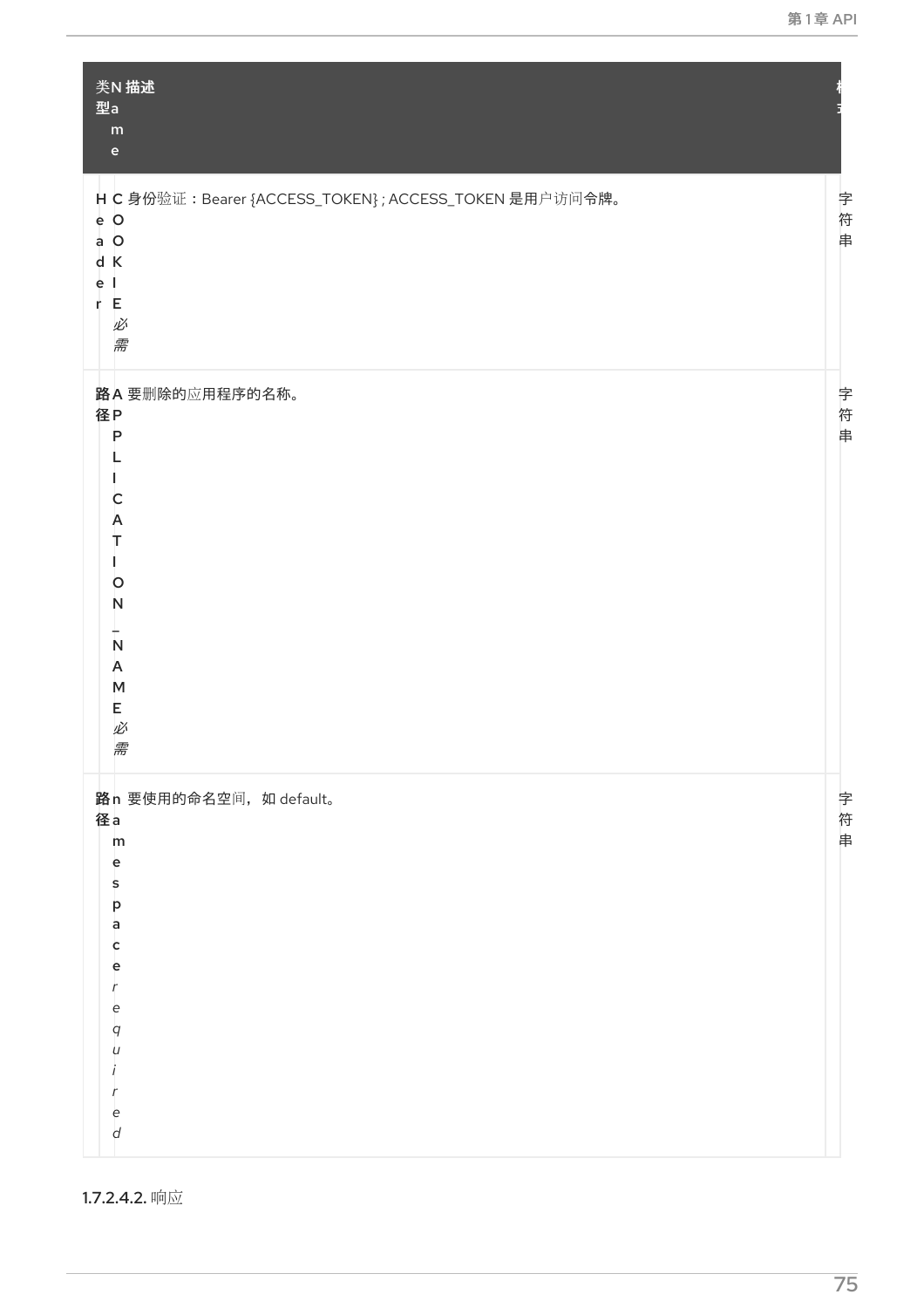| <b>HTTP</b><br>代码 | 描述     | 模式  |
|-------------------|--------|-----|
| 200               | 成功     | 无内容 |
| 403               | 禁止访问   | 无内容 |
| 404               | 未找到资源  | 无内容 |
| 500               | 内部服务错误 | 无内容 |
| 503               | 服务不可用  | 无内容 |

# 1.7.2.4.3. Tags

applications.app.k8s.io

# 1.7.3. 定义

# 1.7.3.1. Application

| Name                         | 模式   |
|------------------------------|------|
| apiVersion<br>必需             | 字符串  |
| 类型<br>必需                     | 字符串  |
| 元数据<br>必需                    | 对象   |
| spec $\mathscr{B}^{\#}_{\#}$ | spec |

#### <span id="page-79-0"></span>spec

| Name                       | 模式            |
|----------------------------|---------------|
| assemblyPhase<br>optional  | 字符串           |
| componentKinds<br>optional | < object > 数组 |
| 描述符<br>可选                  | descriptor    |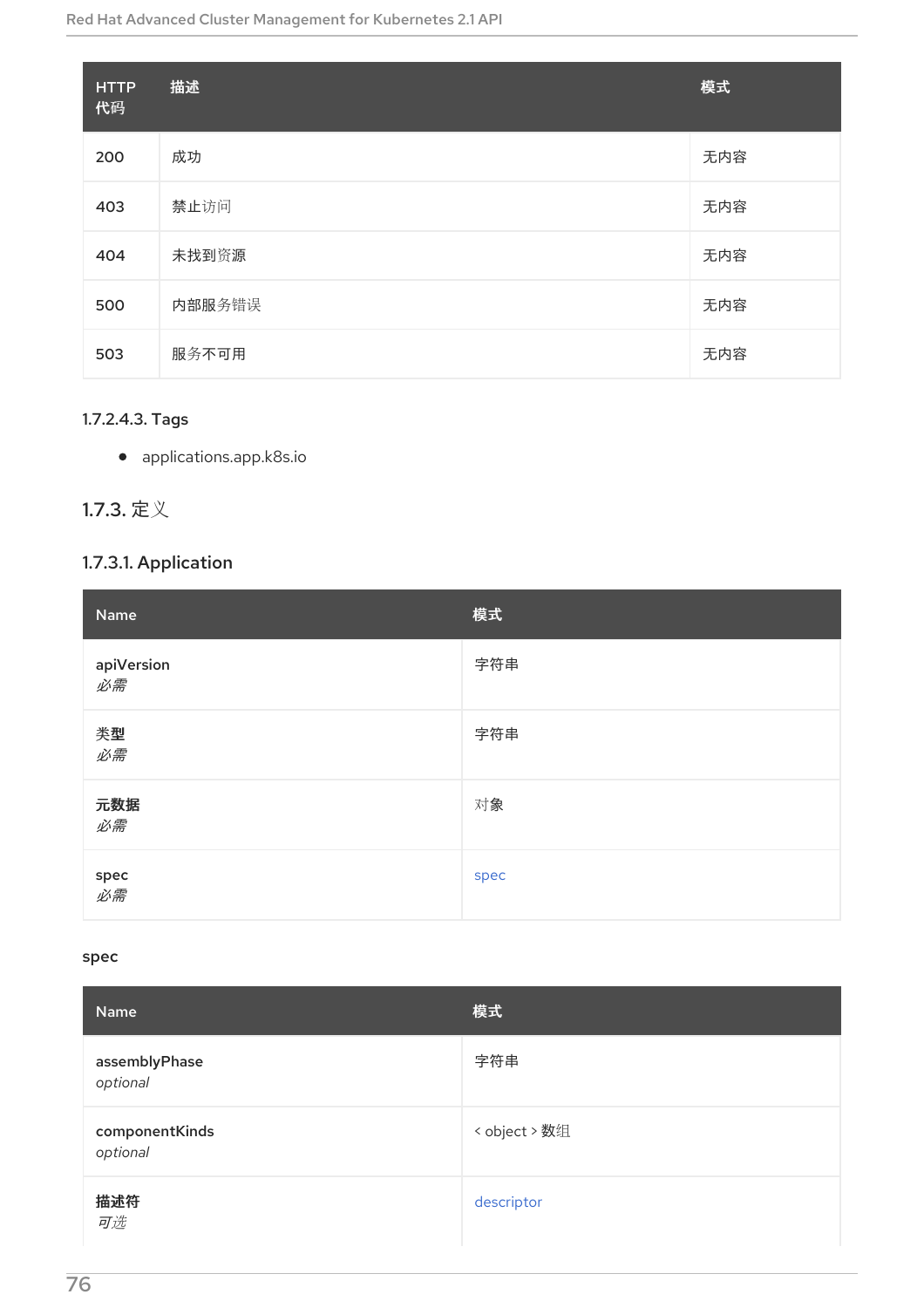Name <br>
Name <br>
サンプライバ - インファイル - インファイル - 模式

| info<br><i>可选</i> | <info> 数组</info> |
|-------------------|------------------|
| 选择器<br><i>可选</i>  | 对象               |

# <span id="page-80-0"></span>descriptor

| Name        | 模式                             |
|-------------|--------------------------------|
| 描述<br>可选    | 字符串                            |
| 图标<br>可选    | <icons> 数组</icons>             |
| 关键字<br>可选   | < string > 数字                  |
| links<br>可选 | <links>数组</links>              |
| 维护程序<br>可选  | <maintainers> 数组</maintainers> |
| 备注<br>可选    | 字符串                            |
| 所有者<br>可选   | <owners> 数组</owners>           |
| 输入<br>可选    | 字符串                            |
| 版本<br>可选    | 字符串                            |

<span id="page-80-1"></span>icons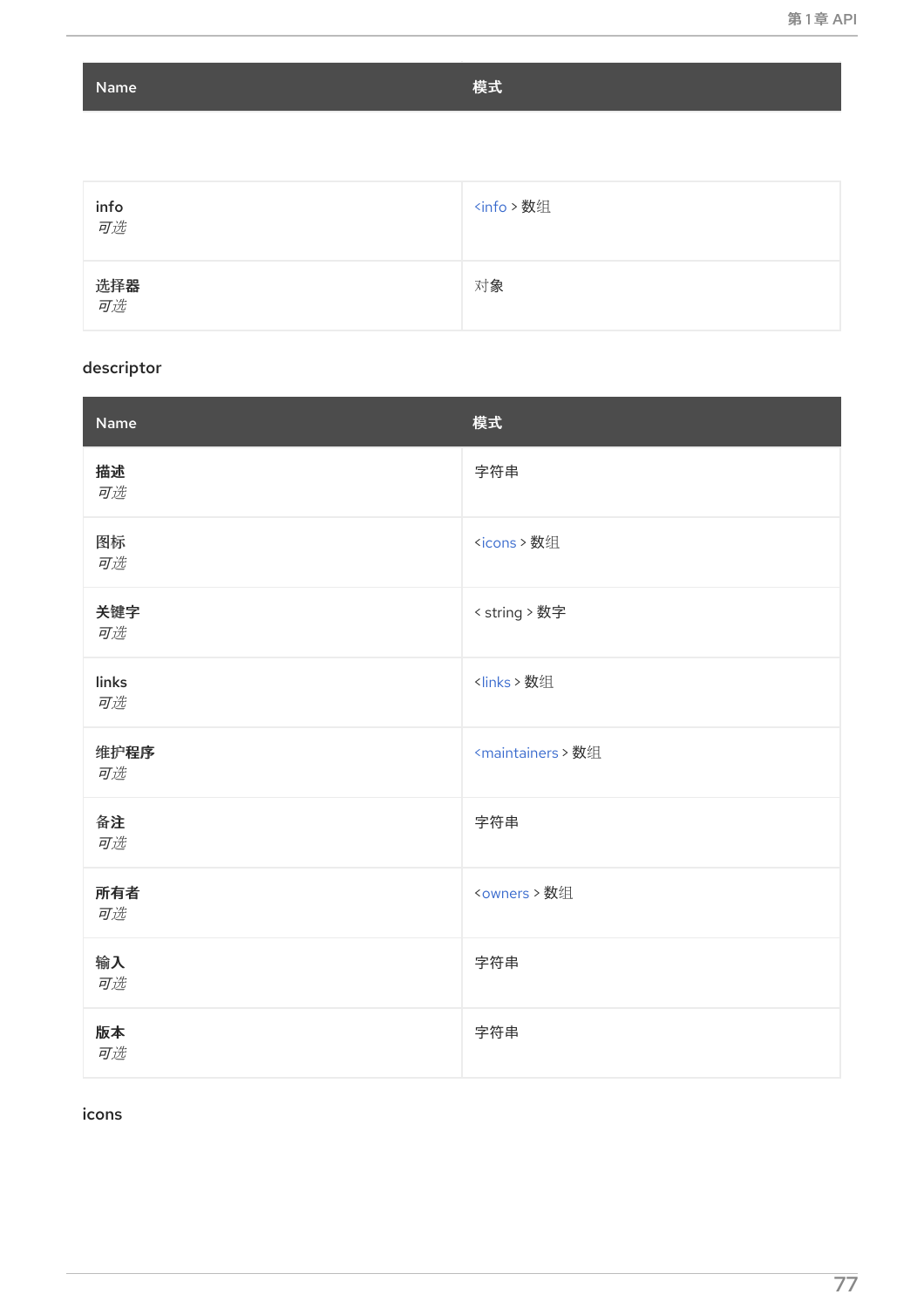| Name      | 模式  |
|-----------|-----|
| 大小<br>可选  | 字符串 |
| src<br>必需 | 字符串 |
| 输入<br>可选  | 字符串 |

# <span id="page-81-0"></span>links

| Name             | 模式  |
|------------------|-----|
| 描述<br>可选         | 字符串 |
| URL<br><i>可选</i> | 字符串 |

#### <span id="page-81-1"></span>maintainers

| Name             | 模式  |
|------------------|-----|
| 发送电子邮件<br>可选     | 字符串 |
| 名称<br>可选         | 字符串 |
| URL<br><i>可选</i> | 字符串 |

### <span id="page-81-2"></span>owners

| Name         | 模式  |
|--------------|-----|
| 发送电子邮件<br>可选 | 字符串 |
| 名称<br>可选     | 字符串 |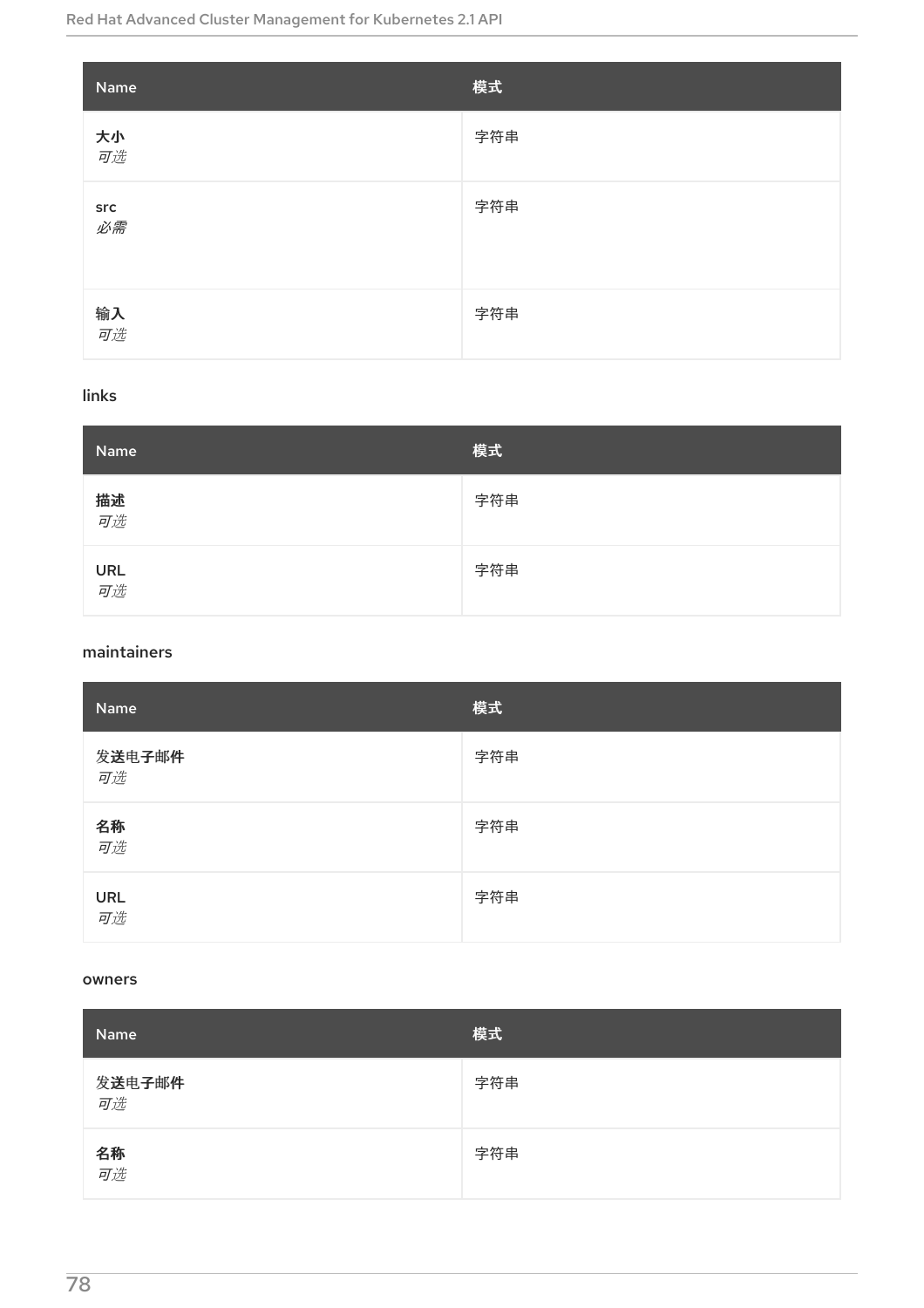<span id="page-82-0"></span>

| Name             | 模式  |
|------------------|-----|
| URL<br><i>可选</i> | 字符串 |

## <span id="page-82-1"></span>info

| Name                  | 模式        |
|-----------------------|-----------|
| 名称<br>可选              | 字符串       |
| 输入<br>可选              | 字符串       |
| 值<br>可选               | 字符串       |
| valueFrom<br>optional | valueFrom |

#### <span id="page-82-2"></span>valueFrom

| Name                        | 模式              |
|-----------------------------|-----------------|
| configMapKeyRef<br>optional | configMapKeyRef |
| ingressRef<br>optional      | ingressRef      |
| secretKeyRef<br>optional    | secretKeyRef    |
| serviceRef<br>optional      | serviceRef      |
| 输入<br>可选                    | 字符串             |

# <span id="page-82-3"></span>configMapKeyRef

| Name                          | 模式  |
|-------------------------------|-----|
| <b>apiVersion</b><br>optional | 字符串 |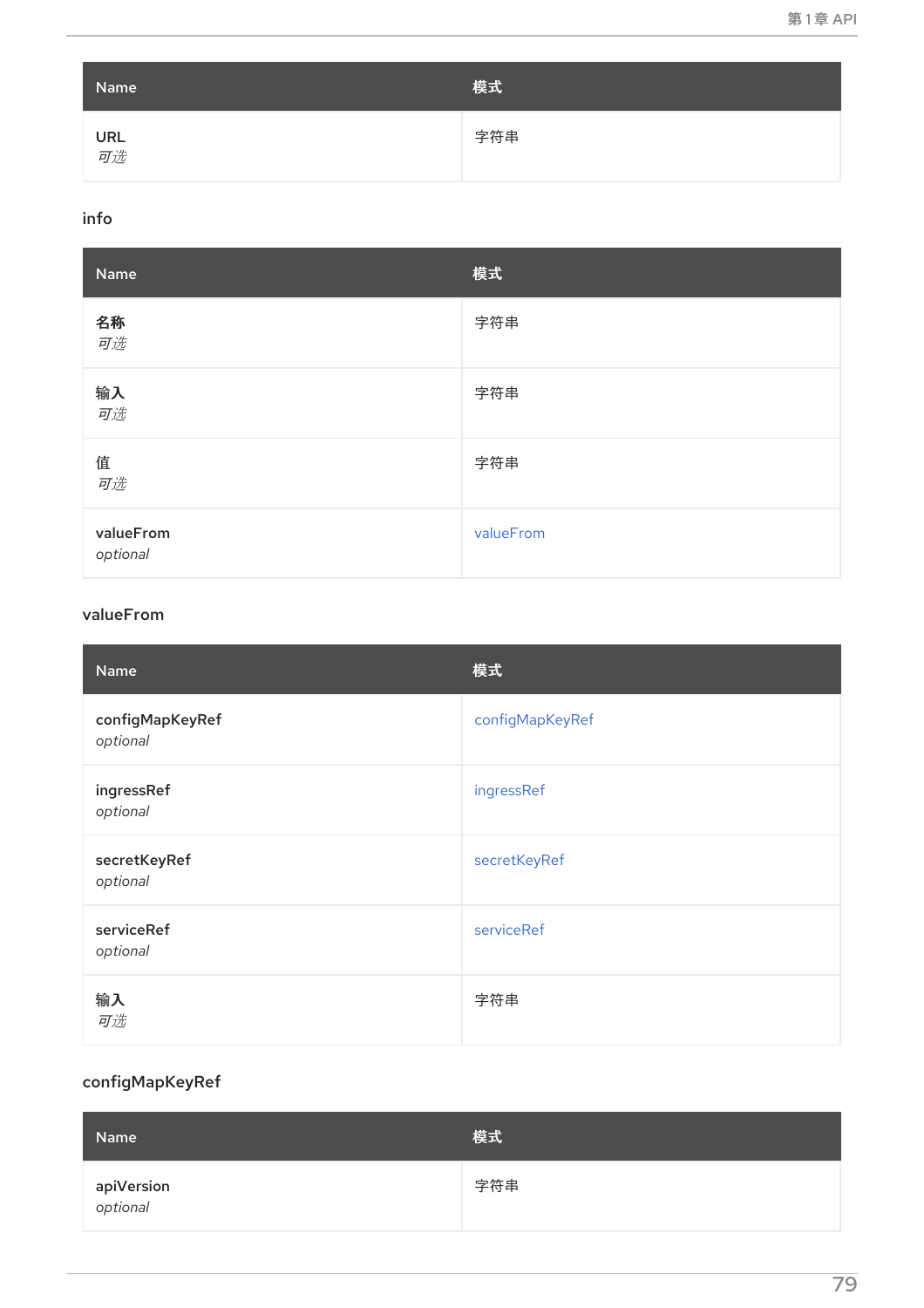| Name                        | 模式  |
|-----------------------------|-----|
| fieldPath<br>optional       | 字符串 |
| 键<br>可选                     | 字符串 |
| kind<br>可选                  | 字符串 |
| 名称<br>可选                    | 字符串 |
| 命名空间<br>可选                  | 字符串 |
| resourceVersion<br>optional | 字符串 |
| <b>UID</b><br>可选            | 字符串 |

# <span id="page-83-0"></span>ingressRef

| Name                   | 模式  |
|------------------------|-----|
| apiVersion<br>optional | 字符串 |
| fieldPath<br>optional  | 字符串 |
| 主机<br>可选               | 字符串 |
| kind<br>可选             | 字符串 |
| 名称<br>可选               | 字符串 |
| 命名空间<br>可选             | 字符串 |
| path<br>可选             | 字符串 |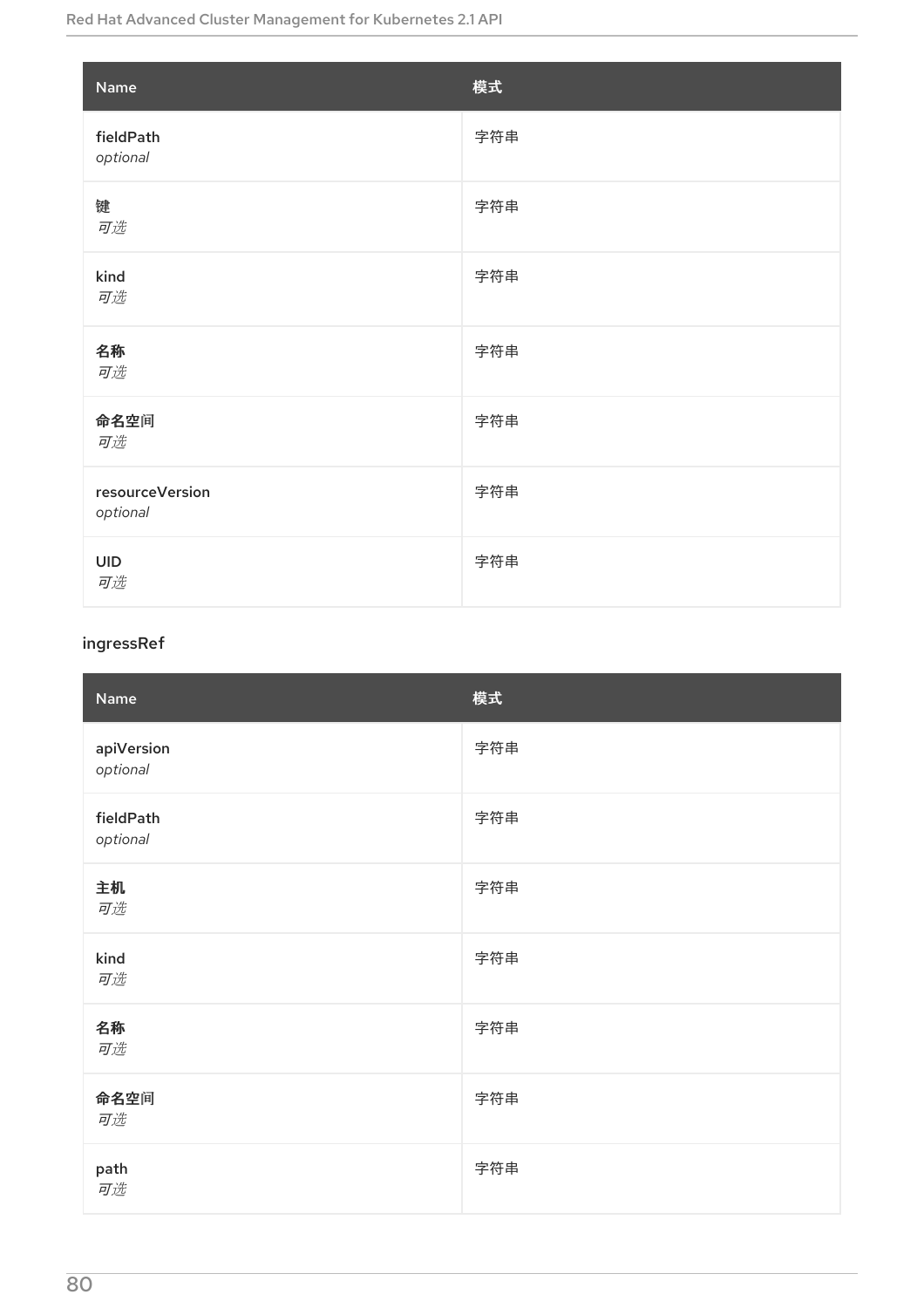| Name                        | 模式  |
|-----------------------------|-----|
| resourceVersion<br>optional | 字符串 |
| UID<br><i>可选</i>            | 字符串 |

#### <span id="page-84-0"></span>secretKeyRef

| Name                        | 模式  |
|-----------------------------|-----|
| apiVersion<br>optional      | 字符串 |
| fieldPath<br>optional       | 字符串 |
| 键<br>可选                     | 字符串 |
| kind<br>可选                  | 字符串 |
| 名称<br>可选                    | 字符串 |
| 命名空间<br>可选                  | 字符串 |
| resourceVersion<br>optional | 字符串 |
| <b>UID</b><br>可选            | 字符串 |

#### <span id="page-84-1"></span>serviceRef

| Name                          | 模式  |
|-------------------------------|-----|
| <b>apiVersion</b><br>optional | 字符串 |
| fieldPath<br>optional         | 字符串 |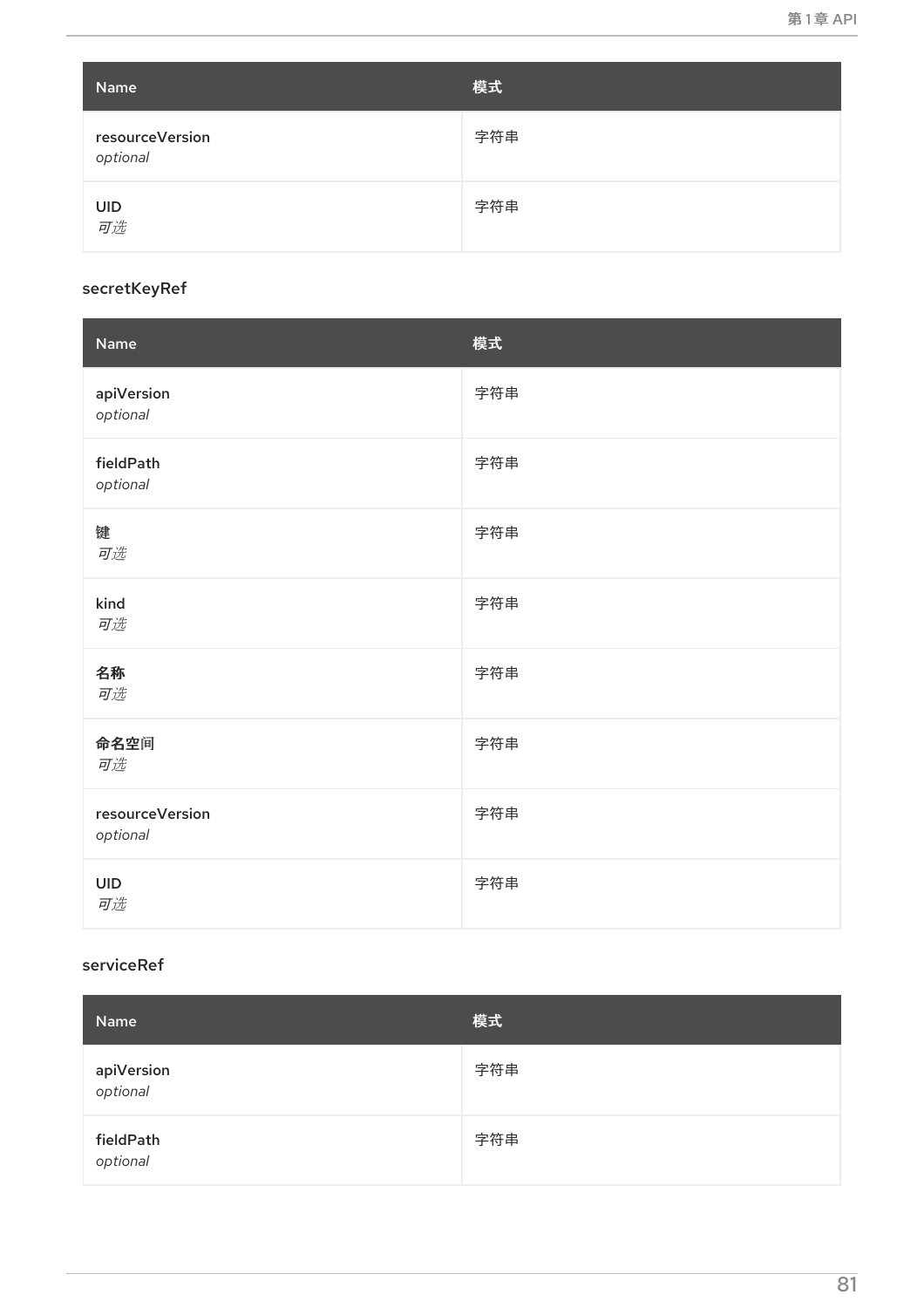| Name                        | 模式              |
|-----------------------------|-----------------|
| kind<br>可选                  | 字符串             |
| 名称<br>可选                    | 字符串             |
| 命名空间<br>可选                  | 字符串             |
| path<br>可选                  | 字符串             |
| 端口<br>可选                    | integer (int32) |
| resourceVersion<br>optional | 字符串             |
| <b>UID</b><br>可选            | 字符串             |

# 1.8. HELM API

## 1.8.1. 概述

本文档介绍了与 Red Hat Advanced Cluster Management for Kubernetes 的 HelmRelease 资源相关的 API 信息。HelmRelease 有 4 个可用的请求:create、query、delete 和 update。

## 1.8.1.1. 版本信息

版本: 2.1.0

1.8.1.2. 联系信息

*Contact Email* : [apiteam@swagger.io](mailto:apiteam@swagger.io)

### 1.8.1.3. 许可证信息

*License* : Apache 2.0 *License URL* : <http://www.apache.org/licenses/LICENSE-2.0.html> *terms of service* : <http://swagger.io/terms/>

# 1.8.1.4. URI scheme

*BasePath :* /kubernetes/apis *schemes* : HTTPS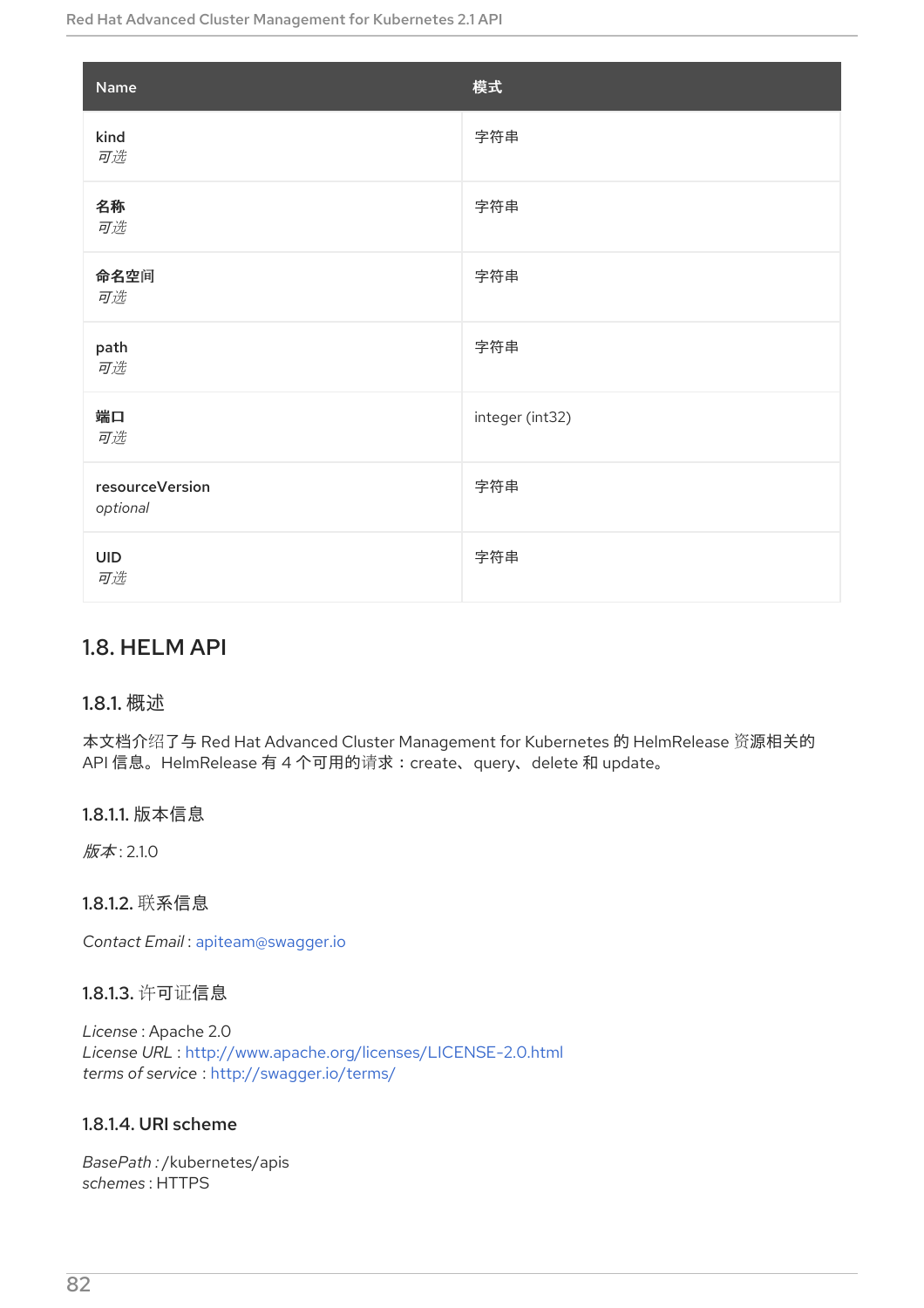### 1.8.1.5. Tags

helmreleases.apps.open-cluster-management.io : 创建和管理 helmreleases

# 1.8.1.6. 外部文档

*Description* : 查找更多有关 Swagger. *URL* : <http://swagger.io>

# 1.8.2. 路径

# 1.8.2.1. 创建 helmrelease

POST /apps.open-cluster-management.io/v1/namespaces/{namespace}/helmreleases

#### 1.8.2.1.1. 描述

创建 helmrelease。

## 1.8.2.1.2. 参数

| 类N 描述<br>型a<br>m<br>$\mathbf{e}$                                                                              |     |
|---------------------------------------------------------------------------------------------------------------|-----|
| H C 身份验证: Bearer {ACCESS_TOKEN}; ACCESS_TOKEN 是用户访问令牌。<br>e O<br>$a$ O<br>d K<br>ė<br>- 1<br>E<br>r<br>必<br>需 | 字符串 |
| 路n 要使用的命名空间, 如 default。<br>径a<br>m<br>e<br>s<br>p<br>a<br>c<br>e<br>e<br>q<br>е<br>d                          | 字符串 |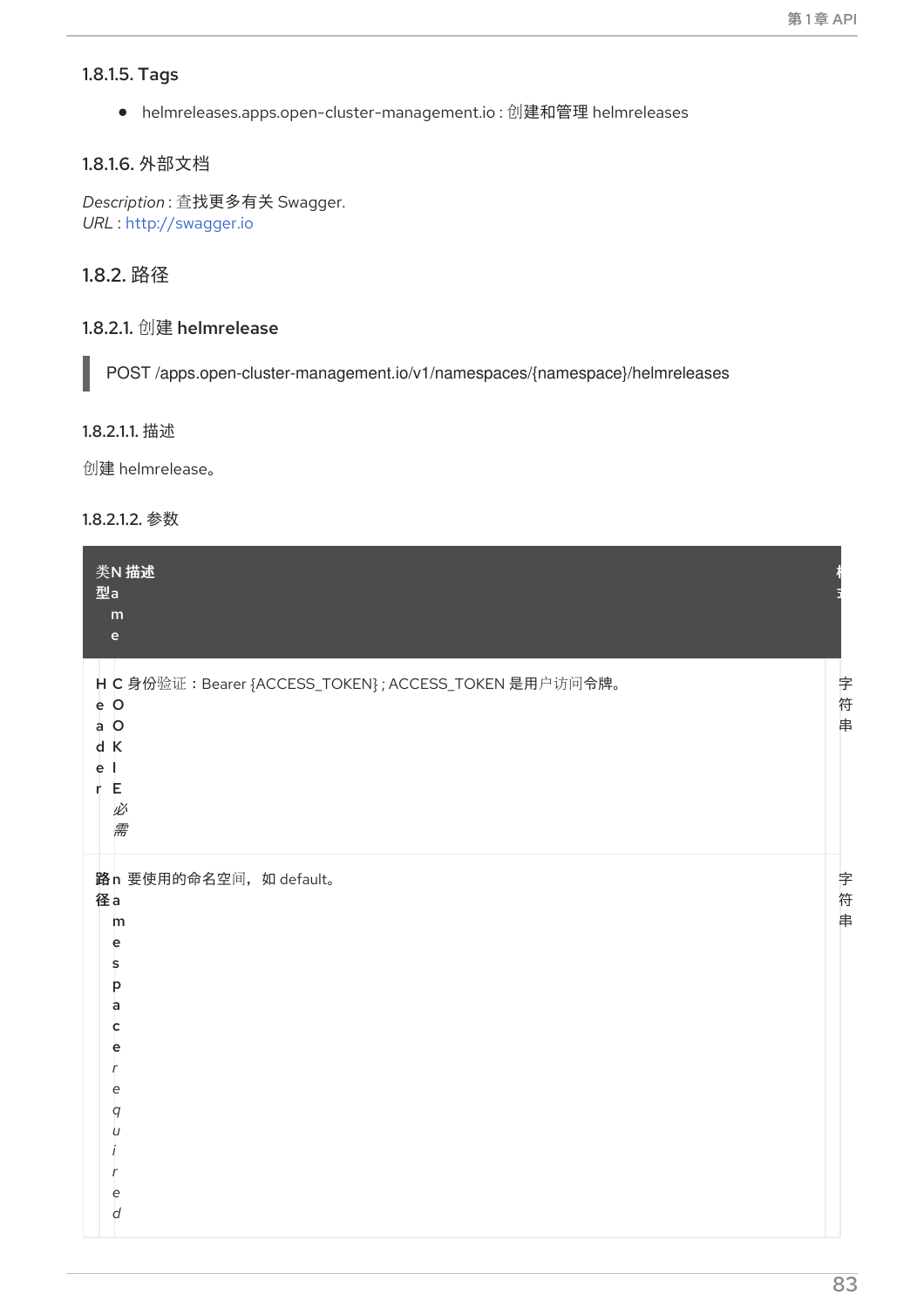| 类N 描述<br>型a<br>m<br>$\mathbf{e}$ |              |
|----------------------------------|--------------|
| B 正描述要创建的 helmrelease 的参数。       | Н            |
| 。文                               | e            |
| d必                               |              |
| 需<br>y                           | m            |
|                                  | $\mathsf{R}$ |
|                                  | e            |
|                                  |              |
|                                  | e            |
|                                  | a            |
|                                  | S            |
|                                  | e            |
|                                  |              |

### 1.8.2.1.3. 响应

| <b>HTTP</b><br>代码 | 描述     | 模式  |
|-------------------|--------|-----|
| 200               | 成功     | 无内容 |
| 403               | 禁止访问   | 无内容 |
| 404               | 未找到资源  | 无内容 |
| 500               | 内部服务错误 | 无内容 |
| 503               | 服务不可用  | 无内容 |

### 1.8.2.1.4. 使用

# **application/yaml**

#### 1.8.2.1.5. Tags

helmreleases.apps.open-cluster-management.io

#### 1.8.2.1.6. HTTP 请求示例

#### 1.8.2.1.6.1. 请求正文

```
{
"apiVersion" : "apps.open-cluster-management.io/v1",
"kind" : "HelmRelease",
 "metadata" : {
  "name" : "nginx-ingress",
```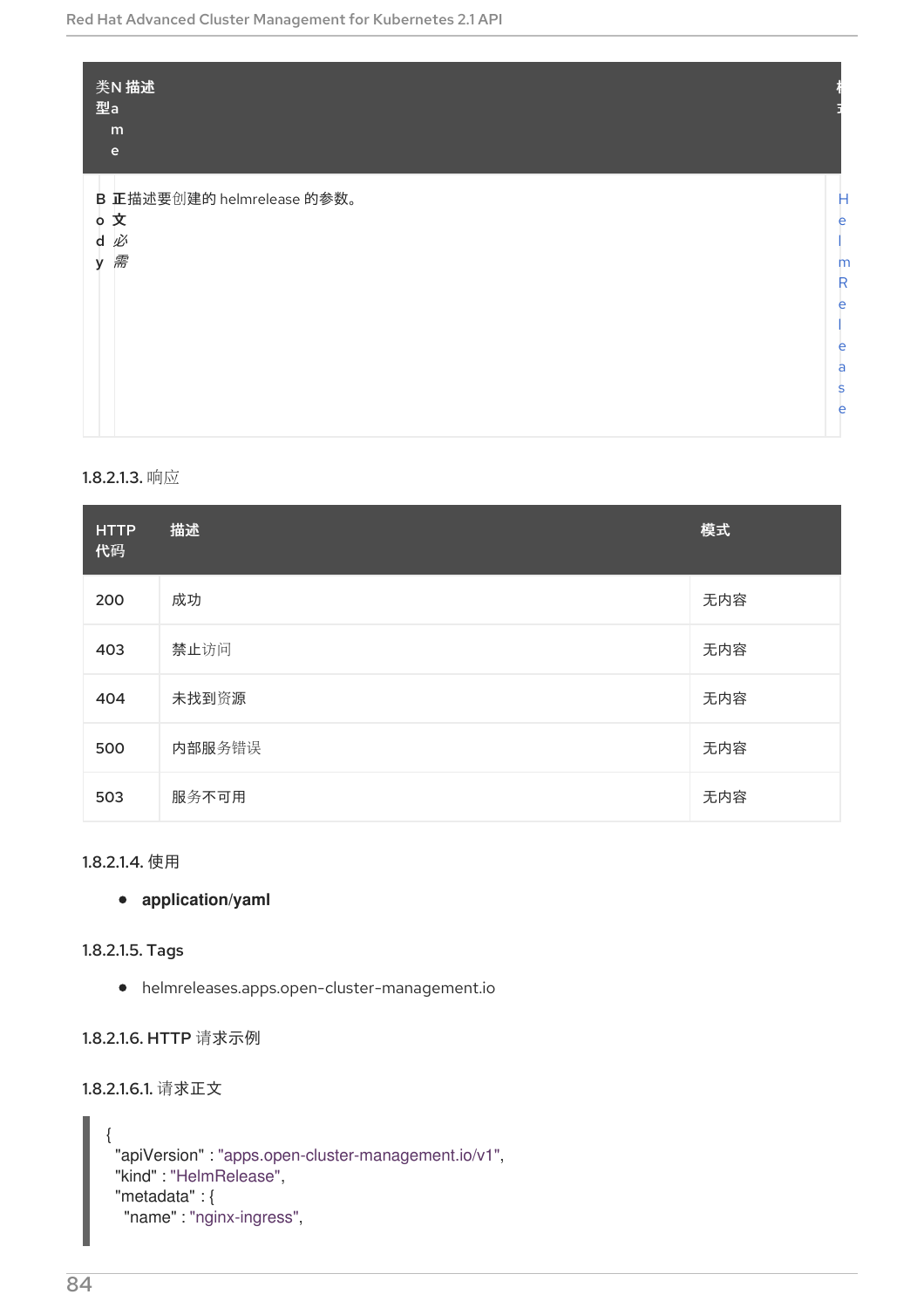```
"namespace" : "default"
 },
 "repo" : {
  "chartName" : "nginx-ingress",
  "source" : {
   "helmRepo" : {
     "urls" : [ "https://kubernetes-charts.storage.googleapis.com/nginx-ingress-1.26.0.tgz" ]
    },
    "type" : "helmrepo"
  },
  "version" : "1.26.0"
 },
 "spec" : {
  "defaultBackend" : {
   "replicaCount" : 3
  }
 }
}
```
# 1.8.2.2. 查询所有 helmreleases

GET /apps.open-cluster-management.io/v1/namespaces/{namespace}/helmreleases

#### 1.8.2.2.1. 描述

查询您的 helmreleases 获取更多详细信息。

#### 1.8.2.2.2. 参数

| 类N 描述<br>型a<br>m<br>e                                                                                                |             |
|----------------------------------------------------------------------------------------------------------------------|-------------|
| H C 身份验证: Bearer {ACCESS_TOKEN}; ACCESS_TOKEN 是用户访问令牌。<br>$\circ$<br>e<br>$\circ$<br>a<br>d<br>К<br>e<br>F<br>必<br>需 | 字<br>符<br>串 |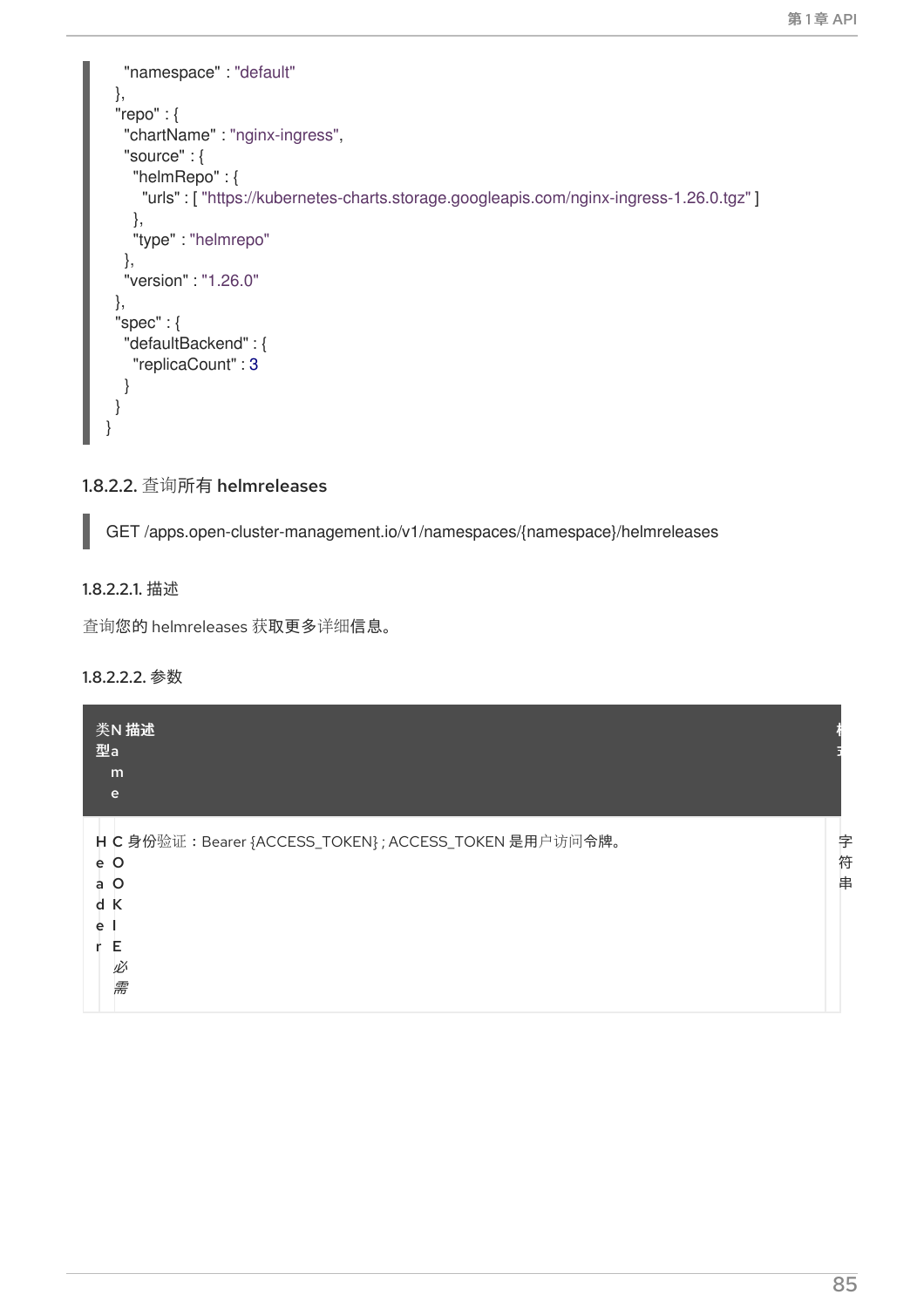| 类N描述<br>型a<br>${\bf m}$<br>$\mathsf{e}% _{t}\left( t\right)$ |    |
|--------------------------------------------------------------|----|
| 路n 要使用的命名空间, 如 default。                                      | 字  |
| 径a                                                           |    |
| m                                                            | 符串 |
| e                                                            |    |
| s                                                            |    |
| p                                                            |    |
| a                                                            |    |
| c                                                            |    |
| e                                                            |    |
|                                                              |    |
| e                                                            |    |
| q<br>$\iota$                                                 |    |
|                                                              |    |
|                                                              |    |
| e                                                            |    |
| d                                                            |    |
|                                                              |    |

# 1.8.2.2.3. 响应

| <b>HTTP</b><br>代码 | 描述     | 模式  |
|-------------------|--------|-----|
| 200               | 成功     | 无内容 |
| 403               | 禁止访问   | 无内容 |
| 404               | 未找到资源  | 无内容 |
| 500               | 内部服务错误 | 无内容 |
| 503               | 服务不可用  | 无内容 |

# 1.8.2.2.4. 使用

# **application/yaml**

# 1.8.2.2.5. Tags

helmreleases.apps.open-cluster-management.io

1.8.2.3. 查询单个 helmrelease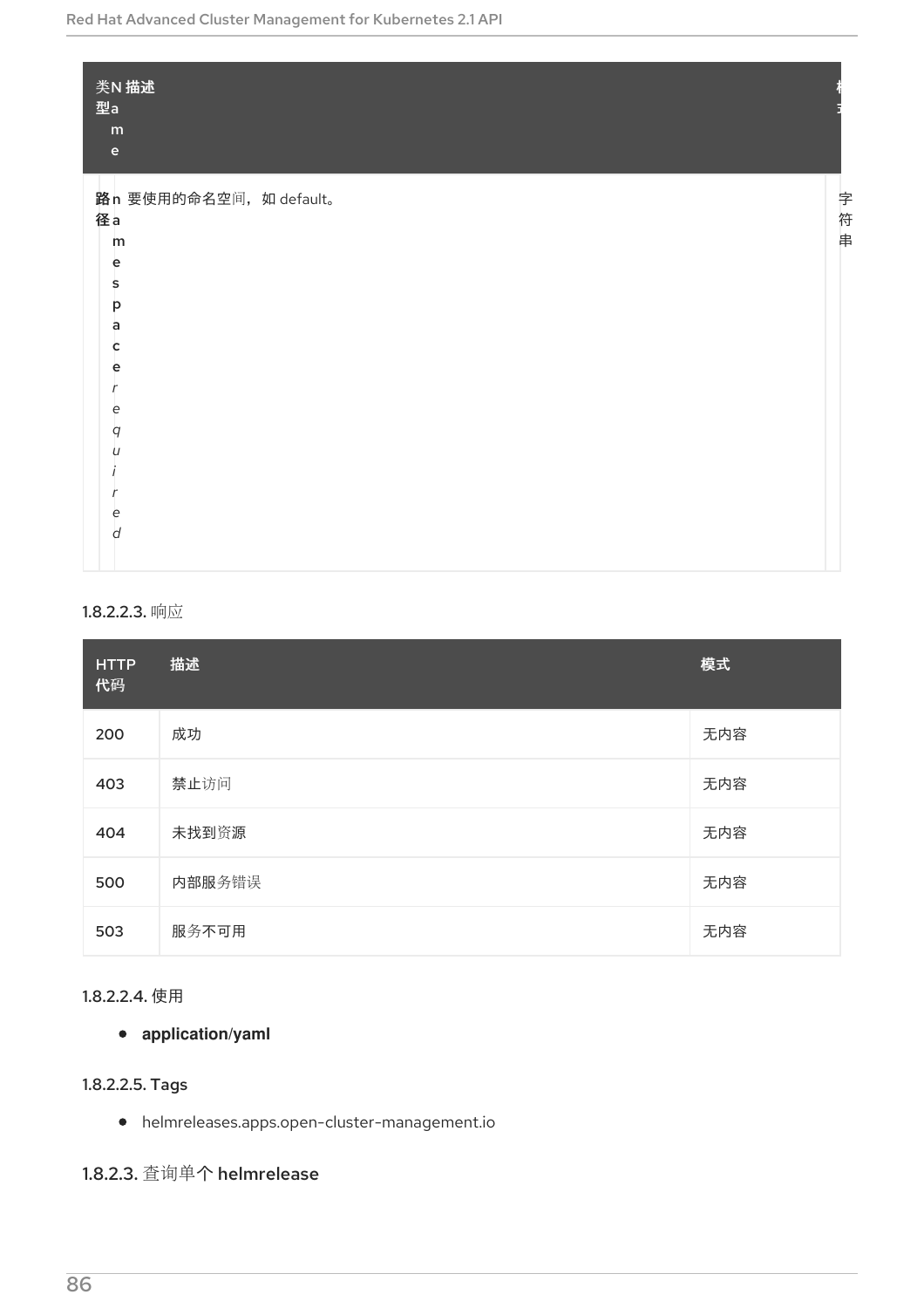# GET /apps.open-clustermanagement.io/v1/namespaces/{namespace}/helmreleases/{helmrelease\_name}

#### 1.8.2.3.1. 描述

查询单个 helmrelease 获取更多详细信息。

### 1.8.2.3.2. 参数

| 类N 描述<br>型a<br>${\sf m}$<br>$\mathsf{e}% _{0}\left( \mathsf{e}\right)$                                                                                     |     |
|------------------------------------------------------------------------------------------------------------------------------------------------------------|-----|
| H C 身份验证: Bearer {ACCESS_TOKEN}; ACCESS_TOKEN 是用户访问令牌。<br>e O<br>$a$ O<br>d K<br>ė<br>E<br>r<br>必<br>需                                                     | 字符串 |
| 路h 要查询的 helmrelease 的名称。<br>径e<br>m<br>r<br>е<br>е<br>a<br>s<br>e<br>n<br>a<br>m<br>е<br>e<br>$\boldsymbol{q}$<br>u<br>r<br>$\epsilon$<br>$\boldsymbol{d}$ | 字符串 |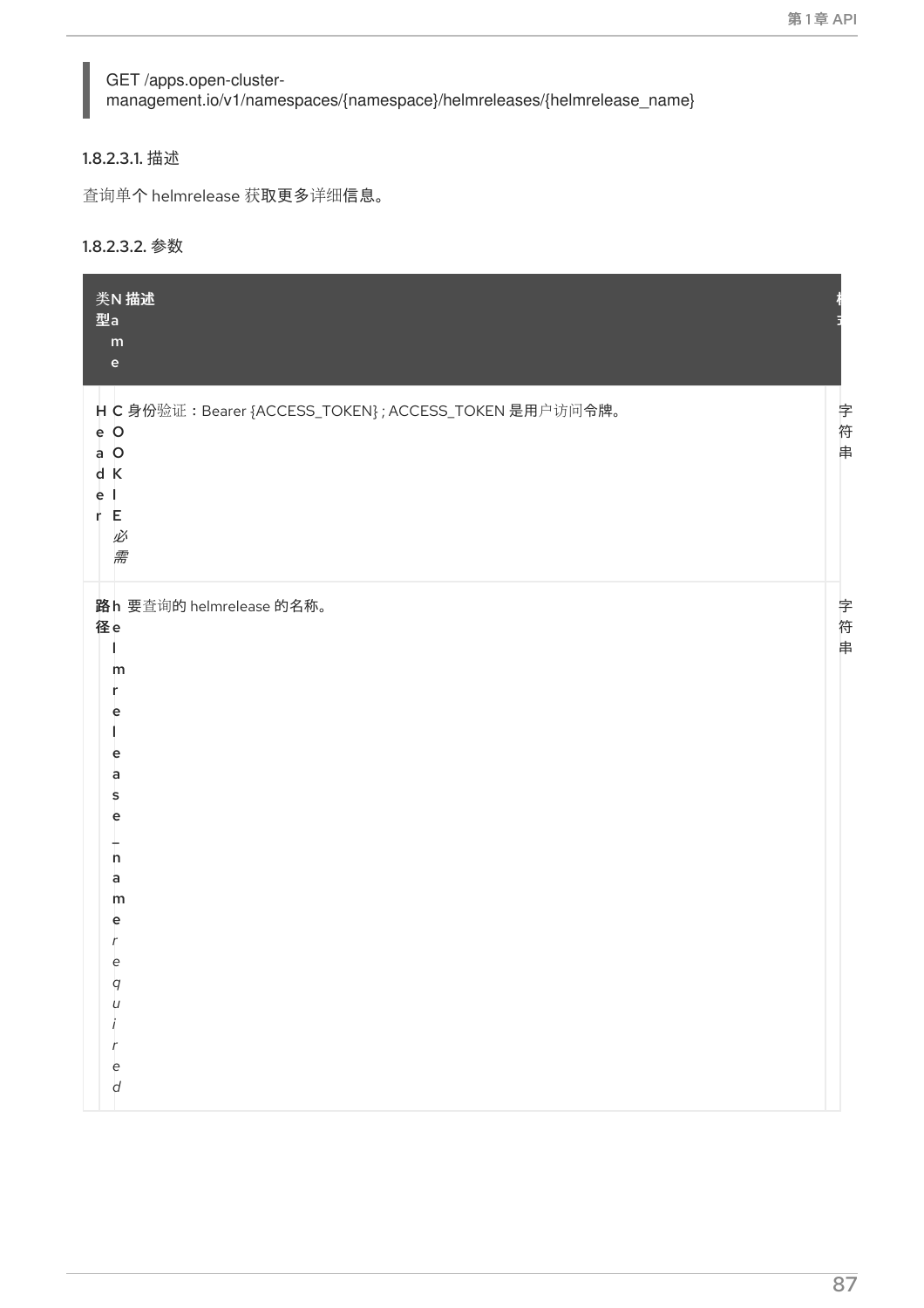| 类N 描述<br>型a<br>${\sf m}$<br>$\mathbf{e}$     |     |
|----------------------------------------------|-----|
| 路n 要使用的命名空间, 如 default。<br>径a<br>m<br>e<br>s | 字符串 |
| p<br>a<br>c<br>e<br>e                        |     |
| q<br>$\iota$<br>e<br>d                       |     |

#### 1.8.2.3.3. 响应

| <b>HTTP</b><br>代码 | 描述     | 模式  |
|-------------------|--------|-----|
| 200               | 成功     | 无内容 |
| 403               | 禁止访问   | 无内容 |
| 404               | 未找到资源  | 无内容 |
| 500               | 内部服务错误 | 无内容 |
| 503               | 服务不可用  | 无内容 |

#### 1.8.2.3.4. Tags

helmreleases.apps.open-cluster-management.io

# 1.8.2.4. 删除 helmrelease

DELETE /apps.open-clustermanagement.io/v1/namespaces/{namespace}/helmreleases/{helmrelease\_name}

## 1.8.2.4.1. 参数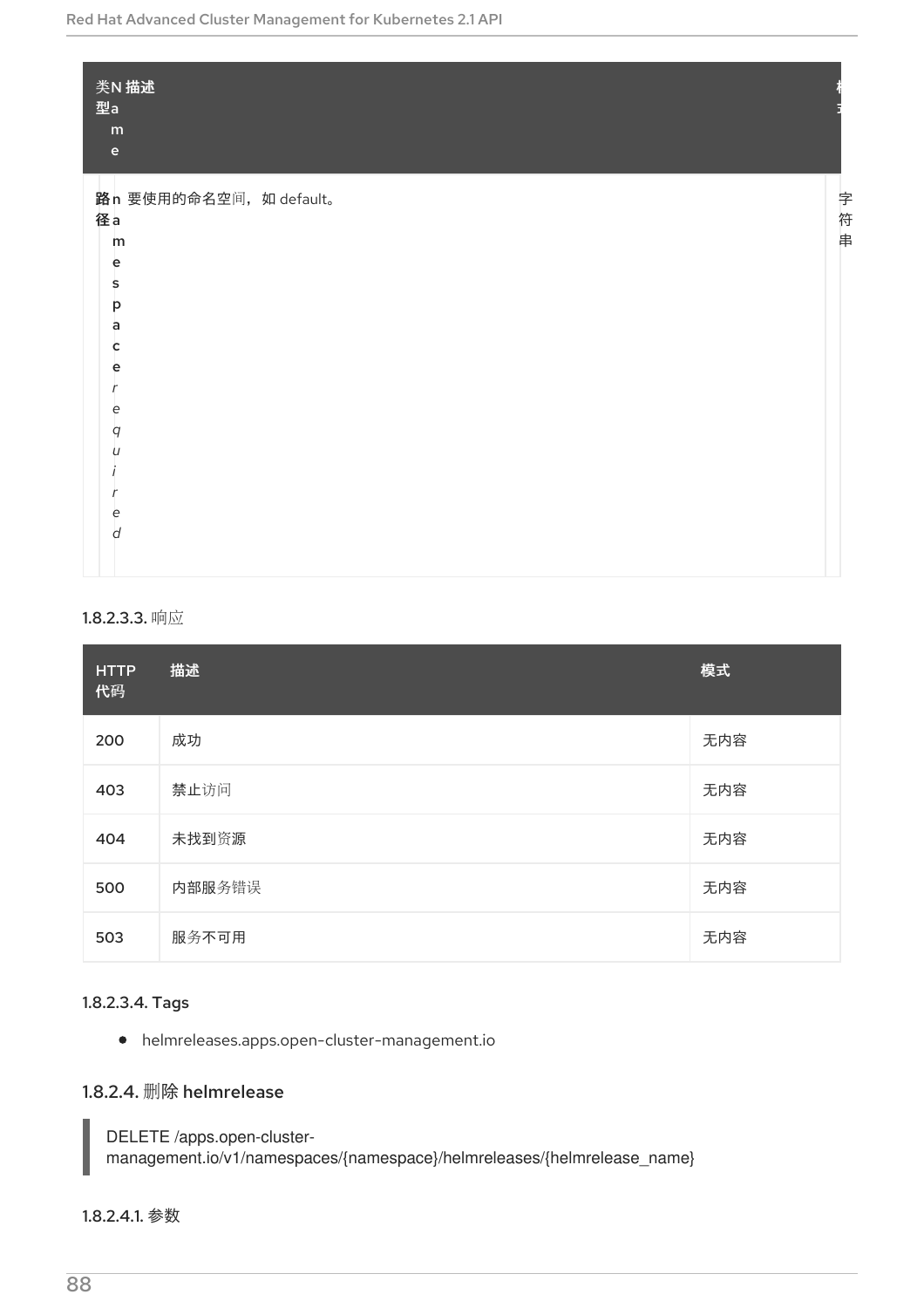| 类N描述<br>型a<br>${\sf m}$<br>$\mathsf{e}% _{t}\left( t\right) \equiv\mathsf{e}_{t}\left( t\right) ,$                           |             |
|------------------------------------------------------------------------------------------------------------------------------|-------------|
| H C 身份验证: Bearer {ACCESS_TOKEN}; ACCESS_TOKEN 是用户访问令牌。<br>e O<br>$a$ O<br>d K<br>e l<br>E<br>r<br>必<br>需                     | 字<br>符<br>串 |
| 路h 要删除的 helmrelease 的名称。<br>径e<br>m<br>r<br>e<br>e<br>a<br>s<br>e<br>'n<br>a<br>m<br>e<br>e<br>q<br>U<br>e<br>$\overline{d}$ | 字<br>符串     |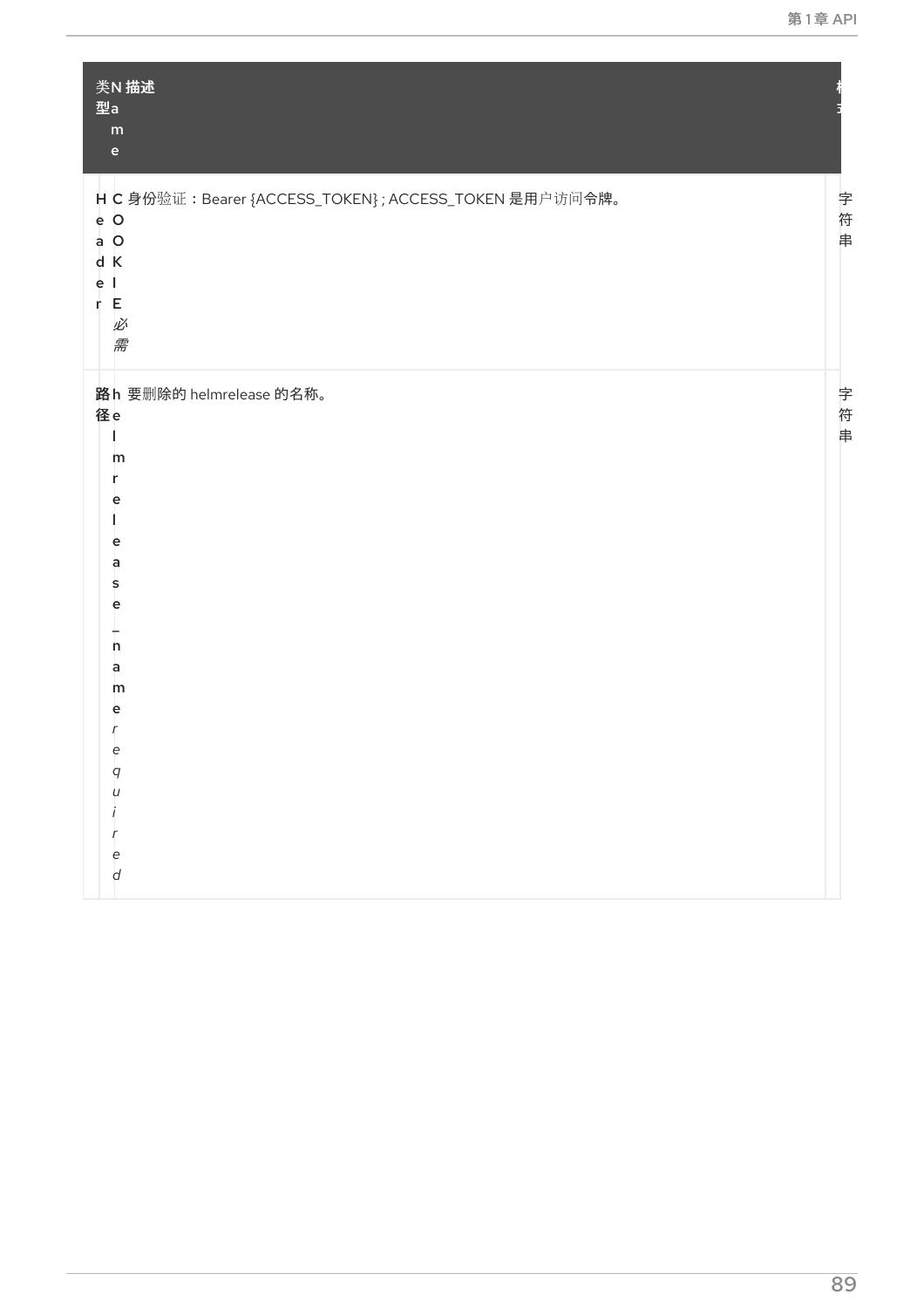| 类N描述<br>型a<br>${\sf m}$<br>$\mathbf{e}$                                                   |     |
|-------------------------------------------------------------------------------------------|-----|
| 路n 要使用的命名空间, 如 default。<br>径a<br>m<br>e<br>s<br>p<br>a<br>c<br>e<br>e<br>q<br>U<br>е<br>d | 字符串 |

### 1.8.2.4.2. 响应

| <b>HTTP</b><br>代码 | 描述     | 模式  |
|-------------------|--------|-----|
| 200               | 成功     | 无内容 |
| 403               | 禁止访问   | 无内容 |
| 404               | 未找到资源  | 无内容 |
| 500               | 内部服务错误 | 无内容 |
| 503               | 服务不可用  | 无内容 |

# 1.8.2.4.3. Tags

helmreleases.apps.open-cluster-management.io

# 1.8.3. 定义

## 1.8.3.1. HelmRelease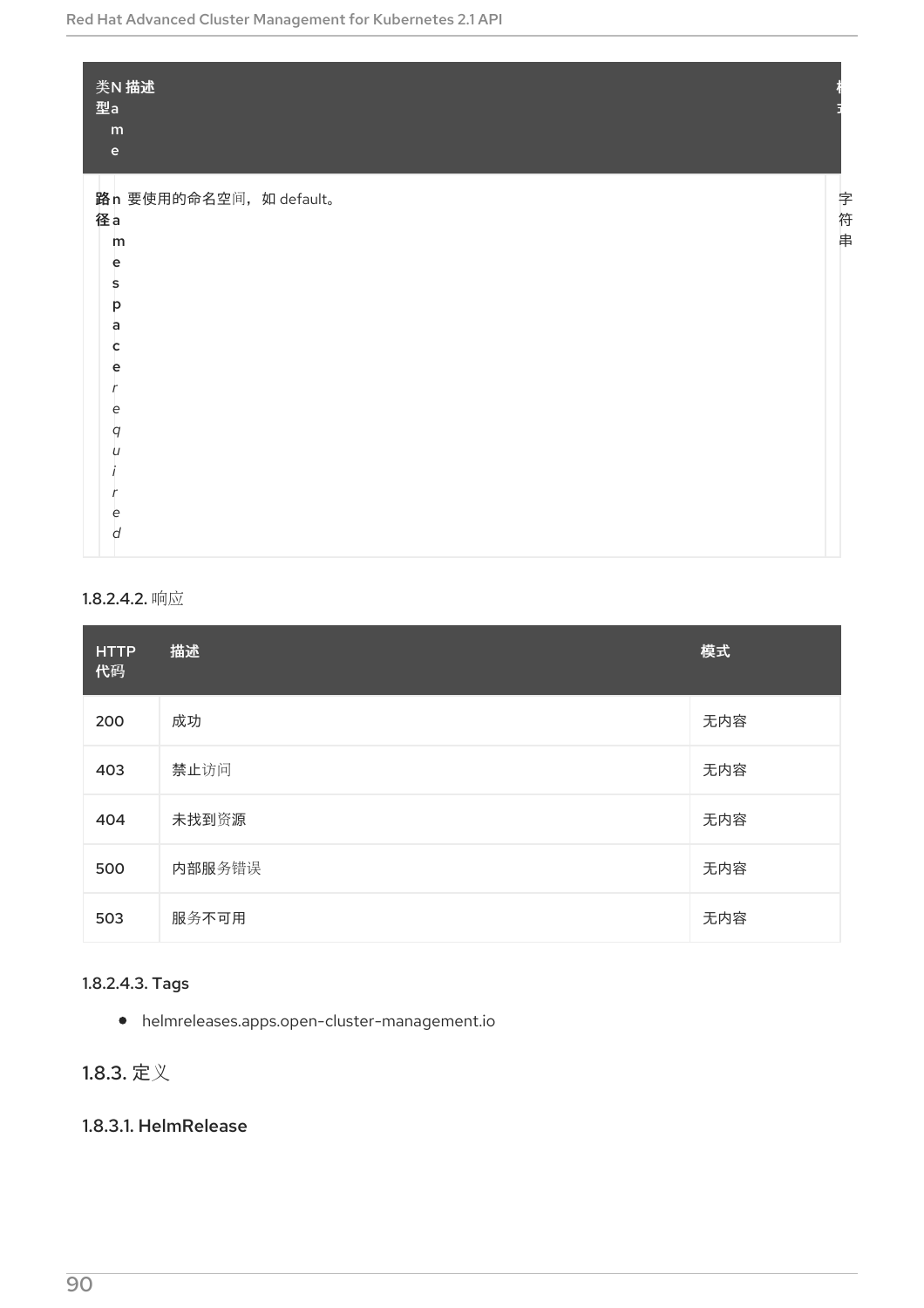| Name               | 模式     |
|--------------------|--------|
| apiVersion<br>必需   | 字符串    |
| 类型<br>必需           | 字符串    |
| 元数据<br>必需          | 对象     |
| repo<br>必需         | repo   |
| ${\sf spec}$<br>必需 | 对象     |
| 状态<br>必需           | status |

#### <span id="page-94-0"></span>repo

| Name                     | 模式           |
|--------------------------|--------------|
| chartName<br>optional    | 字符串          |
| configMapRef<br>optional | configMapRef |
| secretRef<br>optional    | secretRef    |
| 源<br>可选                  | source       |
| 版本<br>可选                 | 字符串          |

## <span id="page-94-1"></span>c o n f i g M a p R e f

| Name                          | 模式  |
|-------------------------------|-----|
| <b>apiVersion</b><br>optional | 字符串 |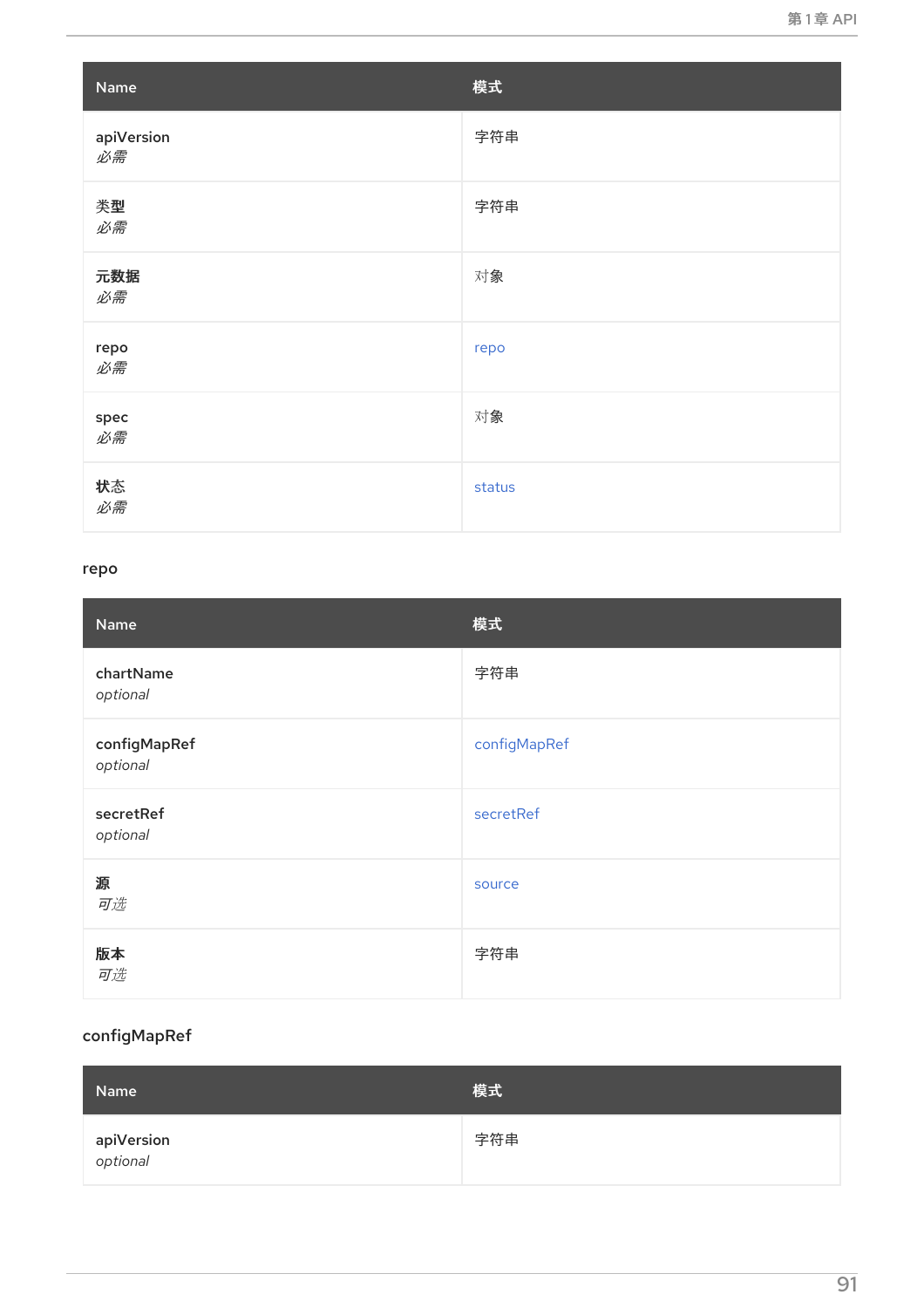<span id="page-95-0"></span>

| Name                        | 模式  |
|-----------------------------|-----|
| fieldPath<br>optional       | 字符串 |
| kind<br>可选                  | 字符串 |
| 名称<br>可选                    | 字符串 |
| 命名空间<br>可选                  | 字符串 |
| resourceVersion<br>optional | 字符串 |
| <b>UID</b><br>可选            | 字符串 |

#### <span id="page-95-1"></span>secretRef

| Name                        | 模式  |
|-----------------------------|-----|
| apiVersion<br>optional      | 字符串 |
| fieldPath<br>optional       | 字符串 |
| kind<br>可选                  | 字符串 |
| 名称<br>可选                    | 字符串 |
| 命名空间<br>可选                  | 字符串 |
| resourceVersion<br>optional | 字符串 |
| <b>UID</b><br>可选            | 字符串 |

#### <span id="page-95-2"></span>source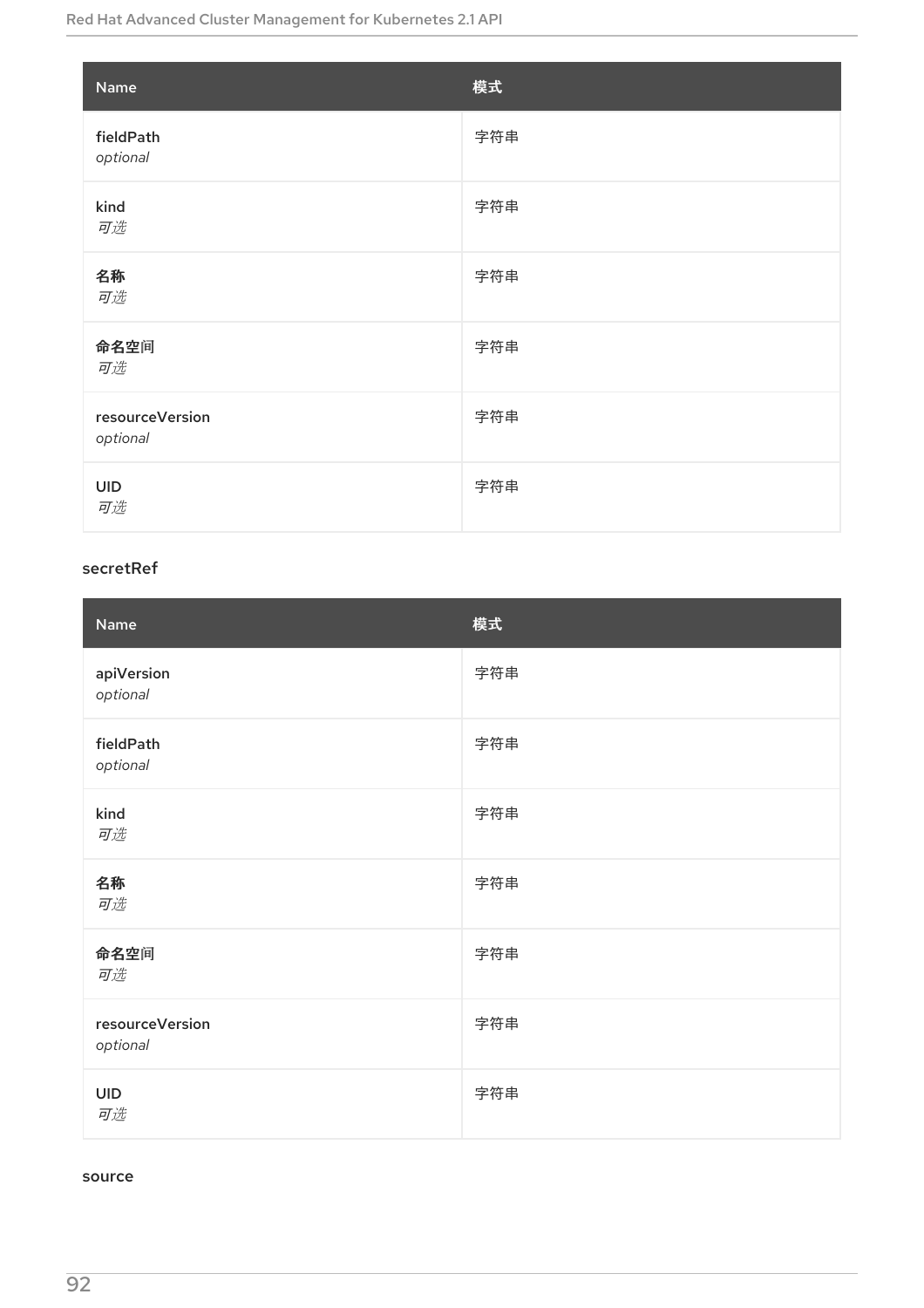| Name                 | 模式       |
|----------------------|----------|
| GitHub<br>可选         | github   |
| helmRepo<br>optional | helmRepo |
| 输入<br>可选             | 字符串      |

# <span id="page-96-1"></span>github

| Name                  | 模式            |
|-----------------------|---------------|
| 分支<br>可选              | 字符串           |
| chartPath<br>optional | 字符串           |
| URL<br><i>可选</i>      | < string > 数字 |

# <span id="page-96-2"></span>helmRepo

| Name             | 模式            |
|------------------|---------------|
| URL<br><i>可选</i> | < string > 数字 |

#### <span id="page-96-0"></span>status

| Name                        | 模式                           |
|-----------------------------|------------------------------|
| 条件<br>必需                    | <conditions> 数组</conditions> |
| deployedRelease<br>optional | deployedRelease              |

# <span id="page-96-3"></span>conditions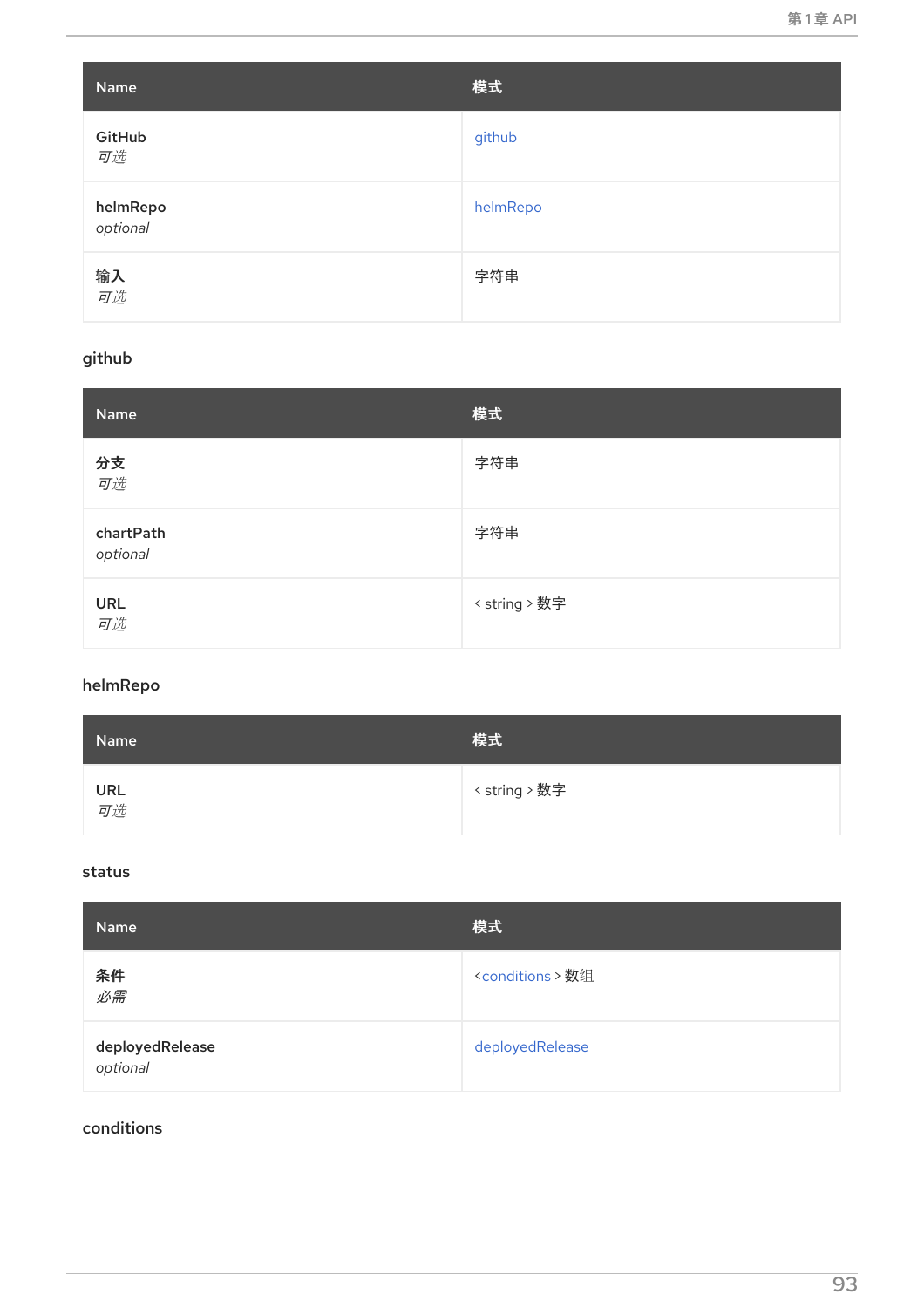| Name                           | 模式              |
|--------------------------------|-----------------|
| lastTransitionTime<br>optional | 字符串 (date-time) |
| 消息<br>可选                       | 字符串             |
| 原因<br>可选                       | 字符串             |
| 状态<br>必需                       | 字符串             |
| 键入<br>必需                       | 字符串             |

## <span id="page-97-0"></span>deployedRelease

| Name            | 模式  |
|-----------------|-----|
| 清单<br><i>可选</i> | 字符串 |
| 名称<br><i>可选</i> | 字符串 |

# 1.9. POLICY API

# 1.9.1. 概述

本文档介绍了与 Red Hat Advanced Cluster Management for Kubernetes 的策略 (Policy) 资源相关的 API 信息。Policy 资源有 4 个可用的请求:create、query、delete 和 update。

# 1.9.1.1. 版本信息

版本: 2.1.0

1.9.1.2. 联系信息

*Contact Email* : [apiteam@swagger.io](mailto:apiteam@swagger.io)

## 1.9.1.3. 许可证信息

*License* : Apache 2.0 *License URL* : <http://www.apache.org/licenses/LICENSE-2.0.html> *terms of service* : <http://swagger.io/terms/>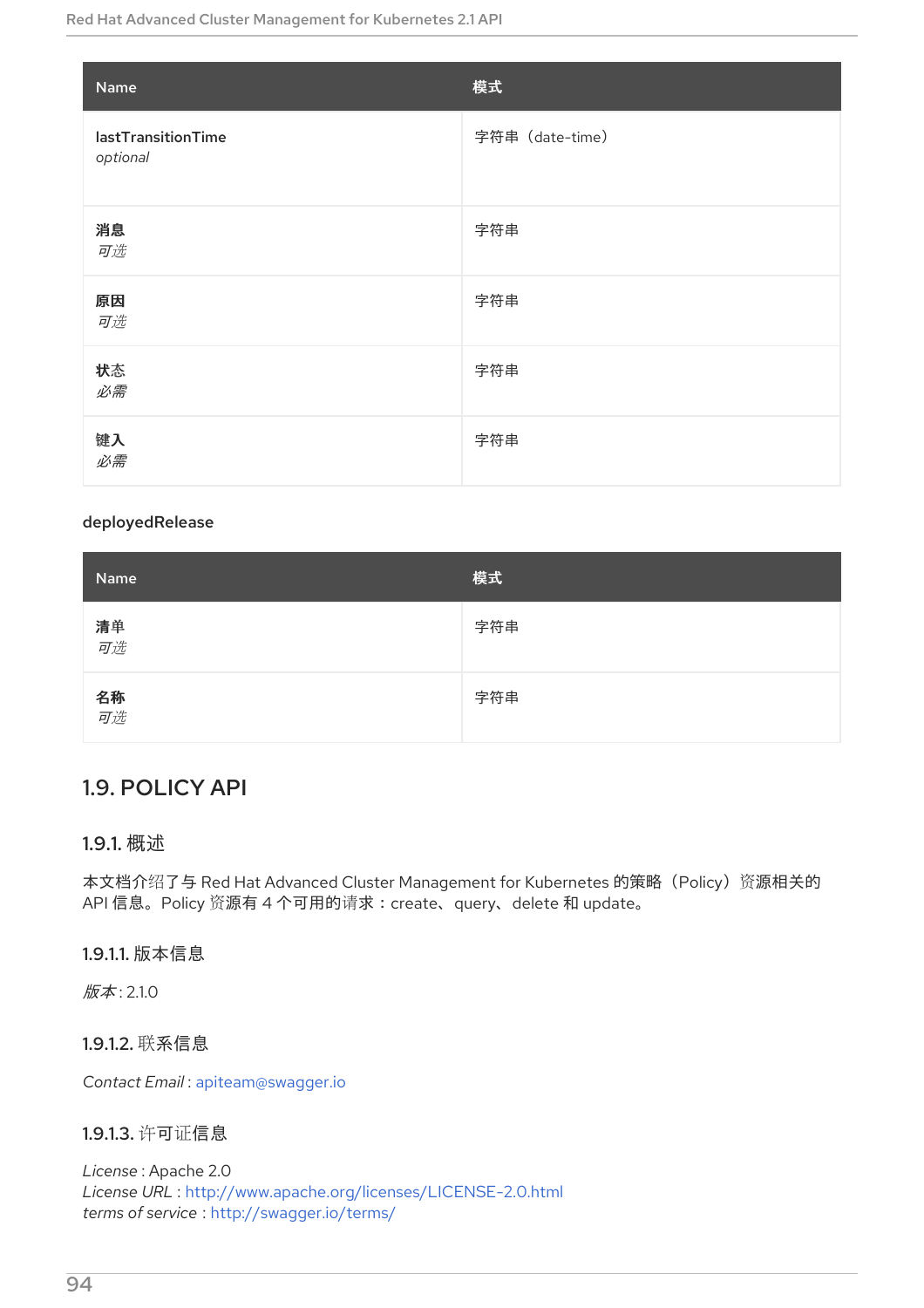## 1.9.1.4. URI scheme

*BasePath :* /kubernetes/apis *schemes* : HTTPS

## 1.9.1.5. Tags

policy.open-cluster-management.io/v1 : 创建和管理策略。

## 1.9.1.6. 外部文档

*Description* : 查找更多有关 Swagger. *URL* : <http://swagger.io>

# 1.9.2. 路径

### 1.9.2.1. 创建策略

POST /policy.open-clustermanagement.io/v1/v1alpha1/namespaces/{namespace}/policies/{policy\_name}

#### 1.9.2.1.1. 描述

创建策略

#### 1.9.2.1.2. 参数

| 类N 描述<br>型a<br>m<br>e                                                                                    |             |
|----------------------------------------------------------------------------------------------------------|-------------|
| H C 身份验证: Bearer {ACCESS_TOKEN}; ACCESS_TOKEN 是用户访问令牌。<br>e O<br>$\circ$<br>a<br>d K<br>е<br>Е<br>必<br>需 | 字<br>符<br>串 |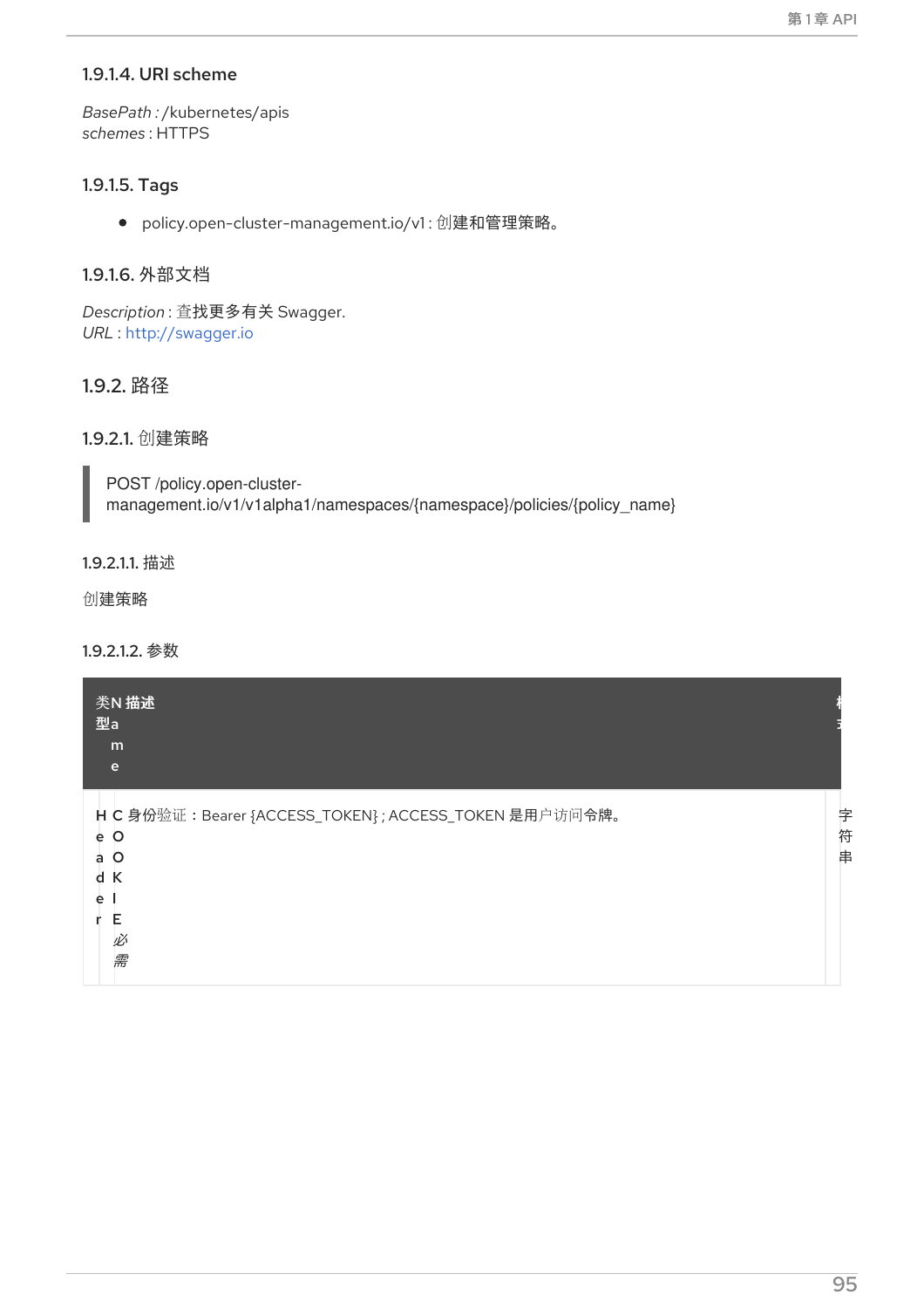| 类N 描述<br>型a<br>${\sf m}$<br>$\mathsf{e}% _{t}\left( t\right)$                                                       |                                             |
|---------------------------------------------------------------------------------------------------------------------|---------------------------------------------|
| 路n 要使用的命名空间, 如 default。<br>径a<br>m<br>e<br>$\mathsf{s}$<br>p<br>a<br>c<br>e<br>e<br>q<br>u<br>e<br>$\boldsymbol{d}$ | 字符串                                         |
| B 正描述要创建策略的参数。<br>。文<br>d必<br>y 需                                                                                   | A<br>p<br>Þ<br>¢<br>a<br>t<br>$\circ$<br>h. |

# 1.9.2.1.3. 响应

| <b>HTTP</b><br>代码 | 描述     | 模式  |
|-------------------|--------|-----|
| 200               | 成功     | 无内容 |
| 403               | 禁止访问   | 无内容 |
| 404               | 未找到资源  | 无内容 |
| 500               | 内部服务错误 | 无内容 |
| 503               | 服务不可用  | 无内容 |

96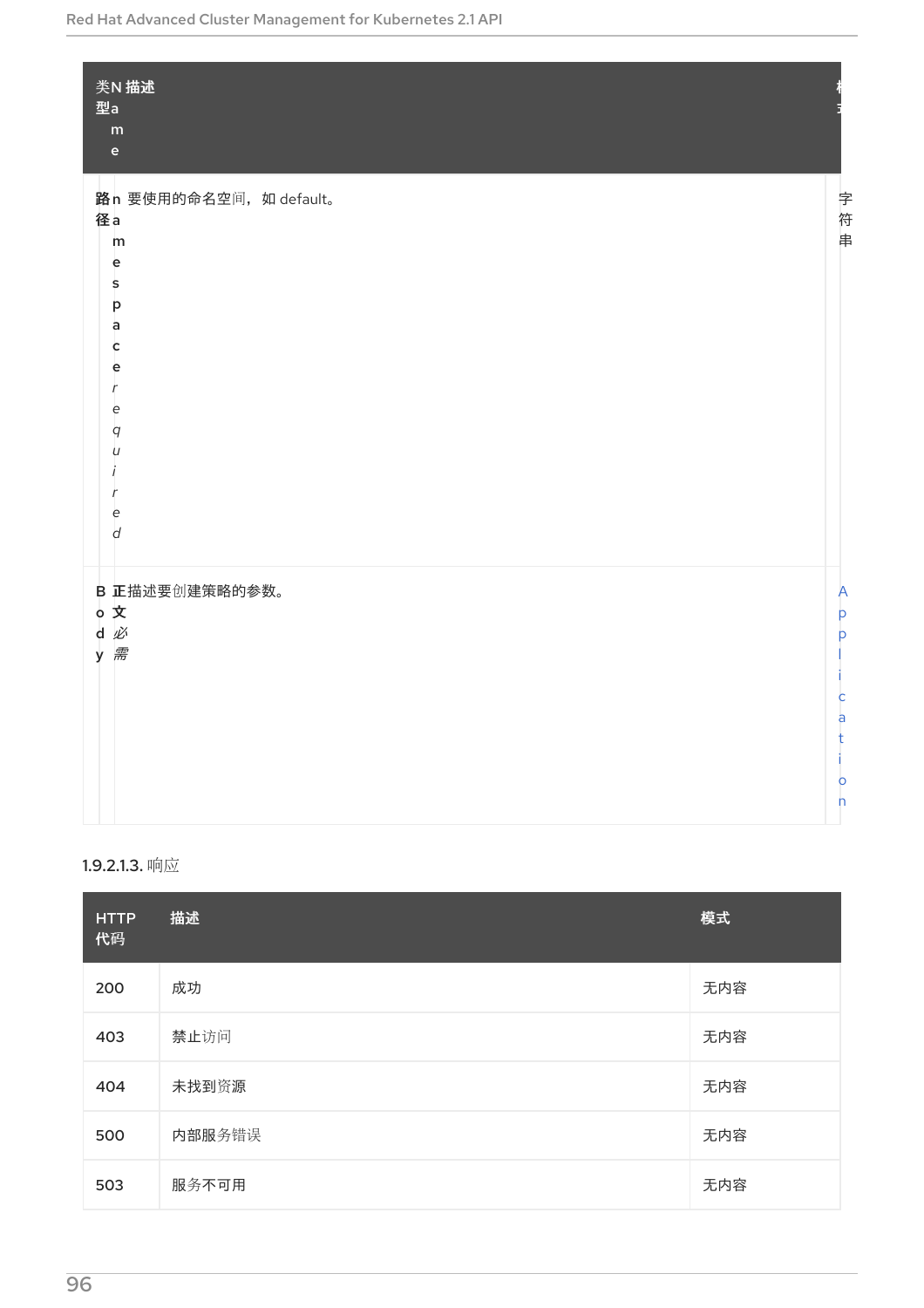#### 1.9.2.1.4. 使用

**application/json**

#### 1.9.2.1.5. Tags

policy.open-cluster-management.io

```
1.9.2.1.6. HTTP 请求示例
```

```
1.9.2.1.6.1. 请求正文
```

```
{
 "apiVersion": "policy.open-cluster-management.io/v1/v1alpha1",
"kind": "Policy",
"metadata": {
  "name": "test-policy-swagger",
  "description": "Example body for Policy API Swagger docs"
},
"spec": {
  "remediationAction": "enforce",
  "namespaces": {
   "include": [
    "default"
   ],
   "exclude": [
    "kube*"
   ]
  },
  "policy-templates": {
  "kind": "ConfigurationPolicy",
  "apiVersion": "policy.open-cluster-management.io/v1alpha1",
  "complianceType": "musthave",
  "metadata": {
   "namespace": null,
   "name": "test-role"
  },
  "selector": {
   "matchLabels": {
    "cloud": "IBM"
   }
  },
  "spec" : {
   "object-templates": {
    "complianceType": "mustHave",
    "objectDefinition": {
      "apiVersion": "rbac.authorization.k8s.io/v1",
      "kind": "Role",
      "metadata": {
       "name": "role-policy",
      },
      "rules": [
       {
        "apiGroups": [
          "extensions",
```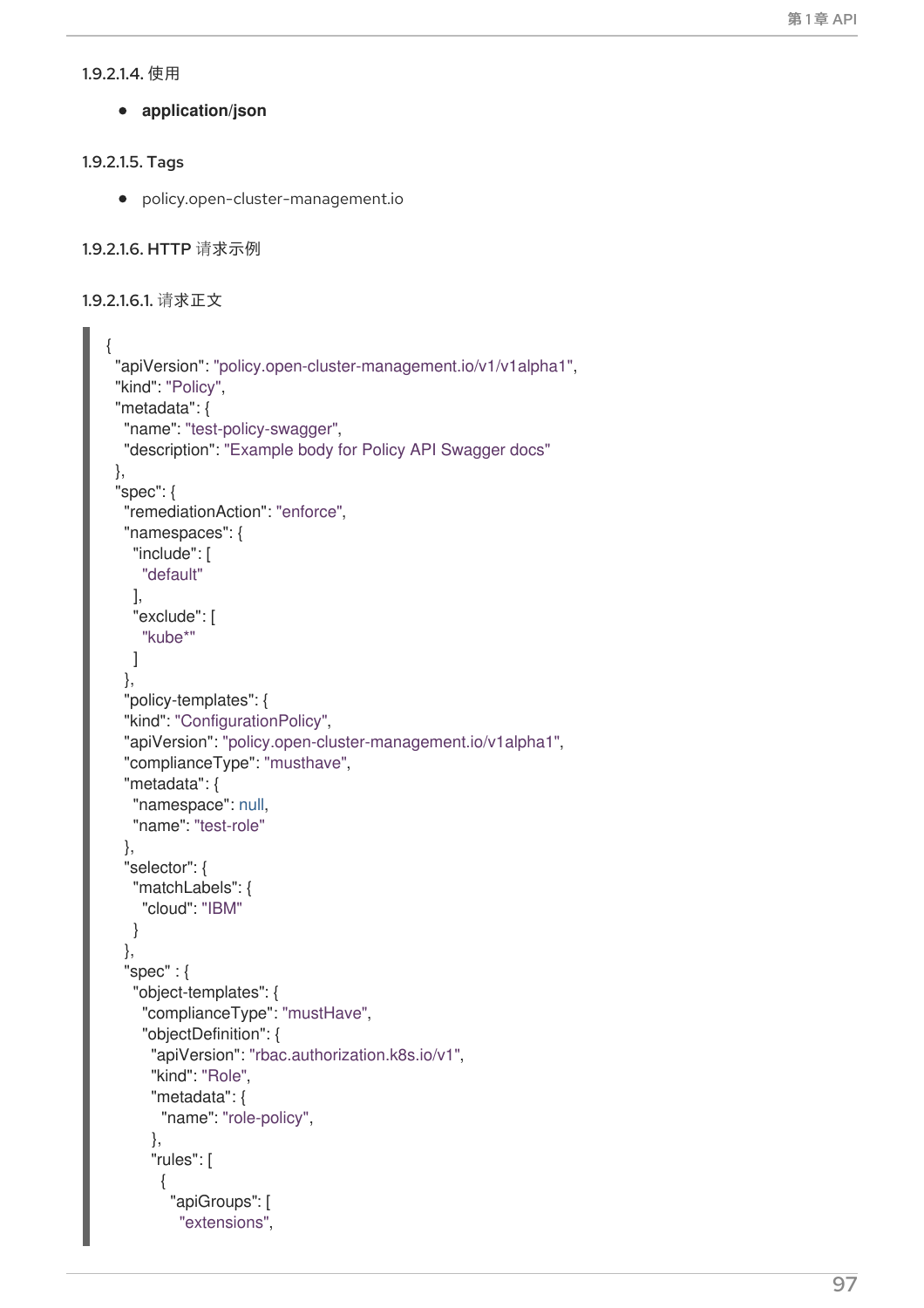

### 1.9.2.2. 查询所有策略

GET /policy.open-clustermanagement.io/v1/v1alpha1/namespaces/{namespace}/policies/{policy\_name}

1.9.2.2.1. 描述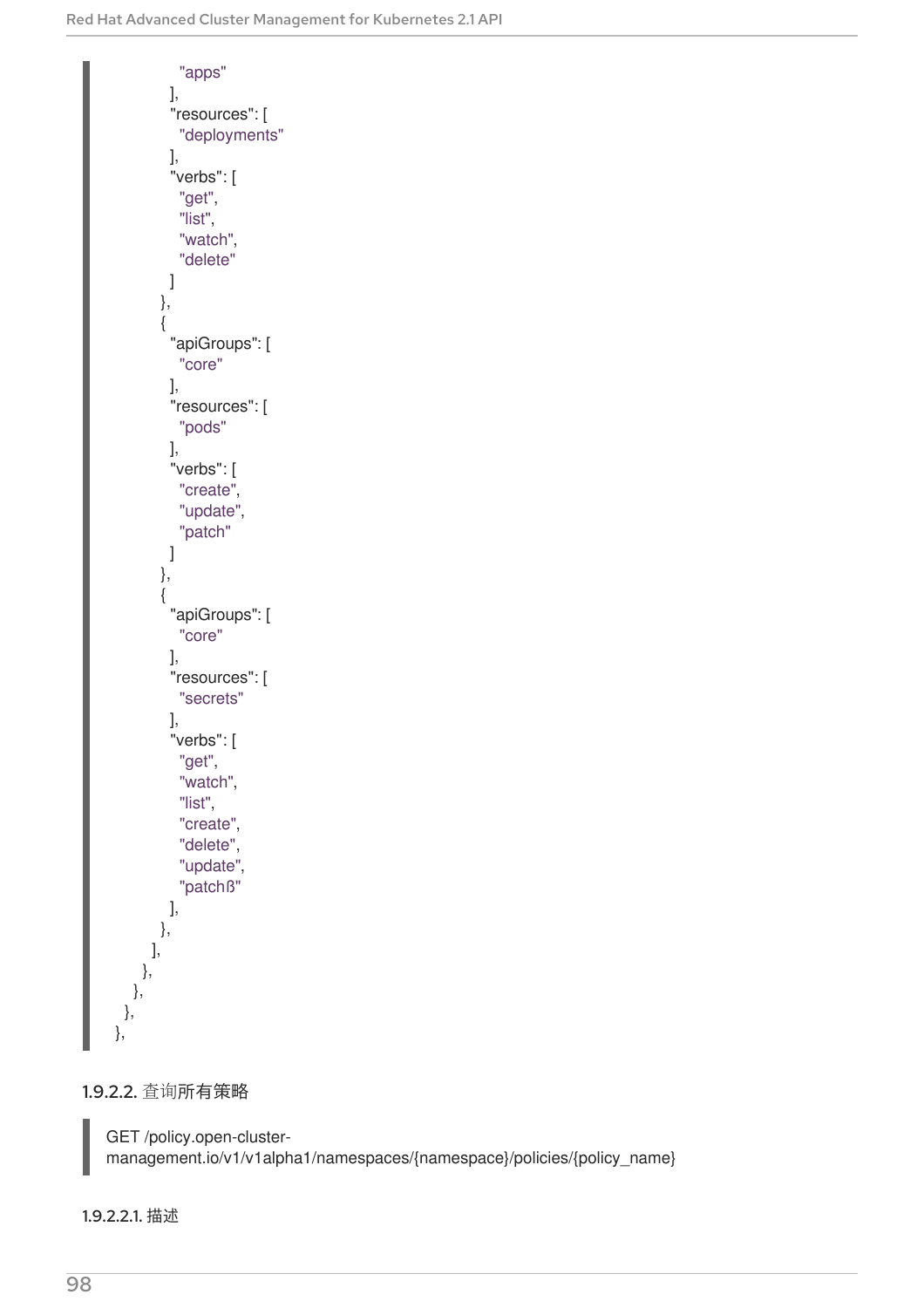查询您的策略以获得更详细的信息。

#### 1.9.2.2.2. 参数

| 类N 描述<br>型a<br>m<br>$\mathsf{e}% _{t}\left( t\right) \equiv\mathsf{e}_{t}\left( t\right) ,$        |         |
|----------------------------------------------------------------------------------------------------|---------|
| H C 身份验证: Bearer {ACCESS_TOKEN}; ACCESS_TOKEN 是用户访问令牌。<br>e O<br>a O<br>d K<br>ėІ<br>r E<br>必<br>需 | 字<br>符串 |
| 路n 要应用策略的命名空间, 如 default。<br>径a<br>m<br>e<br>s<br>p<br>a<br>c<br>e<br>e<br>q<br>U<br>e<br>d        | 字符<br>串 |

## 1.9.2.2.3. 响应

| <b>HTTP</b><br>代码 | 描述     | 模式  |
|-------------------|--------|-----|
| 200               | 成功     | 无内容 |
| 403               | 禁止访问   | 无内容 |
| 404               | 未找到资源  | 无内容 |
| 500               | 内部服务错误 | 无内容 |
| 503               | 服务不可用  | 无内容 |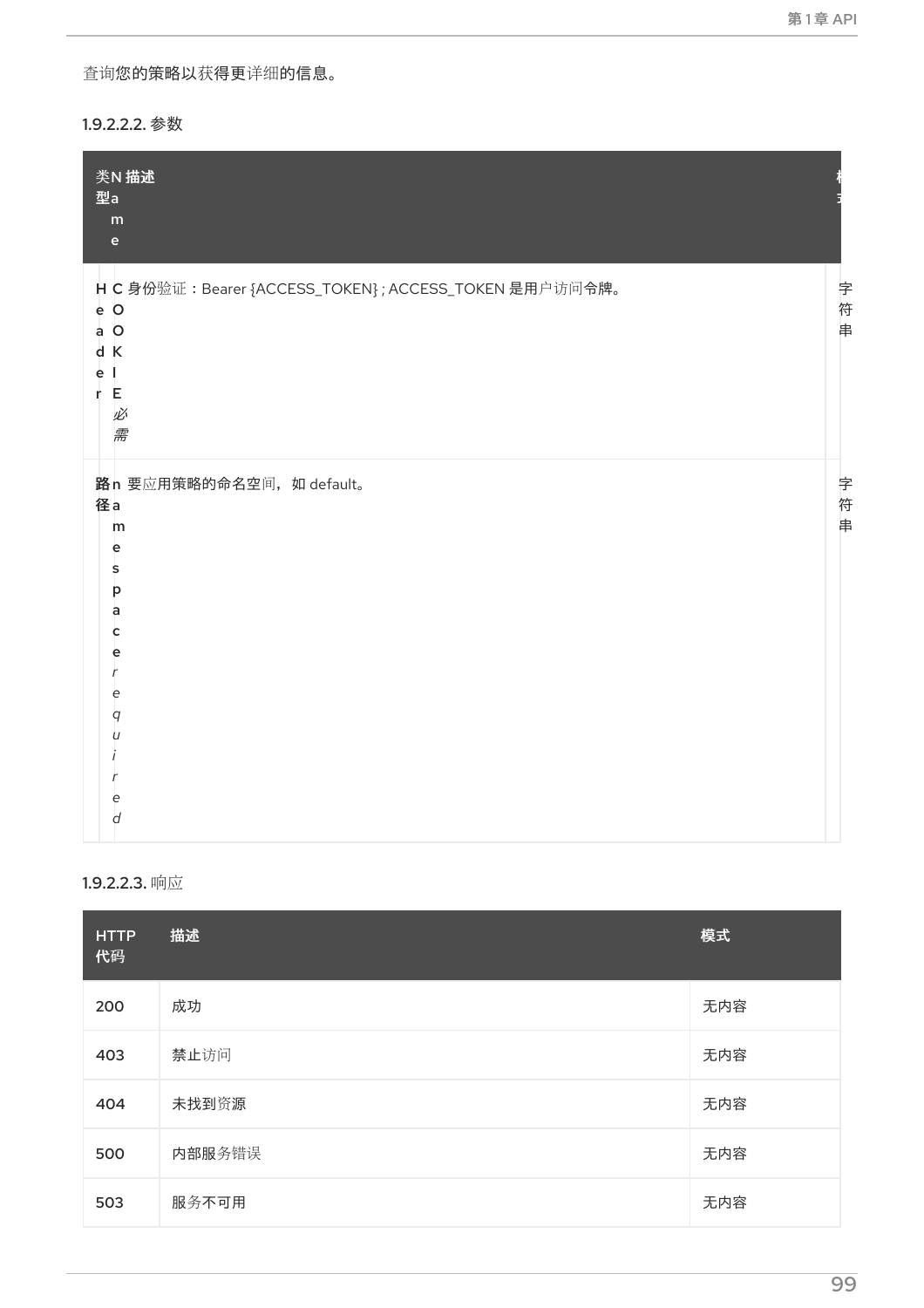#### 1.9.2.2.4. 使用

**application/json**

### 1.9.2.2.5. Tags

policy.open-cluster-management.io

# 1.9.2.3. 查询单个策略

GET /policy.open-clustermanagement.io/v1/v1alpha1/namespaces/{namespace}/policies/{policy\_name}

# 1.9.2.3.1. 描述

查询单个策略以获取更多详细信息。

#### 1.9.2.3.2. 参数

| 类N 描述<br>型a<br>${\sf m}$<br>$\mathsf{e}% _{t}\left( t\right) \equiv\mathsf{e}_{t}\left( t\right) ,$   |         |
|-------------------------------------------------------------------------------------------------------|---------|
| H C 身份验证: Bearer {ACCESS_TOKEN}; ACCESS_TOKEN 是用户访问令牌。<br>e O<br>$a$ O<br>d K<br>e I<br>r E<br>必<br>需 | 字符<br>串 |
| 路p 要查询的策略的名称。<br>径。<br>c<br>y<br>'n<br>a<br>m<br>e<br>r<br>e<br>q<br>U<br>e<br>d                      | 字符串     |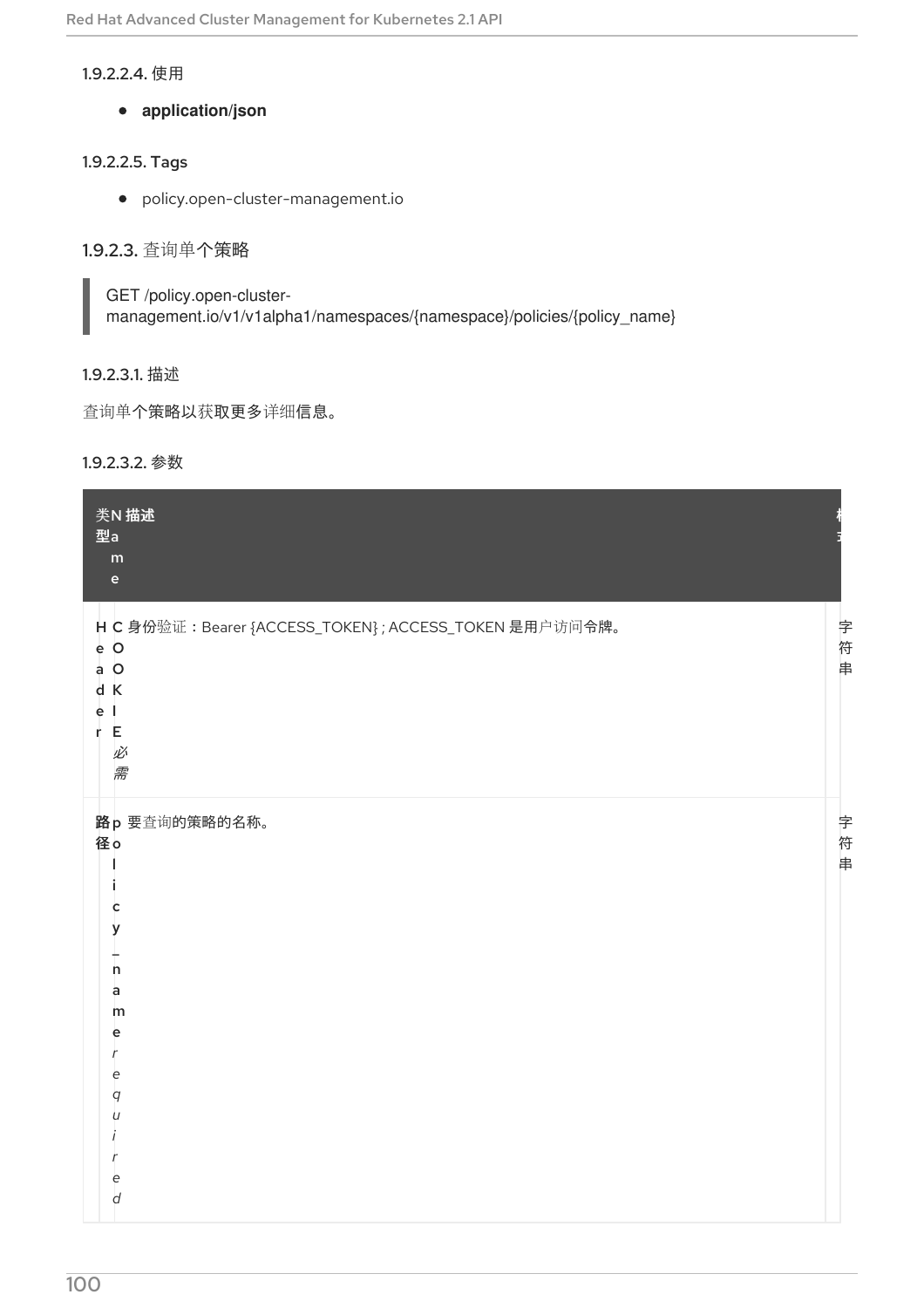| 类N描述<br>型a<br>${\bf m}$<br>$\mathsf{e}% _{t}\left( t\right) \equiv\mathsf{e}_{t}\left( t\right) ,$ |     |
|----------------------------------------------------------------------------------------------------|-----|
| 路n 要使用的命名空间, 如 default。                                                                            |     |
| 径a                                                                                                 |     |
| m                                                                                                  | 字符串 |
| e                                                                                                  |     |
| s                                                                                                  |     |
| p                                                                                                  |     |
| a                                                                                                  |     |
| c                                                                                                  |     |
| e                                                                                                  |     |
|                                                                                                    |     |
| e                                                                                                  |     |
| q<br>$\iota$                                                                                       |     |
|                                                                                                    |     |
|                                                                                                    |     |
| е                                                                                                  |     |
| d                                                                                                  |     |
|                                                                                                    |     |
|                                                                                                    |     |

### 1.9.2.3.3. 响应

| <b>HTTP</b><br>代码 | 描述     | 模式  |
|-------------------|--------|-----|
| 200               | 成功     | 无内容 |
| 403               | 禁止访问   | 无内容 |
| 404               | 未找到资源  | 无内容 |
| 500               | 内部服务错误 | 无内容 |
| 503               | 服务不可用  | 无内容 |

### 1.9.2.3.4. Tags

policy.open-cluster-management.io

# 1.9.2.4. 删除策略

DELETE /policy.open-clustermanagement.io/v1/v1alpha1/namespaces/{namespace}/policies/{policy\_name}

#### 1.9.2.4.1. 参数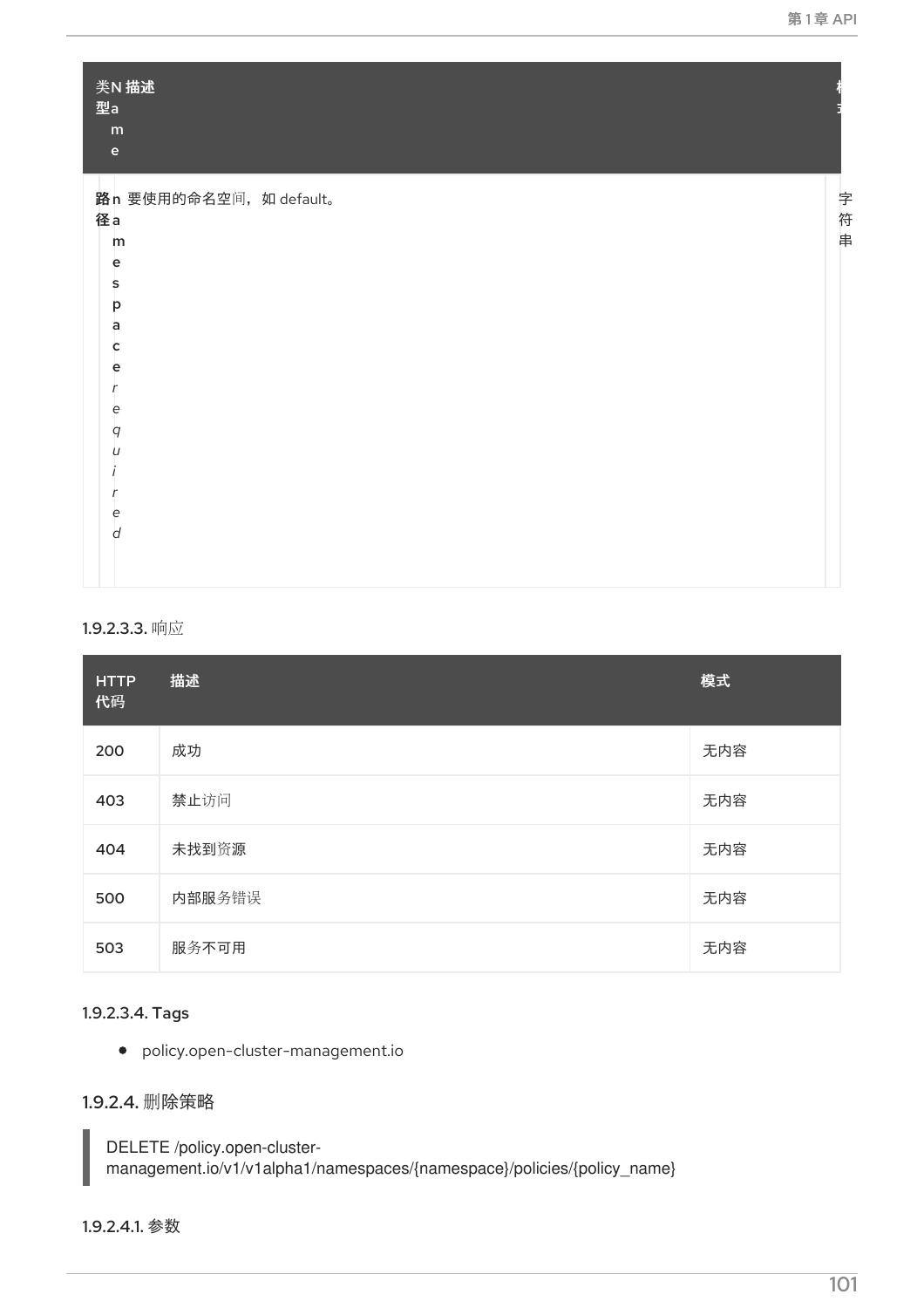| 类N 描述<br>型a<br>${\sf m}$<br>$\mathbf{e}% _{t}\left( t\right)$                                                  |             |
|----------------------------------------------------------------------------------------------------------------|-------------|
| H C 身份验证: Bearer {ACCESS_TOKEN}; ACCESS_TOKEN 是用户访问令牌。<br>e O<br>a O<br>d K<br>e <sub>1</sub><br>r E<br>必<br>需 | 字符串         |
| 路p 要删除的策略名称。<br>径o<br>п<br>¢<br>У<br>$\mathsf{n}$<br>a<br>m<br>e<br>r<br>e<br>q<br>U<br>e<br>d                 | 字符串         |
| 路n 要使用的命名空间, 如 default。<br>径a<br>m<br>e<br>s<br>þ<br>a<br>c<br>e<br>е<br>q<br>U<br>е<br>d                      | 字<br>符<br>串 |

1.9.2.4.2. 响应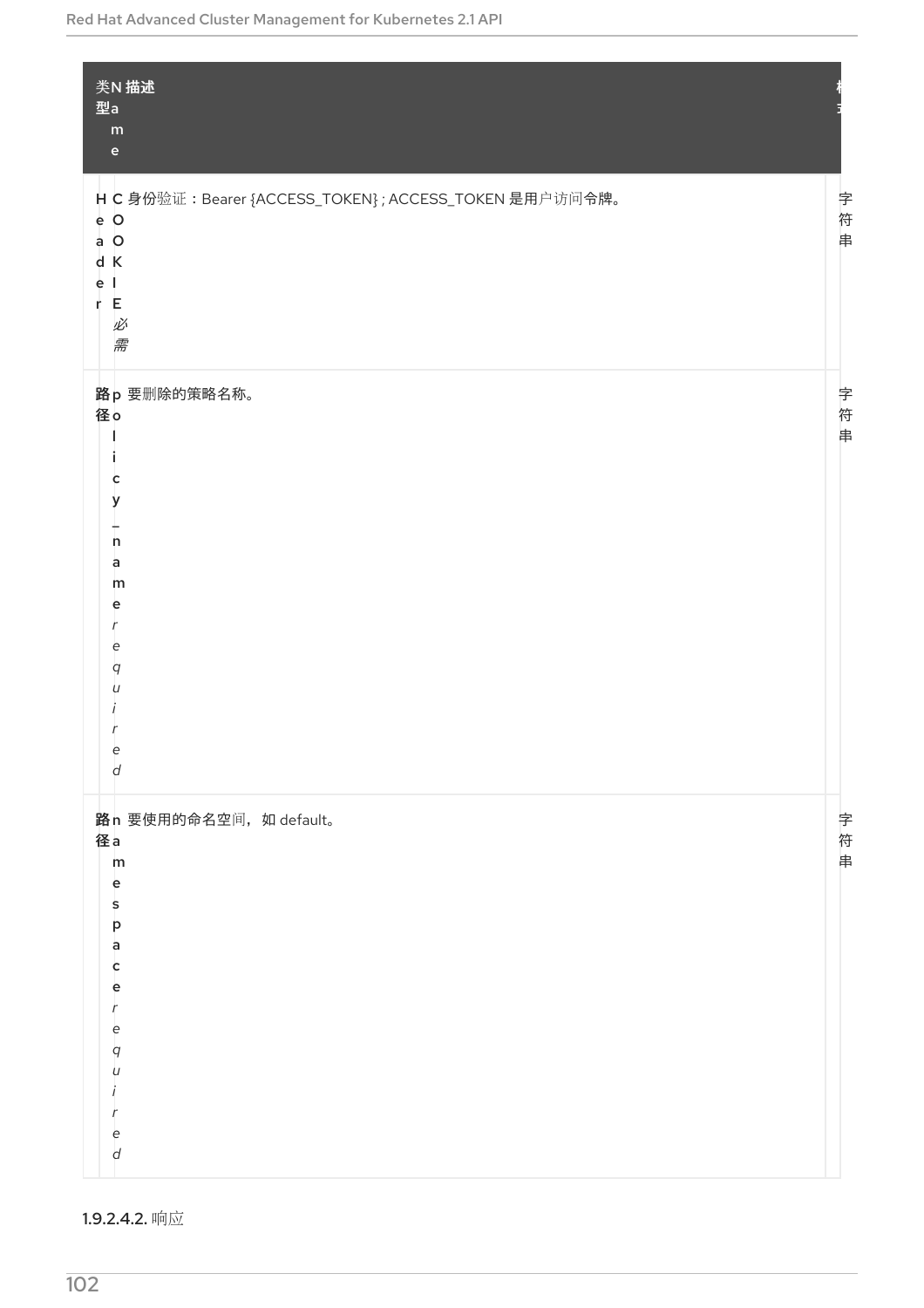| <b>HTTP</b><br>代码 | 描述     | 模式  |
|-------------------|--------|-----|
| 200               | 成功     | 无内容 |
| 403               | 禁止访问   | 无内容 |
| 404               | 未找到资源  | 无内容 |
| 500               | 内部服务错误 | 无内容 |
| 503               | 服务不可用  | 无内容 |

# 1.9.2.4.3. Tags

policy.open-cluster-management.io

# 1.9.3. 定义

# 1.9.3.1. policy

| <b>Name</b>      | 描述                 | 模式  |
|------------------|--------------------|-----|
| apiVersion<br>必需 | 策略的版本化模式 (schema)。 | 字符串 |
| 类型<br>必需         | 代表 REST 资源的字符串值。   | 字符串 |
| 元数据<br>必需        | 描述定义策略的规则。         | 对象  |

#### spec

| <b>Name</b>                   | 描述                    | 模式  |
|-------------------------------|-----------------------|-----|
| remediationAction<br>optional | 代表资源中定义的处理违反情况的<br>值。 | 字符串 |
| namespaceSelector<br>required | 代表策略要应用到的命名空间的<br>值。  | 字符串 |

# policy-templates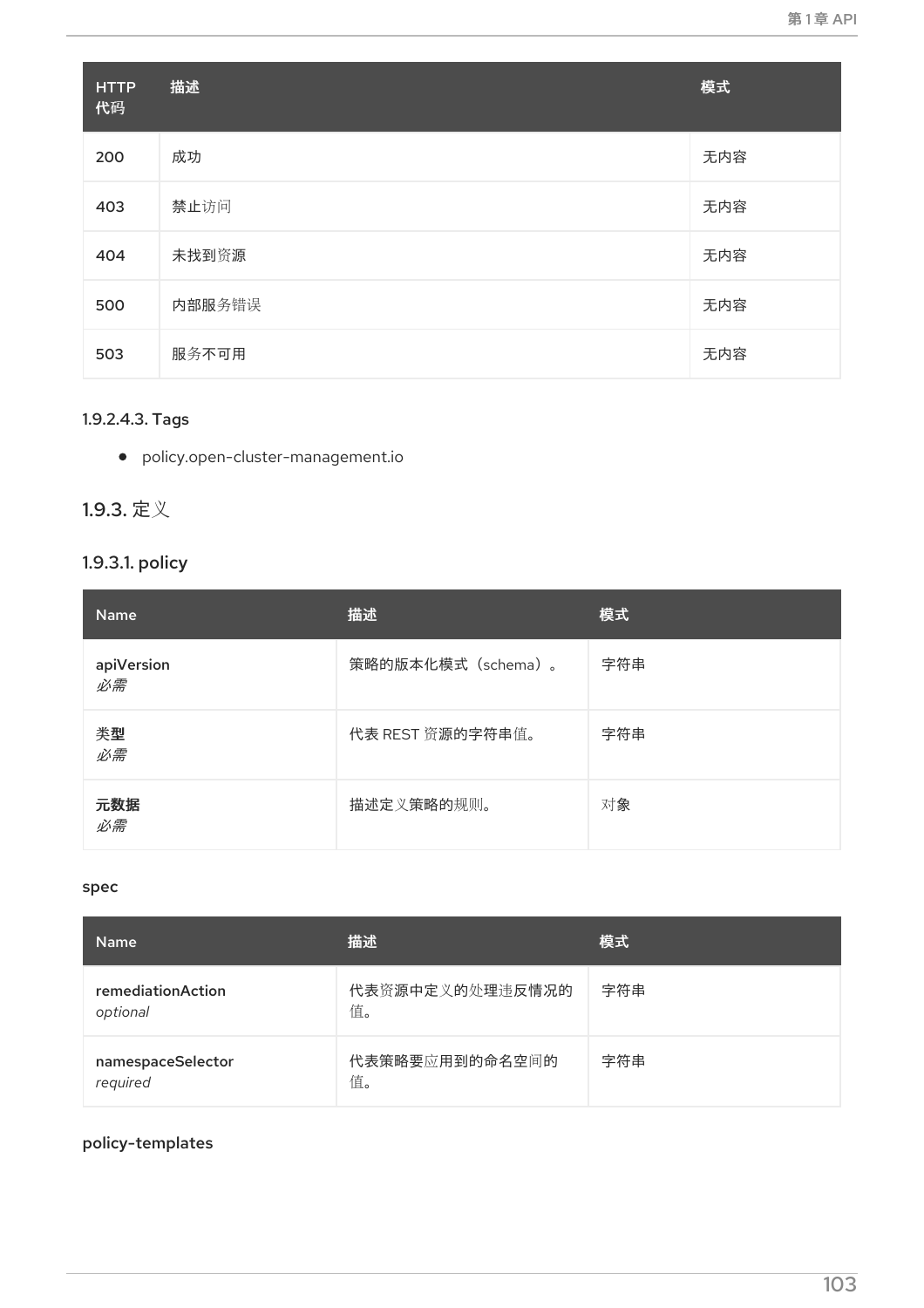| Name                                 | 描述                 | 模式  |
|--------------------------------------|--------------------|-----|
| apiVersion<br>必需                     | 策略的版本化模式 (schema)。 | 字符串 |
| kind<br>可选                           | 代表 REST 资源的字符串值。   | 字符串 |
| 元数据<br>必需                            | 描述定义策略的规则。         | 对象  |
| <b>clusterConditions</b><br>optional | 定义标签的部分。           | 字符串 |
| 规则<br>可选                             |                    | 字符串 |

## <span id="page-107-0"></span>clusterConditions

| <b>Name</b>             | 描述                    | 模式  |
|-------------------------|-----------------------|-----|
| matchLabels<br>optional | 策略应用到一个命名空间所需的标<br>签。 | 对象  |
| Cloud<br>可选             | 策略应用到一个云供应商所需的标<br>签。 | 字符串 |

#### <span id="page-107-1"></span>rules

| Name                  | 描述              | 模式  |
|-----------------------|-----------------|-----|
| apiGroups<br>required | 适用于该规则的 API 列表。 | 字符串 |
| 资源<br>必需              | 资源类型列表。         | 对象  |
| verbs<br>必需           | 动词列表。           | 字符串 |

本文档介绍了与 Red Hat Advanced Cluster Management for Kubernetes 的 MultiClusterObservability

# 1.10. OBSERVABILITY API

1.10.1. 概述

104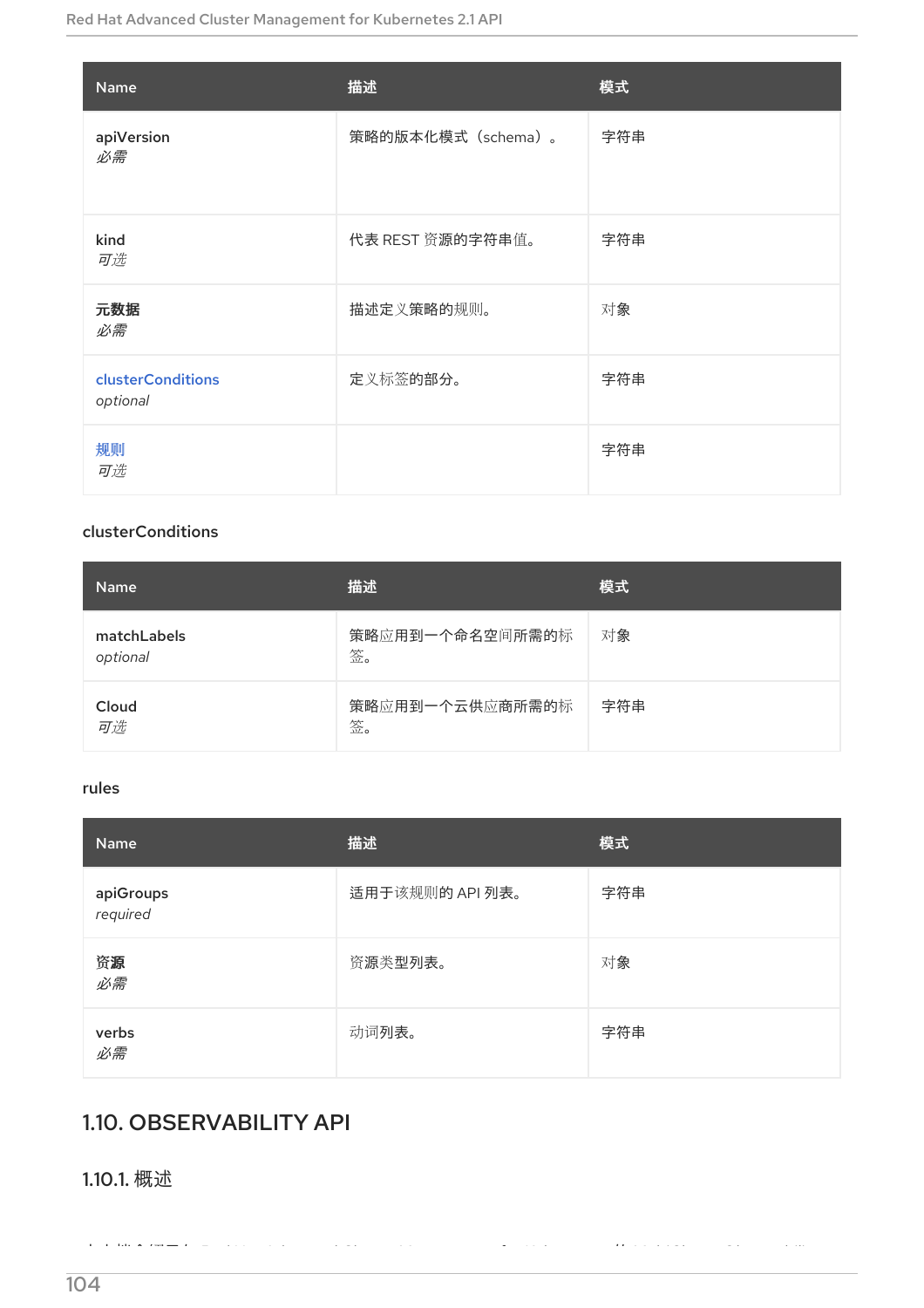本文档介绍了与 Red Hat Advanced Cluster Management for Kubernetes 的 MultiClusterObservability 资源相关的 API 信息。MultiClusterObservability 资源有 4 个可用的请求:create、query、delete 和 update。

1.10.1.1. 版本信息

版本: 2.1.0

1.10.1.2. 联系信息

*Contact Email* : [apiteam@swagger.io](mailto:apiteam@swagger.io)

1.10.1.3. 许可证信息

*License* : Apache 2.0 *License URL* : <http://www.apache.org/licenses/LICENSE-2.0.html> *terms of service* : <http://swagger.io/terms/>

#### 1.10.1.4. URI scheme

*BasePath :* /kubernetes/apis *schemes* : HTTPS

#### 1.10.1.5. Tags

● Observability.open-cluster-management.io: 创建和管理多集群的观察性

#### 1.10.1.6. 外部文档

*Description* : 查找更多有关 Swagger. *URL* : <http://swagger.io>

## 1.10.2. 路径

#### 1.10.2.1. 创建 multiclusterobservability 资源

POST /apis/observability.open-cluster-management.io/v1beta1/multiclusterobservabilities

#### 1.10.2.1.1. 描述

创建 MultiClusterObservability 资源。

#### 1.10.2.1.2. 参数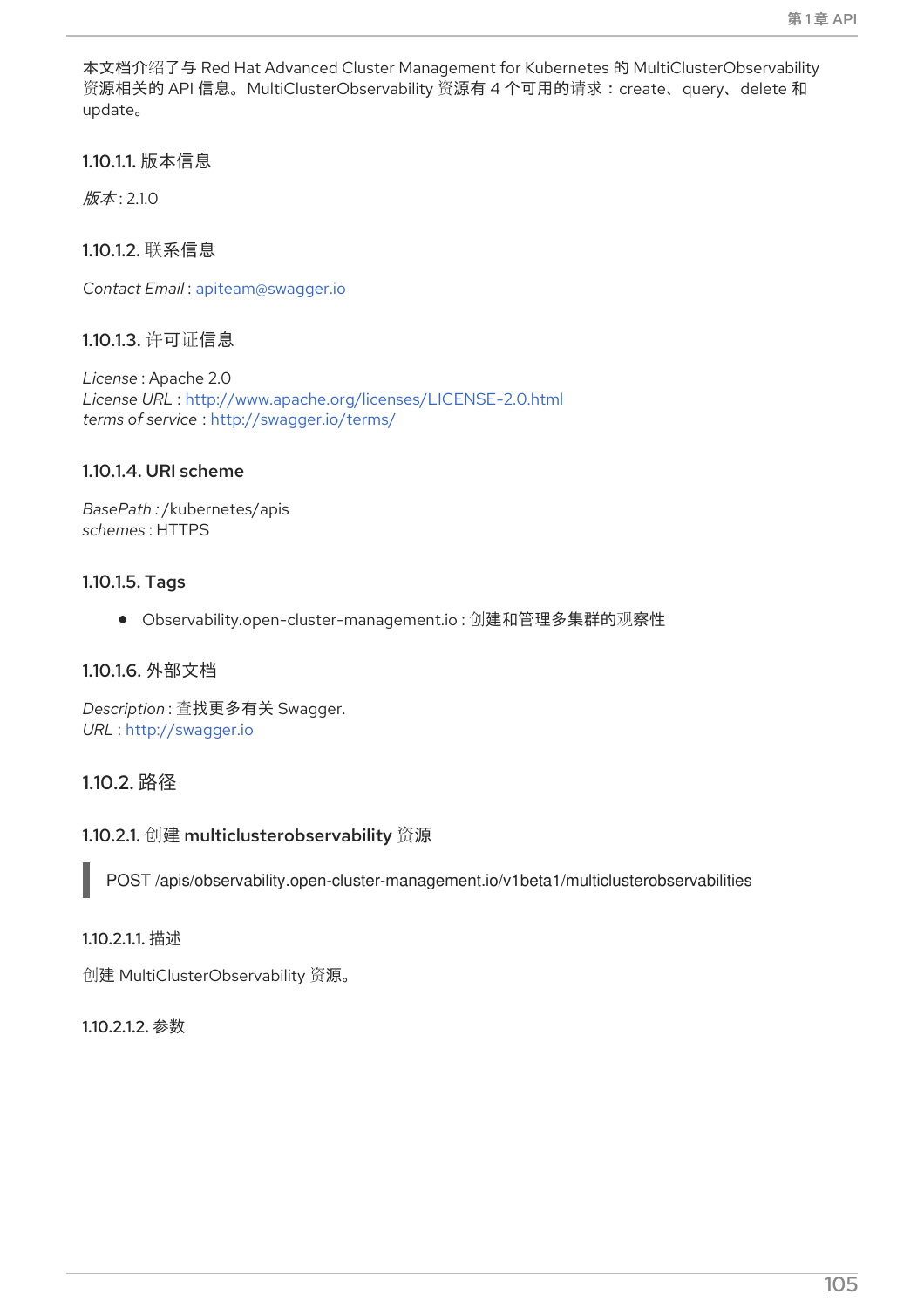| 类N描述<br>型a<br>${\sf m}$<br>$\mathbf{e}% _{0}\left( \mathbf{1}\right)$                                            |                                                                                                                                                             |
|------------------------------------------------------------------------------------------------------------------|-------------------------------------------------------------------------------------------------------------------------------------------------------------|
| H C 身份验证: Bearer {ACCESS_TOKEN}; ACCESS_TOKEN 是用户访问令牌。<br>e O<br>$a$ O<br>d K<br>e <sub>1</sub><br>r E<br>必<br>需 | 字<br>符串                                                                                                                                                     |
| B 正描述要创建的 MultiClusterObservability 资源的参数。<br>。文<br>d必<br>y 需                                                    | M<br>u<br>C<br>ū<br>$\mathsf{s}$<br>t<br>$\mathsf{e}$<br>r<br>$\circ$<br>$\mathsf{b}$<br>$\mathsf{s}$<br>e<br>V<br>$\overline{a}$<br>$\mathsf{b}$<br>t<br>У |

## 1.10.2.1.3. 响应

| <b>HTTP</b><br>代码 | 描述    | 模式  |
|-------------------|-------|-----|
| 200               | 成功    | 无内容 |
| 403               | 禁止访问  | 无内容 |
| 404               | 未找到资源 | 无内容 |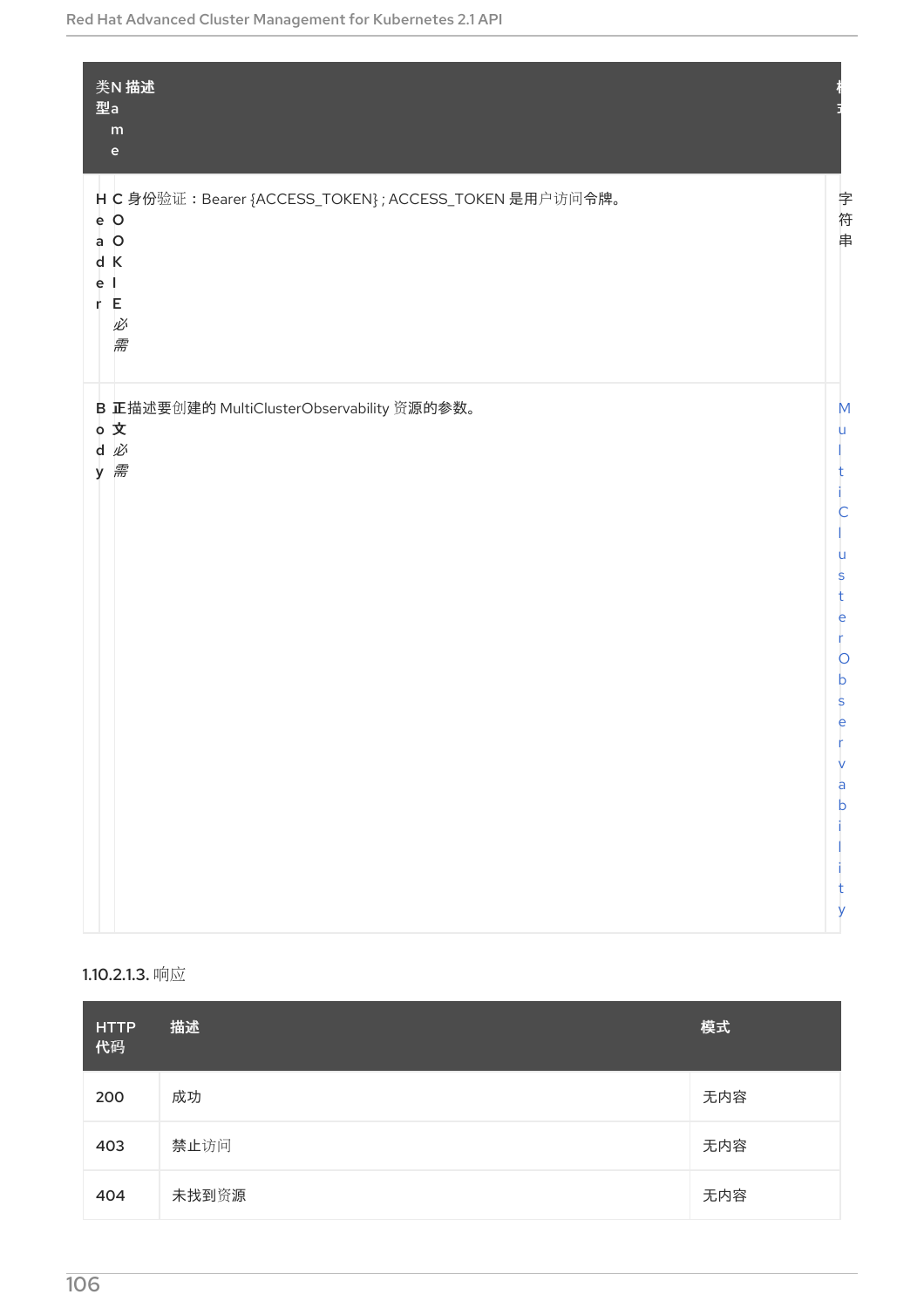| <b>HTTP</b><br>代码 | 描述     | 模式  |
|-------------------|--------|-----|
| 500               | 内部服务错误 | 无内容 |
| 503               | 服务不可用  | 无内容 |

1.10.2.1.4. 使用

**application/yaml**

1.10.2.1.5. Tags

observability.apps.open-cluster-management.io

1.10.2.1.6. HTTP 请求示例

1.10.2.1.6.1. 请求正文

```
\{"apiVersion": "observability.open-cluster-management.io/v1beta1",
 "kind": "MultiClusterObservability",
 "metadata": {
  "name": "example"
 },
 "spec": {
  "storageConfigObject": {
   "metricObjectStorage": {
     "name": "thanos-object-storage",
     "key": "thanos.yaml"
   }
  }
 }
}
```
## 1.10.2.2. 查询所有 multiclusterobservabilities

GET /apis/observability.open-cluster-management.io/v1beta1/multiclusterobservabilities

1.10.2.2.1. 描述

查询 MultiClusterObservability 资源以获取更多详细信息。

1.10.2.2.2. 参数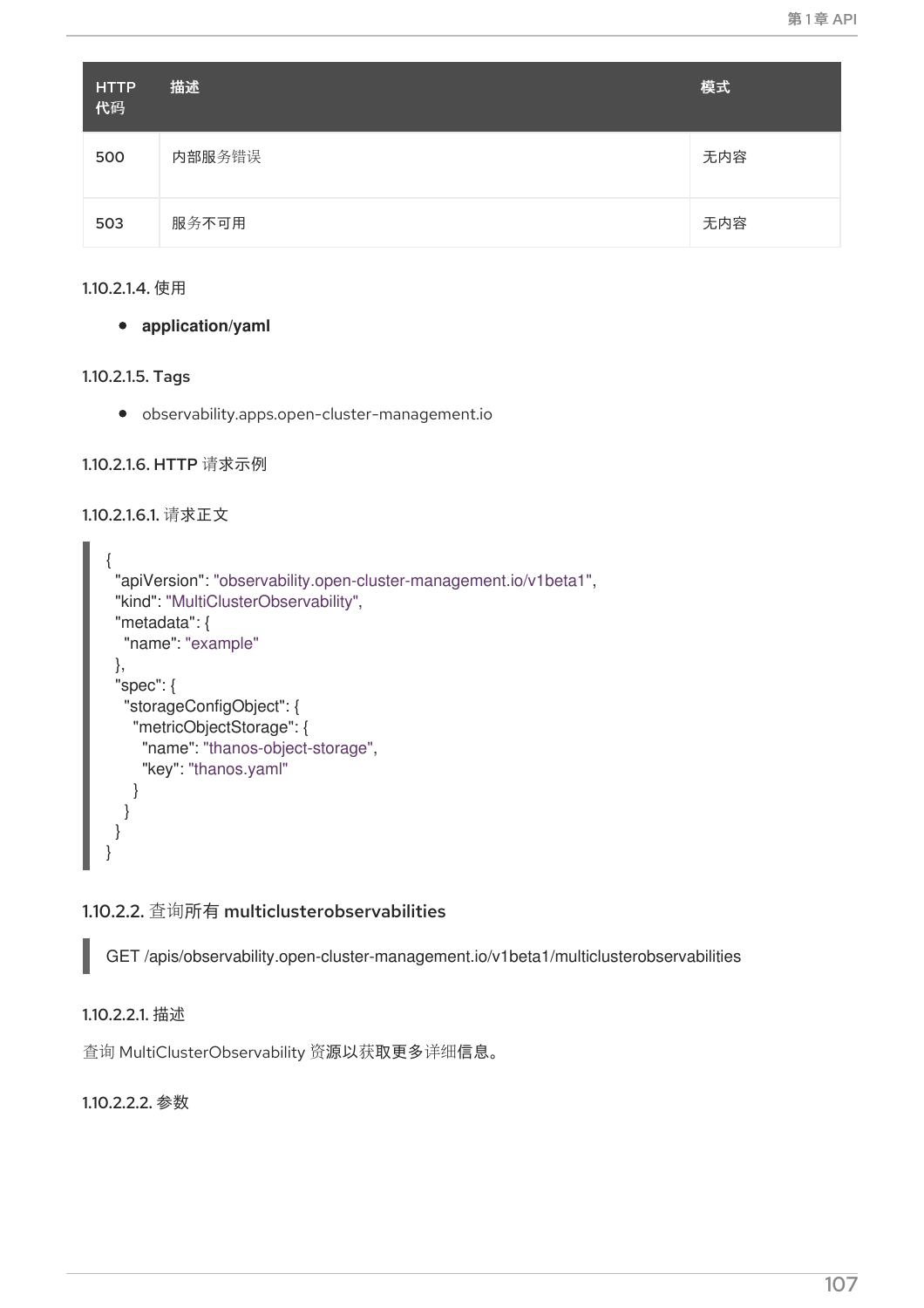| 类N 描述<br>型a                                                                                              |             |
|----------------------------------------------------------------------------------------------------------|-------------|
| m<br>e                                                                                                   |             |
| H C 身份验证: Bearer {ACCESS_TOKEN}; ACCESS_TOKEN 是用户访问令牌。<br>e O<br>$\circ$<br>a<br>d K<br>e<br>Е<br>必<br>需 | 字<br>符<br>串 |

#### 1.10.2.2.3. 响应

| <b>HTTP</b><br>代码 | 描述     | 模式  |
|-------------------|--------|-----|
| 200               | 成功     | 无内容 |
| 403               | 禁止访问   | 无内容 |
| 404               | 未找到资源  | 无内容 |
| 500               | 内部服务错误 | 无内容 |
| 503               | 服务不可用  | 无内容 |

#### 1.10.2.2.4. 使用

#### **application/yaml**

#### 1.10.2.2.5. Tags

observability.apps.open-cluster-management.io

## 1.10.2.3. 查询单个 multiclusterobservability

GET /apis/observability.open-clustermanagement.io/v1beta1/multiclusterobservabilities/{multiclusterobservability\_name}

#### 1.10.2.3.1. 描述

查询单个 MultiClusterObservability 资源以获取更多详细信息。

#### 1.10.2.3.2. 参数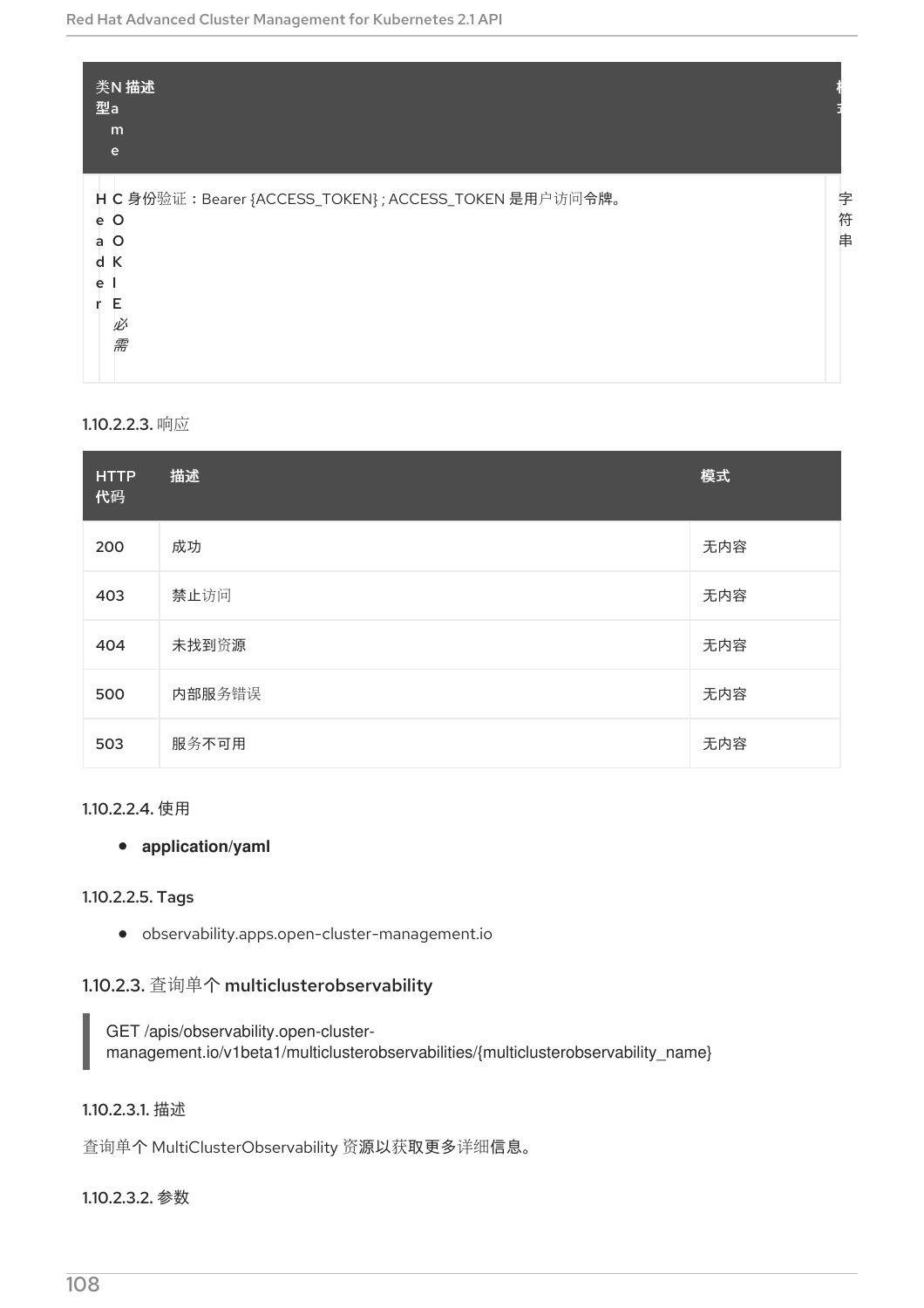| 类N描述<br>型a<br>m<br>$\mathsf{e}% _{t}\left( t\right) \equiv\mathsf{e}_{t}\left( t\right) ,$                                                                     |     |
|----------------------------------------------------------------------------------------------------------------------------------------------------------------|-----|
| H C 身份验证: Bearer {ACCESS_TOKEN}; ACCESS_TOKEN 是用户访问令牌。<br>e O<br>$a$ O<br>d K<br>e I<br>E.<br>r<br>必<br>需                                                      | 字符串 |
| 路m要查询的 multiclusterobservability 的名称。<br>径u<br>u<br>s<br>t<br>e<br>о<br>b<br>s<br>e<br>v<br>a<br>b<br>t<br>У<br>$\mathsf{n}$<br>$\overline{a}$<br>m<br>e<br>必需 | 字符串 |

1.10.2.3.3. 响应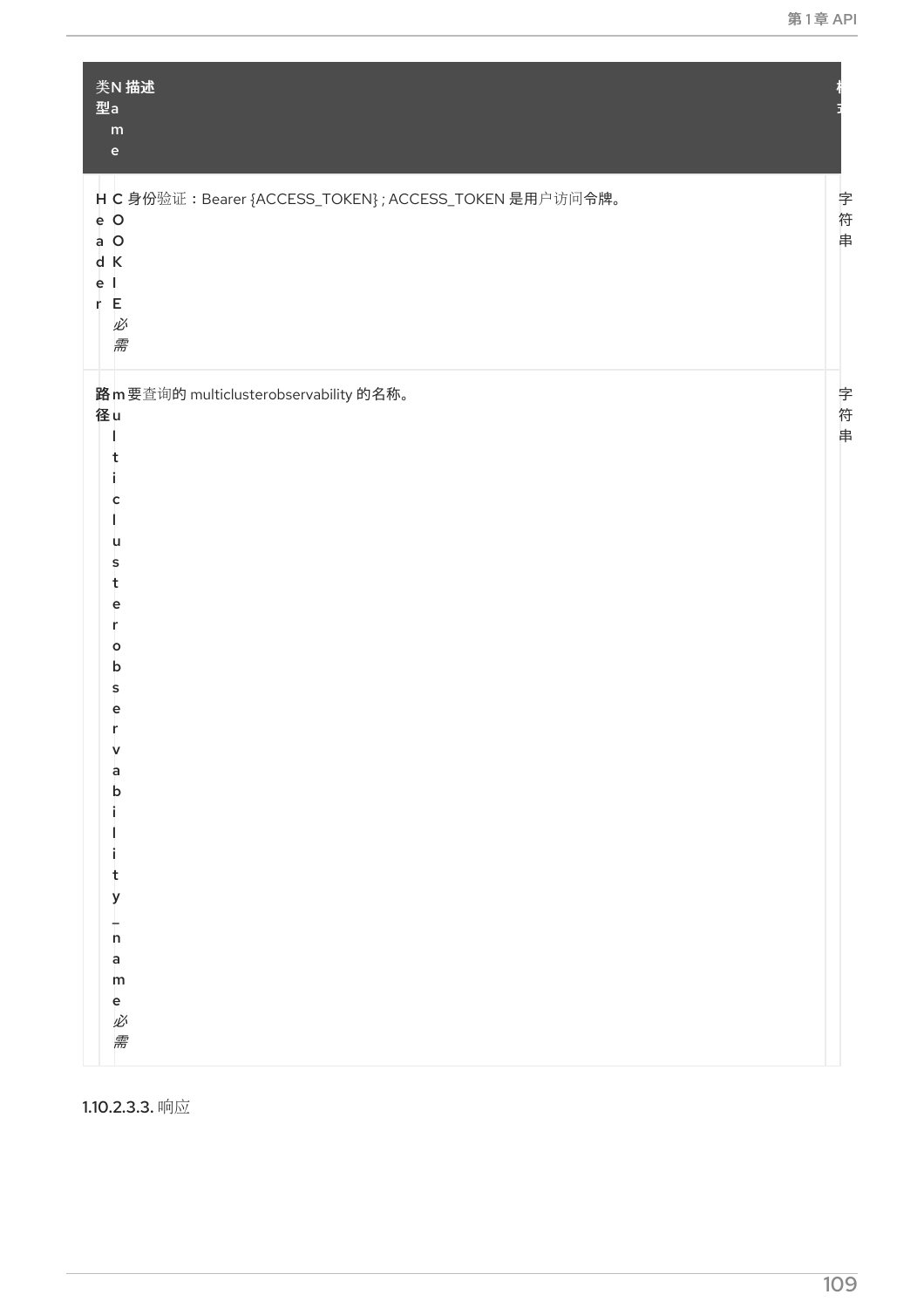| <b>HTTP</b><br>代码 | 描述     | 模式  |
|-------------------|--------|-----|
| 200               | 成功     | 无内容 |
| 403               | 禁止访问   | 无内容 |
| 404               | 未找到资源  | 无内容 |
| 500               | 内部服务错误 | 无内容 |
| 503               | 服务不可用  | 无内容 |

### 1.10.2.3.4. Tags

observability.apps.open-cluster-management.io

## 1.10.2.4. 删除一个 multiclusterobservability 资源

DELETE /apis/observability.open-clustermanagement.io/v1beta1/multiclusterobservabilities/{multiclusterobservability\_name}

#### 1.10.2.4.1. 参数

| 类N 描述<br>型a<br>m<br>e                                                                                                |             |
|----------------------------------------------------------------------------------------------------------------------|-------------|
| H C 身份验证: Bearer {ACCESS_TOKEN}; ACCESS_TOKEN 是用户访问令牌。<br>$\circ$<br>e<br>$\circ$<br>a<br>К<br>d<br>e<br>F<br>必<br>需 | 字<br>符<br>串 |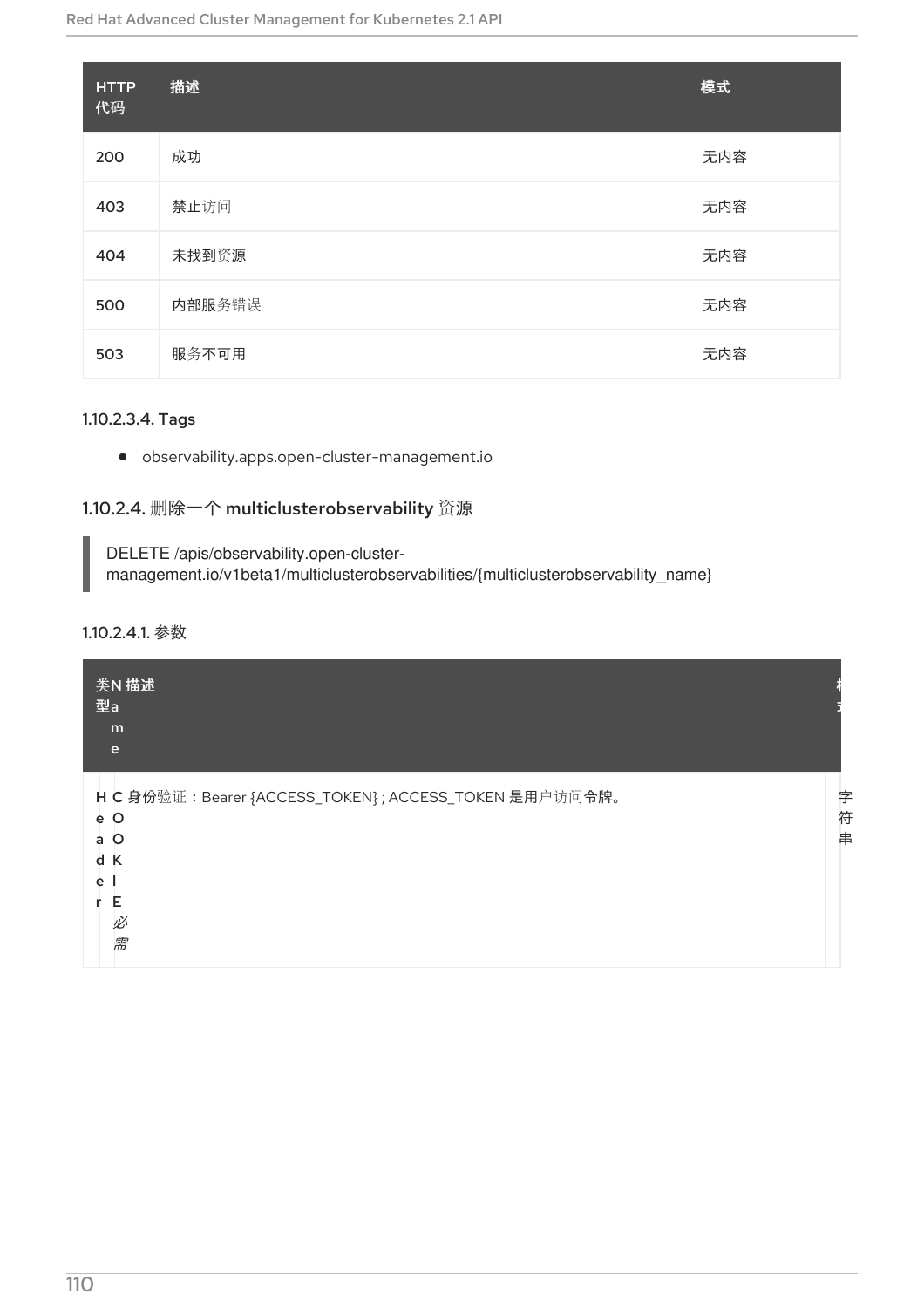| 类N 描述<br>型a                                                             |     |
|-------------------------------------------------------------------------|-----|
| ${\sf m}$                                                               |     |
| $\mathsf{e}% _{t}\left( t\right) \equiv\mathsf{e}_{t}\left( t\right) ,$ |     |
|                                                                         |     |
| 路m要删除的 multiclusterobservability 的名称。                                   | 字符串 |
| 径u                                                                      |     |
|                                                                         |     |
| t                                                                       |     |
|                                                                         |     |
| С                                                                       |     |
|                                                                         |     |
| u                                                                       |     |
| s                                                                       |     |
| t                                                                       |     |
| e                                                                       |     |
| r                                                                       |     |
| o                                                                       |     |
| b                                                                       |     |
| s                                                                       |     |
| е                                                                       |     |
| v                                                                       |     |
| a                                                                       |     |
| b                                                                       |     |
|                                                                         |     |
|                                                                         |     |
|                                                                         |     |
| t                                                                       |     |
| у                                                                       |     |
|                                                                         |     |
| $\mathsf{n}$                                                            |     |
| $\overline{a}$                                                          |     |
| m                                                                       |     |
| e<br>必需                                                                 |     |
|                                                                         |     |
|                                                                         |     |
|                                                                         |     |
|                                                                         |     |

## 1.10.2.4.2. 响应

| <b>HTTP</b><br>代码 | 描述     | 模式  |
|-------------------|--------|-----|
| 200               | 成功     | 无内容 |
| 403               | 禁止访问   | 无内容 |
| 404               | 未找到资源  | 无内容 |
| 500               | 内部服务错误 | 无内容 |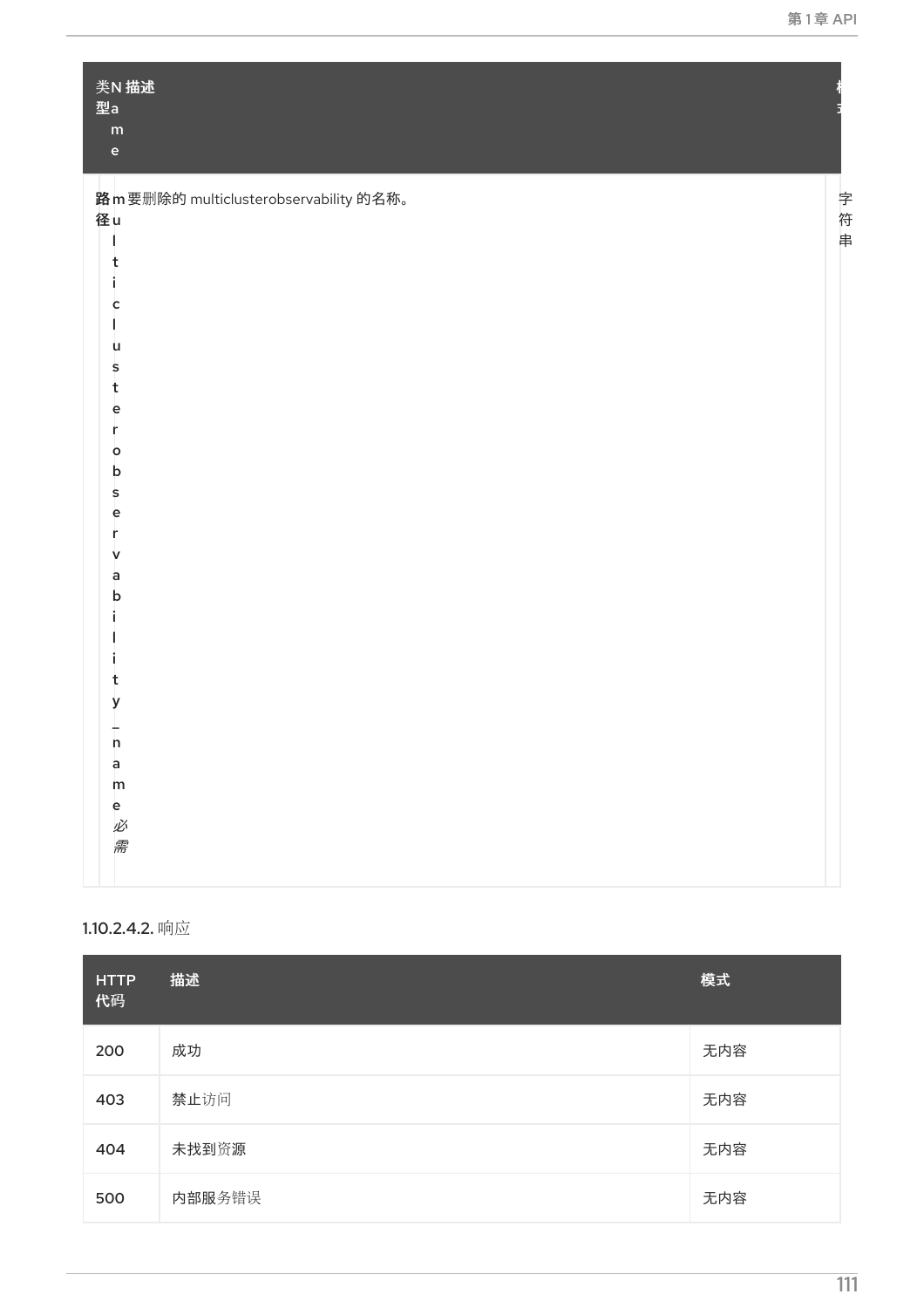| HTTP<br>代码 | 描述    | 模式  |
|------------|-------|-----|
| 503        | 服务不可用 | 无内容 |

### 1.10.2.4.3. Tags

observability.apps.open-cluster-management.io

## 1.10.3. 定义

## 1.10.3.1. MultiClusterObservability

| Name             | 描述                                                       | 模式  |
|------------------|----------------------------------------------------------|-----|
| apiVersion<br>必需 | 版本化的<br>MultiClusterObservability<br>schema <sub>o</sub> | 字符串 |
| 类型<br>必需         | 代表 REST 资源、<br>MultiClusterObservability 的字符<br>串值。      | 字符串 |
| 元数据<br>必需        | 描述定义策略的规则。                                               | 对象  |

spec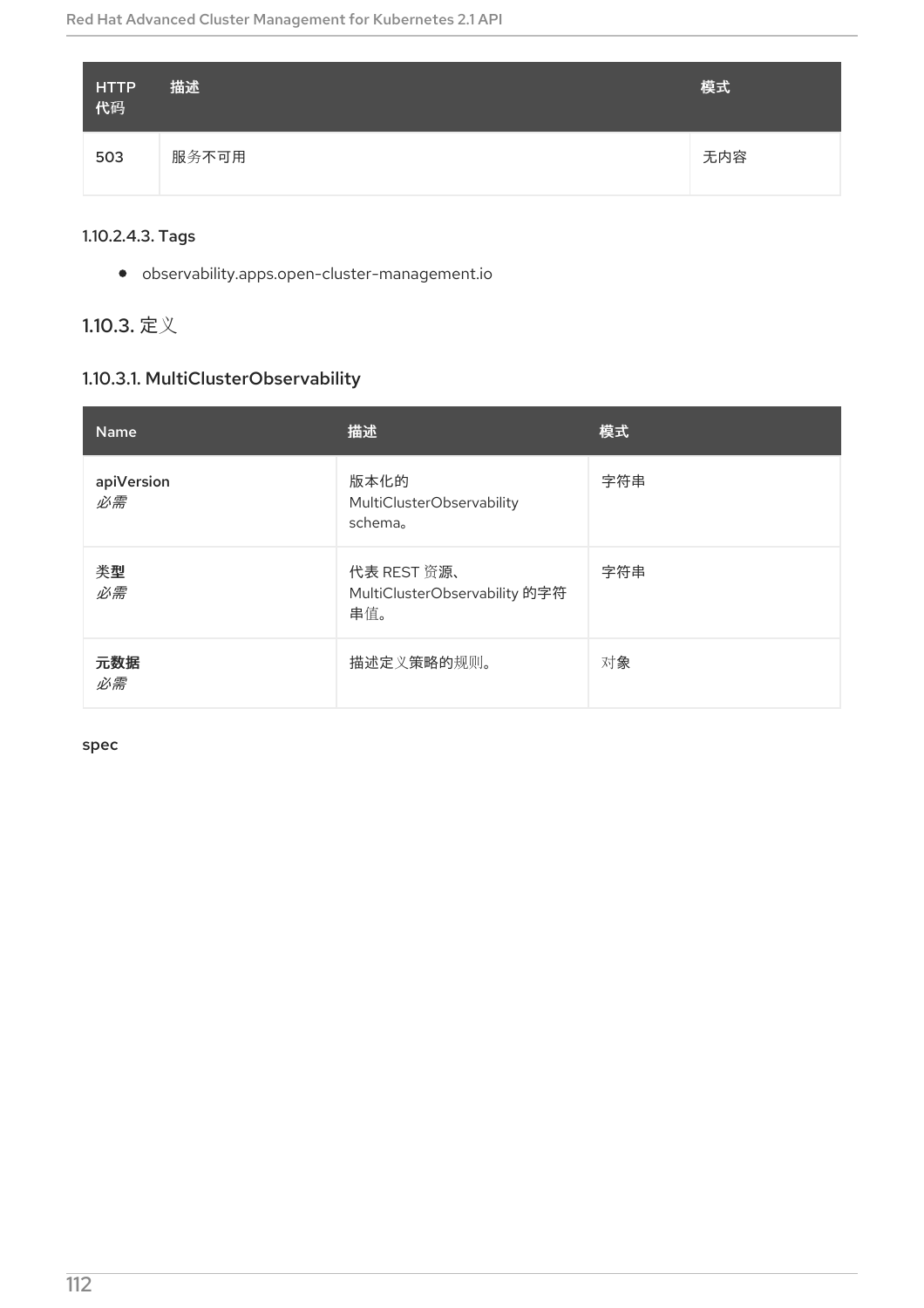| N 描述<br>$\mathsf{a}$<br>${\bf m}$<br>$\mathbf{e}$                                                                                       |             |
|-----------------------------------------------------------------------------------------------------------------------------------------|-------------|
| a 用于选择高可用性支持参数。这可提供对故障切换的支持, 并消耗更多资源。<br>v 选项: Basic 和 High<br>a<br>a<br>n<br>t<br>У<br>Ċ<br>$\circ$<br>n<br>g<br>Ō<br>p<br>O<br>n<br>a | 字<br>符<br>串 |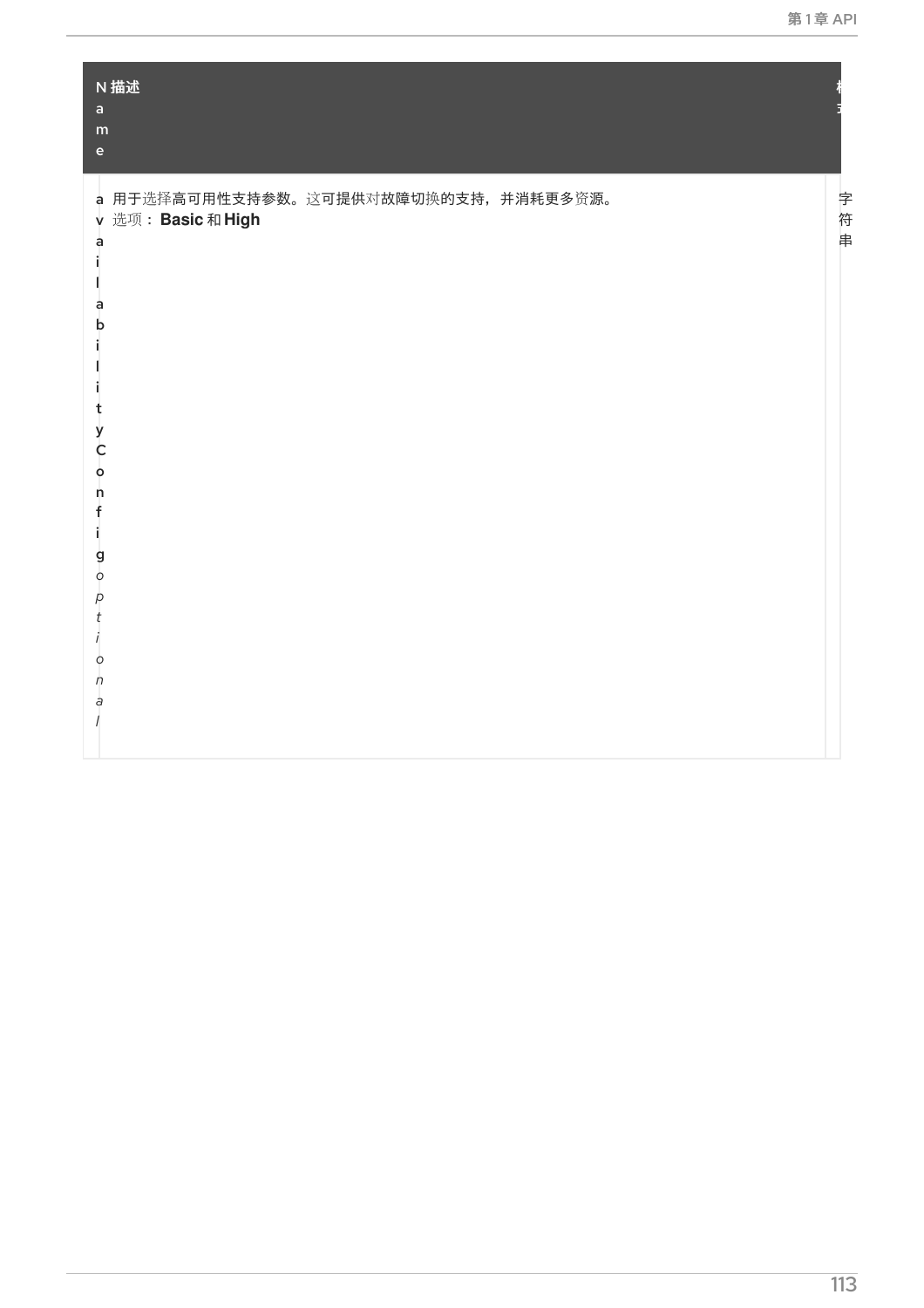| N 描述<br>$\mathsf{a}$<br>${\sf m}$<br>$\mathsf{e}% _{t}\left( t\right) \equiv\mathsf{e}_{t}\left( t\right) ,$                                              |     |
|-----------------------------------------------------------------------------------------------------------------------------------------------------------|-----|
| e 启用或禁用 downsample。默认值为 false。如果没有 downsample 数据, 则查询不可用。<br>n<br>a<br>b<br>e<br>D<br>о<br>W<br>n<br>\$<br>a<br>m<br>р<br>n<br>g<br>O<br>р<br>O<br>n<br>a | 布尔值 |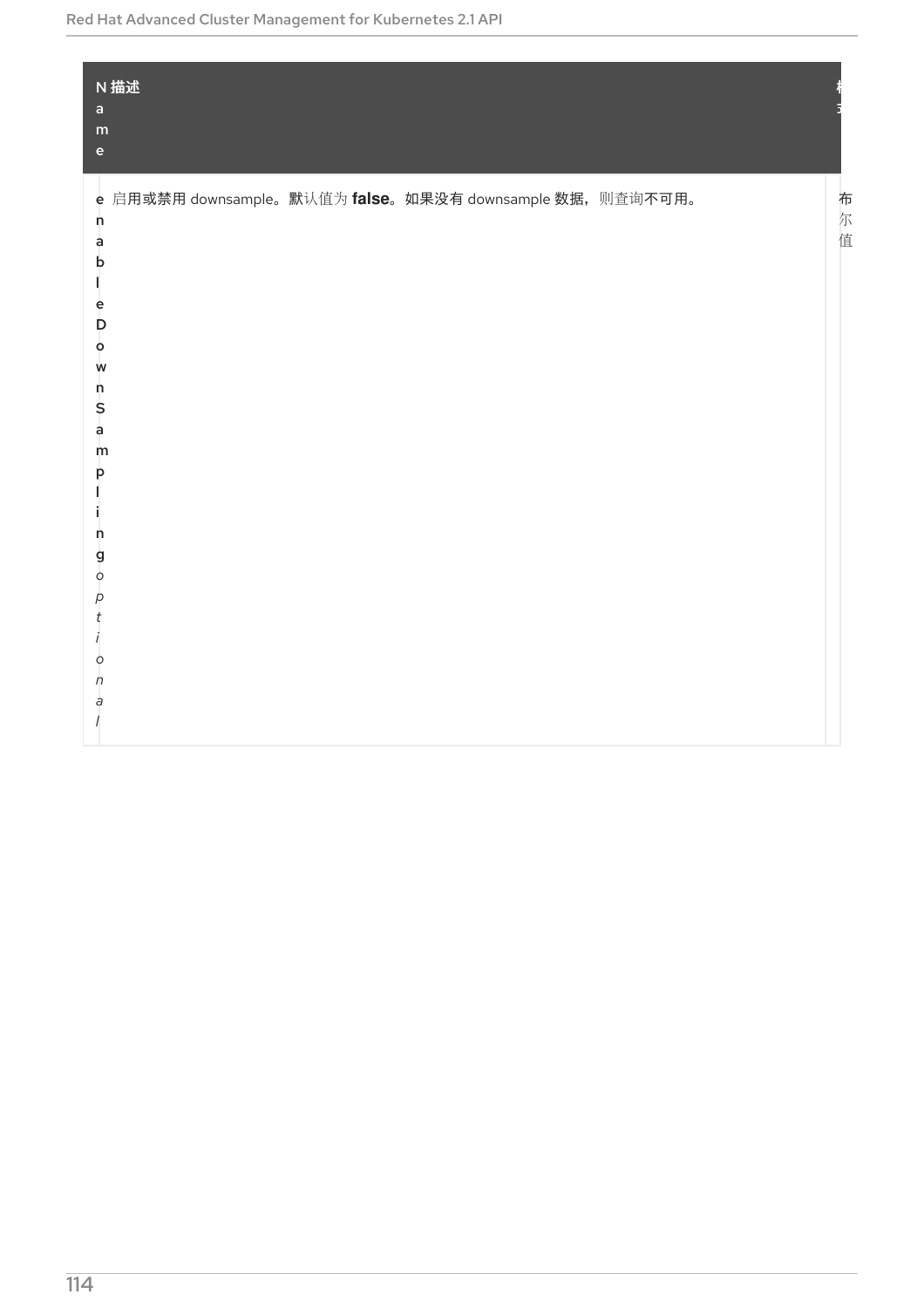| N描述<br>a<br>${\sf m}$<br>$\mathsf{e}% _{t}\left( t\right)$      |         |
|-----------------------------------------------------------------|---------|
| 拉取 Observability 镜像的策略。<br>i.<br>m<br>a<br>g<br>ė<br>P          | 字符串     |
| u<br>P<br>o                                                     |         |
| ¢<br>у<br>$\circ$<br>р                                          |         |
| t<br>O<br>n<br>a                                                |         |
| i Observability 镜像的 pull secret。<br>$\mathsf{m}$                | 字<br>符串 |
| agePullSecret                                                   |         |
| $\circ$                                                         |         |
| $\begin{array}{c} p \\ t \\ i \end{array}$<br>$\circ$<br>$\eta$ |         |
| $\partial$                                                      |         |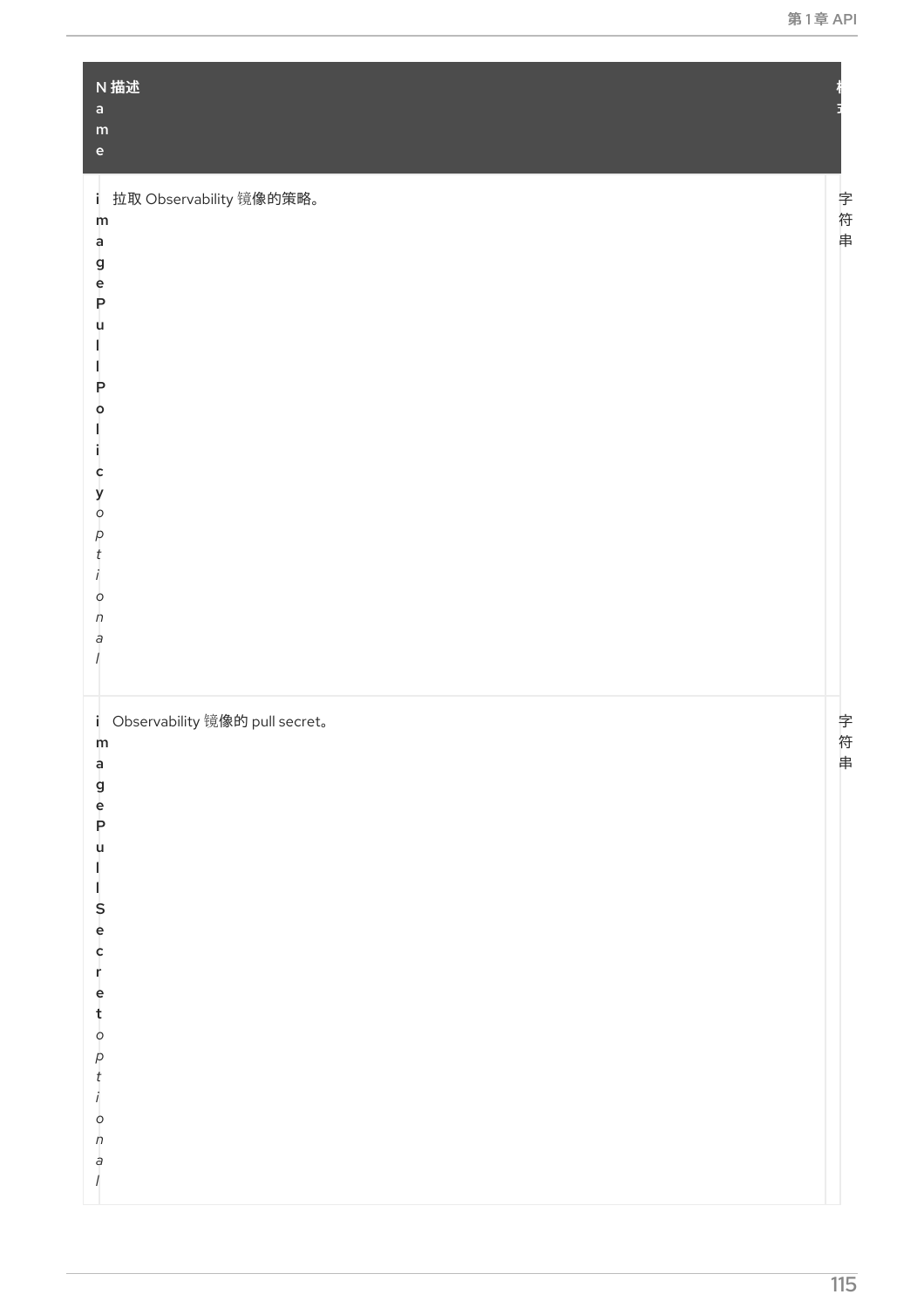| N描述<br>$\mathsf{a}$                        |    |
|--------------------------------------------|----|
| ${\sf m}$                                  |    |
| $\mathsf{e}% _{0}\left( \mathsf{e}\right)$ |    |
| n 支持节点选择限制                                 |    |
| $\circ$                                    | 对象 |
| d                                          |    |
| $\epsilon$                                 |    |
| $\mathsf{S}$                               |    |
| e                                          |    |
|                                            |    |
| e                                          |    |
| С                                          |    |
| t<br>$\circ$                               |    |
| r                                          |    |
| $\circ$                                    |    |
| р                                          |    |
|                                            |    |
|                                            |    |
| $\circ$                                    |    |
| $\sqrt{n}$                                 |    |
| a                                          |    |
|                                            |    |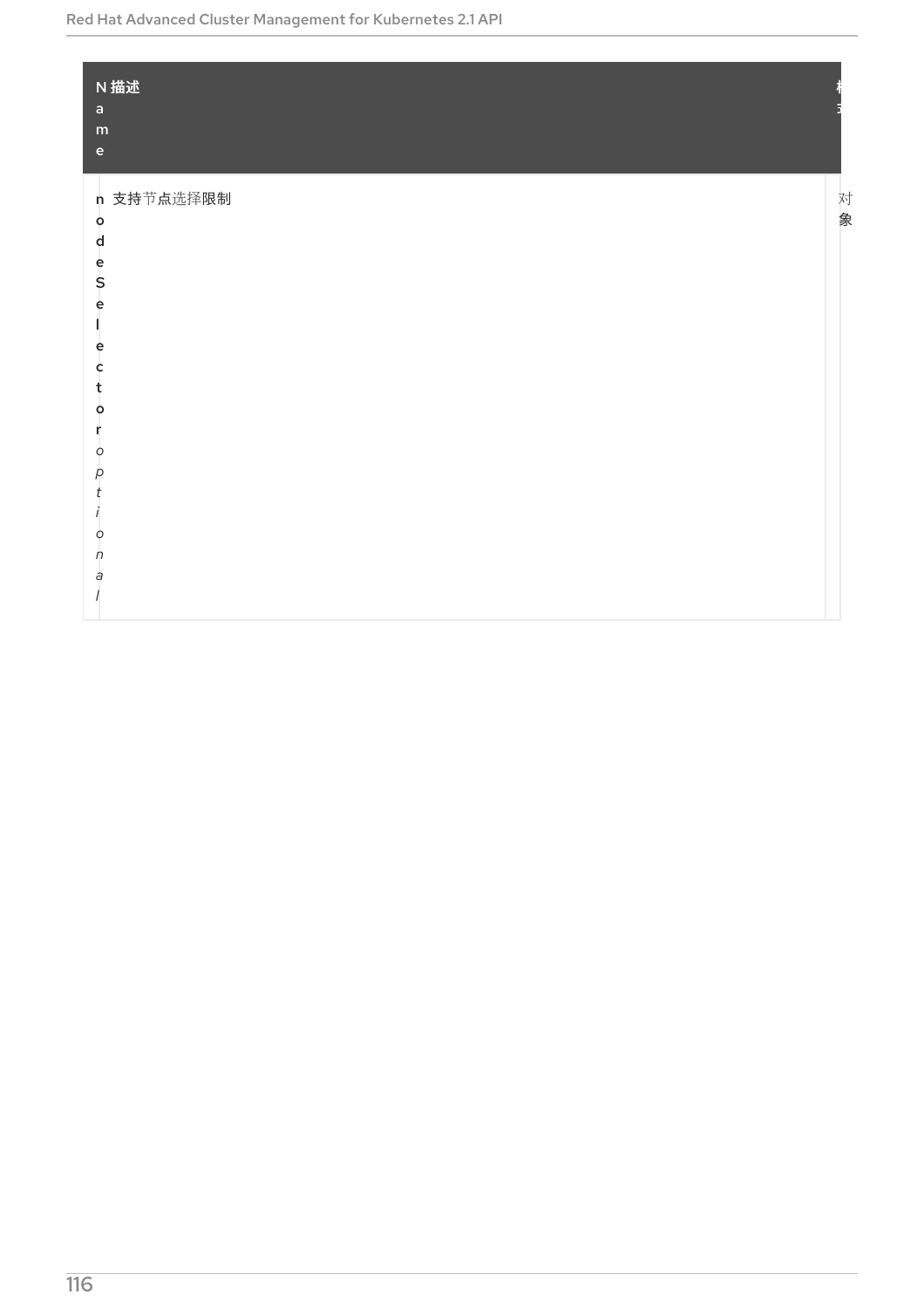<span id="page-120-0"></span>

| N 描述                      |                            |
|---------------------------|----------------------------|
| a                         |                            |
| ${\sf m}$<br>$\mathbf{e}$ |                            |
|                           |                            |
| o 所有启用了附加组件的受管集群的全局设置。    |                            |
| $\mathbf b$               | $\circ$<br>$\mathsf b$     |
| \$                        |                            |
| ė                         | $\mathsf{s}$<br>$\epsilon$ |
| r                         |                            |
| v                         | v                          |
| ä                         | $\overline{a}$             |
| b                         | $\mathbf b$                |
|                           |                            |
|                           |                            |
|                           |                            |
| t                         |                            |
| У                         | y                          |
| À                         | A                          |
| d                         | $\mathsf{d}$               |
| d                         | $\circ$                    |
| $\circ$<br>n              | $\mathsf{n}$               |
| $\mathsf{s}$              |                            |
| р                         | S<br>p<br>e<br>c           |
| ė                         |                            |
| ¢                         |                            |
| O                         |                            |
| р                         |                            |
| t                         |                            |
|                           |                            |
| $\circ$                   |                            |
| n                         |                            |
| a                         |                            |
|                           |                            |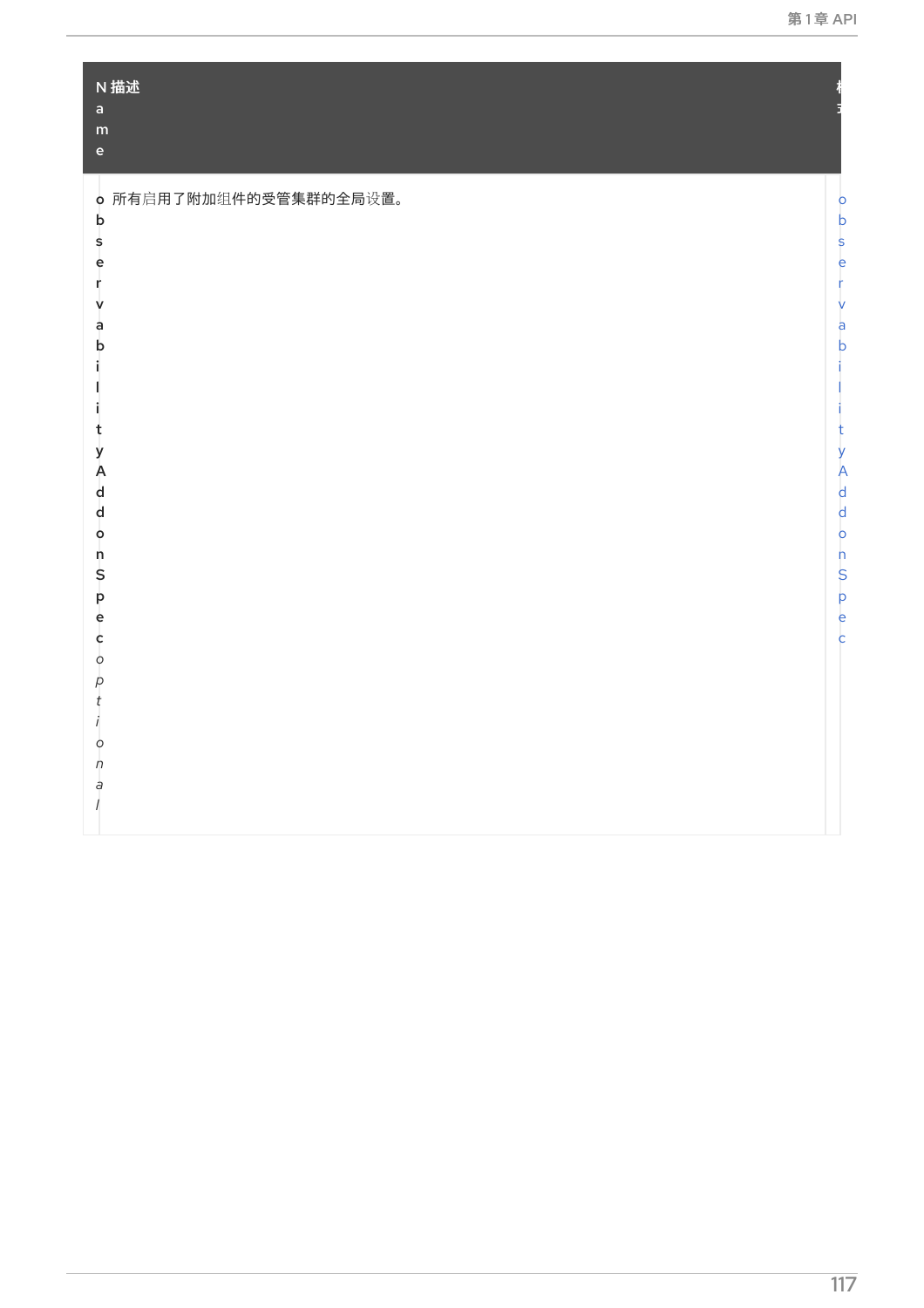| $\mathsf{a}$<br>${\sf m}$<br>$\mathsf{e}% _{t}\left( t\right) \equiv\mathsf{e}_{t}\left( t\right) ,$                                         | N 描述                                    |     |
|----------------------------------------------------------------------------------------------------------------------------------------------|-----------------------------------------|-----|
| ė<br>t<br>e<br>n<br>$\circ$<br>ņ.<br>Ŕ<br>e<br>s<br>$\circ$<br>L<br>u<br>t<br>I.<br>$\circ$<br>n<br>h<br>O<br>р<br>t<br>O<br>$\sqrt{n}$<br>a | r 在存储桶中保留分辨率2样本(1小时)的时间长度。默认值为30天(30d)。 | 字符串 |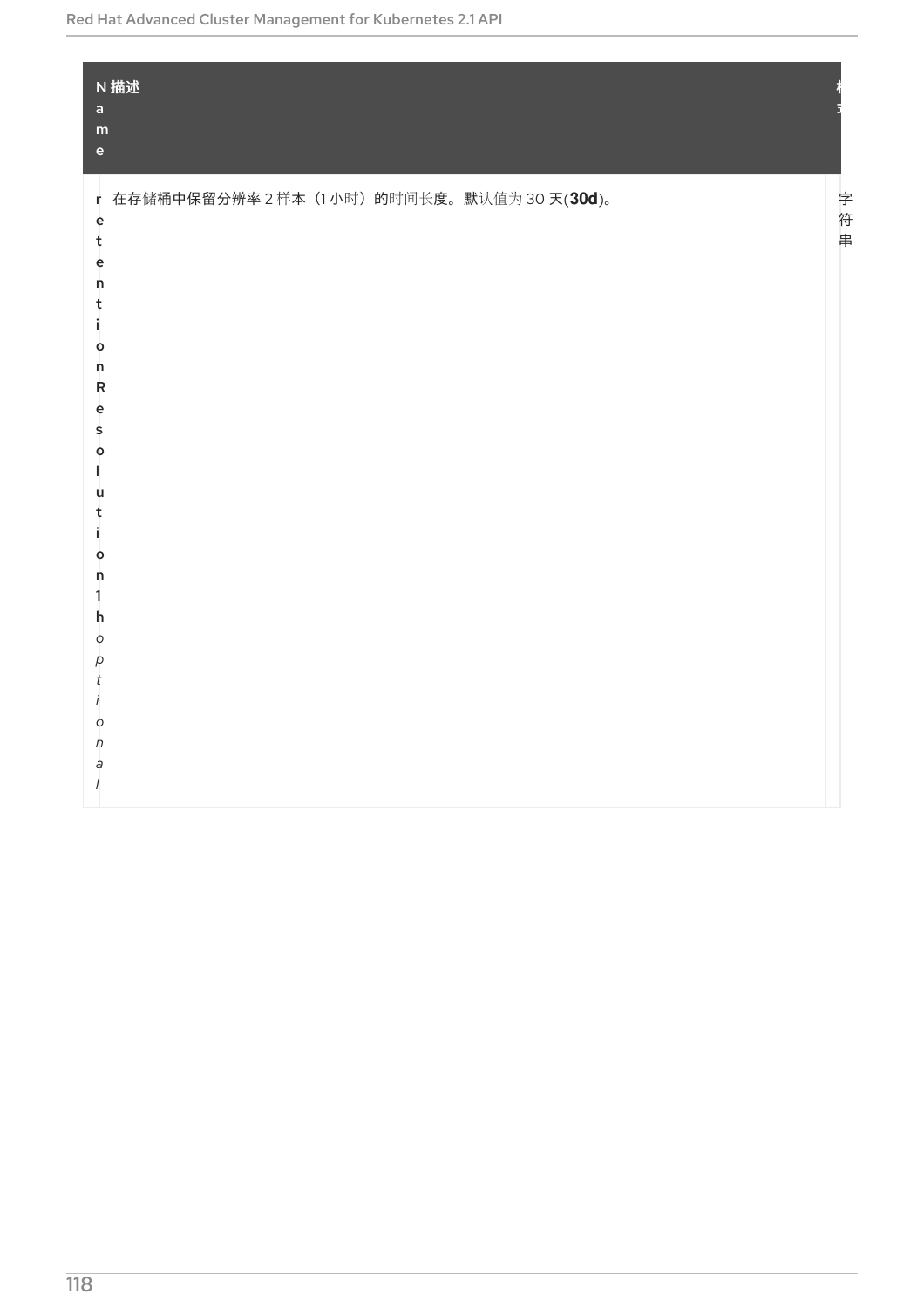| N 描述<br>$\overline{a}$<br>${\sf m}$<br>$\mathbf{e}$                                                                                                                             |             |
|---------------------------------------------------------------------------------------------------------------------------------------------------------------------------------|-------------|
| r 在存储桶中保留分辨率1样本 (5分钟) 的时间长度。默认值为14天(14d)。<br>ė<br>t<br>ė<br>n<br>t<br>o<br>n<br>R<br>e<br>s<br>$\circ$<br>u<br>$\circ$<br>ņ<br>5<br>m<br>$\circ$<br>р<br>t<br>$\circ$<br>n<br>a | 字<br>符<br>串 |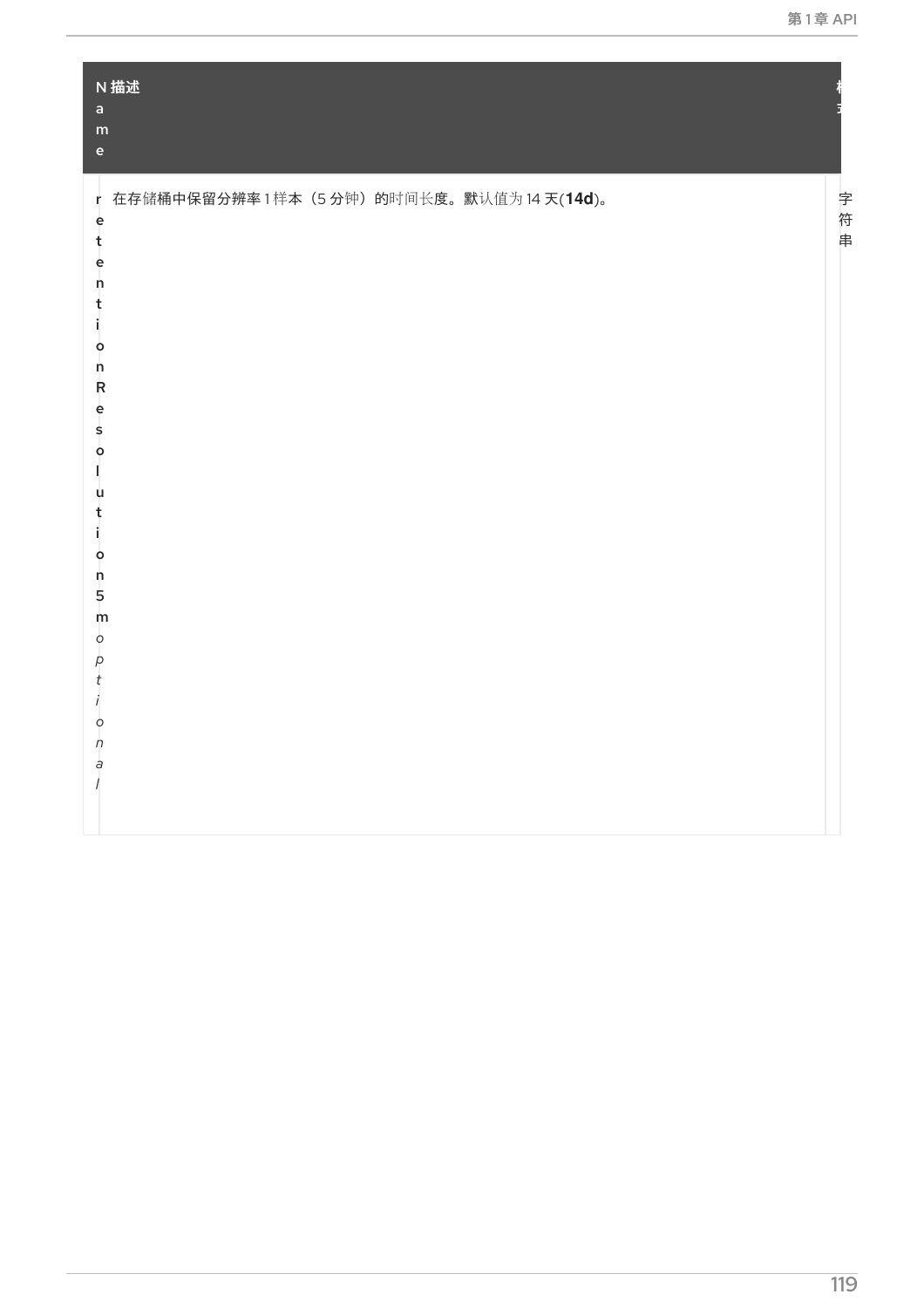| $\mathbf{a}$<br>${\sf m}$<br>$\mathsf{e}$                                                                                                                                                                                        | N描述                  |     |
|----------------------------------------------------------------------------------------------------------------------------------------------------------------------------------------------------------------------------------|----------------------|-----|
| ė<br>t<br>e<br>$\mathsf{n}$<br>t<br>Ĩ.<br>$\circ$<br>'n<br>$\overline{\mathsf{R}}$<br>ė<br>s<br>$\circ$<br>L<br>u<br>t<br>Ĩ.<br>$\circ$<br>n<br>Ŕ<br>à<br>W<br>$\circ$<br>p<br>t<br>$\prime$<br>O<br>$\sqrt{n}$<br>a<br>$\prime$ | r 在存储桶中保留原始分辨率样本的时间。 | 字符串 |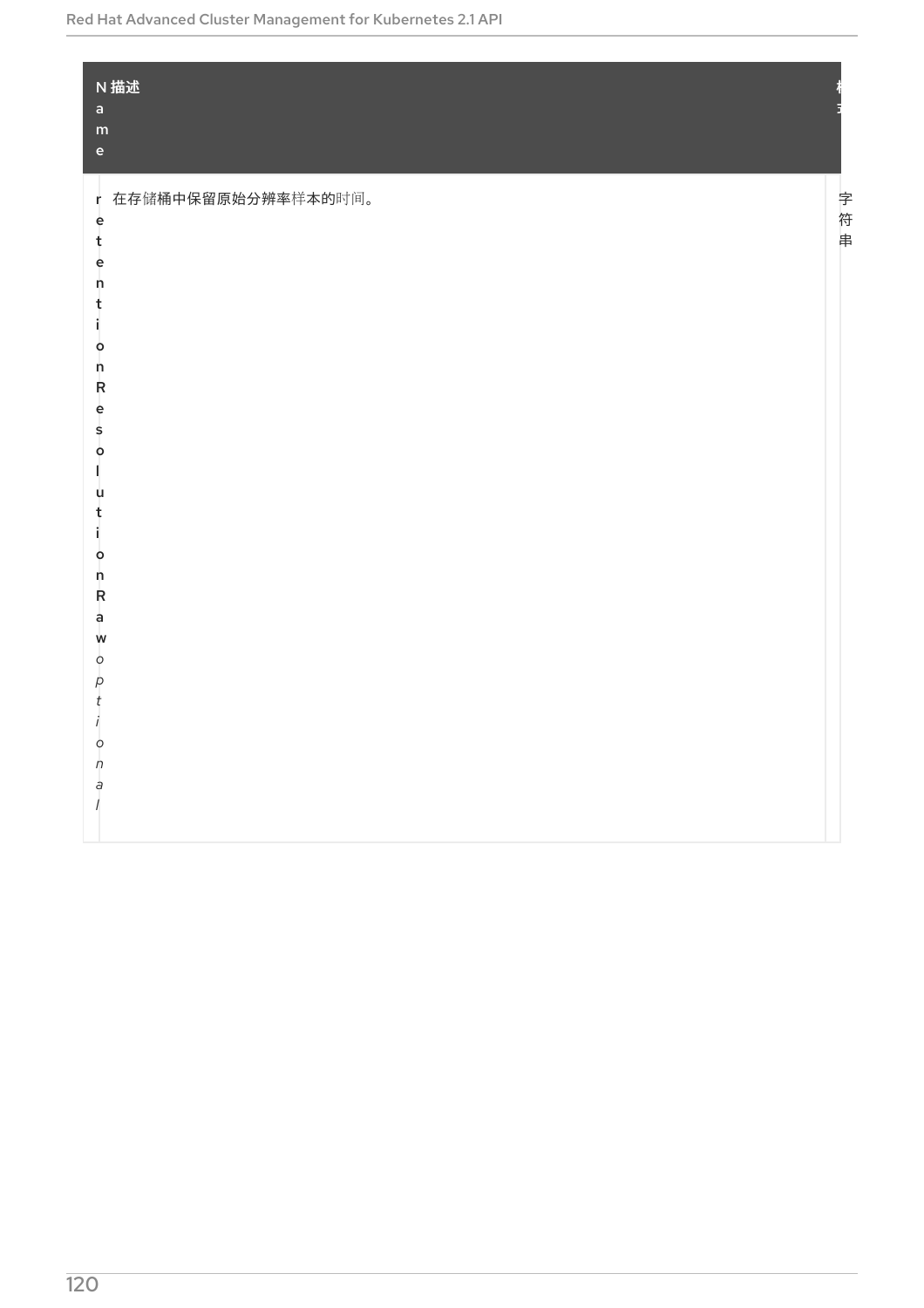| $\mathbf{a}$<br>m<br>$\mathsf{e}$                                 |                                                                                                   |
|-------------------------------------------------------------------|---------------------------------------------------------------------------------------------------|
| s 指定 Observability 使用的存储。<br>t<br>o<br>a<br>g<br>ė<br>Ċ<br>o<br>n | $\overline{\mathsf{S}}$<br>t<br>$\circ$<br>$\mathsf{a}$<br>g<br>C<br>C<br>$\circ$<br>$\mathsf{n}$ |
| g<br>O<br>b<br>e<br>С<br>е<br>q<br>U                              | $\frac{9}{0}$<br>b<br>$\epsilon$<br>$\mathsf{c}$<br>t                                             |

## <span id="page-124-0"></span>observabilityAddonSpec

| <b>Name</b>               | 描述                                                        | 模式  |
|---------------------------|-----------------------------------------------------------|-----|
| enableMetrics<br>optional | 指示 Observability 附加组件是否<br>将指标发送到 hub 集群。默认值为<br>true.    | 布尔值 |
| 间隔<br>可选                  | Observability 附加组件将指标发送<br>到 hub 集群的间隔。默认值为 60<br>秒(60s)。 | 整数  |

# <span id="page-124-1"></span>storageConfigObject